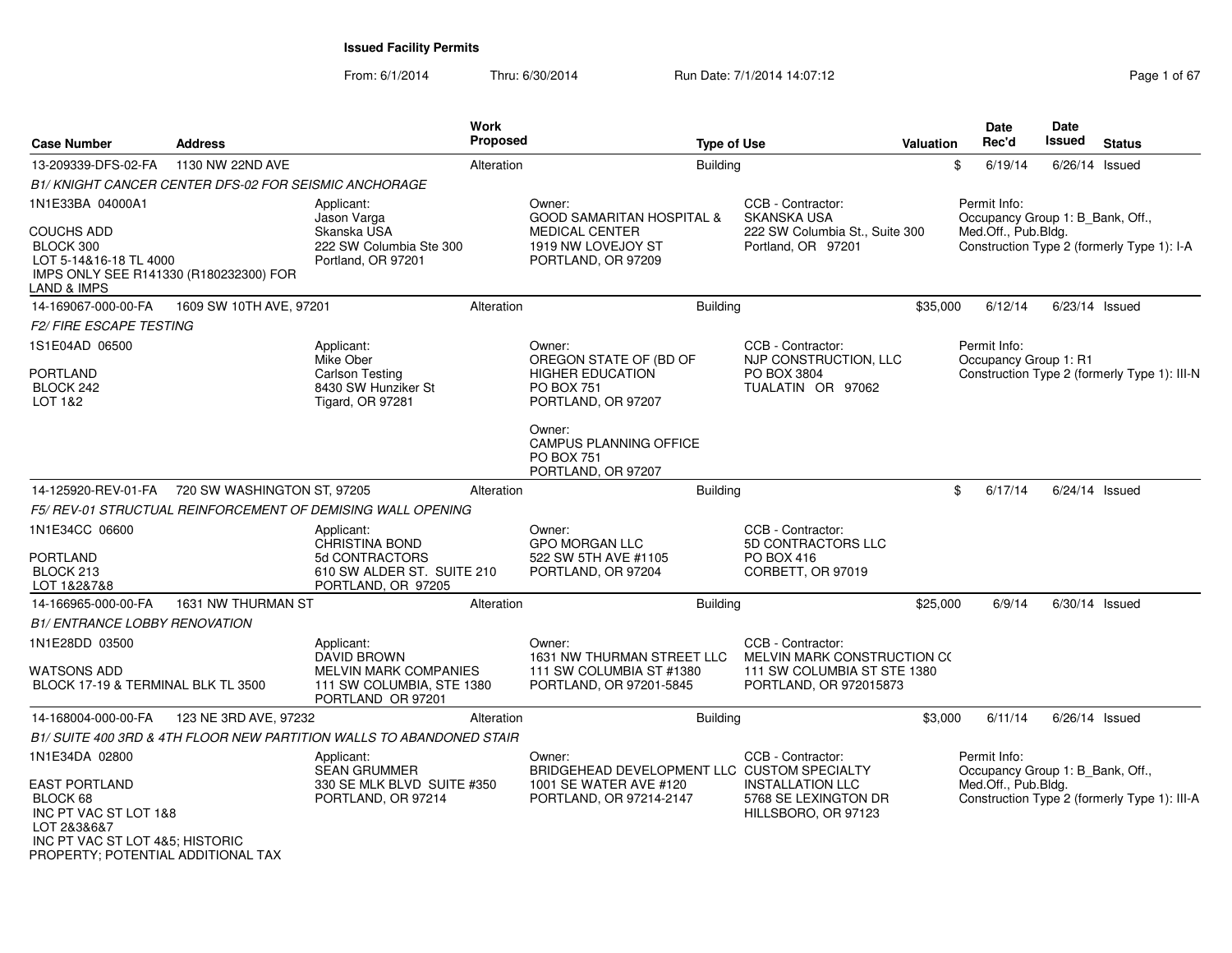From: 6/1/2014Thru: 6/30/2014 Run Date: 7/1/2014 14:07:12 Rege 2 of 67

| <b>Case Number</b>                                                            | <b>Address</b>              |                                                                                                                      | Work<br>Proposed |                                                                                                                                                                     | <b>Type of Use</b> |                                                                                          | Valuation | <b>Date</b><br>Rec'd                 | <b>Date</b><br>Issued | <b>Status</b>                              |
|-------------------------------------------------------------------------------|-----------------------------|----------------------------------------------------------------------------------------------------------------------|------------------|---------------------------------------------------------------------------------------------------------------------------------------------------------------------|--------------------|------------------------------------------------------------------------------------------|-----------|--------------------------------------|-----------------------|--------------------------------------------|
| 14-168407-000-00-FA                                                           | 777 NE M L KING BLVD, 97232 |                                                                                                                      | Alteration       |                                                                                                                                                                     | <b>Building</b>    |                                                                                          | \$30,000  | 6/11/14                              |                       | 6/23/14 Under Inspection                   |
|                                                                               |                             | F16/ ELEVATOR LOBBY REMODEL, OPEN WALL FOR MORE DAYLIGHT                                                             |                  |                                                                                                                                                                     |                    |                                                                                          |           |                                      |                       |                                            |
| 1N1E34AD 00100                                                                |                             | Applicant:<br><b>JOSH LIPSCOMB</b>                                                                                   |                  | Owner:<br><b>METRO</b>                                                                                                                                              |                    | CCB - Contractor:<br><b>FFOSIL CONTRACTING &amp;</b>                                     |           |                                      |                       |                                            |
| <b>WHEELERS ADD</b><br><b>TL 100 BLOCK 28</b><br>BLKS 10-12&20&22&27-29&40-42 |                             | <b>METRO</b><br>600 NE GRAND AVE<br>PORTLAND OR 97232                                                                |                  | 600 NE GRAND AVE<br>PORTLAND, OR 97232-2736                                                                                                                         |                    | MANAGEMENT PC<br>PO BOX 1285<br>SILVERTON, OR 97381                                      |           |                                      |                       |                                            |
| 14-169510-000-00-FA                                                           | 808 SW CAMPUS DR, 97201     |                                                                                                                      | Alteration       |                                                                                                                                                                     | <b>Building</b>    |                                                                                          | \$50,000  | 6/13/14                              |                       | 6/19/14 Under Inspection                   |
|                                                                               |                             | F6/10TH FLOOR, ROOMS 11,27,28; ADD PATIENT LIFTS, CEILING, ELEC                                                      |                  |                                                                                                                                                                     |                    |                                                                                          |           |                                      |                       |                                            |
| 1S1E09 00600                                                                  |                             | Applicant:<br><b>BRIAN SQUILLACE</b><br><b>MAHLUM ARCHITECTS</b><br>1231 NW HOYT SUITE 102<br>PORTLAND, OREGON 97203 |                  | Owner:<br>OREGON STATE OF (MEDICAL<br><b>DEPT</b><br>3181 SW SAM JACKSON PARK RD ALOHA, OR 97006<br>PORTLAND, OR 97239                                              |                    | CCB - Contractor:<br>IN LINE COMMERCIAL CONST<br>PO BOX 5837                             |           |                                      |                       |                                            |
| 13-195982-REV-01-FA                                                           | 555 SW OAK ST               |                                                                                                                      | Alteration       |                                                                                                                                                                     | <b>Building</b>    |                                                                                          |           | \$<br>6/17/14                        | 6/24/14 Issued        |                                            |
|                                                                               |                             | F6/ LEVEL 1: REVISION TO NORTH RESTROOMS. NEW WALLS. STALLS. FIXTURES. FLOORING. CEILING                             |                  |                                                                                                                                                                     |                    |                                                                                          |           |                                      |                       |                                            |
| 1N1E34CD 80000                                                                |                             | Applicant:<br><b>MONTE YPMA</b>                                                                                      |                  | Owner:<br>ASSOCIATION OF UNIT OWNERS                                                                                                                                |                    | CCB - Contractor:<br>TURNER CONSTRUCTION CO                                              |           |                                      |                       |                                            |
| ONE ELEVEN TOWER CONDOMINIUM<br><b>GENERAL COMMON ELEMENTS</b>                |                             | <b>GBD ARCHITECTS</b><br>1120 NW COUCH ST SUITE 300<br>PORTLAND, OR 97209                                            |                  | OF.<br>ONE ELEVEN TOWER<br>CONDOMINIUM 111 SW 5TH<br>PORTLAND, OR 97204                                                                                             |                    | 1200 NW NAITO PARKWAY #300<br>PORTLAND, OR 972209                                        |           |                                      |                       |                                            |
| 13-195982-REV-02-FA 555 SW OAK ST                                             |                             |                                                                                                                      | Alteration       |                                                                                                                                                                     | <b>Building</b>    |                                                                                          |           | \$<br>6/17/14                        | 6/24/14 Issued        |                                            |
|                                                                               |                             | B2/ LEVEL 1; REVISION TO SOUTH RESTROOMS, NEW WALLS, STALLS, FIXTURES, FLOORING, CEILING                             |                  |                                                                                                                                                                     |                    |                                                                                          |           |                                      |                       |                                            |
| 1N1E34CD 80000                                                                |                             | Applicant:<br><b>MONTE YPMA</b>                                                                                      |                  | Owner:<br>ASSOCIATION OF UNIT OWNERS                                                                                                                                |                    | CCB - Contractor:<br>TURNER CONSTRUCTION CO                                              |           |                                      |                       |                                            |
| ONE ELEVEN TOWER CONDOMINIUM<br><b>GENERAL COMMON ELEMENTS</b>                |                             | <b>GBD ARCHITECTS</b><br>1120 NW COUCH ST SUITE 300<br>PORTLAND, OR 97209                                            |                  | OF.<br>ONE ELEVEN TOWER<br>CONDOMINIUM 111 SW 5TH<br>PORTLAND, OR 97204                                                                                             |                    | 1200 NW NAITO PARKWAY #300<br>PORTLAND, OR 972209                                        |           |                                      |                       |                                            |
| 14-171299-000-00-FA                                                           | 111 SW 5TH AVE, 97204-3626  |                                                                                                                      | Alteration       |                                                                                                                                                                     | <b>Building</b>    |                                                                                          | \$201,300 | 6/18/14                              | 6/26/14 Issued        |                                            |
|                                                                               |                             |                                                                                                                      |                  | F17/38TH FLOOR/ TI FOR NEW TENANT - REMOVE DOORS AND PARTITION WALLS. CONSTRUCT NEW WALLS, DOORS, RELITES, ELECTRICAL, CASEWORK AND FLOORING FOR NEW BREAKROC       |                    |                                                                                          |           |                                      |                       |                                            |
| 1N1E34CD 01300                                                                |                             | Applicant:<br><b>MATT FITZGERALD</b><br><b>GBD ARCHITECTS</b><br>1120 NW Couch, #1200<br>Portland, OR 97209          |                  |                                                                                                                                                                     |                    | CCB - Contractor:<br>RUSSELL CONSTRUCTION INC<br>20915 SW 105TH AVE<br>TUALATIN OR 97062 |           | Permit Info:<br>Occupancy Group 1: B |                       | Construction Type 2 (formerly Type 1): I-A |
| 14-167196-000-00-FA                                                           | 200 SW MARKET ST, 97201     |                                                                                                                      | Alteration       |                                                                                                                                                                     | <b>Building</b>    |                                                                                          | \$260,000 | 6/9/14                               |                       | 6/19/14 Under Inspection                   |
|                                                                               |                             |                                                                                                                      |                  | F4/ 10TH&14TH FLOOR; TI, REMOVE/ ADD WALLS, DOORS, RELITES, CREATE MULTIPLE OFFICES, BREAKROOMS, 9' RELITE WALL, CONFERENCE ROOMS, OPEN OFFICE SPACE, DEMISING WALL |                    |                                                                                          |           |                                      |                       |                                            |
| 1S1E03CB 00800                                                                |                             | Applicant:<br>DINA RADZWILLOWICZ                                                                                     |                  | Owner:<br>TWO HUNDRED MARKET ASSOC                                                                                                                                  |                    | CCB - Contractor:<br>SWINERTON BUILDERS INC                                              |           |                                      |                       |                                            |
| SOUTH AUDITORIUM ADD<br>BLOCK A<br>LOT 2 TL 800                               |                             | <b>MACKENZIE</b><br>1515 SE WATER AVE. SUITE#100<br>PORTLAND, OR 97214                                               |                  | 200 SW MARKET ST #1720<br>PORTLAND, OR 97201                                                                                                                        |                    | 260 TOWNSEND ST<br>SAN FRANCISCO, CA 94107                                               |           |                                      |                       |                                            |
|                                                                               |                             |                                                                                                                      |                  | Owner:<br><b>LIMITED PARTNERSHIP</b><br>200 SW MARKET ST #1720<br>PORTLAND, OR 97201                                                                                |                    |                                                                                          |           |                                      |                       |                                            |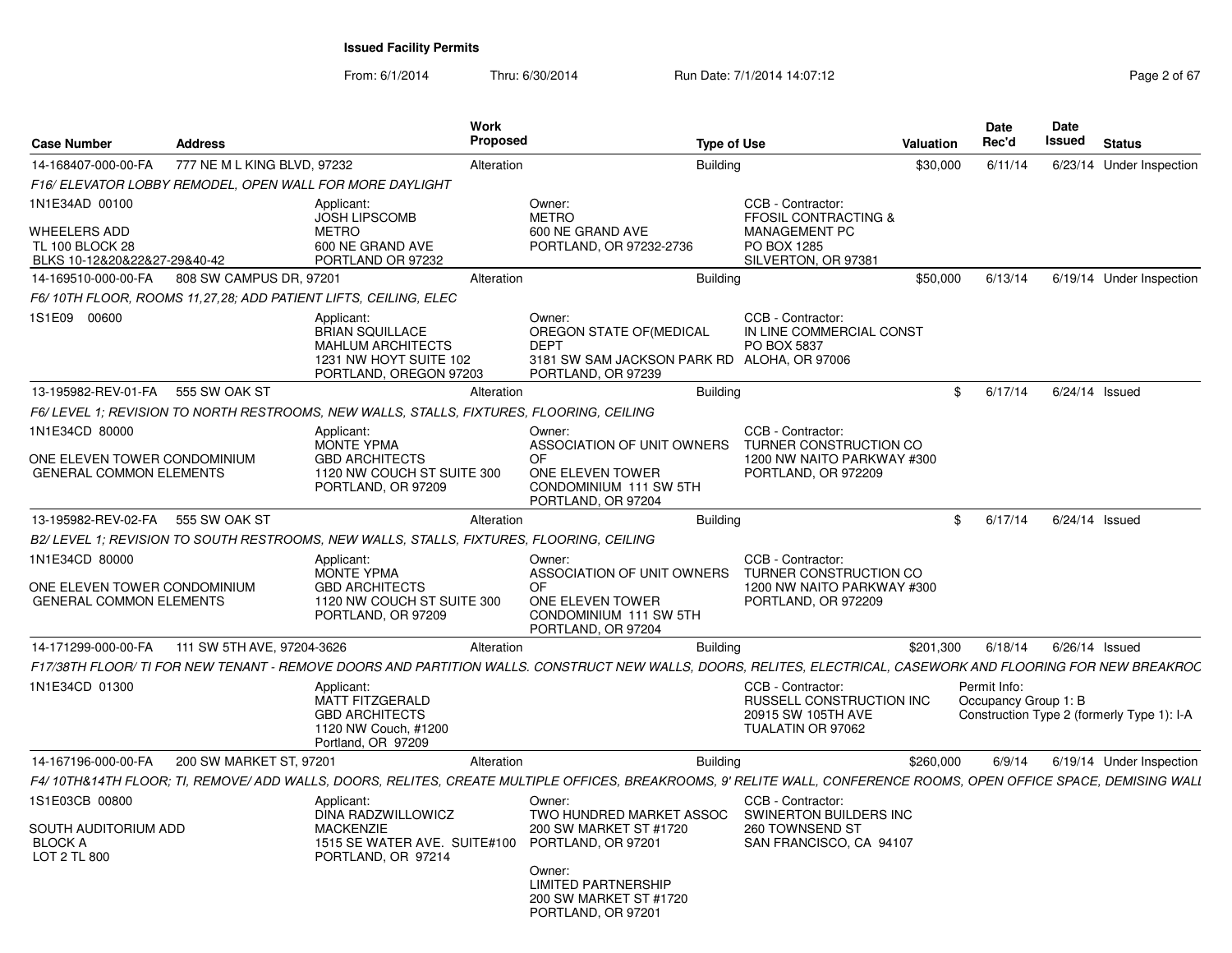From: 6/1/2014Thru: 6/30/2014 Run Date: 7/1/2014 14:07:12 Rege 3 of 67

| <b>Case Number</b>                     | <b>Address</b>                                            |                                                                                    | Work<br><b>Proposed</b> |                                                                                                                                                                      | <b>Type of Use</b>                                                                                 | <b>Valuation</b> | Date<br>Rec'd                        |         | Date<br><b>Issued</b> | <b>Status</b>                               |
|----------------------------------------|-----------------------------------------------------------|------------------------------------------------------------------------------------|-------------------------|----------------------------------------------------------------------------------------------------------------------------------------------------------------------|----------------------------------------------------------------------------------------------------|------------------|--------------------------------------|---------|-----------------------|---------------------------------------------|
| 14-147334-REV-01-FA                    | 3800 SE 22ND AVE, 97202                                   |                                                                                    | Alteration              | Building                                                                                                                                                             |                                                                                                    |                  | \$                                   | 6/6/14  | $6/12/14$ Issued      |                                             |
|                                        |                                                           |                                                                                    |                         | F15/ 1ST FLOOR; OFFICE REMODEL, - REV-01 REDUCE LENGTH OF EXTERIOR RAMP TO END AT EXISTING SIDE WALK AND CHANGE STUD SIZE OF BUILT-UP COLUMN STUDS FROM 6" TO 3 5/8" |                                                                                                    |                  |                                      |         |                       |                                             |
| 1S1E11DA 04300                         |                                                           | Applicant:<br>CRYSTAL EDWARDS                                                      |                         | Owner:<br>FRED MEYER STORES INC                                                                                                                                      | CCB - Contractor:<br>Kevin Moisan                                                                  |                  | Permit Info:<br>Occupancy Group 1: B |         |                       |                                             |
| SECTION 11 1S 1E<br>TL 4300 5.37 ACRES |                                                           | <b>WESTERN DESIGN GROUP</b><br>2300 EAST THIRD LOOP STE 110<br>VANCOUVER, WA 98661 |                         | 1014 VINE ST 7TH FLOOR<br>CINCINNATI, OH 45202-1141                                                                                                                  | <b>WESTERN CONSTRUCTION</b><br><b>SERVICES</b><br>2300 EAST THIRD LOOP #110<br>VANCOUVER, WA 98661 |                  |                                      |         |                       | Construction Type 2 (formerly Type 1): II-A |
| 14-166529-000-00-FA                    | 4805 NE GLISAN ST, 97213                                  |                                                                                    | Alteration              | <b>Building</b>                                                                                                                                                      |                                                                                                    | \$60,000         |                                      | 6/6/14  |                       | 6/10/14 Under Inspection                    |
|                                        | B1/ REMOVE EXISTING CEILING OF NURSE STATIONS AND REPLACE |                                                                                    |                         |                                                                                                                                                                      |                                                                                                    |                  |                                      |         |                       |                                             |
| 1N2E31BD 04100                         |                                                           | Applicant:                                                                         |                         | Owner:                                                                                                                                                               | CCB - Contractor:                                                                                  |                  |                                      |         |                       |                                             |
| SECTION 31 1N 2E                       |                                                           | <b>Garth Didlick</b><br>Portland Providence Med Ctr                                |                         | PROVIDENCE HEALTH<br>4400 NE HALSEY ST BLDG 2 #190                                                                                                                   | ANDERSEN CONSTRUCTION<br><b>COMPANY</b>                                                            |                  |                                      |         |                       |                                             |
| TL 4100 9.54 ACRES                     |                                                           | (Physical Plant Services)<br>4805 NE Glisan                                        |                         | PORTLAND, OR 97213-1545                                                                                                                                              | PO BOX 6712<br>PORTLAND, OR 97228-6712                                                             |                  |                                      |         |                       |                                             |
|                                        |                                                           | Portland, OR 97213                                                                 |                         | Owner:<br>SERVICES-OREGON<br>4400 NE HALSEY ST BLDG 2 #190<br>PORTLAND, OR 97213-1545                                                                                |                                                                                                    |                  |                                      |         |                       |                                             |
| 14-167475-000-00-FA                    | 2501 SW 1ST AVE, 97201                                    |                                                                                    | Alteration              | <b>Building</b>                                                                                                                                                      |                                                                                                    | \$60,000         |                                      | 6/10/14 |                       | 6/19/14 Under Inspection                    |
|                                        |                                                           |                                                                                    |                         | F4/ SUITE 370; TI, REMOVE PARTITIONS, DOORS, ADD BACK RECONFIGURE FOR MULTIPLE OFFICES, CONFERENCE ROOM, BREAK ROOM, OPEN OFFICE AREA, DOORS, RELITES, CEILING, ELE  |                                                                                                    |                  |                                      |         |                       |                                             |
| 1S1E10BB 00800                         |                                                           | Applicant:<br><b>MARK WOLFE</b>                                                    |                         | Owner:<br>WESTON INVESTMENT CO LLC                                                                                                                                   |                                                                                                    |                  | Permit Info:<br>Occupancy Group 1: B |         |                       |                                             |
| SOUTH AUDITORIUM ADD<br>BLOCK F TL 800 |                                                           | AMERICAN PROPERTY<br><b>MANAGEMENT</b><br>2510 NE MULTNOMAH<br>PORTLAND OR 97232   |                         | 2154 NE BROADWAY RM 200<br>PORTLAND, OR 97232-1590                                                                                                                   |                                                                                                    |                  | I-FR                                 |         |                       | Construction Type 2 (formerly Type 1):      |
| 14-170371-000-00-FA                    | 1650 NW NAITO PKY - Unit 304, 97209                       |                                                                                    | Alteration              | <b>Building</b>                                                                                                                                                      |                                                                                                    | \$2,900          |                                      | 6/17/14 | $6/24/14$ Issued      |                                             |
|                                        |                                                           |                                                                                    |                         | F6/ SUITE 125; ADD WALL TO CREATE TWO SPACES FROM ONE, RELOCATE BI-FOLD DOORS INTO EXISTING ADJACENT WALL, ELEC, PAINT                                               |                                                                                                    |                  |                                      |         |                       |                                             |
| 1N1E28DD 00400                         |                                                           | Applicant:<br>Jake Money                                                           |                         | Owner:<br>THE REALTY ASSOCIATES                                                                                                                                      | CCB - Contractor:<br>COMMERCIAL CONTRACTORS                                                        |                  | Permit Info:<br>Occupancy Group 1: B |         |                       |                                             |
| <b>WATSONS ADD</b><br>LOT 1-10 TL 400  |                                                           | Commercial Contractors, Inc.<br>1265 South 35th PI<br>Rifgefield, Wa 98642         |                         | 1301 DOVE ST #860<br>NEWPORT BEACH, CA 92660                                                                                                                         | 1265 S 35TH PL<br>RIDGEFIELD WA 98642                                                              |                  | I-FR                                 |         |                       | Construction Type 2 (formerly Type 1):      |
|                                        |                                                           |                                                                                    |                         | Owner:<br><b>FUND IX LP</b><br>1301 DOVE ST #860<br>NEWPORT BEACH, CA 92660                                                                                          |                                                                                                    |                  |                                      |         |                       |                                             |
| 14-153284-REV-01-FA                    | 837 SW 11TH AVE, 97205                                    |                                                                                    | Alteration              | <b>Building</b>                                                                                                                                                      |                                                                                                    |                  | \$                                   | 6/25/14 | $6/27/14$ Issued      |                                             |
| B1/ PHASE 2/ REV-01 SUSPENDED CEILING  |                                                           |                                                                                    |                         |                                                                                                                                                                      |                                                                                                    |                  |                                      |         |                       |                                             |
| 1S1E04AA 00400                         |                                                           | Applicant:<br>MICHAEL STAPLETON                                                    |                         | Owner:<br><b>EASTERN WESTERN</b>                                                                                                                                     | CCB - Contractor:<br>Kevin                                                                         |                  |                                      |         |                       |                                             |
| PORTLAND                               |                                                           | <b>REDSIDE</b>                                                                     |                         | <b>CORPORATION</b>                                                                                                                                                   | BARTEL CONTRACTING INC                                                                             |                  |                                      |         |                       |                                             |
| BLOCK 259<br>LOT 3&4                   |                                                           | 317 SW ALDER ST STE 450<br>PORTLAND, OR 97204                                      |                         | PO BOX 3228<br>PORTLAND, OR 97208-3228                                                                                                                               | PO BOX 160<br>GLADSTONE, OR 97027                                                                  |                  |                                      |         |                       |                                             |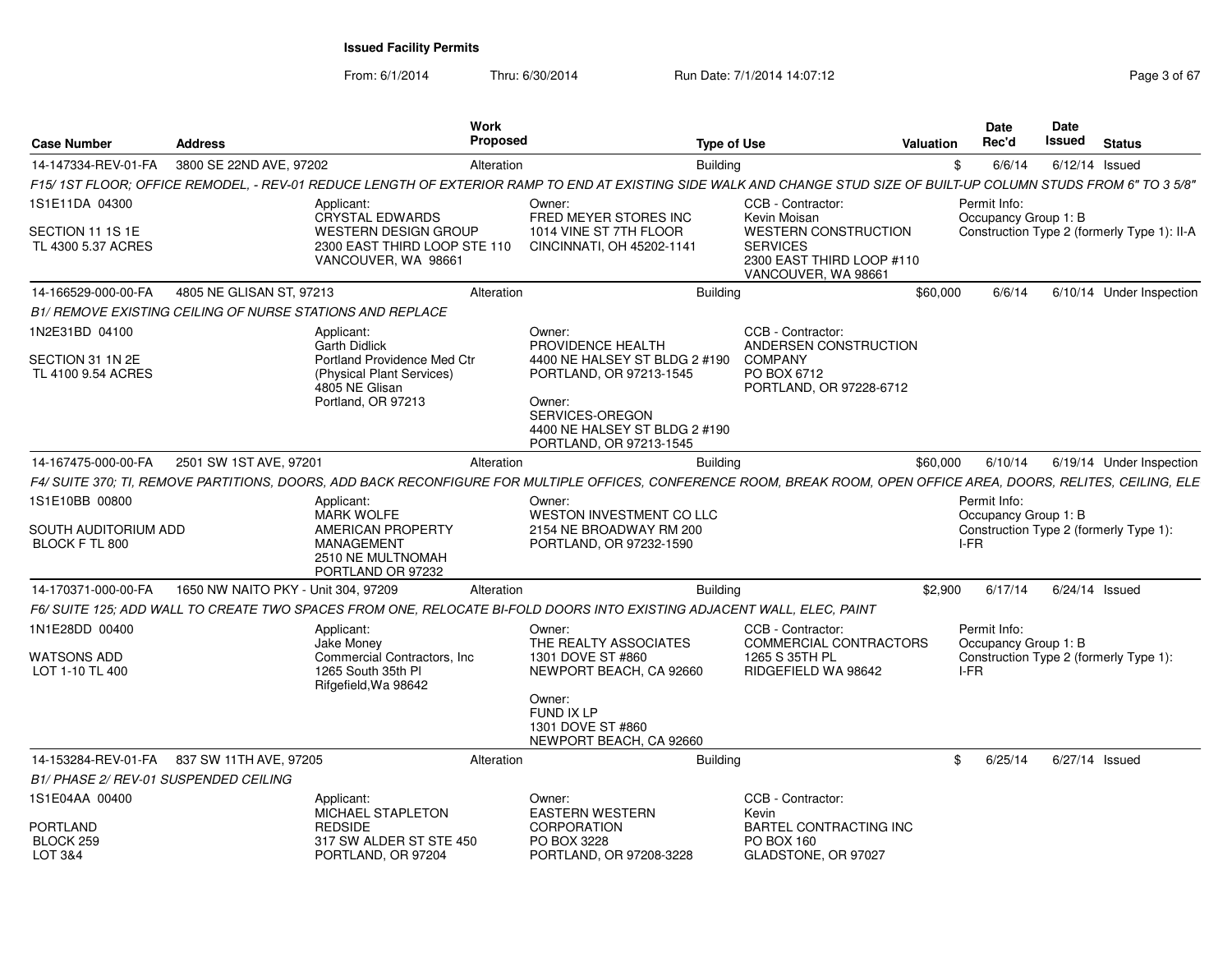From: 6/1/2014

Thru: 6/30/2014 Run Date: 7/1/2014 14:07:12 Page 4 of 67

| <b>Case Number</b>                                                                                                             | <b>Address</b>             |                                                                                                                                                              | Work<br>Proposed |                                                                                                                                                                 | <b>Type of Use</b> |                                                                                                                                      | Valuation   | Date<br>Rec'd                                                           | Date<br><b>Issued</b> | <b>Status</b>                              |
|--------------------------------------------------------------------------------------------------------------------------------|----------------------------|--------------------------------------------------------------------------------------------------------------------------------------------------------------|------------------|-----------------------------------------------------------------------------------------------------------------------------------------------------------------|--------------------|--------------------------------------------------------------------------------------------------------------------------------------|-------------|-------------------------------------------------------------------------|-----------------------|--------------------------------------------|
| 14-174349-000-00-FA                                                                                                            | 851 SW 6TH AVE, 97205      |                                                                                                                                                              | Alteration       |                                                                                                                                                                 | <b>Building</b>    |                                                                                                                                      | \$19.190    | 6/24/14                                                                 | 6/26/14 Issued        |                                            |
|                                                                                                                                |                            | F12/ SHELL IMPROVEMENTS ON FLOORS 7,8 & 9 NON BEARING INTERIOR DEMO AND FURRING OUT AT EXISTING EXTERIOR COLUMNS AND UPGRADING RESTROOMS ON THE SAME FLOORS  |                  |                                                                                                                                                                 |                    |                                                                                                                                      |             |                                                                         |                       |                                            |
| 1S1E03BB 02100                                                                                                                 |                            | Applicant:<br><b>ALAN VOLM</b><br><b>PACIFIC CREST STRUCTURES</b><br>17750 SW UPPER BOONES<br>FERRY RD 190<br>DURHAM OR 97224                                |                  | Owner:<br>PLI PORTLAND LLC<br>1825 S GRANT ST STE 700<br>SAN MATEO, CA 94402                                                                                    |                    | CCB - Contractor:<br><b>ALAN VOLM</b><br><b>PACIFIC CREST STRUCTURES</b><br>17750 SW UPPER BOONES<br>FERRY RD 190<br>DURHAM OR 97224 |             | Permit Info:<br>Occupancy Group 1: B                                    |                       | Construction Type 2 (formerly Type 1): I-A |
| 14-174732-000-00-FA                                                                                                            | 4386 SW MACADAM AVE, 97201 |                                                                                                                                                              | Alteration       |                                                                                                                                                                 | <b>Building</b>    |                                                                                                                                      | \$17,409    | 6/25/14                                                                 | $6/30/14$ Issued      |                                            |
|                                                                                                                                |                            | F16/ SUITE 305 BROWN & RIDING 1391 SQ FT OFFICE REMODEL, REMOVE AND ADD WALLS                                                                                |                  |                                                                                                                                                                 |                    |                                                                                                                                      |             |                                                                         |                       |                                            |
| 1S1E10DC 00900<br>SECTION 10 1S 1E<br>TL 900 0.88 ACRES<br>DEFERRAL-POTENTIAL ADDITIONAL TAX                                   |                            | Applicant:<br><b>DONN STURDIVANT</b><br>20915 SW 105TH<br>TUALATIN OR 97062                                                                                  |                  | Owner:<br><b>RIVER FORUM LLC</b><br>235 MONTGOMERY ST FL 16<br>SAN FRANCISCO, CA 94104                                                                          |                    | CCB - Contractor:<br>RUSSELL CONSTRUCTION INC<br>20915 SW 105TH AVE<br>TUALATIN OR 97062                                             |             |                                                                         |                       |                                            |
| 14-163396-REV-01-FA                                                                                                            | 920 SW 6TH AVE, 97204      |                                                                                                                                                              | Alteration       |                                                                                                                                                                 | <b>Building</b>    |                                                                                                                                      | \$          | 6/25/14                                                                 | $6/30/14$ Issued      |                                            |
| F10/2ND FLOOR TI: REV-01 ADD FULL LITE DOOR                                                                                    |                            |                                                                                                                                                              |                  |                                                                                                                                                                 |                    |                                                                                                                                      |             |                                                                         |                       |                                            |
| 1S1E03BB 01000                                                                                                                 |                            | Applicant:<br><b>ARON FAEGRE</b>                                                                                                                             |                  | Owner:<br>PUBLIC SERVICE BUILDING LLC                                                                                                                           |                    | CCB - Contractor:<br><b>CRAIG SANDAGE</b>                                                                                            |             | Permit Info:<br>Occupancy Group 1: B Bank, Off.,                        |                       |                                            |
| <b>PORTLAND</b><br>BLOCK 170                                                                                                   |                            | ARON FAEGRE & ASSOCIATES<br>520 SW YAMHILL ST, PH 1                                                                                                          |                  | 920 SW 6TH AVE STE 223<br>PORTLAND, OR 97204                                                                                                                    |                    | MALIBU PACIFIC GENERAL<br><b>CONTRACTORS</b>                                                                                         |             | Med.Off., Pub.Bldg.                                                     |                       | Construction Type 2 (formerly Type 1): I-A |
| LOT 5-8                                                                                                                        |                            | PORTLAND OR 97204                                                                                                                                            |                  |                                                                                                                                                                 |                    | 735 NE JACKSON SCHOOL RD<br>HILLSBORO, OR 971242309                                                                                  |             |                                                                         |                       |                                            |
| 13-213400-000-00-FA                                                                                                            | 110 SW YAMHILL ST, 97204   |                                                                                                                                                              | Alteration       |                                                                                                                                                                 | <b>Building</b>    |                                                                                                                                      | \$3,900,000 | 10/7/13                                                                 |                       | 6/24/14 Under Inspection                   |
|                                                                                                                                |                            | F15/ MAIN PERMIT IS FOR A MULI-PHASE BUILDING RENOVATION OF INTERIOR & EXTERIOR WORK. ****MAIN PERMIT FOR TIME KEEPING, BILLING AND BUILDING INSPECTIONS**** |                  |                                                                                                                                                                 |                    |                                                                                                                                      |             |                                                                         |                       |                                            |
| 1S1E03BA 02400<br><b>PORTLAND</b><br>BLOCK 13<br>LOT 1&2                                                                       |                            | Applicant:<br><b>KRISTIN SLAVIN</b><br>HENNEBERY EDDY ARCHITECTS<br>921 SW WASHINGTON SUITE 250<br>PORTLAND, OR 97205                                        |                  | Owner:<br><b>B13 INVESTORS LLC</b><br>111 SW COLUMBIA ST #1380<br>PORTLAND, OR 97201                                                                            |                    | CCB - Contractor:<br>Mike Kremers<br><b>R&amp;H CONSTRUCTION</b><br>1530 SW TAYLOR ST<br>PORTLAND OR 97205                           |             |                                                                         |                       |                                            |
| 13-239912-000-00-FA                                                                                                            | 421 SW 5TH AVE, 97204      |                                                                                                                                                              | Alteration       |                                                                                                                                                                 | <b>Building</b>    |                                                                                                                                      | \$15,000    | 12/18/13                                                                | $6/25/14$ Issued      |                                            |
|                                                                                                                                |                            | F3/NEW EXTERIOR ROLL UP DOOR ON WASHINGTON STREET SIDE                                                                                                       |                  |                                                                                                                                                                 |                    |                                                                                                                                      |             |                                                                         |                       |                                            |
| 1N1E34CC 04100<br><b>PORTLAND</b><br>BLOCK 175<br><b>LOT 3&amp;4</b><br>LAND & IMPS SEE R566916 (R667717901)<br>FOR OTHER IMPS |                            | Applicant:<br><b>MIKE DI BLASI</b><br>MULT. CO<br>401 N DIXION<br>PORTLAND, OR 97227                                                                         |                  | Owner:<br>MULTNOMAH COUNTY(LEASED<br>401 N DIXON ST<br>PORTLAND, OR 97227-1865<br>Owner:<br>JPMORGAN CHASE BANK NA<br>401 N DIXON ST<br>PORTLAND, OR 97227-1865 |                    | CCB - Contractor:<br>METRO OVERHEAD DOOR INC<br>2525 NE COLUMBIA BLVD<br>PORTLAND, OR 97211                                          |             |                                                                         |                       |                                            |
| 13-212786-REV-01-FA                                                                                                            | 1621 SW 1ST AVE, 97201     |                                                                                                                                                              | Alteration       |                                                                                                                                                                 | <b>Building</b>    |                                                                                                                                      | \$100,000   | 2/13/14                                                                 | $6/18/14$ Issued      |                                            |
|                                                                                                                                |                            | F12/ 2ND FLOOR CAFE AND COFFEE BAR; REMOVE SOME WALLS, OPEN UP KITCHEN, ADD ANOTHER FOR SEPARATION AT STORAGE, RECONFIGURE SOME EQUIPMENT LOCATIONS, CABINET |                  |                                                                                                                                                                 |                    |                                                                                                                                      |             |                                                                         |                       |                                            |
| 1S1E03CB 00700                                                                                                                 |                            | Applicant:<br>DINA RADZWILLOWICZ<br><b>MACKENZIE</b><br>1515 SE WATER AVE. SUITE#100<br>PORTLAND, OR 97214                                                   |                  |                                                                                                                                                                 |                    | CCB - Contractor:<br>SWINERTON BUILDERS INC<br>260 TOWNSEND ST<br>SAN FRANCISCO, CA 94107                                            |             | Permit Info:<br>Occupancy Group 1: B Bank, Off.,<br>Med.Off., Pub.Bldg. |                       | Construction Type 2 (formerly Type 1): I-B |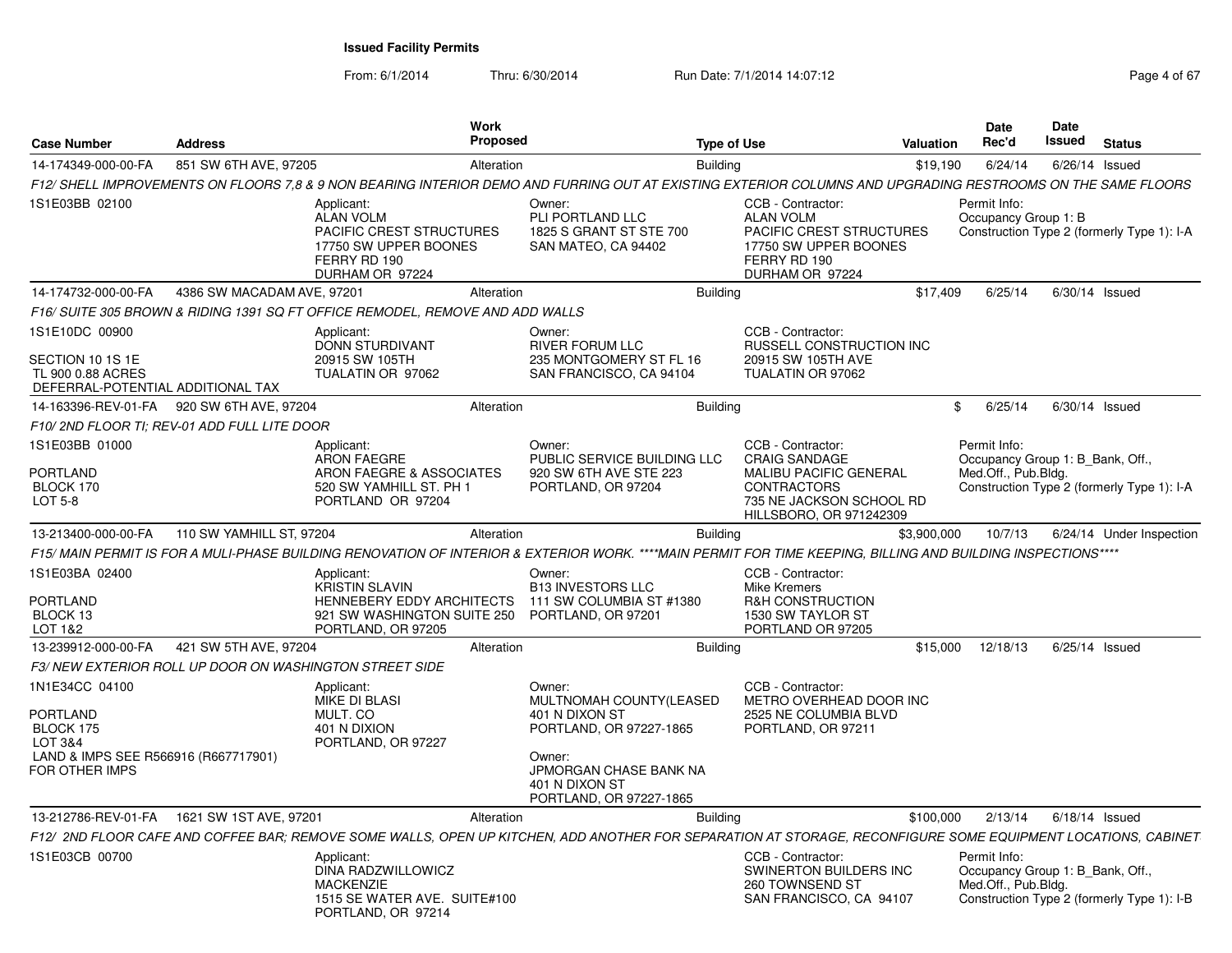From: 6/1/2014

Thru: 6/30/2014 Run Date: 7/1/2014 14:07:12 Rege 5 of 67

|                                                                                                                                                               |                               |                                                                                                                                                                                          | <b>Work</b>          |                                                                                 |                                                                                                                                                           | <b>Date</b>          | Date                        |                                             |
|---------------------------------------------------------------------------------------------------------------------------------------------------------------|-------------------------------|------------------------------------------------------------------------------------------------------------------------------------------------------------------------------------------|----------------------|---------------------------------------------------------------------------------|-----------------------------------------------------------------------------------------------------------------------------------------------------------|----------------------|-----------------------------|---------------------------------------------|
| <b>Case Number</b>                                                                                                                                            | <b>Address</b>                |                                                                                                                                                                                          | Proposed             |                                                                                 | <b>Type of Use</b>                                                                                                                                        | Rec'd<br>Valuation   | Issued                      | <b>Status</b>                               |
| 14-124307-000-00-FA                                                                                                                                           | 3203 SE WOODSTOCK BLVD, 97202 |                                                                                                                                                                                          | Alteration           |                                                                                 | Building                                                                                                                                                  | \$389,000<br>3/6/14  |                             | 6/11/14 Under Inspection                    |
|                                                                                                                                                               |                               | F5/ GREENWOOD, REMODEL 1ST &2ND LEVEL, MEZZANINE; LEVEL ONE REMOVE ALL WALLS, DOORS, RESTROOMS, OPENING FOR NEW ELEVATOR, ADD BACK WALLS, DOORS, FOR OFFICES,                            |                      |                                                                                 |                                                                                                                                                           |                      |                             |                                             |
| 1S1E13 00100                                                                                                                                                  |                               | Applicant:<br><b>CRAIG GEARHEART</b>                                                                                                                                                     | Owner:               | THE REED INSTITUTE                                                              | CCB - Contractor:<br>MARK BECKIUS                                                                                                                         | Permit Info:         | Occupancy Group 1: A2       |                                             |
| SECTION 13 1S 1E<br>TL 100 98.52 ACRES                                                                                                                        |                               | 2344 NW 24TH AVE<br>PORTLAND, OR 97210                                                                                                                                                   |                      | 3203 SE WOODSTOCK BLVD<br>PORTLAND, OR 97202-8138                               | REIMERS & JOLIVETTE INC<br>2344 NW 24TH AVE                                                                                                               | $V-1HR$              |                             | Construction Type 2 (formerly Type 1):      |
|                                                                                                                                                               |                               |                                                                                                                                                                                          |                      |                                                                                 | Portland, OR 97210                                                                                                                                        |                      |                             |                                             |
|                                                                                                                                                               |                               | 14-132479-000-00-FA 3181 SW SAM JACKSON PARK RD - Bldg OHS, 9 Alteration                                                                                                                 |                      |                                                                                 | Building                                                                                                                                                  | \$650.000<br>3/28/14 |                             | 6/12/14 Issued                              |
|                                                                                                                                                               |                               | F6/OHS-SOUTH 5B REMODEL APX 2800 SQ FT 23 HR UNIT WITH 8 PRIVATE RECOVERY ROOMS FOR PHASE II RECOVERY                                                                                    |                      |                                                                                 |                                                                                                                                                           |                      |                             |                                             |
| 1S1E09 00200                                                                                                                                                  |                               | Applicant:<br>Vanessa Robinson<br><b>MAHLUM ARCHITECTS</b><br>1231 NW Hoyt, #102<br>Portland, OR 97209                                                                                   | Owner:               | OREGON STATE OF<br>PORTLAND, OR 97239                                           | CCB - Contractor:<br>THOMAS SMITH<br>3181 SW SAM JACKSON PARK RD HOFFMAN CONSTRUCTION CO<br>OF OREGON<br>805 SW BROADWAY SUITE 2100<br>PORTLAND, OR 97205 | Permit Info:         | Occupancy Group 1: I-2      | Construction Type 2 (formerly Type 1): I-A  |
| 14-135788-000-00-FA  7200 SE 60TH AVE, 97206                                                                                                                  |                               |                                                                                                                                                                                          | Alteration           |                                                                                 | Building                                                                                                                                                  | \$452,000<br>4/4/14  |                             | $6/2/14$ Issued                             |
|                                                                                                                                                               |                               | F17/ LANE/ SEISMIC BRACING WALLS AT SELECTED HOLLOW CLAY TILE WALL LOCATIONS AND UPGRADE SCIENCE CLASSROOMS                                                                              |                      |                                                                                 |                                                                                                                                                           |                      |                             |                                             |
| 1S2E19AD 00100<br>SECTION 19 1S 2E<br>TL 100 9.09 ACRES<br>SEE R645271 (R992190221) FOR LEASED<br>SUB ACCT<br>14-135806-000-00-FA 3119 SE HOLGATE BLVD, 97202 |                               | Applicant:<br>KRISTIN WELLS<br>PORTLAND PUBLIC SCHOOLS<br>501 N DIXON ST<br>PORTLAND, OR 97277<br>F16/ GROUT/SEISMIC UPGRADE - BRACING WALLS AT SELECTED HOLLOW CLAY TILE WALL LOCATIONS | Owner:<br>Alteration | <b>SCHOOL DISTRICT NO 1</b><br>PO BOX 3107<br>PORTLAND, OR 97208-3107           | CCB - Contractor:<br><b>BALDWIN GENERAL</b><br>CONTRACTING INC<br>PO BOX 686<br>ALBANY, OR 97322<br><b>Building</b>                                       | \$409.000<br>4/4/14  |                             | 6/10/14 Issued                              |
| 1S1E12CD 11100<br>CANONGATE<br>BLOCK <sub>3</sub><br>INC 1/2 VAC CORA ST N OF & ADJ                                                                           |                               | Applicant:<br><b>KRISTIN WELLS</b><br>PORTLAND PUBLIC SCHOOLS<br>501 N DIXON ST<br>PORTLAND, OR 97277                                                                                    | Owner:               | SCHOOL DISTRICT NO 1<br>PO BOX 3107<br>PORTLAND, OR 97208-3107                  | CCB - Contractor:<br><b>BALDWIN GENERAL</b><br>CONTRACTING INC<br>PO BOX 686<br>ALBANY, OR 97322                                                          | Permit Info:         | Occupancy Group 1: E School | Construction Type 2 (formerly Type 1): I-B  |
| 14-138741-000-00-FA                                                                                                                                           | 1710 N HUMBOLDT ST, 97217     |                                                                                                                                                                                          | Alteration           |                                                                                 | <b>Building</b>                                                                                                                                           | \$965.000<br>4/10/14 |                             | $6/2/14$ Issued                             |
|                                                                                                                                                               |                               | F16/ BEACH MAIN BLDG/ SEISMIC BRACING AT WALLS AT SELECTED HOLLOW CLAY TILE LOCATIONS AND ROOF PARAPET BRACING, NEW ELEVATOR AND VESTIBULE, NEW RAMPS, HANDRAIL!                         |                      |                                                                                 |                                                                                                                                                           |                      |                             |                                             |
| 1N1E21AD 05800<br>RIVERSIDE ADD<br>INC VAC ST BLOCK 7&8 EXC PT IN ST                                                                                          |                               | Applicant:<br>Kristin Wells<br>Portland Public Schools Facilities &<br>Asset Management<br>501 N Dixon St.<br>Portland, OR 97227                                                         | Owner:               | SCHOOL DISTRICT NO 1<br>PO BOX 3107<br>PORTLAND, OR 97208-3107                  | CCB - Contractor:<br>2KG CONTRACTORS INC<br>4917 NE 185TH DRIVE<br>PORTLAND, OR 97230                                                                     |                      |                             |                                             |
| 14-141109-000-00-FA                                                                                                                                           | 12000 SW 49TH AVE, 97219      |                                                                                                                                                                                          | Alteration           |                                                                                 | Building                                                                                                                                                  | \$250.000            | 4/14/14 6/12/14 Issued      |                                             |
|                                                                                                                                                               |                               | F4/ VOLUNTARY SEISMIC SEPARATION OF THE EXTERIOR PEDESTRIAN BRIDGE BETWEEN THE SS BUILDING AND THE ST BUILDING                                                                           |                      |                                                                                 |                                                                                                                                                           |                      |                             |                                             |
| 1S1E31D 00200                                                                                                                                                 |                               | Applicant:<br><b>RYAN BURT</b><br><b>GBD ARCITECTS</b><br>1120 NW COUCH ST SUITE 300<br>PORTLAND, OR 97209                                                                               | Owner:               | PORTLAND COMMUNITY<br><b>COLLEGE DIST</b><br>PO BOX 19000<br>PORTLAND, OR 97283 | CCB - Contractor:<br><b>HOWARD S WRIGHT</b><br><b>CONSTRUCTORS LP</b><br>P. O. BOX 3764<br>SEATTLE, WA 98124                                              | Permit Info:         | Occupancy Group 1: B        | Construction Type 2 (formerly Type 1): II-B |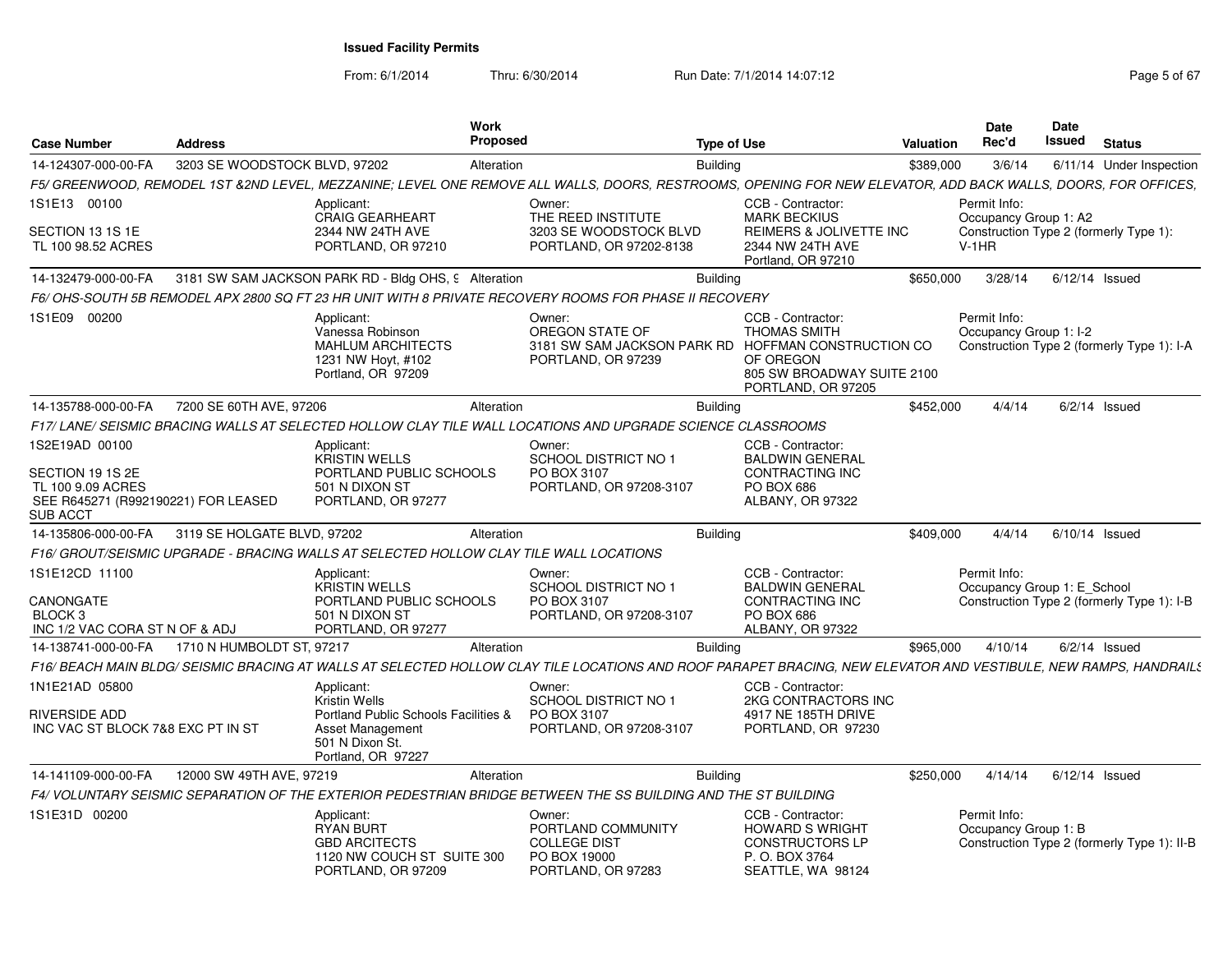From: 6/1/2014

Thru: 6/30/2014 Run Date: 7/1/2014 14:07:12 Page 6 of 67

| <b>Case Number</b>                                                          | <b>Address</b>            |                                                                                                                                                | <b>Work</b><br><b>Proposed</b> |                                                                                                                                                            | <b>Type of Use</b> |                                                                                                               | <b>Valuation</b> | Date<br>Rec'd                                                           | <b>Date</b><br>Issued | <b>Status</b>                               |
|-----------------------------------------------------------------------------|---------------------------|------------------------------------------------------------------------------------------------------------------------------------------------|--------------------------------|------------------------------------------------------------------------------------------------------------------------------------------------------------|--------------------|---------------------------------------------------------------------------------------------------------------|------------------|-------------------------------------------------------------------------|-----------------------|---------------------------------------------|
| 14-135786-000-00-FA                                                         | 1120 NW COUCH ST, 97209   |                                                                                                                                                | Alteration                     |                                                                                                                                                            | Building           |                                                                                                               | \$379,410        | 4/4/14                                                                  |                       | 6/20/14 Issued                              |
|                                                                             |                           |                                                                                                                                                |                                | F10/AKQA, TI; 5TH, 6TH FLOOR; REMOVE SOME WALLS, CARPETING, CREATE OPEN OFFICE, BREAKROOM, FULL HEIGHT RELITE, SUSPENDED ACCOUSTICAL CLOUD, ELEC, FINISHES |                    |                                                                                                               |                  |                                                                         |                       |                                             |
| 1N1E33DA 04900                                                              |                           | Applicant:<br><b>KENT POTTEBAUM</b><br><b>GBD ARCHITECTS</b><br>1120 NW COUCH, #300<br>PORTLAND OR 97209                                       |                                | Owner:<br>MEPT BREWERY BLOCK 2 LLC<br>PO BOX 320099<br>ALEXANDRIA, VA 22320-0156                                                                           |                    | CCB - Contractor:<br>LEASE CRUTCHER LEWIS CORP<br>921 SW WASHINGTON #150<br>PORTLAND, OR 972050000            |                  | Permit Info:<br>Occupancy Group 1: B_Bank, Off.,<br>Med.Off., Pub.Bldg. |                       | Construction Type 2 (formerly Type 1): II-A |
| 14-135830-000-00-FA                                                         | 538 SW 6TH AVE, 97204     |                                                                                                                                                | Alteration                     |                                                                                                                                                            | <b>Building</b>    |                                                                                                               | \$2,000          | 4/4/14                                                                  |                       | $6/9/14$ Issued                             |
| F2/ FIRE ESCAPE TESTING for certification                                   |                           |                                                                                                                                                |                                |                                                                                                                                                            |                    |                                                                                                               |                  |                                                                         |                       |                                             |
| 1N1E34CC 07900<br><b>PORTLAND</b><br>BLOCK 174<br>LOT 5&6                   |                           | Applicant:<br>JAY HATHAWAY<br>CARLSON TESTING INC<br>PO BOX 23814<br>TIGARD, OR                                                                |                                | Owner:<br>PORTLAND CASCADE BUILDING<br><b>LLC</b><br><b>166 KINGS HIGHWAY N</b><br>WESTPORT, CT 06880-2423                                                 |                    | <b>Primary Contractor:</b><br><b>JAY HATHAWAY</b><br><b>CARLSON TESTING INC</b><br>PO BOX 23814<br>TIGARD, OR |                  |                                                                         |                       |                                             |
| 14-138761-000-00-FA                                                         | 1710 N HUMBOLDT ST, 97217 |                                                                                                                                                | Alteration                     |                                                                                                                                                            | <b>Building</b>    |                                                                                                               | \$25,000         | 4/10/14                                                                 |                       | $6/2/14$ Issued                             |
|                                                                             |                           |                                                                                                                                                |                                | F16/BEECH ANNEX / ACCESSIBILITY UPGRADES, NEW RAMP, HANDRAILS, RESTROOM PARTITIONS & HARDWARE                                                              |                    |                                                                                                               |                  |                                                                         |                       |                                             |
| 1N1E21AD 05800<br>RIVERSIDE ADD<br>INC VAC ST BLOCK 7&8 EXC PT IN ST        |                           | Applicant:<br>Kristin Wells<br>Portland Public Schools Facilities &<br>Asset Management<br>501 N Dixon St.<br>Portland, OR 97227               |                                | Owner:<br><b>SCHOOL DISTRICT NO 1</b><br>PO BOX 3107<br>PORTLAND, OR 97208-3107                                                                            |                    | CCB - Contractor:<br>2KG CONTRACTORS INC<br>4917 NE 185TH DRIVE<br>PORTLAND, OR 97230                         |                  |                                                                         |                       |                                             |
| 14-138781-000-00-FA                                                         | 1710 N HUMBOLDT ST, 97217 |                                                                                                                                                | Alteration                     |                                                                                                                                                            | <b>Building</b>    |                                                                                                               | \$40,000         | 4/10/14                                                                 |                       | $6/2/14$ Issued                             |
|                                                                             |                           |                                                                                                                                                |                                | F16/BEACH MODULAR / ACCESSIBILITY UPGRADES, NEW RAMP, HANDRAILS, RESTROOM PARTITIONS & HARDWARE                                                            |                    |                                                                                                               |                  |                                                                         |                       |                                             |
| 1N1E21AD 05800<br><b>RIVERSIDE ADD</b><br>INC VAC ST BLOCK 7&8 EXC PT IN ST |                           | Applicant:<br>Kristin Wells<br>Portland Public Schools Facilities &<br><b>Asset Management</b><br>501 N Dixon St.<br>Portland, OR 97227        |                                | Owner:<br><b>SCHOOL DISTRICT NO 1</b><br>PO BOX 3107<br>PORTLAND, OR 97208-3107                                                                            |                    | CCB - Contractor:<br>2KG CONTRACTORS INC<br>4917 NE 185TH DRIVE<br>PORTLAND, OR 97230                         |                  |                                                                         |                       |                                             |
| 14-138997-000-00-FA                                                         | 2409 N SARATOGA ST, 97217 |                                                                                                                                                | Alteration                     |                                                                                                                                                            | <b>Building</b>    |                                                                                                               | \$318,000        | 4/10/14                                                                 |                       | $6/2/14$ Issued                             |
|                                                                             |                           |                                                                                                                                                |                                | F9/ CHIEF JOSEPH / PARTIAL SEISMIC ROOF UPGRADE AND RE-ROOF, REDUCE THE HEIGHT OF UNREINFORCED MASONRY CHIMNEY, CONCRETE WALL REPAIR                       |                    |                                                                                                               |                  |                                                                         |                       |                                             |
| 1N1E16AC 03100<br>D & O LITTLE HMS SUB 3<br>BLOCK 21-24 TL 3100             |                           | Applicant:<br><b>Kristin Wells</b><br>Portland Public Schools Facilities &<br><b>Asset Management</b><br>501 N Dixon St.<br>Portland, OR 97227 |                                | Owner:<br>SCHOOL DISTRICT NO 1<br>PO BOX 3107<br>PORTLAND, OR 97208-3107                                                                                   |                    | CCB - Contractor:<br>2KG CONTRACTORS INC<br>4917 NE 185TH DRIVE<br>PORTLAND, OR 97230                         |                  |                                                                         |                       |                                             |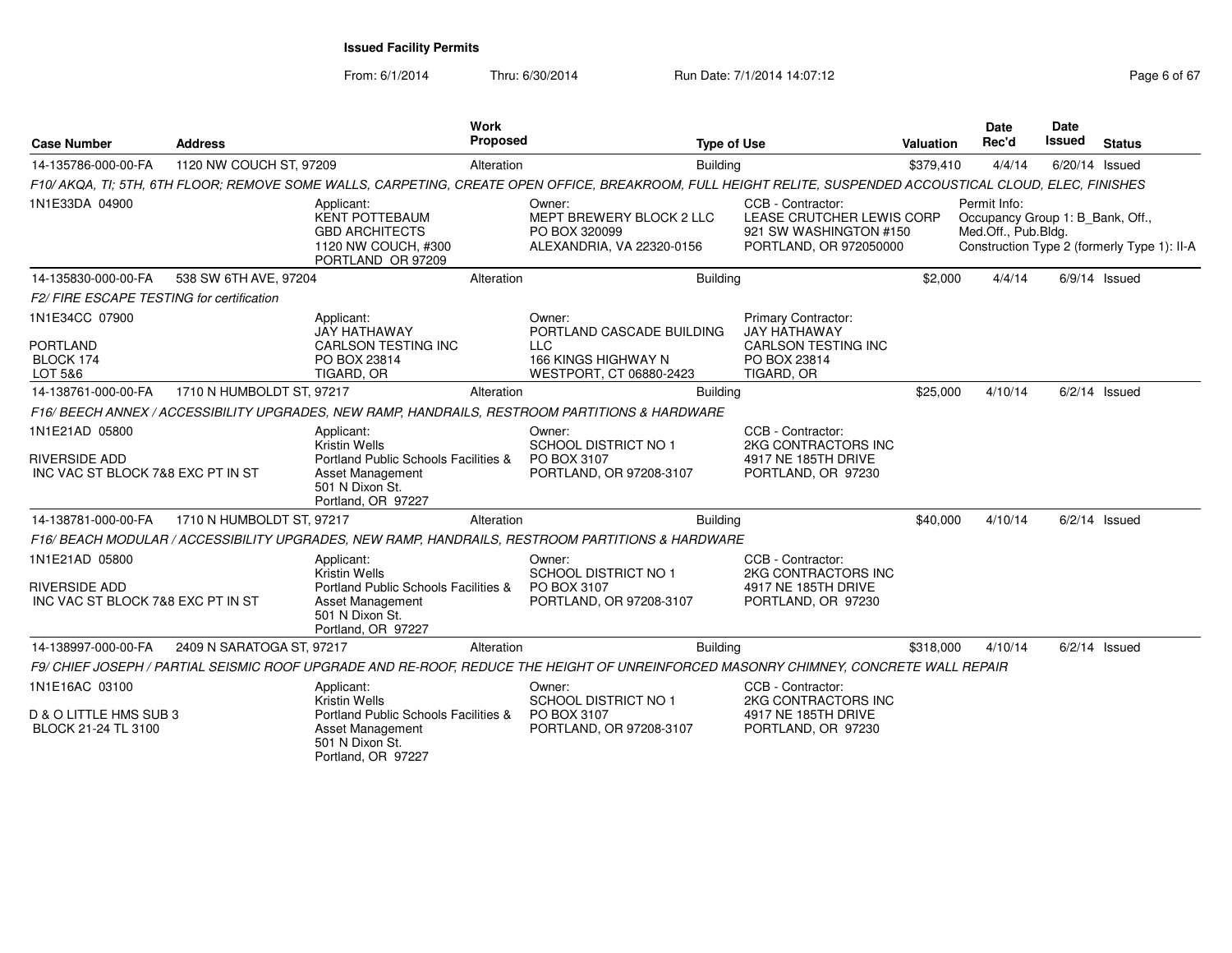From: 6/1/2014Thru: 6/30/2014 Run Date: 7/1/2014 14:07:12 Rege 7 of 67

| <b>Case Number</b>                                                                                 | <b>Address</b>                              |                                                                                                          | Work<br>Proposed |                                                                                     | <b>Type of Use</b>                                                                                                                                              | Valuation   | <b>Date</b><br>Rec'd                        | <b>Date</b><br><b>Issued</b> | <b>Status</b>                               |
|----------------------------------------------------------------------------------------------------|---------------------------------------------|----------------------------------------------------------------------------------------------------------|------------------|-------------------------------------------------------------------------------------|-----------------------------------------------------------------------------------------------------------------------------------------------------------------|-------------|---------------------------------------------|------------------------------|---------------------------------------------|
| 14-136627-000-00-FA                                                                                | 514 SW 6TH AVE, 97204                       |                                                                                                          | Alteration       |                                                                                     | Building                                                                                                                                                        | \$2,000     | 4/7/14                                      |                              | $6/9/14$ Issued                             |
| F4/ FIRE ESCAPE TESTING for Certification                                                          |                                             |                                                                                                          |                  |                                                                                     |                                                                                                                                                                 |             |                                             |                              |                                             |
| 1N1E34CC 07800<br><b>PORTLAND</b>                                                                  |                                             | Applicant:<br>JAY HATHAWAY<br>CARLSON TESTING INC                                                        |                  | Owner:<br><b>BANK OF CALIFORNIA</b><br>121 SW MORRISON ST #200                      | Primary Contractor:<br>JAY HATHAWAY<br>CARLSON TESTING INC                                                                                                      |             | Permit Info:<br>Occupancy Group 1: B        |                              | Construction Type 2 (formerly Type 1): II-B |
| LOT 7 BLOCK 174                                                                                    |                                             | PO BOX 23814<br>TIGARD, OR                                                                               |                  | PORTLAND, OR 97204                                                                  | PO BOX 23814<br>TIGARD, OR                                                                                                                                      |             |                                             |                              |                                             |
|                                                                                                    |                                             |                                                                                                          |                  | Owner:<br><b>EXCHANGE BUILDING</b><br>121 SW MORRISON ST #200<br>PORTLAND, OR 97204 |                                                                                                                                                                 |             |                                             |                              |                                             |
| 14-145424-000-00-FA                                                                                | 2303 SE 28TH PL, 97214                      |                                                                                                          | Alteration       |                                                                                     | <b>Building</b>                                                                                                                                                 | \$2,450,000 | 4/21/14                                     |                              | 6/12/14 Issued                              |
|                                                                                                    |                                             |                                                                                                          |                  |                                                                                     | STANDING/HOSFORD / COMPLETE RE-ROOF, SEISMIC BRACING OF ROOF PARAPETS, FIBER-REINFORCED COMPOSITE OVERLAY ON GYM ROOF, CONSTRUCT A NEW APX 600 SQ FT ELEVATOR   |             |                                             |                              |                                             |
| 1S1E01CC 04900                                                                                     |                                             | Applicant:<br>Kristin Wells                                                                              |                  | Owner:<br>SCHOOL DISTRICT NO 1                                                      | CCB - Contractor:<br><b>STEVE BARTELL</b>                                                                                                                       |             | Permit Info:<br>Occupancy Group 1: E_School |                              |                                             |
| <b>VANS ADD</b><br><b>BLOCK 1-3 TL 4900</b>                                                        |                                             | Portland Public Schools Facilities &<br>Asset Management<br>501 N Dixon St.<br>Portland, OR 97227        |                  | PO BOX 3107<br>PORTLAND, OR 97208-3107                                              | P & C CONSTRUCTION CO<br>2133 NW YORK ST<br>PORTLAND, OR 97210                                                                                                  |             |                                             |                              | Construction Type 2 (formerly Type 1): I-A  |
| 14-145608-000-00-FA                                                                                | 7439 N CHARLESTON AVE, 97203                |                                                                                                          | Alteration       |                                                                                     | Building                                                                                                                                                        | \$2,220,000 | 4/21/14                                     | 6/18/14 Issued               |                                             |
|                                                                                                    |                                             |                                                                                                          |                  |                                                                                     | STANDING/ JAMES-JOHN / COMPLETE RE-ROOF, SEISMIC BRACING OF ROOF PARAPETS, STRUCTURAL STEEL SEISMIC BRACING AT CAFETERIA WALLS, REPLACE SKYLIGHTS, UPGRADE REST |             |                                             |                              |                                             |
| 1N1W12AB 12100                                                                                     |                                             | Applicant:<br><b>Kristin Wells</b>                                                                       |                  | Owner:<br>SCHOOL DISTRICT NO 1                                                      | CCB - Contractor:<br><b>STEVE BARTELL</b>                                                                                                                       |             | Permit Info:<br>Occupancy Group 1: E_School |                              |                                             |
| P T SMITHS ADD<br>INC PT VAC ST - BLOCK 7<br>INC PT VAC STS - BLOCK 10<br>INC PT VAC ST - BLOCK 11 |                                             | Portland Public Schools Facilities &<br>Asset Management<br>501 N Dixon St.<br>Portland, OR 97227        |                  | PO BOX 3107<br>PORTLAND, OR 97208-3107                                              | P & C CONSTRUCTION CO<br>2133 NW YORK ST<br>PORTLAND, OR 97210                                                                                                  |             |                                             |                              | Construction Type 2 (formerly Type 1): I-A  |
| 14-145748-000-00-FA                                                                                | 7439 N CHARLESTON AVE, 97203                |                                                                                                          | Alteration       |                                                                                     | Building                                                                                                                                                        | \$100,000   | 4/21/14                                     |                              | 6/18/14 Issued                              |
|                                                                                                    |                                             |                                                                                                          |                  |                                                                                     | STANDING/JAMES-JOHN ANNEX / RE-ROOF EXISTING ROOF, OPEN WALLS FOR STRUCTURAL UPGRADES WITH NEW SIMPSON CONNECTIONS FROM SILL PLATES TO FOUNDATION AT 50% OF     |             |                                             |                              |                                             |
| 1N1W12AB 12100                                                                                     |                                             | Applicant:<br>Kristin Wells                                                                              |                  | Owner:<br>SCHOOL DISTRICT NO 1                                                      | CCB - Contractor:<br><b>STEVE BARTELL</b>                                                                                                                       |             |                                             |                              |                                             |
| P T SMITHS ADD<br>INC PT VAC ST - BLOCK 7<br>INC PT VAC STS - BLOCK 10<br>INC PT VAC ST - BLOCK 11 |                                             | Portland Public Schools Facilities &<br><b>Asset Management</b><br>501 N Dixon St.<br>Portland, OR 97227 |                  | PO BOX 3107<br>PORTLAND, OR 97208-3107                                              | P & C CONSTRUCTION CO<br>2133 NW YORK ST<br>PORTLAND, OR 97210                                                                                                  |             |                                             |                              |                                             |
|                                                                                                    | 13-200903-REV-02-FA 3303 SW BOND AVE, 97201 |                                                                                                          | Alteration       |                                                                                     | <b>Building</b>                                                                                                                                                 |             | 4/24/14<br>\$                               |                              | $6/3/14$ Issued                             |
|                                                                                                    |                                             | B2/ REVISION TO MOUNT TRANSFORMER FROM WALL TO CEILING MOUNT.                                            |                  |                                                                                     |                                                                                                                                                                 |             |                                             |                              |                                             |
| 1S1E10AC 00500                                                                                     |                                             | Applicant:                                                                                               |                  |                                                                                     | CCB - Contractor:                                                                                                                                               |             |                                             |                              |                                             |
|                                                                                                    |                                             | <b>SEAN INGERSOLL</b><br>PKA ARCHITECTS                                                                  |                  |                                                                                     | <b>FORTIS CONSTRUCTION</b><br>1705 SW TAYLOR ST SUITE 200                                                                                                       |             |                                             |                              |                                             |
|                                                                                                    |                                             | 6969 SW HAMPTON ST.<br>PORTLAND, OR 97223                                                                |                  |                                                                                     | PORTLAND, OR 97205                                                                                                                                              |             |                                             |                              |                                             |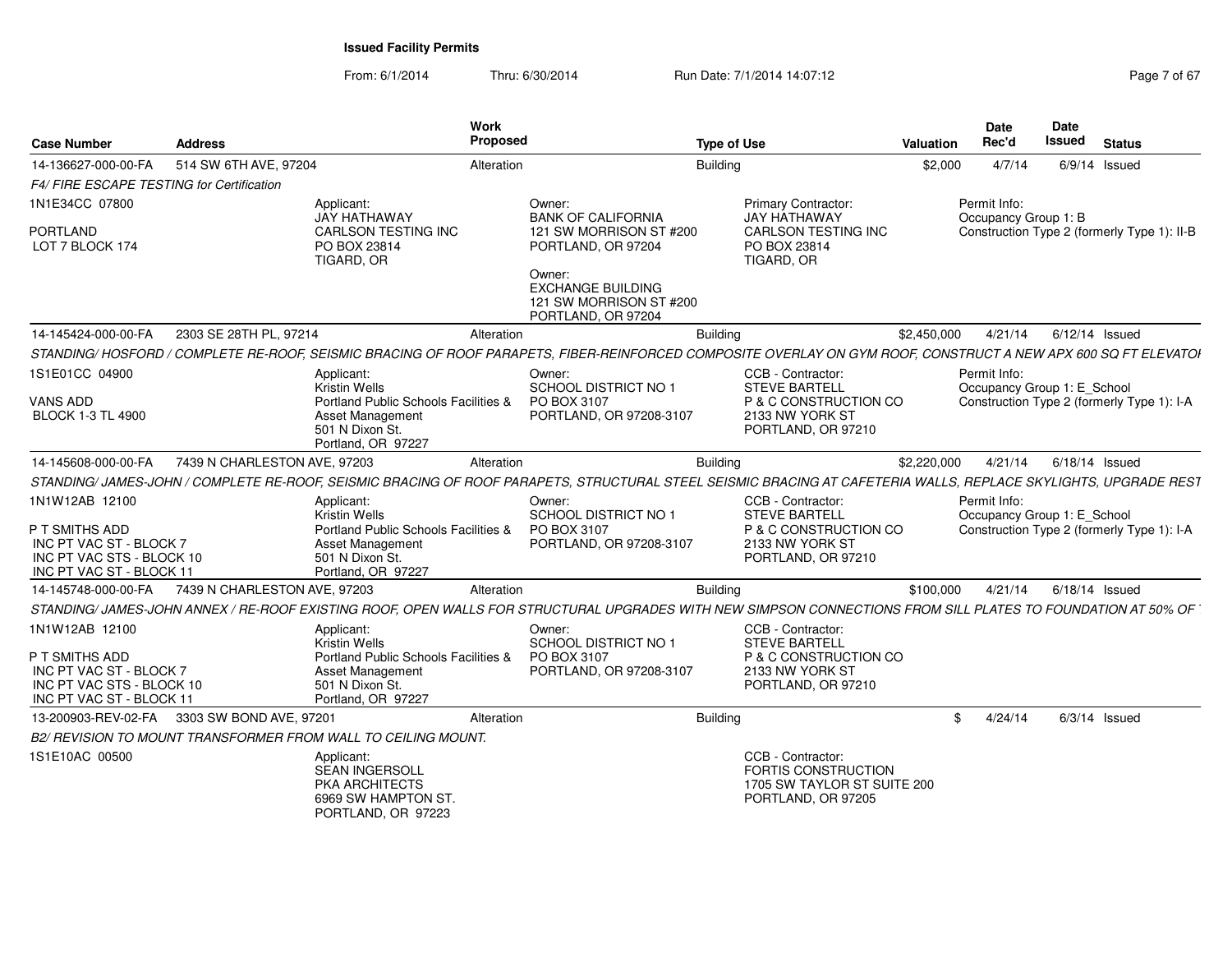From: 6/1/2014Thru: 6/30/2014 Run Date: 7/1/2014 14:07:12 Page 8 of 67

| <b>Case Number</b>                     | <b>Address</b>                  |                                                                                                                                                             | Work<br><b>Proposed</b> |                                                                                                                                                                | <b>Type of Use</b> |                                                                                                | Valuation   | <b>Date</b><br>Rec'd                               | Date<br>Issued   | <b>Status</b>                                |
|----------------------------------------|---------------------------------|-------------------------------------------------------------------------------------------------------------------------------------------------------------|-------------------------|----------------------------------------------------------------------------------------------------------------------------------------------------------------|--------------------|------------------------------------------------------------------------------------------------|-------------|----------------------------------------------------|------------------|----------------------------------------------|
| 14-147534-000-00-FA                    | 3905 SE 91ST AVE, 97266         |                                                                                                                                                             | Alteration              |                                                                                                                                                                | <b>Building</b>    |                                                                                                | \$1,095,945 | 4/24/14                                            | 6/20/14 Issued   |                                              |
|                                        |                                 |                                                                                                                                                             |                         | F15/ MARSHALL HS INTERIOR REMODEL, NEW PARTITION WALLS, SCIENCE & HOME ED CLASSROOM UPGRADES, NEW FINISHES AND HARDWARE                                        |                    |                                                                                                |             |                                                    |                  |                                              |
| 1S2E09 00200                           |                                 | Applicant:                                                                                                                                                  |                         | Owner:                                                                                                                                                         |                    | CCB - Contractor:                                                                              |             | Permit Info:                                       |                  |                                              |
| SECTION 09 1S 2E<br>TL 200 23.86 ACRES |                                 | <b>DEBRA PEARSON</b><br><b>PPS</b><br>501 N DIXON ST<br>PORTLAND, OR 97227                                                                                  |                         | <b>SCHOOL DISTRICT NO 1</b><br>PO BOX 3107<br>PORTLAND, OR 97208-3107                                                                                          |                    | <b>SKANSKA USA</b><br>222 SW Columbia St., Suite 300<br>Portland, OR 97201                     |             | Occupancy Group 1: E_School                        |                  | Construction Type 2 (formerly Type 1): I-A   |
| 14-147667-000-00-FA                    | 1849 SW SALMON ST, 97205        |                                                                                                                                                             | Alteration              |                                                                                                                                                                | Building           |                                                                                                | \$1,500,000 | 4/24/14                                            |                  | $6/4/14$ Issued                              |
|                                        |                                 |                                                                                                                                                             |                         | F11/ MAC 50 METER POOL RENOVATION, REPLACE POOL AND DECK FINISHES, REWORK POOL PLUMBING SYSTEMS AND MEP UPGRADES                                               |                    |                                                                                                |             |                                                    |                  |                                              |
| 1N1E33DC 05800                         |                                 | Applicant:<br>TIM GRINSTEAD                                                                                                                                 |                         | Owner:<br>MULTNOMAH AMATEUR                                                                                                                                    |                    | CCB - Contractor:<br><b>BREMIK CONSTRUCTION</b>                                                |             | Permit Info:<br>Occupancy Group 1: A-3 Assembly -  |                  |                                              |
| SECTION 33 1N 1E<br>TL 5800 2.82 ACRES |                                 | <b>GBD ARCHITECTS</b><br>1120 NW COUCH ST<br>PORTLAND, OR 97209                                                                                             |                         | <b>ATHLETIC CLUB</b><br>1849 SW SALMON ST<br>PORTLAND, OR 97205-1726                                                                                           |                    | 1026 SE STARK ST<br>PORTLAND, OR 97214                                                         |             | General                                            |                  | Construction Type 2 (formerly Type 1): I-A   |
| 14-151644-000-00-FA                    | 1131 SW MONTGOMERY ST, 97201    |                                                                                                                                                             | Alteration              |                                                                                                                                                                | Building           |                                                                                                | \$385,000   | 5/1/14                                             | $6/17/14$ Issued |                                              |
|                                        |                                 | F2/ ROOF REPLACEMENT AND VOLUNTARY PARTIAL ROOF-RELATED SEISMIC UPGRADE                                                                                     |                         |                                                                                                                                                                |                    |                                                                                                |             |                                                    |                  |                                              |
| 1S1E04AD 08800                         |                                 | Applicant:<br><b>MARK FUJI</b><br><b>PSU FACILITIES</b><br>617 SW MONTGOMERY ST<br>PORTLAND OR 97201                                                        |                         | Owner:<br>OREGON STATE OF (BOARD OF<br><b>PO BOX 751</b><br>PORTLAND, OR 97207<br>Owner:<br><b>HIGHER EDUCATION</b><br><b>PO BOX 751</b><br>PORTLAND, OR 97207 |                    | CCB - Contractor:<br>SNYDER ROOFING OF OREGON<br><b>LLC</b><br>PO BOX 23819<br>TIGARD OR 97281 |             | Permit Info:<br>Occupancy Group 1: R1<br>$III-1HR$ |                  | Construction Type 2 (formerly Type 1):       |
| 14-153196-000-00-FA                    | 0615 SW PALATINE HILL RD, 97219 |                                                                                                                                                             | Alteration              |                                                                                                                                                                | <b>Building</b>    |                                                                                                | \$160,000   | 5/6/14                                             |                  | 6/10/14 Under Inspection                     |
|                                        |                                 |                                                                                                                                                             |                         | F11/1ST FLOOR RENOVATION OF EXISTING PHOTO LAB, NEW SOFFIT, MINOR WALL CHANGES AND NEW ALU FRAME WINDOW                                                        |                    |                                                                                                |             |                                                    |                  |                                              |
| 1S1E27D 00100<br>SECTION 27 1S 1E      |                                 | Applicant:<br>LARRY ATCHISON<br>LEWIS & CLARK COLLEGE<br>TL 100 85.50 ACRES SPLIT LEVY (R709301280 0615 SW PALATINE HILL RD BOX<br>#76<br>PORTLAND OR 97219 |                         | Owner:<br>LEWIS & CLARK COLLEGE<br>0615 SW PALATINE HILL RD MSC<br>31<br>PORTLAND, OR 97219                                                                    |                    | CCB - Contractor:<br><b>BREMIK CONSTRUCTION</b><br>1026 SE STARK ST<br>PORTLAND, OR 97214      |             | Permit Info:<br>Occupancy Group 1: B               |                  | Construction Type 2 (formerly Type 1): III-N |
|                                        |                                 |                                                                                                                                                             |                         | Owner:<br><b>BUSINESS OFFICE</b><br>0615 SW PALATINE HILL RD MSC<br>31                                                                                         |                    |                                                                                                |             |                                                    |                  |                                              |
| 14-150959-000-00-FA                    | 9325 N VAN HOUTEN AVE, 97203    |                                                                                                                                                             | Alteration              | PORTLAND, OR 97219                                                                                                                                             | <b>Building</b>    |                                                                                                | \$730,000   | 4/30/14                                            |                  | 6/4/14 Under Inspection                      |
| F15/ ROOF REPLACEMENT                  |                                 |                                                                                                                                                             |                         |                                                                                                                                                                |                    |                                                                                                |             |                                                    |                  |                                              |
| 1N1E07AA 00500                         |                                 | Applicant:<br>Kristin Wells<br>Portland Public Schools Facilities &<br>Asset Management<br>501 N Dixon St.<br>Portland, OR 97227                            |                         | Owner:<br>SCHOOL DISTRICT NO 1<br>PO BOX 3107<br>PORTLAND, OR 97208-3107                                                                                       |                    |                                                                                                |             |                                                    |                  |                                              |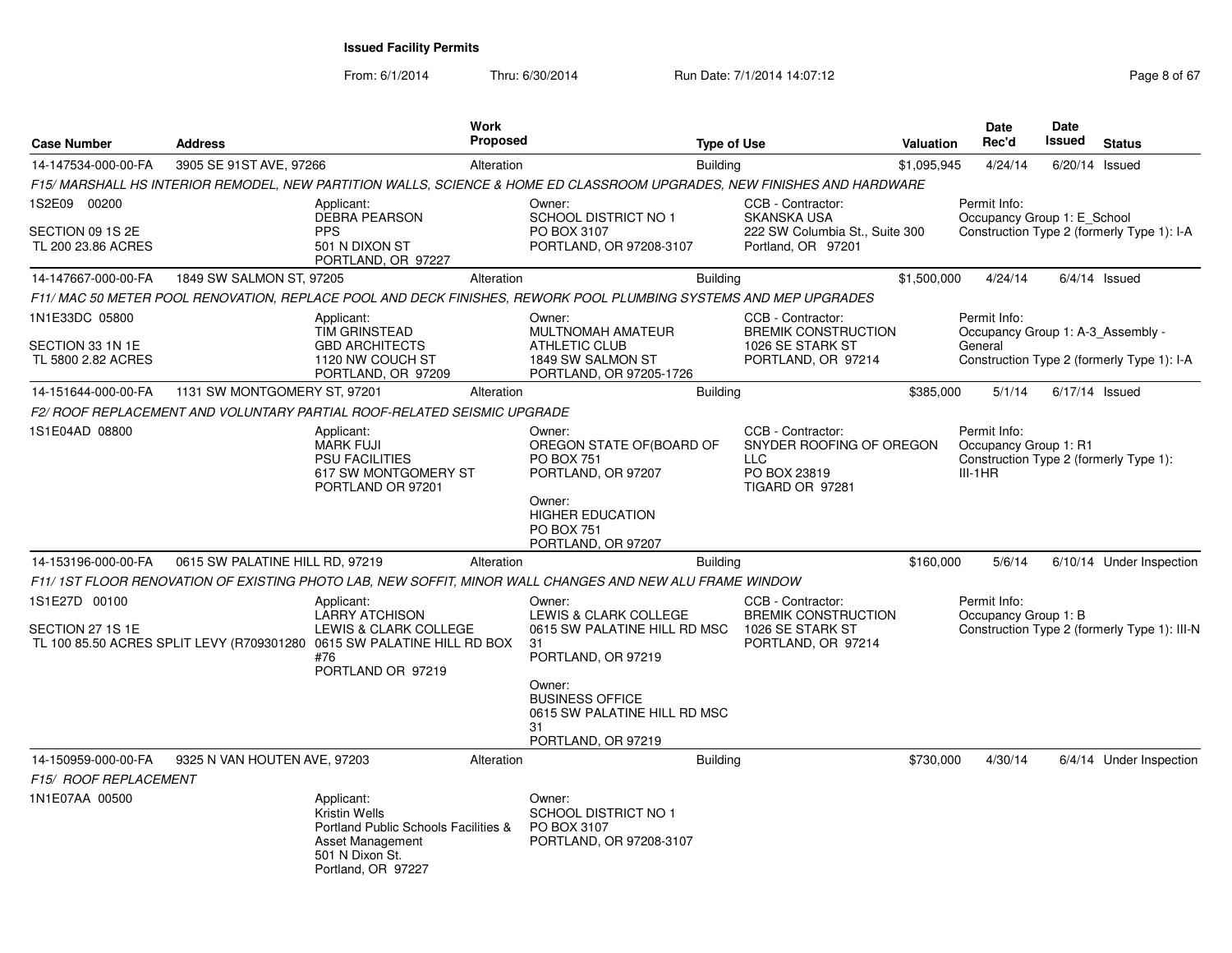From: 6/1/2014

Thru: 6/30/2014 Run Date: 7/1/2014 14:07:12 Page 9 of 67

| <b>Case Number</b>                        | <b>Address</b>                                                            |                                                                                                           | Work<br><b>Proposed</b> |                                                                                                                                                                  | <b>Type of Use</b>                                                                                                                                    | Valuation   | <b>Date</b><br>Rec'd                   | <b>Date</b><br>Issued<br><b>Status</b>                                                  |
|-------------------------------------------|---------------------------------------------------------------------------|-----------------------------------------------------------------------------------------------------------|-------------------------|------------------------------------------------------------------------------------------------------------------------------------------------------------------|-------------------------------------------------------------------------------------------------------------------------------------------------------|-------------|----------------------------------------|-----------------------------------------------------------------------------------------|
| 14-151078-000-00-FA                       | 1 N CENTER COURT ST, 97227                                                |                                                                                                           | Alteration              | <b>Building</b>                                                                                                                                                  |                                                                                                                                                       | \$1,100,000 | 4/30/14                                | 6/17/14 Under Inspection                                                                |
|                                           |                                                                           |                                                                                                           |                         | F11/ BAR RENOVATION TO AFFECT 3RD THROUGH 5TH FLOORS; NEW SERVICE BAR, NEW INTERIOR FINISHINGS, ENCLOSE 2500 SQ FT OF OBSERVATION DECK, NEW GLASS PANELS, SAW CU |                                                                                                                                                       |             |                                        |                                                                                         |
| 1N1E34AB 00700                            |                                                                           | Applicant:<br>JOSH PETERSON<br><b>GBD ARCHITECTS</b><br>1120 NW COUCH ST. SUITE 300<br>PORTLAND, OR 97209 |                         | Owner:<br>PORTLAND CITY OF(LEASED<br>1 CENTER CT #150<br>PORTLAND, OR 97227<br>Owner:<br>PORTLAND ARENA MGMT LLC                                                 | CCB - Contractor:<br>LEASE CRUTCHER LEWIS CORP<br>921 SW WASHINGTON #150<br>PORTLAND, OR 972050000                                                    |             | Permit Info:                           | Construction Type 2 (formerly Type 1): I-A<br>Total Square Footage - Display Only: 6096 |
|                                           |                                                                           |                                                                                                           |                         | 1 CENTER CT #150<br>PORTLAND, OR 97227                                                                                                                           |                                                                                                                                                       |             |                                        |                                                                                         |
| 14-152691-000-00-FA                       | 4650 SW MACADAM AVE, 97201                                                |                                                                                                           | Alteration              | <b>Building</b>                                                                                                                                                  |                                                                                                                                                       | \$648.064   | 5/5/14                                 | $6/9/14$ Issued                                                                         |
|                                           |                                                                           |                                                                                                           |                         | F4/TI WORK 2ND.3RD.4TH FLOOR: MOST WORK ON 2ND FLR. PARTITION WALL REMOVAL. DOORS. ADD BACK TO CREATE HALLWAY. OFFICES. CONFERENCE ROOM. BREAKROOM. DOORS. REL   |                                                                                                                                                       |             |                                        |                                                                                         |
| 1S1E15BA 00900<br>SECTION 15 1S 1E        |                                                                           | Applicant:<br>NARUMON DOODUANG<br><b>MACKENZIE</b>                                                        |                         | Owner:<br>PCC JOHNS LANDING LLC<br>4650 SW MACADAM AVE #440                                                                                                      | CCB - Contractor:<br>R & H CONSTRUCTION<br>1530 SW TAYLOR STREET                                                                                      |             | Permit Info:<br>Occupancy Group 1: B   | Construction Type 2 (formerly Type 1): II-A                                             |
| TL 900 1.00 ACRES                         |                                                                           | 1515 SE WATER AVE<br>PORTLAND, OR 97214                                                                   |                         | PORTLAND, OR 97239-4262                                                                                                                                          | PORTLAND, OR 97205                                                                                                                                    |             |                                        |                                                                                         |
| 14-152726-000-00-FA                       | 12000 SW 49TH AVE, 97219                                                  |                                                                                                           | Alteration              | Building                                                                                                                                                         |                                                                                                                                                       | \$12,000    | 5/5/14                                 | 6/9/14 Final                                                                            |
| <b>F4/ RACKING</b>                        |                                                                           |                                                                                                           |                         |                                                                                                                                                                  |                                                                                                                                                       |             |                                        |                                                                                         |
| 1S1E31D 00200                             |                                                                           | Applicant:<br>KEVIN DEAN<br>RAYMOND HANDLING<br>3148 NE 181ST AVE<br>PORTLAND, OR 9797230                 |                         | Owner:<br>PORTLAND COMMUNITY<br><b>COLLEGE DIST</b><br>PO BOX 19000<br>PORTLAND, OR 97283                                                                        | CCB - Contractor:<br>I ARA<br>RAYMOND HANDLING CONCEPTS Moderate Hazard, Warehouse<br>CORP ORE*<br>14811 NE AIRPORT WAY STE 100<br>PORTLAND, OR 97230 |             | Permit Info:                           | Occupancy Group 1: S-1_Storage<br>Construction Type 2 (formerly Type 1): II-B           |
|                                           |                                                                           |                                                                                                           | Alteration              | Building                                                                                                                                                         |                                                                                                                                                       | \$          | 5/22/14                                | $6/4/14$ Issued                                                                         |
|                                           |                                                                           |                                                                                                           |                         | F9/ REVISION FOR STRUCTURAL CLARIFICATION REGARDING LIFTS AND WALL OPENING WHICH FACILITATES LOAD-IN                                                             |                                                                                                                                                       |             |                                        |                                                                                         |
| 1S2E04A 02400                             |                                                                           | Applicant:<br>MICHAEL THIEL                                                                               |                         | Owner:<br>PORTLAND ADVENTIST MEDICAL                                                                                                                             | CCB - Contractor:<br>TURNER CONSTRUCTION CO                                                                                                           |             | Permit Info:                           | Occupancy Group 1: I-2 Hospital                                                         |
| EVERGLADE<br>LOT 6 TL 2400                |                                                                           | PKA ARCHITECTS<br>6969 SW HAMPTON ST<br>PORTLAND, OR 97223                                                |                         | 10123 SE MARKET ST<br>PORTLAND, OR 97216-2532                                                                                                                    | 1200 NW NAITO PARKWAY #300<br>PORTLAND, OR 972209                                                                                                     |             |                                        |                                                                                         |
|                                           |                                                                           |                                                                                                           |                         | Owner:<br><b>CENTER</b><br>10123 SE MARKET ST<br>PORTLAND, OR 97216-2532                                                                                         |                                                                                                                                                       |             |                                        |                                                                                         |
| 14-155302-000-00-FA                       | 2801 N GANTENBEIN AVE, 97227                                              |                                                                                                           | Alteration              | Buildina                                                                                                                                                         |                                                                                                                                                       | \$125,000   | 5/12/14                                | $6/4/14$ Issued                                                                         |
|                                           | <b>F13/ MAMMOGRAPHY DEPARTMENT RECONFIGURE AND REMODEL EXISTING SPACE</b> |                                                                                                           |                         |                                                                                                                                                                  |                                                                                                                                                       |             |                                        |                                                                                         |
| 1N1E27AC 01100                            |                                                                           | Applicant:<br>Dave Guthrie                                                                                |                         | Owner:<br><b>EMANUEL HOSPITAL</b>                                                                                                                                | CCB - Contractor:<br><b>SKANSKA USA</b>                                                                                                               |             | Permit Info:<br>Occupancy Group 1: I-2 |                                                                                         |
| ABENDS ADD<br>BLOCK 4<br>LOT 1-18 TL 1100 |                                                                           | ZGF Architects, LLP<br>1223 SW WashingtonSt. #200<br>Portland, OR 97205                                   |                         | 1919 NW LOVEJOY ST<br>PORTLAND, OR 97209-1503                                                                                                                    | 222 SW Columbia St., Suite 300<br>Portland, OR 97201                                                                                                  |             |                                        | Construction Type 2 (formerly Type 1): I-A                                              |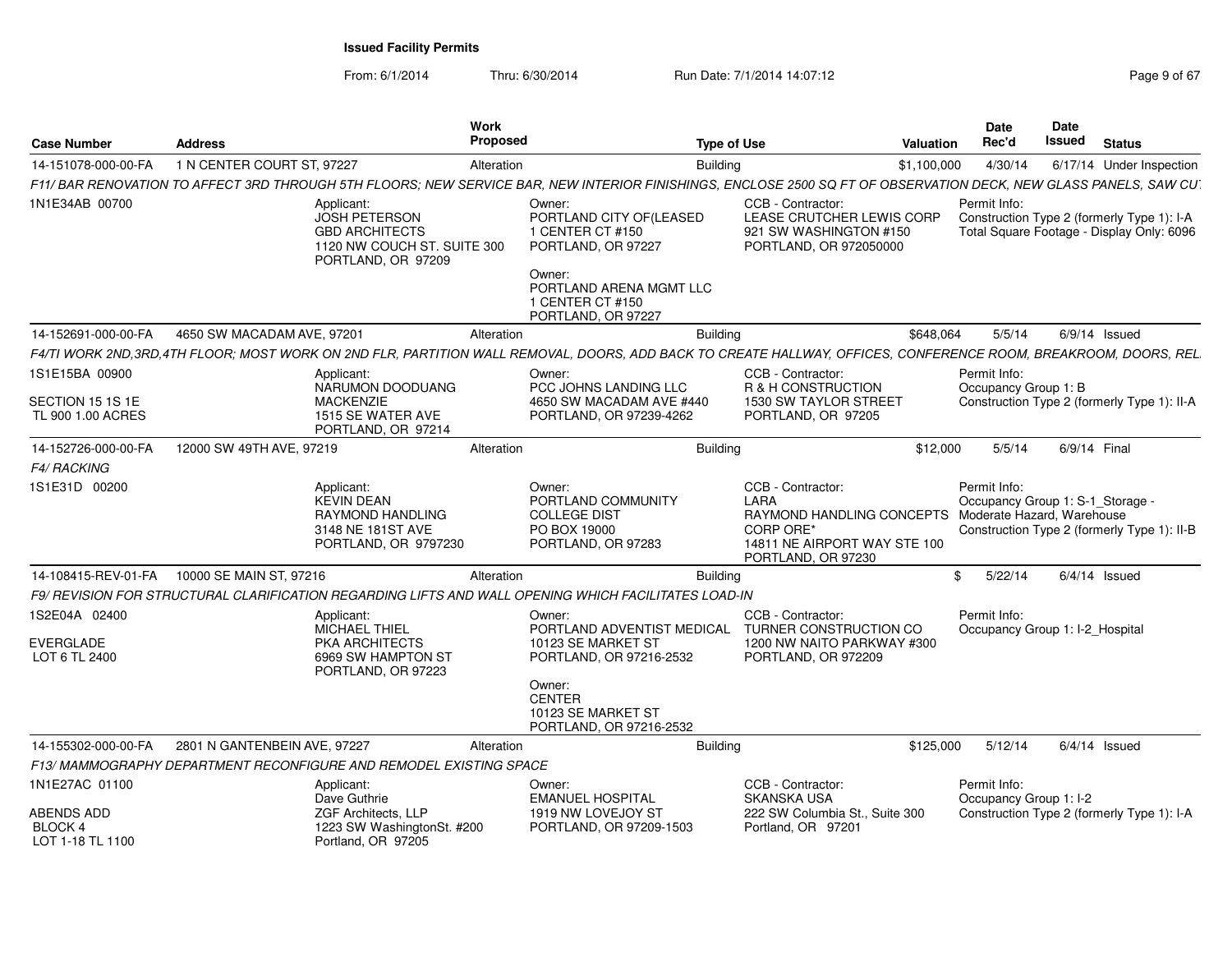From: 6/1/2014

Thru: 6/30/2014 Run Date: 7/1/2014 14:07:12 Rege 10 of 67

| <b>Case Number</b>                            | <b>Address</b>                                                              |                                                                                                                  | <b>Work</b><br>Proposed                                                                                                                                         | <b>Type of Use</b> |                                                                                                    | Valuation | <b>Date</b><br>Rec'd                                                                                                   | Date<br>Issued   | <b>Status</b> |                          |
|-----------------------------------------------|-----------------------------------------------------------------------------|------------------------------------------------------------------------------------------------------------------|-----------------------------------------------------------------------------------------------------------------------------------------------------------------|--------------------|----------------------------------------------------------------------------------------------------|-----------|------------------------------------------------------------------------------------------------------------------------|------------------|---------------|--------------------------|
| 14-160548-000-00-FA                           | 111 SW 5TH AVE, 97204-3626                                                  |                                                                                                                  | Alteration                                                                                                                                                      | <b>Building</b>    |                                                                                                    | \$727,000 | 5/22/14                                                                                                                |                  |               | 6/16/14 Under Inspection |
|                                               |                                                                             |                                                                                                                  | F2/ SUITE 3200; REMOVE MOST PARTITIONS, DOORS, ADD BACK FOR OFFICES, CONFERENCE ROOM, BREAKROOM, ENCLAVES, ASSEMBLY, REFUGE ROOMS, RECEPTION AREA, DOORS, RELI1 |                    |                                                                                                    |           |                                                                                                                        |                  |               |                          |
| 1N1E34CD 01300                                |                                                                             | Applicant:<br>NICOLE BEKKEN<br>FFA ARCHITECTURE & INTERIORS<br>520 SW Yamhill St. Ste 900<br>Portland, OR 97204  |                                                                                                                                                                 |                    | CCB - Contractor:<br>RUSSELL CONSTRUCTION INC<br>20915 SW 105TH AVE<br>TUALATIN OR 97062           |           | Permit Info:<br>Occupancy Group 1: B<br>Construction Type 2 (formerly Type 1): I-A                                     |                  |               |                          |
| 14-154979-000-00-FA                           | 1300 SW 5TH AVE, 97201                                                      |                                                                                                                  | Alteration                                                                                                                                                      | <b>Building</b>    |                                                                                                    | \$150,000 | 5/9/14                                                                                                                 | $6/12/14$ Issued |               |                          |
|                                               | F15/T-21 CONVERT INTERIOR SPACE INTO 2 ADDITIONAL CONFERENCE/TRAINING ROOMS |                                                                                                                  |                                                                                                                                                                 |                    |                                                                                                    |           |                                                                                                                        |                  |               |                          |
| 1S1E03BC 01800                                |                                                                             | Applicant:<br>RACHEL SCHUBERT                                                                                    | Owner:<br>FIRST INTERSTATE BANK OF OR                                                                                                                           |                    | CCB - Contractor:<br><b>STEVE BARTELL</b>                                                          |           | Permit Info:<br>Occupancy Group 1: B                                                                                   |                  |               |                          |
| PORTLAND<br><b>BLOCK 148 TL 1800</b>          | 914                                                                         | <b>BAINBRIDGE DESIGN</b><br>319 SW WASHINGTON ST SUITE<br>PORTLAND, OR 97204                                     | PO BOX 2609<br>CARLSBAD, CA 92018-2609                                                                                                                          |                    | P & C CONSTRUCTION CO<br>2133 NW YORK ST<br>PORTLAND, OR 97210                                     |           | Construction Type 2 (formerly Type 1): I-A                                                                             |                  |               |                          |
| 14-156268-000-00-FA                           | 2801 N GANTENBEIN AVE, 97227                                                |                                                                                                                  | Alteration                                                                                                                                                      | <b>Building</b>    |                                                                                                    | \$715,000 | 5/13/14                                                                                                                | $6/16/14$ Issued |               |                          |
|                                               |                                                                             |                                                                                                                  | F11/ LEVEL 3 RANDALL PEDIATRIC PROCEDURE SUITES REMODEL INCLUDING 2 LARGE ENDOSCOPY PROCEDURE ROOMS AND 6 PRE/POST RECOVER ROOMS. HOUSEKEEPING ROOMS. CARL      |                    |                                                                                                    |           |                                                                                                                        |                  |               |                          |
| 1N1E27AC 00300                                |                                                                             | Applicant:<br><b>SCOTT TARRANT</b>                                                                               | Owner:<br><b>EMANUEL HOSPITAL</b>                                                                                                                               |                    | CCB - Contractor:<br><b>SKANSKA USA</b>                                                            |           |                                                                                                                        |                  |               |                          |
| ABENDS ADD                                    |                                                                             | <b>ZGF ARCHITECTS, LLP</b>                                                                                       | 1919 NW LOVEJOY ST                                                                                                                                              |                    | 222 SW Columbia St., Suite 300                                                                     |           |                                                                                                                        |                  |               |                          |
| BLOCK <sub>3</sub><br>INC PT VAC STS LOT 1-16 | 200                                                                         | 1223 SW WASHINGTON ST SUITE<br>PORTLAND, OR 97204                                                                | PORTLAND, OR 97209-1503                                                                                                                                         |                    | Portland, OR 97201                                                                                 |           |                                                                                                                        |                  |               |                          |
| 14-156805-000-00-FA                           |                                                                             | 3181 SW SAM JACKSON PARK RD - Bldg MAC, 9 Alteration                                                             |                                                                                                                                                                 | <b>Building</b>    |                                                                                                    | \$100,000 | 5/14/14                                                                                                                |                  |               | 6/4/14 Under Inspection  |
|                                               |                                                                             |                                                                                                                  | F7/ RESEARCH STORES - REPLACE ROLL UP DOOR. UPGRADE EXISTING INFILL WALL WITH 1 HOUR CMU BLOCK WALL AND 45 MIN RATED DOOR                                       |                    |                                                                                                    |           |                                                                                                                        |                  |               |                          |
| 1S1E09 00200                                  |                                                                             | Applicant:<br><b>Gary Hartill</b><br>ORANGEWALL STUDIOS<br>240 N BROADWAY ST SUITE 202<br>PORTLAND, OR 97227     | Owner:<br>OREGON STATE OF<br>3181 SW SAM JACKSON PARK RD 222 SW Columbia St., Suite 300<br>PORTLAND, OR 97239                                                   |                    | CCB - Contractor:<br><b>SKANSKA USA</b><br>Portland, OR 97201                                      |           | Permit Info:<br>Occupancy Group 1: B Bank, Off.,<br>Med.Off., Pub.Bldg.<br>Construction Type 2 (formerly Type 1): I-B  |                  |               |                          |
| 14-159093-000-00-FA                           | 1120 NW COUCH ST, 97209                                                     |                                                                                                                  | Alteration                                                                                                                                                      | <b>Building</b>    |                                                                                                    | \$250,000 | 5/20/14                                                                                                                | $6/20/14$ Issued |               |                          |
|                                               |                                                                             |                                                                                                                  | F14/5TH FLOOR RAYMOND JAMES 5.489 SQ FT NEW TENANT REMODEL, REMOVE AND ADD PARTITION WALLS FOR PRIVATE OFFICES, CONFERENCE ROOM AND BREAK ROOM                  |                    |                                                                                                    |           |                                                                                                                        |                  |               |                          |
| 1N1E33DA 04900                                |                                                                             | Applicant:<br><b>KENT POTTEBAUM</b><br><b>GBD ARCHITECTS INC</b><br>1120 NW COUCH SUITE 300<br>PORTLAND OR 97209 | Owner:<br>MEPT BREWERY BLOCK 2 LLC<br>PO BOX 320099<br>ALEXANDRIA, VA 22320-0156                                                                                |                    | CCB - Contractor:<br>LEASE CRUTCHER LEWIS CORP<br>921 SW WASHINGTON #150<br>PORTLAND, OR 972050000 |           | Permit Info:<br>Occupancy Group 1: B_Bank, Off.,<br>Med.Off., Pub.Blda.<br>Construction Type 2 (formerly Type 1): II-A |                  |               |                          |
| 14-158827-000-00-FA                           | 15311 NE AIRPORT WAY, 97230                                                 |                                                                                                                  | Alteration                                                                                                                                                      | <b>Building</b>    |                                                                                                    | \$106,000 | 5/19/14                                                                                                                | $6/9/14$ Issued  |               |                          |
|                                               |                                                                             |                                                                                                                  | F1/ DEMO PORTION OF WAREHOUSE OFFICES, ADD NEW OFFICE, DOORS, RELITES, NEW WALL SEPARATING OFFICE/WAREHOUSE, REMOVE DEMISING WALL, ADD EXTERIOR CONCRETE DRIN   |                    |                                                                                                    |           |                                                                                                                        |                  |               |                          |
| 1N2E24 01400                                  |                                                                             | Applicant:<br><b>RYAN WESTON</b><br><b>GROUP MACKENZIE</b><br>1515 SE WATER AVE, #100<br>PORTLAND, OR 97214      | Owner:<br>PROLOGIS TLF (PORTLAND) LLC<br>851 SW 6TH AVE #1200<br>PORTLAND, OR 97204                                                                             |                    | CCB - Contractor:<br>VANOSDEL CONSTRUCTION<br>PO BOX 1057<br>BATTLEGROUND, WA 98604                |           |                                                                                                                        |                  |               |                          |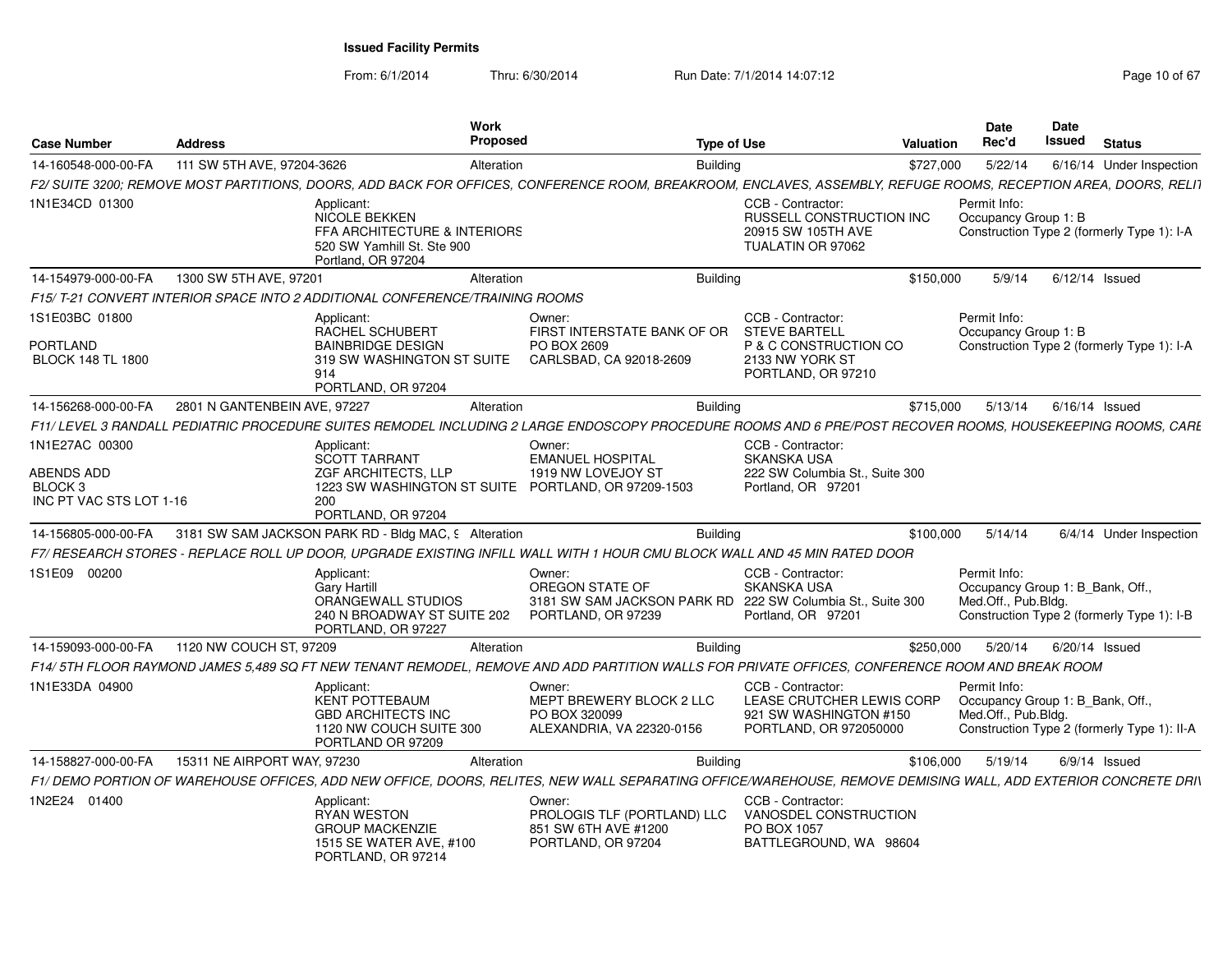From: 6/1/2014Thru: 6/30/2014 Run Date: 7/1/2014 14:07:12 Rege 11 of 67

| <b>Case Number</b>                                                          | <b>Address</b>                                         |                                                                                                                   | <b>Work</b><br>Proposed |                                                                                                                                                                | <b>Type of Use</b> |                                                                                                           | Valuation | <b>Date</b><br>Rec'd                                                                                                     | <b>Date</b><br><b>Issued</b> | <b>Status</b>                                |
|-----------------------------------------------------------------------------|--------------------------------------------------------|-------------------------------------------------------------------------------------------------------------------|-------------------------|----------------------------------------------------------------------------------------------------------------------------------------------------------------|--------------------|-----------------------------------------------------------------------------------------------------------|-----------|--------------------------------------------------------------------------------------------------------------------------|------------------------------|----------------------------------------------|
| 14-157401-000-00-FA                                                         |                                                        | 3181 SW SAM JACKSON PARK RD - Bldg BSC, 9 Alteration                                                              |                         |                                                                                                                                                                | <b>Building</b>    |                                                                                                           | \$70,000  | 5/15/14                                                                                                                  |                              | $6/9/14$ Issued                              |
|                                                                             |                                                        | F7/2ND FLOOR MACHINE SHOP - DEMO AND ADD NEW INTERIOR WALLS & A 1 HR RATED DOOR                                   |                         |                                                                                                                                                                |                    |                                                                                                           |           |                                                                                                                          |                              |                                              |
| 1S1E09 00200                                                                |                                                        | Applicant:<br><b>JEROME KEYES</b><br>OHSU<br>3181 SW Sam Jackson Park Rd<br>PORTLAND, OR 97239                    |                         | Owner:<br>OREGON STATE OF<br>3181 SW SAM JACKSON PARK RD HOFFMAN CONSTRUCTION CO<br>PORTLAND, OR 97239                                                         |                    | CCB - Contractor:<br><b>THOMAS SMITH</b><br>OF OREGON<br>805 SW BROADWAY SUITE 2100<br>PORTLAND, OR 97205 |           | Permit Info:<br>Occupancy Group 1: B                                                                                     |                              | Construction Type 2 (formerly Type 1): I-B   |
| 14-143263-REV-01-FA                                                         | 530 SW 5TH AVE, 97204                                  |                                                                                                                   | Alteration              |                                                                                                                                                                | <b>Building</b>    |                                                                                                           |           | 5/20/14<br>\$                                                                                                            |                              | 6/4/14 Final                                 |
|                                                                             | F15/ SUITE 1124; REV-01 MAKE THE RECEPTION AREA LARGER |                                                                                                                   |                         |                                                                                                                                                                |                    |                                                                                                           |           |                                                                                                                          |                              |                                              |
| 1N1E34CD 09600<br><b>PORTLAND</b>                                           |                                                        | Applicant:<br><b>DANIEL YOUNG</b><br><b>OREGON BUSINESS</b>                                                       |                         | Owner:<br>RGOF YEON BUILDING LLC<br>551 FIFTH AVE 23RD FLOOR                                                                                                   |                    | CCB - Contractor:<br>5D CONTRACTORS LLC<br>PO BOX 416                                                     |           | Permit Info:<br>Occupancy Group 1: B_Bank, Off.,<br>Med.Off., Pub.Bldg.                                                  |                              |                                              |
| BLOCK 63<br>LOT 5&6<br><b>HISTORIC PROPERTY</b><br>POTENTIAL ADDITIONAL TAX |                                                        | <b>ARCHITECTURE</b><br>PO BOX 80301<br>PORTLAND, OR 97280                                                         |                         | NEW YORK, NY 10176                                                                                                                                             |                    | CORBETT, OR 97019                                                                                         |           |                                                                                                                          |                              |                                              |
| 14-156872-000-00-FA                                                         | 1025 SW WASHINGTON ST, 97205                           |                                                                                                                   | Alteration              |                                                                                                                                                                | <b>Building</b>    |                                                                                                           | \$171,000 | 5/14/14                                                                                                                  |                              | 6/24/14 Under Inspection                     |
|                                                                             |                                                        |                                                                                                                   |                         | F1/DEMO WORK, BASM'T, 1ST,2ND FLOOR: PARTITIONS, CORE AND SHELL IMPROVEMENTS, NEW STOREFRONT, NEW ADA ENTRANCE, REMODEL RESTROOMS, NEW CANOPY, ELEC, PLBG, FIN |                    |                                                                                                           |           |                                                                                                                          |                              |                                              |
| 1N1E34CC 05100                                                              |                                                        | Applicant:<br><b>EMILY REFI</b><br><b>WATERLEAF ARCHITECTURE</b><br>419 SW 11TH AVE STE 200<br>PORTLAND, OR 97205 |                         | Owner:<br>1122 STARK INVESTMENT LLC<br>2455 NW MARSHALL ST #1<br>PORTLAND, OR 97210                                                                            |                    | CCB - Contractor:<br>SKYLINE INTERIORS INC<br>909 SW WASHINGTON<br>PORTLAND OR 972052821                  |           | Permit Info:<br>Occupancy Group 1: B Bank, Off.,<br>Med.Off., Pub.Bldg.<br>Total Square Footage - Display Only:<br>11241 |                              | Construction Type 2 (formerly Type 1): III-B |
| 14-162236-000-00-FA                                                         | 1609 SW PARK AVE, 97201                                |                                                                                                                   | Alteration              |                                                                                                                                                                | <b>Building</b>    |                                                                                                           | \$27,000  | 5/28/14                                                                                                                  |                              | 6/3/14 Final                                 |
|                                                                             | <b>F1/FIRE ESCAPE TESTING FOR CERTIFICATION</b>        |                                                                                                                   |                         |                                                                                                                                                                |                    |                                                                                                           |           |                                                                                                                          |                              |                                              |
| 1S1E04AD 07400                                                              |                                                        | Applicant:<br><b>DONIA BRADEN</b>                                                                                 |                         | Owner:<br>OREGON STATE OF (BD OF                                                                                                                               |                    | CCB - Contractor:<br>NJP CONSTRUCTION, LLC                                                                |           | Permit Info:<br>Occupancy Group 1: R1                                                                                    |                              |                                              |
| <b>PORTLAND</b><br>BLOCK 227<br>LOT 1&2                                     |                                                        | NJP CONSTRUCTION, LLC<br>PO BOX 3804<br>TUALATIN, OR 97062                                                        |                         | <b>HIGHER EDUCATION</b><br><b>PO BOX 751</b><br>PORTLAND, OR 97207                                                                                             |                    | PO BOX 3804<br>TUALATIN OR 97062                                                                          |           |                                                                                                                          |                              | Construction Type 2 (formerly Type 1): III-N |
|                                                                             |                                                        |                                                                                                                   |                         | Owner:<br><b>CAMPUS PLANNING OFFICE</b><br>$DO$ $D$ $O$ $751$                                                                                                  |                    |                                                                                                           |           |                                                                                                                          |                              |                                              |

PO BOX 751 PORTLAND, OR 97207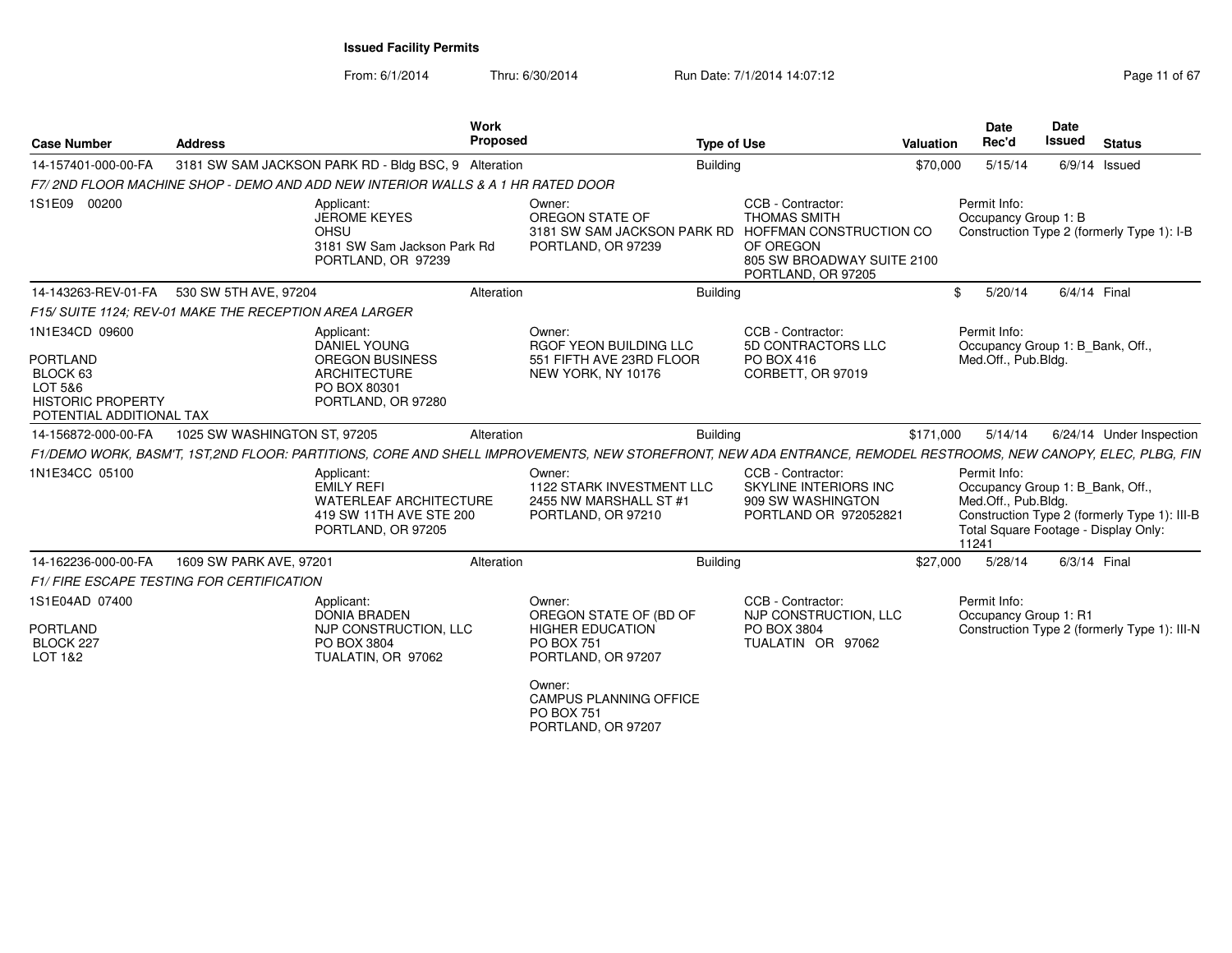From: 6/1/2014

Thru: 6/30/2014 Run Date: 7/1/2014 14:07:12 Rege 12 of 67

| <b>Case Number</b>                                                                              | <b>Address</b>                  |                                                                                                              | <b>Work</b><br><b>Proposed</b> |                                                                                                                                                             |                 | <b>Type of Use</b>                                                                                         | <b>Valuation</b> | Date<br>Rec'd                                                           | <b>Date</b><br>Issued | <b>Status</b>                              |
|-------------------------------------------------------------------------------------------------|---------------------------------|--------------------------------------------------------------------------------------------------------------|--------------------------------|-------------------------------------------------------------------------------------------------------------------------------------------------------------|-----------------|------------------------------------------------------------------------------------------------------------|------------------|-------------------------------------------------------------------------|-----------------------|--------------------------------------------|
| 14-165947-000-00-FA                                                                             | 101 SW MAIN ST, 97204           |                                                                                                              | Alteration                     |                                                                                                                                                             | <b>Building</b> |                                                                                                            | \$45,856         | 6/5/14                                                                  |                       | 6/16/14 Under Inspection                   |
|                                                                                                 |                                 |                                                                                                              |                                | F1/ SUITE 1950; TI, REMOVE SOME PARTITION WALLS, ADD BACK FOR OFFICES, CONFERENCE ROOM, BREAK ROOM, SERVER ROOM, RECEPTION AREA, CEILING, ELEC, PLBG        |                 |                                                                                                            |                  |                                                                         |                       |                                            |
| 1S1E03BD 00300                                                                                  |                                 | Applicant:<br>Anne Rogness                                                                                   |                                | Owner:<br>KBSH ONE MAIN PLACE LLC                                                                                                                           |                 | CCB - Contractor:<br>ROBERT TODD CONSTRUCTION                                                              |                  | Permit Info:<br>Occupancy Group 1: B_Bank, Off.,                        |                       |                                            |
| <b>PORTLAND</b><br>BLOCK 11<br><b>LOT 1-4</b><br>LOT 5-8 EXC PT IN STS                          |                                 | ZGF<br>1223 S.W. Washington,#200<br>Portland, OR 97205                                                       |                                | 14850 QUORUM DR #500<br>DALLAS, TX 75254<br>Owner:<br><b>DUFF</b><br>14850 QUORUM DR #500<br>DALLAS, TX 75254                                               |                 | <b>INC</b><br>4080 SE INTERNATIONAL WAY<br><b>B113</b><br>MILWAUKIE, OR 97222                              |                  | Med.Off., Pub.Bldg.                                                     |                       | Construction Type 2 (formerly Type 1): I-A |
|                                                                                                 |                                 |                                                                                                              |                                | Owner:<br>PHELPS LLC<br>14850 QUORUM DR #500<br>DALLAS, TX 75254                                                                                            |                 |                                                                                                            |                  |                                                                         |                       |                                            |
| 14-162611-000-00-FA                                                                             | 2545 SW TERWILLIGER BLVD, 97201 |                                                                                                              | Alteration                     |                                                                                                                                                             | <b>Building</b> |                                                                                                            | \$47,800         | 5/29/14                                                                 |                       | 6/2/14 Under Inspection                    |
|                                                                                                 |                                 |                                                                                                              |                                | B1/ COMPLETE OVERHAUL/ REMODEL OF APARTMENT #1114. REPLACE ALL PLUMBING FIXTURES, PATCH/ REPAIR WALLS & FINISHES, MECHANICALVENTING AND ELECTRICAL PANEL    |                 |                                                                                                            |                  |                                                                         |                       |                                            |
| 1S1E09AA 00200                                                                                  |                                 | Applicant:<br>Ken McKinney                                                                                   |                                | Owner:<br>TERWILLIGER PLAZA INC                                                                                                                             |                 | CCB - Contractor:<br><b>SCOTT KASTENGREN</b>                                                               |                  | Permit Info:<br>Occupancy Group 1: R1                                   |                       |                                            |
| SECTION 09 1S 1E<br>TL 200 3.09 ACRES                                                           |                                 | <b>Terwilliger Plaza</b><br>2545 SW Terwilliger Blvd<br>Portland, OR 97201                                   |                                | 2545 SW TERWILLIGER BLVD<br>PORTLAND, OR 97201-6302                                                                                                         |                 | MOSS PROPERTIES INC<br>2216 ne 17th<br>PORTLAND, OR 97212                                                  |                  |                                                                         |                       | Construction Type 2 (formerly Type 1): I-A |
| 14-162694-000-00-FA                                                                             | 6936 N FATHOM ST, 97217         |                                                                                                              | Alteration                     |                                                                                                                                                             | <b>Building</b> |                                                                                                            | \$4,000          | 5/29/14                                                                 |                       | $6/4/14$ Issued                            |
|                                                                                                 |                                 | B2/ RELOCATE EXISTING RACKS WITHIN AREA 'A' & 'B' AS SHOWN ON KEY PLAN                                       |                                |                                                                                                                                                             |                 |                                                                                                            |                  |                                                                         |                       |                                            |
| 1N1E17B 00200<br>SECTION 17 1N 1E<br>TL 200 24.90 ACRES<br>LAND & IMPS SEE R646162 (R941170881) |                                 | Applicant:<br><b>JAMES MCGREW</b><br>TWENTY TEN ENGINEERING, LLC<br>PO BOX 28328<br>PORTLAND, OR 97228       |                                | Owner:<br><b>FREIGHTLINER CORPORATION</b><br>PO BOX 3820<br>PORTLAND, OR 97208-3820                                                                         |                 |                                                                                                            |                  |                                                                         |                       |                                            |
| FOR MACH & EQUIP                                                                                |                                 |                                                                                                              |                                |                                                                                                                                                             |                 |                                                                                                            |                  |                                                                         |                       |                                            |
| 14-165840-000-00-FA                                                                             | 319 SW WASHINGTON ST, 97204     |                                                                                                              | Alteration                     |                                                                                                                                                             | <b>Building</b> |                                                                                                            | \$69,016         | 6/5/14                                                                  |                       | $6/26/14$ Issued                           |
|                                                                                                 |                                 |                                                                                                              |                                | B2/ SUITE 614: REMOVE/ADD WALLS. RECONFIGURE FOR OFFICES. CONFERENCE ROOM. WORK ROOM. RECEPTION AREA WITH NEW ENTRY DOORS AND RELITES. FLOORING. ELEC. PLBG |                 |                                                                                                            |                  |                                                                         |                       |                                            |
| 1N1E34CD 07800                                                                                  |                                 | Applicant:<br><b>BRAND SCHLESINGER</b><br>5D CONTRACTORS<br>610 SW ALDER ST. SUITE 210<br>PORTLAND, OR 97205 |                                | Owner:<br>THREE NINETEEN WASHINGTON<br><b>LLC</b><br>PO BOX 416<br>MANCHESTER, VT 05254                                                                     |                 | CCB - Contractor:<br>5D CONTRACTORS LLC<br><b>PO BOX 416</b><br>CORBETT, OR 97019                          |                  | Permit Info:<br>Occupancy Group 1: B_Bank, Off.,<br>Med.Off., Pub.Bldg. |                       |                                            |
| 14-120001-REV-01-FA  1210 NW COUCH ST, 97209                                                    |                                 |                                                                                                              | Alteration                     |                                                                                                                                                             | <b>Building</b> |                                                                                                            | \$49,000         | 5/29/14                                                                 |                       | 6/4/14 Under Inspection                    |
|                                                                                                 |                                 |                                                                                                              |                                | F10/ REVISION TO RENOVATE EMPLOYEE RESTROOMS AT MEZZANINE LEVEL, RECONFIGURE WALLS, DOOR, CEILING, ELEC, PLBG                                               |                 |                                                                                                            |                  |                                                                         |                       |                                            |
| 1N1E33DA 05000                                                                                  |                                 | Applicant:<br><b>MATTHEW BRAY</b><br><b>GBD ARCHITECTS</b><br>1120 NW COUCH ST<br>PORTLAND OR 97205          |                                | Owner:<br>SPF BREWERY BLOCKS LLC<br>351 NW 12TH AVE<br>PORTLAND, OR 97209-2905                                                                              |                 | CCB - Contractor:<br>Kevin Merriman<br>JR ABBOTT CONSTRUCTION INC<br>PO BOX 84048<br>SEATTLE, WA 981248448 |                  | Permit Info:<br>Occupancy Group 1: B<br>I-FR                            |                       | Construction Type 2 (formerly Type 1):     |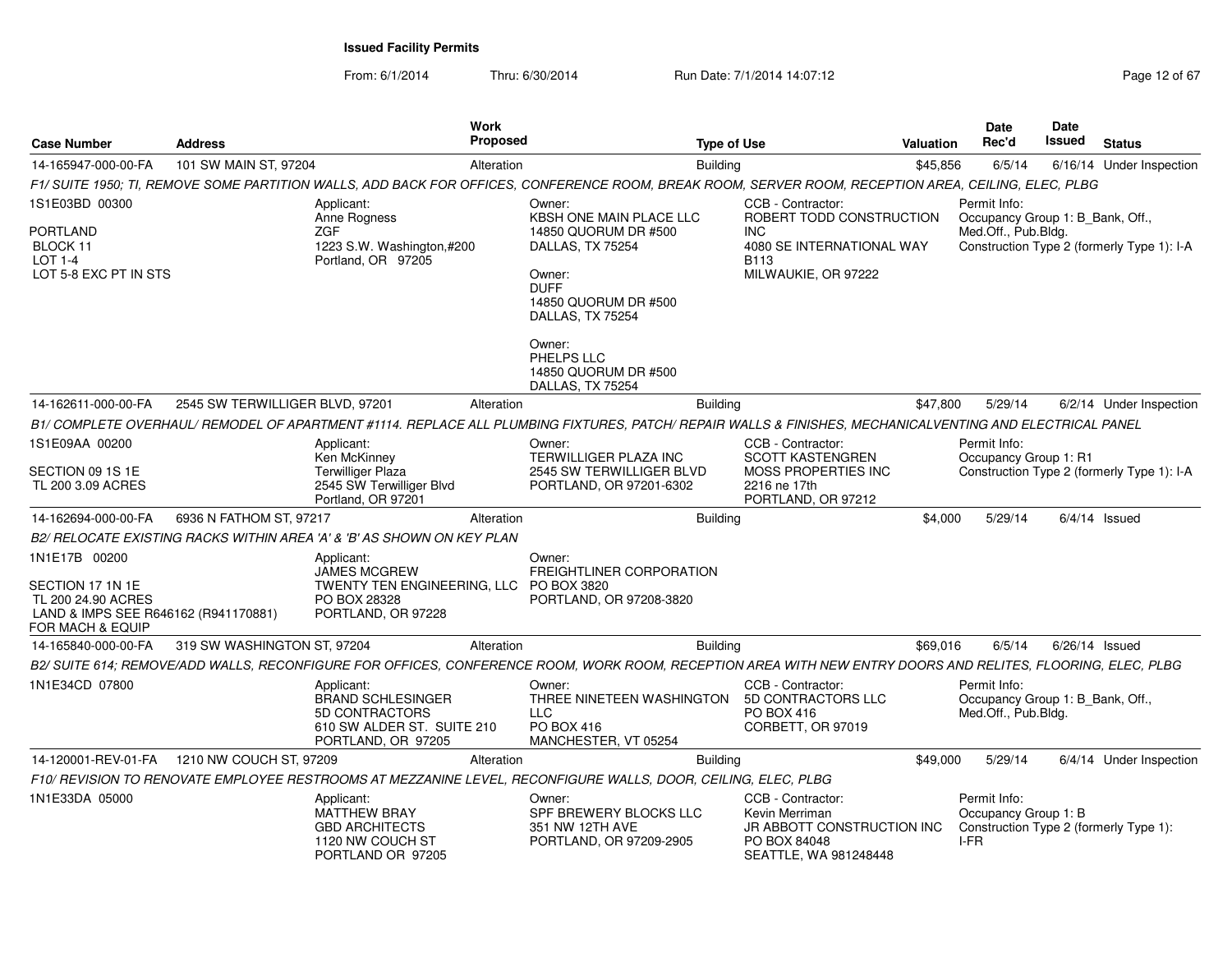From: 6/1/2014Thru: 6/30/2014 Run Date: 7/1/2014 14:07:12 Rege 13 of 67

| <b>Case Number</b>                               | <b>Address</b>                        |                                                                                                                   | <b>Work</b><br><b>Proposed</b> |                                                                                                                                                                 | <b>Type of Use</b> |                                                                                                 | Valuation |          | Date<br>Rec'd                                                                      | <b>Date</b><br><b>Issued</b> | <b>Status</b>            |  |
|--------------------------------------------------|---------------------------------------|-------------------------------------------------------------------------------------------------------------------|--------------------------------|-----------------------------------------------------------------------------------------------------------------------------------------------------------------|--------------------|-------------------------------------------------------------------------------------------------|-----------|----------|------------------------------------------------------------------------------------|------------------------------|--------------------------|--|
| 14-154979-DFS-01-FA                              | 1300 SW 5TH AVE, 97201                |                                                                                                                   | Alteration                     |                                                                                                                                                                 | <b>Building</b>    |                                                                                                 |           | \$       | 6/17/14                                                                            |                              | $6/30/14$ Issued         |  |
| B1/T-21 DFS-01 FOR FOLDING PARTITION WALL        |                                       |                                                                                                                   |                                |                                                                                                                                                                 |                    |                                                                                                 |           |          |                                                                                    |                              |                          |  |
| 1S1E03BC 01800                                   |                                       | Applicant:<br><b>RACHEL SCHUBERT</b>                                                                              |                                | Owner:<br>FIRST INTERSTATE BANK OF OR                                                                                                                           |                    | CCB - Contractor:<br><b>STEVE BARTELL</b>                                                       |           |          | Permit Info:<br>Occupancy Group 1: B                                               |                              |                          |  |
| <b>PORTLAND</b><br><b>BLOCK 148 TL 1800</b>      |                                       | <b>BAINBRIDGE DESIGN</b><br>319 SW WASHINGTON ST SUITE<br>914<br>PORTLAND, OR 97204                               |                                | PO BOX 2609<br>CARLSBAD, CA 92018-2609                                                                                                                          |                    | P & C CONSTRUCTION CO<br>2133 NW YORK ST<br>PORTLAND, OR 97210                                  |           |          | Construction Type 2 (formerly Type 1): I-A                                         |                              |                          |  |
| 14-170521-000-00-FA                              | 111 SW 5TH AVE, 97204-3626            |                                                                                                                   | Alteration                     |                                                                                                                                                                 | <b>Building</b>    |                                                                                                 | \$223,000 |          | 6/17/14                                                                            |                              | $6/23/14$ Issued         |  |
|                                                  |                                       |                                                                                                                   |                                | F6/ SUITE 1150; REMOVE SOME/ADD BACK PARTITION WALLS FOR, OFFICES, CONFERENCE ROOM, BREAK ROOM, OPEN OFFICE AREA, SLIDING DOOR, DOUBLE DOORS FOR RECEPTION/WAIT |                    |                                                                                                 |           |          |                                                                                    |                              |                          |  |
| 1N1E34CD 01300                                   |                                       | Applicant:<br><b>MATT FITZGERALD</b><br><b>GBD ARCHITECTS INC</b><br>1120 NW Couch St. #300<br>Portland, OR 97209 |                                |                                                                                                                                                                 |                    | CCB - Contractor:<br><b>RUSSELL CONSTRUCTION INC</b><br>20915 SW 105TH AVE<br>TUALATIN OR 97062 |           |          | Permit Info:<br>Occupancy Group 1: B<br>Construction Type 2 (formerly Type 1): I-A |                              |                          |  |
| 13-213400-REV-02-FA                              | 110 SW YAMHILL ST, 97204              |                                                                                                                   | Alteration                     |                                                                                                                                                                 | <b>Building</b>    |                                                                                                 |           | \$       | 5/30/14                                                                            |                              | $6/6/14$ Issued          |  |
| <b>B2/ REVISION TO THE MICROPILE DRAWINGS</b>    |                                       |                                                                                                                   |                                |                                                                                                                                                                 |                    |                                                                                                 |           |          |                                                                                    |                              |                          |  |
| 1S1E03BA 02400                                   |                                       | Applicant:<br><b>COLE BUTLER</b>                                                                                  |                                | Owner:<br><b>B13 INVESTORS LLC</b>                                                                                                                              |                    | CCB - Contractor:<br>R & H CONSTRUCTION                                                         |           |          |                                                                                    |                              |                          |  |
| <b>PORTLAND</b><br>BLOCK 13<br>LOT 1&2           |                                       | <b>R&amp;H CONSTRUCTION</b><br>1530 SW TAYLOR<br>PORTLAND, OR 97205                                               |                                | 111 SW COLUMBIA ST #1380<br>PORTLAND, OR 97201                                                                                                                  |                    | 1530 SW TAYLOR STREET<br>PORTLAND, OR 97205                                                     |           |          |                                                                                    |                              |                          |  |
| 14-163396-000-00-FA                              | 920 SW 6TH AVE, 97204                 |                                                                                                                   | Alteration                     |                                                                                                                                                                 | <b>Building</b>    |                                                                                                 | \$100,000 |          | 5/30/14                                                                            |                              | 6/17/14 Issued           |  |
|                                                  |                                       |                                                                                                                   |                                | F10/2ND FLOOR TI; REMOVE/ADD RECONFIGURE PARTITION WALLS, OFFICES, CONFERENCE ROOMS, BREAK ROOMS, DOORS, RELITES, CEILING, LONG WALL FOR TENANT SEPARATION, ELE |                    |                                                                                                 |           |          |                                                                                    |                              |                          |  |
| 1S1E03BB 01000                                   |                                       | Applicant:<br><b>ARON FAEGRE</b>                                                                                  |                                | Owner:<br>PUBLIC SERVICE BUILDING LLC                                                                                                                           |                    | CCB - Contractor:<br><b>CRAIG SANDAGE</b>                                                       |           |          | Permit Info:<br>Occupancy Group 1: B Bank, Off.,                                   |                              |                          |  |
| PORTLAND                                         |                                       | 520 SW YAMHILL ST                                                                                                 |                                | 920 SW 6TH AVE STE 223                                                                                                                                          |                    | <b>MALIBU PACIFIC GENERAL</b>                                                                   |           |          | Med.Off., Pub.Bldg.                                                                |                              |                          |  |
| BLOCK 170<br><b>LOT 5-8</b>                      |                                       | PORTLAND, OR 97204                                                                                                |                                | PORTLAND, OR 97204                                                                                                                                              |                    | <b>CONTRACTORS</b><br>735 NE JACKSON SCHOOL RD<br>HILLSBORO, OR 971242309                       |           |          | Construction Type 2 (formerly Type 1): I-A                                         |                              |                          |  |
| 14-161711-000-00-FA                              | 6500 SW MACADAM AVE - Unit 300, 97201 |                                                                                                                   | Alteration                     |                                                                                                                                                                 | <b>Building</b>    |                                                                                                 | \$35,000  |          | 5/27/14                                                                            |                              | 6/12/14 Under Inspection |  |
|                                                  |                                       | F5/ SUITE 160 SEASONS HOSPICE ADD NEW OFFICES AND RELOCATE BREAK ROOM SINK                                        |                                |                                                                                                                                                                 |                    |                                                                                                 |           |          |                                                                                    |                              |                          |  |
| 1S1E15DC 00400                                   |                                       | Applicant:<br><b>MARK WOLFE</b>                                                                                   |                                | Owner:<br>WESTON INVESTMENT CO LLC                                                                                                                              |                    |                                                                                                 |           |          | Permit Info:<br>Occupancy Group 1: B                                               |                              |                          |  |
| SOUTHERN PORTLAND<br>BLOCK 6<br>LOT 9-18 TL 400  |                                       | <b>AMERICAN PROPERTY</b><br><b>MANAGEMENT</b><br>2510 NE MULTNOMAH                                                |                                | 2154 NE BROADWAY RM 200<br>PORTLAND, OR 97232-1590                                                                                                              |                    |                                                                                                 |           | $II-1HR$ | Construction Type 2 (formerly Type 1):                                             |                              |                          |  |
|                                                  |                                       | PORTLAND OR 97232                                                                                                 |                                |                                                                                                                                                                 |                    |                                                                                                 |           |          |                                                                                    |                              |                          |  |
| 14-161450-000-00-FA                              | 2801 N GANTENBEIN AVE, 97227          |                                                                                                                   | Alteration                     |                                                                                                                                                                 | <b>Building</b>    |                                                                                                 | \$500,000 |          | 5/27/14                                                                            |                              | $6/24/14$ Issued         |  |
|                                                  |                                       |                                                                                                                   |                                | F2/ WEST WING, INTERIOR REMODEL CARDIAC OR, REMOVE, REPLACE WALLS, DOORS, BIPLANE, EQUIPMENT, CEILING, ELEC, FINISHES, ETC                                      |                    |                                                                                                 |           |          |                                                                                    |                              |                          |  |
| 1N1E27AC 01100                                   |                                       | Applicant:<br>Dave Guthrie                                                                                        |                                | Owner:<br><b>EMANUEL HOSPITAL</b>                                                                                                                               |                    | CCB - Contractor:<br><b>SKANSKA USA</b>                                                         |           |          | Permit Info:<br>Occupancy Group 1: I-2                                             |                              |                          |  |
| <b>ABENDS ADD</b><br>BLOCK 4<br>LOT 1-18 TL 1100 |                                       | ZGF Architects, LLP<br>1223 SW WashingtonSt. #200<br>Portland, OR 97205                                           |                                | 1919 NW LOVEJOY ST<br>PORTLAND, OR 97209-1503                                                                                                                   |                    | 222 SW Columbia St., Suite 300<br>Portland, OR 97201                                            |           |          | Construction Type 2 (formerly Type 1): I-A                                         |                              |                          |  |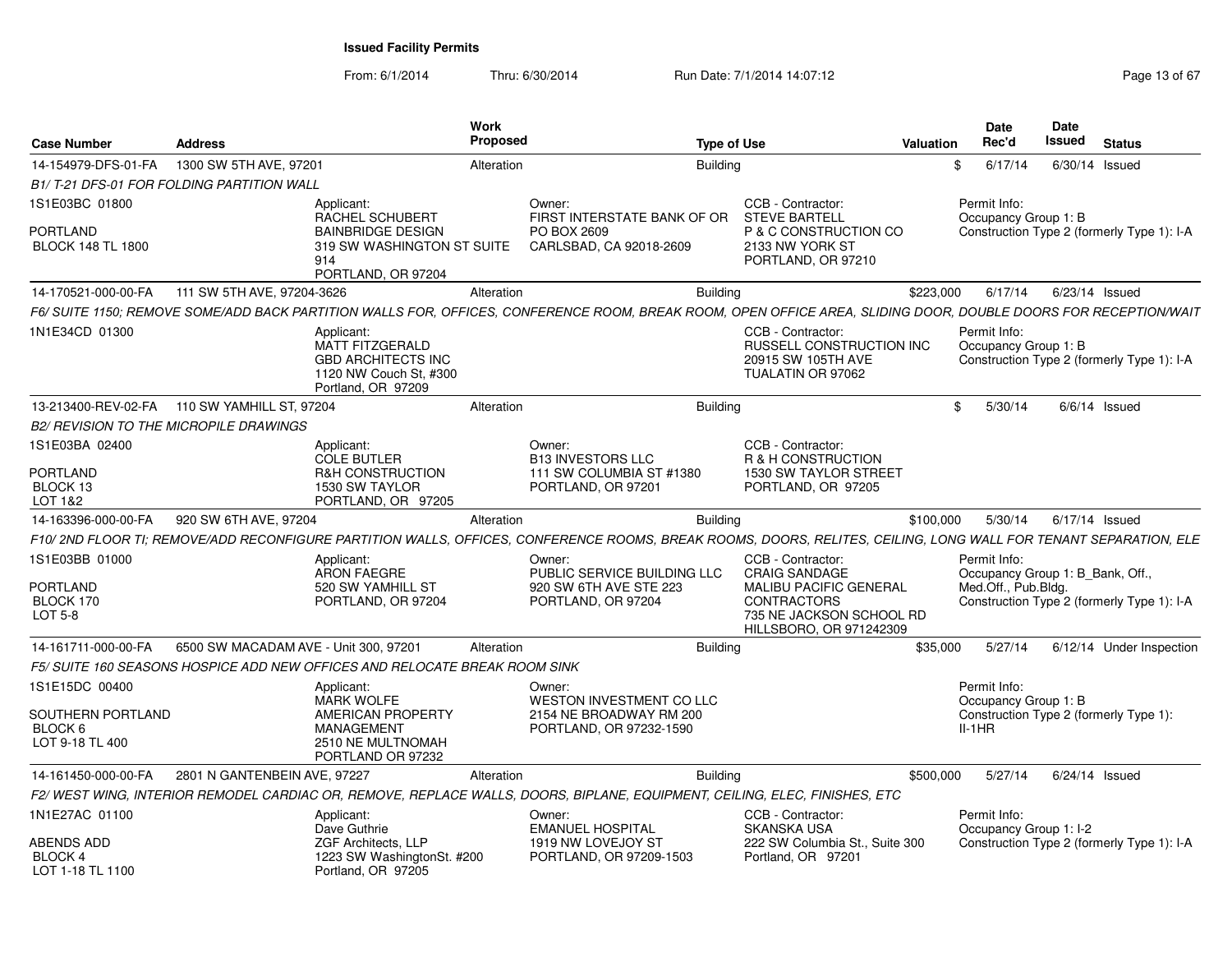From: 6/1/2014Thru: 6/30/2014 Run Date: 7/1/2014 14:07:12 Research 2010 14:07:12

| <b>Case Number</b>                                                                | <b>Address</b>                                             |                                                                                                                            | Work<br><b>Proposed</b> | <b>Type of Use</b>                                                                                                                                                                                        |                                                                                                                                     | Valuation | <b>Date</b><br>Rec'd                                                    | <b>Date</b><br><b>Issued</b> | <b>Status</b>                                |
|-----------------------------------------------------------------------------------|------------------------------------------------------------|----------------------------------------------------------------------------------------------------------------------------|-------------------------|-----------------------------------------------------------------------------------------------------------------------------------------------------------------------------------------------------------|-------------------------------------------------------------------------------------------------------------------------------------|-----------|-------------------------------------------------------------------------|------------------------------|----------------------------------------------|
| 14-166285-000-00-FA                                                               | 319 SW WASHINGTON ST, 97204                                |                                                                                                                            | Alteration              | <b>Building</b>                                                                                                                                                                                           |                                                                                                                                     | \$35,000  | 6/6/14                                                                  |                              | 6/17/14 Under Inspection                     |
| F10/12TH FLOOR RESTROOM REMODEL                                                   |                                                            |                                                                                                                            |                         |                                                                                                                                                                                                           |                                                                                                                                     |           |                                                                         |                              |                                              |
| 1N1E34CD 07800                                                                    |                                                            | Applicant:<br><b>BRAND SCHLESINGER</b><br>5D CONTRACTORS<br>610 SW ALDER ST. SUITE 210<br>PORTLAND, OR 97205               |                         | Owner:<br>THREE NINETEEN WASHINGTON<br>LLC<br>PO BOX 416<br>MANCHESTER, VT 05254                                                                                                                          | CCB - Contractor:<br>5D CONTRACTORS LLC<br>PO BOX 416<br>CORBETT, OR 97019                                                          |           | Permit Info:<br>Occupancy Group 1: B Bank, Off.,<br>Med.Off., Pub.Bldg. |                              |                                              |
| 14-161843-000-00-FA                                                               | 9320 SW BARBUR BLVD, 97219                                 |                                                                                                                            | Alteration              | <b>Building</b>                                                                                                                                                                                           |                                                                                                                                     | \$10,000  | 5/28/14                                                                 |                              | $6/4/14$ Issued                              |
|                                                                                   |                                                            |                                                                                                                            |                         | F5/2ND FLOOR POWER ENGINEERS EXPANSION, ADD WALLS FOR NEW OFFICE AND CONFERENCE ROOM                                                                                                                      |                                                                                                                                     |           |                                                                         |                              |                                              |
| 1S1E29AC 00600<br><b>WERLOCK</b><br>LOT 2-6&A TL 600                              |                                                            | Applicant:<br><b>MARK WOLFE</b><br><b>AMERICAN PROPERTY</b><br><b>MANAGEMENT</b><br>2510 NE MULTNOMAH<br>PORTLAND OR 97232 |                         | Owner:<br>WESTON INVESTMENT CO LLC<br>2154 NE BROADWAY RM 200<br>PORTLAND, OR 97232-1590                                                                                                                  |                                                                                                                                     |           | Permit Info:<br>Occupancy Group 1: B                                    |                              | Construction Type 2 (formerly Type 1): III-B |
| 13-242623-REV-01-FA                                                               |                                                            | 3181 SW SAM JACKSON PARK RD - Bldg OHS, 9 Alteration                                                                       |                         | <b>Building</b>                                                                                                                                                                                           |                                                                                                                                     | \$        | 5/28/14                                                                 |                              | $6/5/14$ Issued                              |
|                                                                                   |                                                            |                                                                                                                            |                         | F10/7TH FLOOR SOUTH; 7A ICU REMODEL, REVISE PART OF SUSPENDED CEILING SYSTEM DFS-02 FROM TRAPEZE SUSPENSION SYSTEM TO WALL MOUNTED                                                                        |                                                                                                                                     |           |                                                                         |                              |                                              |
| 1S1E09 00200                                                                      |                                                            | Applicant:<br>Joey DiDesidera<br>HOFFMAN CONSTRUCTION CO<br>805 SW BROADWAY, #2100<br>PORTLAND, OR 97205                   |                         | Owner:<br>OREGON STATE OF<br>3181 SW SAM JACKSON PARK RD HOFFMAN CONSTRUCTION CO<br>PORTLAND, OR 97239                                                                                                    | CCB - Contractor:<br><b>THOMAS SMITH</b><br>OF OREGON<br>805 SW BROADWAY SUITE 2100<br>PORTLAND, OR 97205                           |           | Permit Info:<br>Occupancy Group 1: I-2                                  |                              | Construction Type 2 (formerly Type 1): I-A   |
| 14-111931-REV-01-FA                                                               | 101 SW MAIN ST, 97204                                      |                                                                                                                            | Alteration              | <b>Building</b>                                                                                                                                                                                           |                                                                                                                                     | \$        | 5/29/14                                                                 |                              | 6/4/14 Final                                 |
|                                                                                   | F10/ SUITE 905; TI, REV-01 ELIMINATE CONFERENCE ROOM WALLS |                                                                                                                            |                         |                                                                                                                                                                                                           |                                                                                                                                     |           |                                                                         |                              |                                              |
| 1S1E03BD 00300<br><b>PORTLAND</b><br>BLOCK 11<br>LOT 1-4<br>LOT 5-8 EXC PT IN STS |                                                            | Applicant:<br>ROBERT TODD CONSTRUCTION<br><b>INC</b><br>4080 SE INTERNATIONAL WAY<br>B113<br>MILWAUKIE, OR 97222           |                         | Owner:<br><b>KBSH ONE MAIN PLACE LLC</b><br>14850 QUORUM DR #500<br>DALLAS, TX 75254<br>Owner:<br><b>DUFF</b><br>14850 QUORUM DR #500<br>DALLAS, TX 75254<br>Owner:<br>PHELPS LLC<br>14850 QUORUM DR #500 | CCB - Contractor:<br>ROBERT TODD CONSTRUCTION<br><b>INC</b><br>4080 SE INTERNATIONAL WAY<br>B <sub>113</sub><br>MILWAUKIE, OR 97222 |           | Permit Info:<br>Occupancy Group 1: B_Bank, Off.,<br>Med.Off., Pub.Bldg. |                              |                                              |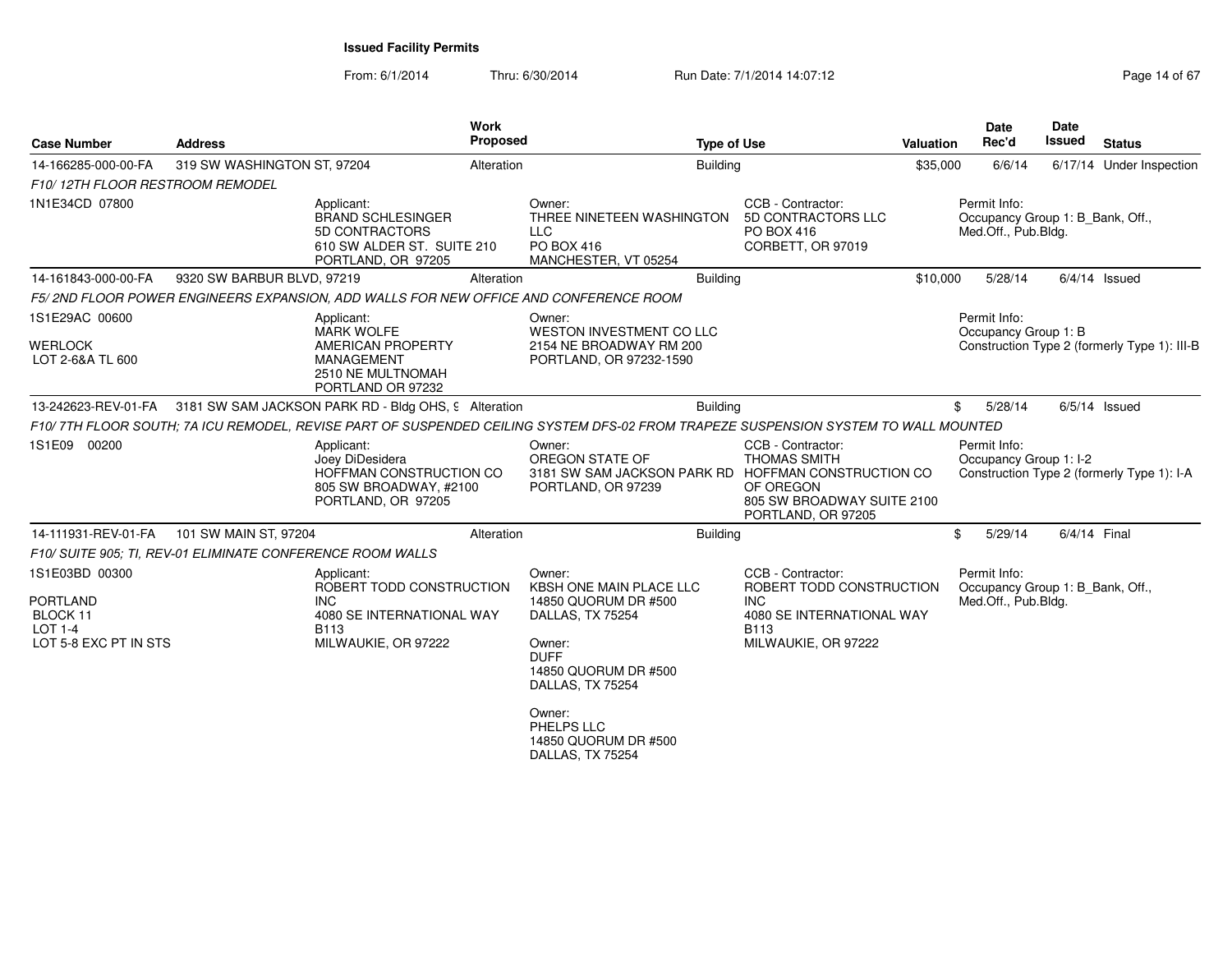From: 6/1/2014Thru: 6/30/2014 Run Date: 7/1/2014 14:07:12 Rege 15 of 67

| <b>Case Number</b>                                       | <b>Address</b>                                                               |                                                                                                                     | <b>Work</b><br><b>Proposed</b> |                                                                                                                                        | <b>Type of Use</b> |                                                                                                        | <b>Valuation</b> | <b>Date</b><br>Rec'd                                                    | <b>Date</b><br>Issued | <b>Status</b>                              |
|----------------------------------------------------------|------------------------------------------------------------------------------|---------------------------------------------------------------------------------------------------------------------|--------------------------------|----------------------------------------------------------------------------------------------------------------------------------------|--------------------|--------------------------------------------------------------------------------------------------------|------------------|-------------------------------------------------------------------------|-----------------------|--------------------------------------------|
| 14-162723-000-00-FA                                      | 1500 SW 1ST AVE, 97201                                                       |                                                                                                                     | Alteration                     |                                                                                                                                        | <b>Building</b>    |                                                                                                        | \$45,000         | 5/29/14                                                                 |                       | 6/4/14 Under Inspection                    |
|                                                          | F10/ SUITE 940 RR DONNELLEY TI. REMOVE AND ADD WALLS FOR TENANT REMODEL      |                                                                                                                     |                                |                                                                                                                                        |                    |                                                                                                        |                  |                                                                         |                       |                                            |
| 1S1E03CA 00600                                           |                                                                              | Applicant:<br><b>DAVID BROWN</b>                                                                                    |                                | Owner:<br><b>URBAN OFFICE</b>                                                                                                          |                    | CCB - Contractor:<br>MELVIN MARK CONSTRUCTION C(Occupancy Group 1: B)                                  |                  | Permit Info:                                                            |                       |                                            |
| PORTLAND<br><b>BLOCK 116 TL 600</b>                      |                                                                              | <b>MELVIN MARK COMPANIES</b><br>111 SW COLUMBIA, STE 1380<br>PORTLAND OR 97201                                      |                                | 111 SW COLUMBIA ST #1380<br>PORTLAND, OR 97201-5845<br>Owner:<br><b>PARKING</b><br>111 SW COLUMBIA ST #1380<br>PORTLAND, OR 97201-5845 |                    | 111 SW COLUMBIA ST STE 1380<br>PORTLAND, OR 972015873                                                  |                  |                                                                         |                       | Construction Type 2 (formerly Type 1): I-A |
|                                                          |                                                                              |                                                                                                                     |                                | Owner:<br><b>FACILITIES</b><br>111 SW COLUMBIA ST #1380<br>PORTLAND, OR 97201-5845                                                     |                    |                                                                                                        |                  |                                                                         |                       |                                            |
| 14-163251-000-00-FA                                      | 12000 SW 49TH AVE, 97219                                                     |                                                                                                                     | Alteration                     |                                                                                                                                        | <b>Building</b>    |                                                                                                        | \$40,000         | 5/30/14                                                                 |                       | $6/4/14$ Issued                            |
|                                                          | B1/ CC - 1ST FLOOR MENS RESTROOM REPAIR AND RENOVATION                       |                                                                                                                     |                                |                                                                                                                                        |                    |                                                                                                        |                  |                                                                         |                       |                                            |
| 1S1E31D 00200                                            |                                                                              | Applicant:<br><b>JEFF BRANDT</b><br><b>PCC</b><br>12000 SW 49TH AVE<br>PORTLAND, OR 97219                           |                                | Owner:<br>PORTLAND COMMUNITY<br><b>COLLEGE DIST</b><br>PO BOX 19000<br>PORTLAND, OR 97283                                              |                    | CCB - Contractor:<br>SKYLINE INTERIORS INC<br>909 SW WASHINGTON<br>PORTLAND OR 972052821               |                  | Permit Info:<br>Occupancy Group 1: B                                    |                       | Construction Type 2 (formerly Type 1): I-B |
| 14-164031-000-00-FA                                      | 110 SW YAMHILL ST, 97204                                                     |                                                                                                                     | Alteration                     |                                                                                                                                        | <b>Building</b>    |                                                                                                        | \$1,500,000      | 6/2/14                                                                  | 6/24/14 Issued        |                                            |
|                                                          |                                                                              |                                                                                                                     |                                | F14/ 2ND & 3RD FLOORS JAMA SOFTWARE 32,385 SQ FT NEW TENANT PARTITION WALLS, SUSPENDED CEILING, OFFICES, CONFERENCE ROOMS              |                    |                                                                                                        |                  |                                                                         |                       |                                            |
| 1S1E03BA 02400<br>PORTLAND<br>BLOCK 13<br>LOT 1&2        |                                                                              | Applicant:<br><b>COLLEEN MURPHY</b><br><b>FLUENT DESIGN INC</b><br>427 NW 6TH AVENUE<br>PORTLAND OR 97209           |                                | Owner:<br><b>B13 INVESTORS LLC</b><br>111 SW COLUMBIA ST #1380<br>PORTLAND, OR 97201                                                   |                    | CCB - Contractor:<br>R & H CONSTRUCTION<br>1530 SW TAYLOR STREET<br>PORTLAND, OR 97205                 |                  | Permit Info:<br>Occupancy Group 1: B Bank, Off.,<br>Med.Off., Pub.Bldg. |                       | Construction Type 2 (formerly Type 1): I-B |
| 14-164627-000-00-FA                                      | 12775 NE MARX ST, 97230                                                      |                                                                                                                     | Alteration                     |                                                                                                                                        | <b>Building</b>    |                                                                                                        | \$99,874         | 6/3/14                                                                  |                       | 6/16/14 Under Inspection                   |
|                                                          | F14/ PTR #147 THE AVOGADRO GROUP - RECONFIGURE EXISTING SPACE FOR NEW TENANT |                                                                                                                     |                                |                                                                                                                                        |                    |                                                                                                        |                  |                                                                         |                       |                                            |
| 1N2E23BB 01000                                           |                                                                              | Applicant:<br><b>LORI NICHELINI</b><br>15350 SW SEQUOIA PKWY, SUITE PORTLAND, OR 97224<br>300<br>PORTLAND, OR 97224 |                                | Owner:<br>PACIFIC REALTY ASSOCIATES LP STEVE ADAMS<br>PACIFIC REALTY ASSOCIATES, LP 15115 SW SEQUOIA PKWY                              |                    | CCB - Contractor:<br><b>DURUS CONSTRUCTION</b><br>15806 UPPER BOONES FERRY RD<br>LAKE OSWEGO, OR 97035 |                  |                                                                         |                       |                                            |
| 14-165035-000-00-FA                                      | 10725 SW BARBUR BLVD, 97219                                                  |                                                                                                                     | Alteration                     |                                                                                                                                        | <b>Building</b>    |                                                                                                        | \$3.000          | 6/4/14                                                                  | $6/17/14$ Issued      |                                            |
|                                                          | B1/ SUITE 60 KIWANIS CAMP ADD WALL FOR NEW OFFICE                            |                                                                                                                     |                                |                                                                                                                                        |                    |                                                                                                        |                  |                                                                         |                       |                                            |
| 1S1E30DC 04700<br>SECTION 30 1S 1E<br>TL 4700 0.99 ACRES |                                                                              | Applicant:<br><b>MARK WOLFE</b><br>AMERICAN PROPERTY<br>MANAGEMENT<br>2154 NE BROADWAY<br>PORTLAND OR 97212         |                                | Owner:<br>WESTON INVESTMENT CO LLC<br>2154 NE BROADWAY RM 200<br>PORTLAND, OR 97232-1590                                               |                    |                                                                                                        |                  | Permit Info:<br>Occupancy Group 1: B                                    |                       | Total Square Footage - Display Only: 3200  |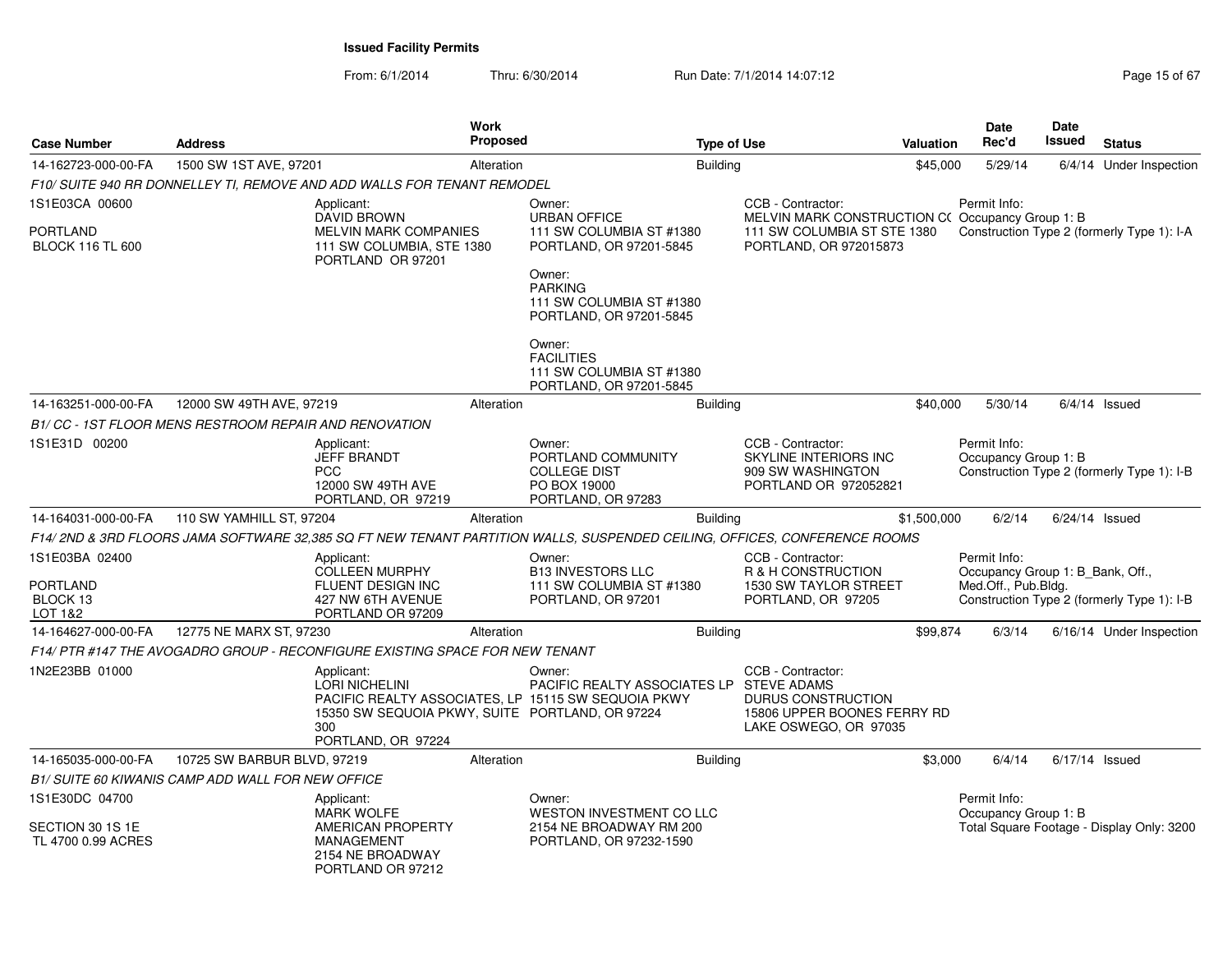From: 6/1/2014Thru: 6/30/2014 Run Date: 7/1/2014 14:07:12 Research 2010 2014 14:07:12

| <b>Case Number</b>                                                 | <b>Address</b>                                                        | <b>Work</b><br><b>Proposed</b>                                                                                                                                        |                                                                                                                                                                                       | <b>Type of Use</b> |                                                                                                                                           | <b>Valuation</b> | Date<br>Rec'd                                                                         | <b>Date</b><br><b>Issued</b> | <b>Status</b>                              |
|--------------------------------------------------------------------|-----------------------------------------------------------------------|-----------------------------------------------------------------------------------------------------------------------------------------------------------------------|---------------------------------------------------------------------------------------------------------------------------------------------------------------------------------------|--------------------|-------------------------------------------------------------------------------------------------------------------------------------------|------------------|---------------------------------------------------------------------------------------|------------------------------|--------------------------------------------|
| 14-165063-000-00-FA                                                | 707 SW WASHINGTON ST, 97205                                           | Alteration                                                                                                                                                            |                                                                                                                                                                                       | <b>Building</b>    |                                                                                                                                           | \$47,000         | 6/4/14                                                                                | 6/16/14                      | Issued                                     |
|                                                                    | <b>B1/ SUITE 900 GREYCOURT 3897 SQ FT NEW TENENT REMODEL</b>          |                                                                                                                                                                       |                                                                                                                                                                                       |                    |                                                                                                                                           |                  |                                                                                       |                              |                                            |
| 1N1E34CC 04600                                                     |                                                                       | Applicant:<br><b>BRANDI STEVENS</b><br><b>MELVIN MARK CO</b><br>111 SW COLUMBIA #1380<br>PORTLAND, OR 97201                                                           | Owner:<br><b>UBCT PARTNERSHIP</b><br>111 SW COLUMBIA ST #1380<br>PORTLAND, OR 97201                                                                                                   |                    | CCB - Contractor:<br>MELVIN MARK CONSTRUCTION C(Occupancy Group 1: B Bank, Off.,<br>111 SW COLUMBIA ST STE 1380<br>PORTLAND, OR 972015873 |                  | Permit Info:<br>Med.Off., Pub.Bldg.<br>Total Square Footage - Display Only:<br>271000 |                              |                                            |
| 14-160820-000-00-FA                                                | 12470 NE MARX ST, 97230                                               | Alteration                                                                                                                                                            |                                                                                                                                                                                       | <b>Building</b>    |                                                                                                                                           | \$62,300         | 5/23/14                                                                               |                              | $6/4/14$ Issued                            |
|                                                                    |                                                                       | F2/ TI, NEW TENANT; REMOVE A COUPLE WALLS TO INCREASE WAREHOUSE SPACE, ADD A COUPLE IN OFFICE AREA FOR CONFERENCE ROOM, OFFICE, IT ROOM, SEAL CONCRETE FLOOR, CI      |                                                                                                                                                                                       |                    |                                                                                                                                           |                  |                                                                                       |                              |                                            |
| 1N2E23BC 00500                                                     |                                                                       | Applicant:<br>Ryan McGuire<br>Pacific Realty Associates, LP<br>(PacTrust)<br>15350 SW Sequoia Parkway, Ste. 30<br>Portland, OR 97224                                  | Owner:<br>PACIFIC REALTY ASSOCIATES<br>15350 SW SEQUOIA PKWY #300<br>TIGARD, OR 97224-7175<br>Owner:<br><b>LTD PARTNERSHIP</b><br>15350 SW SEQUOIA PKWY #300<br>TIGARD, OR 97224-7175 |                    | CCB - Contractor:<br><b>STEVE ADAMS</b><br><b>DURUS CONSTRUCTION</b><br>15806 UPPER BOONES FERRY RD<br>LAKE OSWEGO, OR 97035              |                  |                                                                                       |                              |                                            |
| 14-162536-000-00-FA                                                | 111 SW 5TH AVE, 97204-3626                                            | Alteration                                                                                                                                                            |                                                                                                                                                                                       | <b>Building</b>    |                                                                                                                                           | \$25,000         | 5/29/14                                                                               |                              | $6/2/14$ Issued                            |
|                                                                    |                                                                       | F5/38TH FLOOR; TI, REMOVE WALLS, ADD & RECONFIGURE FOR OFFICES, DOORS, RELITES, CEILING, ADD WALL TO CLOSE ONE END OF HALLWAY FOR TENANT SEPARATION, ELEC, FINISHES   |                                                                                                                                                                                       |                    |                                                                                                                                           |                  |                                                                                       |                              |                                            |
| 1N1E34CD 01300                                                     |                                                                       | Applicant:<br><b>MATT FITZGERALD</b><br><b>GBD ARCHITECTS INC</b><br>1120 NW Couch St, #300<br>Portland, OR 97209                                                     |                                                                                                                                                                                       |                    | CCB - Contractor:<br>RUSSELL CONSTRUCTION INC<br>20915 SW 105TH AVE<br>TUALATIN OR 97062                                                  |                  | Permit Info:<br>Occupancy Group 1: B                                                  |                              | Construction Type 2 (formerly Type 1): I-A |
| 14-163358-000-00-FA                                                | 538 SW 6TH AVE, 97204                                                 | Alteration                                                                                                                                                            |                                                                                                                                                                                       | <b>Building</b>    |                                                                                                                                           | \$27,000         | 5/30/14                                                                               | 6/5/14 Final                 |                                            |
|                                                                    |                                                                       | B1/ SUITES 820 & 830 - RECONFIGURE NON-STRUCTURAL PARTITION WALLS. NEW GLAZING, FINISHES, PATCH/ REPAIR CEILING AND LIGHTING AS NEEDED. CREATE TWO OFFICES, EXPAND OI |                                                                                                                                                                                       |                    |                                                                                                                                           |                  |                                                                                       |                              |                                            |
| 1N1E34CC 07900<br><b>PORTLAND</b><br>BLOCK 174                     |                                                                       | Applicant:<br><b>COMMERCIAL CONTRACTORS</b><br>1265 S 35TH PL<br>RIDGEFIELD WA 98642                                                                                  | Owner:<br>PORTLAND CASCADE BUILDING<br><b>LLC</b><br>166 KINGS HIGHWAY N                                                                                                              |                    | CCB - Contractor:<br>COMMERCIAL CONTRACTORS<br>1265 S 35TH PL<br>RIDGEFIELD WA 98642                                                      |                  |                                                                                       |                              |                                            |
| LOT 5&6<br>14-164496-000-00-FA                                     |                                                                       | 3181 SW SAM JACKSON PARK RD - Bldg OHS, 9 Alteration                                                                                                                  | WESTPORT, CT 06880-2423                                                                                                                                                               |                    |                                                                                                                                           |                  | 6/3/14                                                                                |                              |                                            |
|                                                                    |                                                                       | F14/TWO NEW PATIENT LIFTS, 1 LOCATED IN OHS - 08 AND 2ND LOCATED IN OHS - 10                                                                                          |                                                                                                                                                                                       | <b>Building</b>    |                                                                                                                                           | \$100,000        |                                                                                       |                              | 6/4/14 Under Inspection                    |
| 1S1E09 00200                                                       |                                                                       | Applicant:<br>Vanessa Robinson<br><b>MAHLUM ARCHITECTS</b><br>1231 NW Hoyt, #102<br>Portland, OR 97209                                                                | Owner:<br>OREGON STATE OF<br>3181 SW SAM JACKSON PARK RD<br>PORTLAND, OR 97239                                                                                                        |                    | CCB - Contractor:<br>IN LINE COMMERCIAL CONST<br>PO BOX 5837<br><b>ALOHA, OR 97006</b>                                                    |                  | Permit Info:<br>Occupancy Group 1: I-2                                                |                              | Construction Type 2 (formerly Type 1): I-A |
| 10-197562-000-00-FA                                                | 2801 N GANTENBEIN AVE, 97227                                          | Alteration                                                                                                                                                            |                                                                                                                                                                                       | Electrical         |                                                                                                                                           |                  | \$<br>12/2/10                                                                         |                              | $6/27/14$ Issued                           |
|                                                                    | power - PR#910150407201/Install Patient lift in ICU Rm #1657, 1st fl. |                                                                                                                                                                       |                                                                                                                                                                                       |                    |                                                                                                                                           |                  |                                                                                       |                              |                                            |
| 1N1E27AC 01100<br><b>ABENDS ADD</b><br>BLOCK 4<br>LOT 1-18 TL 1100 |                                                                       | Applicant:<br>ELECTRICAL CONSTRUCTION<br>CO. (a dba for EC COMPANY)<br>PO BOX 10286<br>PORTLAND OR 97296-0286                                                         | Owner:<br><b>EMANUEL HOSPITAL</b><br>1919 NW LOVEJOY ST<br>PORTLAND, OR 97209-1503                                                                                                    |                    |                                                                                                                                           |                  |                                                                                       |                              |                                            |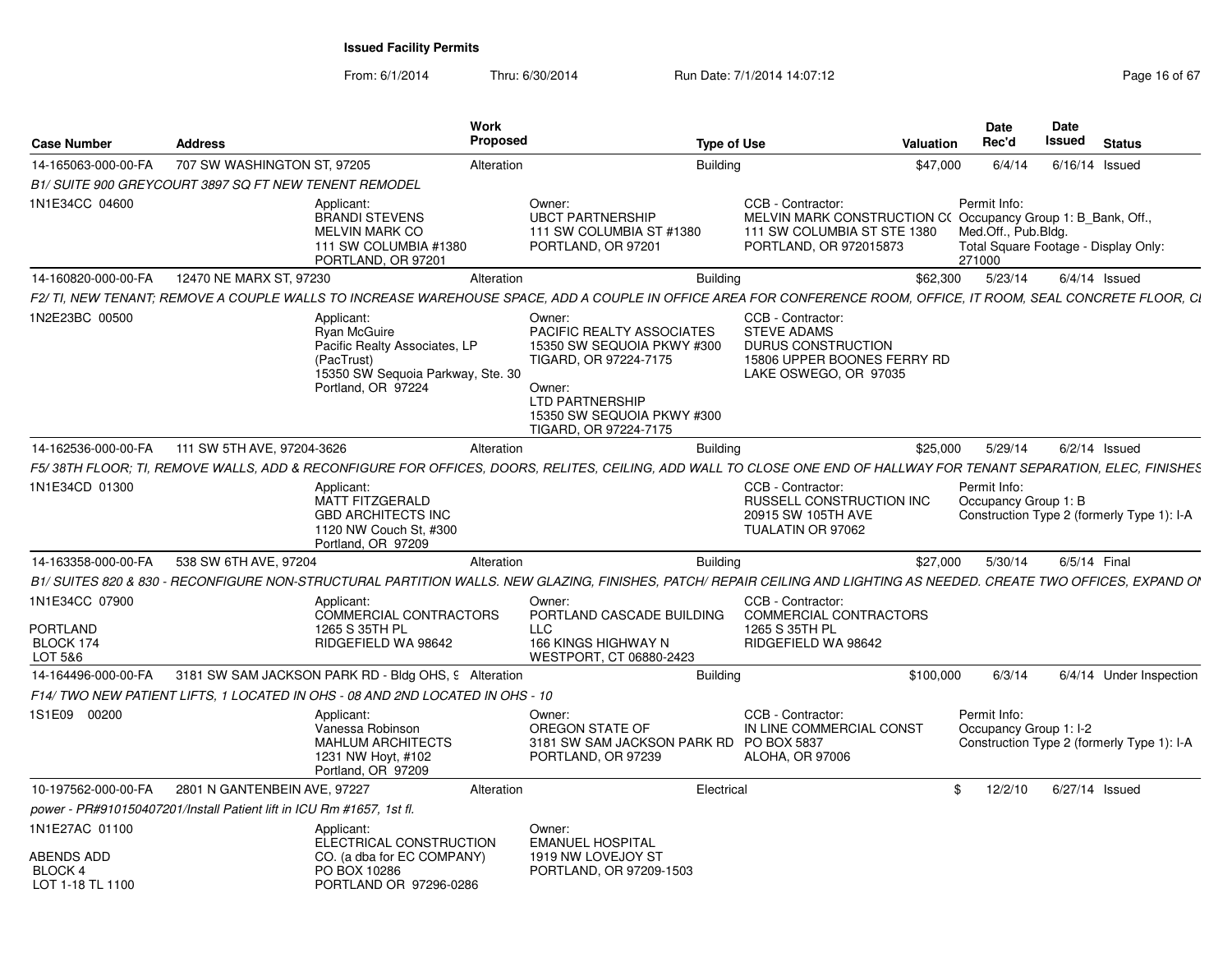From: 6/1/2014Thru: 6/30/2014 Run Date: 7/1/2014 14:07:12 Research 2010 17 of 67

| <b>Case Number</b>                                       | <b>Address</b>                                 |                                                                                       | <b>Work</b><br>Proposed |                                                                                                                                           | <b>Type of Use</b> | Valuation |          | <b>Date</b><br>Rec'd                 | Date<br>Issued   | <b>Status</b>                              |
|----------------------------------------------------------|------------------------------------------------|---------------------------------------------------------------------------------------|-------------------------|-------------------------------------------------------------------------------------------------------------------------------------------|--------------------|-----------|----------|--------------------------------------|------------------|--------------------------------------------|
| 12-159380-000-00-FA                                      | 6420 SW MACADAM AVE, 97201                     |                                                                                       | Alteration              |                                                                                                                                           | Electrical         |           | \$       | 7/10/12                              | $6/18/14$ Issued |                                            |
|                                                          |                                                |                                                                                       |                         | INSTALL NEW GENERATOR NE CORNER OF PARKING LOT PR# APM 6420 CELL SITE (Note: Permit # 14-170560ET is a duplicate of this permit)          |                    |           |          |                                      |                  |                                            |
| 1S1E15CD 19500                                           |                                                | Applicant:<br>NORTHWEST WIRED ELECTRIC                                                |                         | Owner:<br>WESTON INVESTMENT CO LLC                                                                                                        |                    |           |          | Permit Info:<br>Occupancy Group 1: B |                  |                                            |
| SOUTHERN PORTLAND<br><b>BLOCK 7</b><br>LOT 1-10 TL 19500 |                                                | <b>INC</b><br>2157 NW QUINCE CT<br>REDMOND, OR 97756-7657                             |                         | 2154 NE BROADWAY RM 200<br>PORTLAND, OR 97232-1590                                                                                        |                    |           | $II-1HR$ |                                      |                  | Construction Type 2 (formerly Type 1):     |
| 13-105168-000-00-FA                                      | 715 SW MORRISON ST, 97205                      |                                                                                       | Alteration              |                                                                                                                                           | Electrical         |           | \$       | 1/15/13                              |                  | 6/11/14 Under Inspection                   |
|                                                          |                                                | power - 9TH FLOOR RESTROOMS UPGRADE TO ACCESSIBILITY STANDARDSPR#506259-PIONEER 9TH F |                         |                                                                                                                                           |                    |           |          |                                      |                  |                                            |
| 1N1E34CC 08600                                           |                                                | Applicant:<br><b>FUZION ELECTRIC LLC.</b>                                             |                         | Owner:<br><b>GOODMAN GENERATIONS III</b>                                                                                                  |                    |           |          | Permit Info:<br>Occupancy Group 1: B |                  |                                            |
| <b>PORTLAND</b><br>BLOCK 212<br>LOT <sub>4</sub>         |                                                | 1335 SW 197TH AVE<br>ALOHA OR 97006-2545                                              |                         | 920 SW 6TH AVE #223<br>PORTLAND, OR 97204                                                                                                 |                    |           |          |                                      |                  | Construction Type 2 (formerly Type 1): I-A |
|                                                          |                                                |                                                                                       |                         | Owner:<br><b>LLC</b><br>920 SW 6TH AVE #223<br>PORTLAND, OR 97204                                                                         |                    |           |          |                                      |                  |                                            |
|                                                          |                                                |                                                                                       |                         | Owner:<br>PIPAB LLC<br>920 SW 6TH AVE #223<br>PORTLAND, OR 97204                                                                          |                    |           |          |                                      |                  |                                            |
| 13-126299-000-00-FA                                      | 1626 SE WATER AVE, 97214                       |                                                                                       | Alteration              |                                                                                                                                           | Electrical         |           | \$       | 3/11/13                              | 6/25/14 Final    |                                            |
|                                                          |                                                |                                                                                       |                         | power - REMOVE AND REPLACE A PORTION OF THE MECHANICAL PENTHOUSE ROOF STRUCTURE AND BRACE WALLS FOR EQUIPMENT REPLACEMENTPR# CL 5100-ROOF |                    |           |          |                                      |                  |                                            |
| 1S1E03DA 01701                                           |                                                | Applicant:<br>BULL RUN ELECTRIC INC                                                   |                         | Owner:<br>PORTLAND COMMUNITY COLLEGE                                                                                                      |                    |           |          |                                      |                  |                                            |
| PARTITION PLAT 1995-58<br>LOT 1                          |                                                | 44715 SE PHELPS RD<br>SANDY OR 97055                                                  |                         | PO BOX 6119<br>ALOHA, OR 97007-0119                                                                                                       |                    |           |          |                                      |                  |                                            |
| 13-211259-000-00-FA                                      | 26 SW SALMON ST, 97204                         |                                                                                       | Alteration              |                                                                                                                                           | Electrical         |           | \$       | 9/30/13                              | 6/25/14 Final    |                                            |
|                                                          |                                                |                                                                                       |                         | power - ADD AC TO TELCO ROOMS, AND EXHAUST FANS AND FIRE/SMOKE DAMPERS ON P1 AND 5.PR# WTC3 TELCO ROOMS                                   |                    |           |          |                                      |                  |                                            |
| 1S1E03BD 00200                                           |                                                | Applicant:<br>TICE ELECTRIC CO.                                                       |                         | Owner:<br>IEH PORTLAND LLC                                                                                                                |                    |           |          |                                      |                  |                                            |
| <b>PORTLAND</b><br>BLOCK 6<br>LOT 1-8                    |                                                | 5405 N Lagoon Ave.<br>PORTLAND OR 97217-7637                                          |                         | 121 SW SALMON ST<br>PORTLAND, OR 97204-2901                                                                                               |                    |           |          |                                      |                  |                                            |
| 14-103706-000-00-FA                                      | 300 N WINNING ST, 97227                        |                                                                                       | Alteration              |                                                                                                                                           | Electrical         |           | \$       | 1/10/14                              | 6/27/14 Final    |                                            |
|                                                          | EW-PWR=REPLACE CONDENSORS & ADD WALK-IN COOLER |                                                                                       |                         |                                                                                                                                           |                    |           |          |                                      |                  |                                            |
| 1N1E34AB 01200                                           |                                                | Applicant:<br><b>MCKINSTRY ELECTRICAL LLC</b>                                         |                         | Owner:<br>PORTLAND CITY OF                                                                                                                |                    |           |          |                                      |                  |                                            |
| MC MILLENS ADD<br>BLOCK 7&8&10-12&16 TL 1200             |                                                | 16790 NE MASON ST.<br>PORTLAND OR 97230-7395                                          |                         | 1120 SW 5TH AVE #1204<br>PORTLAND, OR 97204-1912                                                                                          |                    |           |          |                                      |                  |                                            |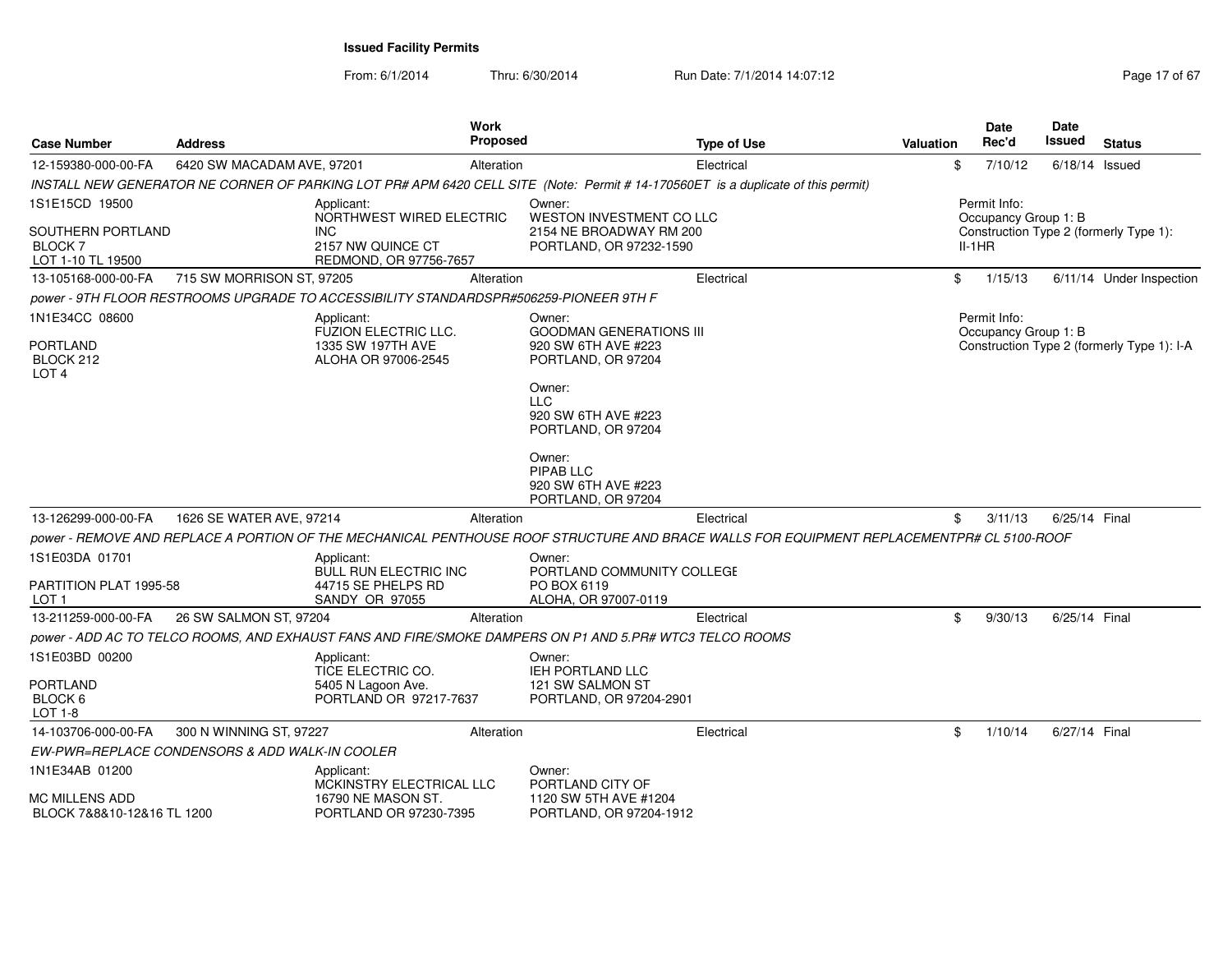From: 6/1/2014Thru: 6/30/2014 Run Date: 7/1/2014 14:07:12 Rege 18 of 67

| <b>Case Number</b>                                              | <b>Address</b>                                            | Work<br><b>Proposed</b>                                                                                                                                       |                                                                                           | <b>Type of Use</b> | Valuation | <b>Date</b><br>Rec'd                                                    | Date<br>Issued   | <b>Status</b>                               |
|-----------------------------------------------------------------|-----------------------------------------------------------|---------------------------------------------------------------------------------------------------------------------------------------------------------------|-------------------------------------------------------------------------------------------|--------------------|-----------|-------------------------------------------------------------------------|------------------|---------------------------------------------|
| 13-243278-000-00-FA                                             | 1025 SW MILL ST, 97201                                    | Alteration                                                                                                                                                    |                                                                                           | Electrical         |           | 12/31/13<br>\$                                                          |                  | 6/3/14 Under Inspection                     |
|                                                                 |                                                           | power - BASEMENT, REMODEL ROOMS 20-21, NEW WALLS, DOUBLE DOORS, EQUIPMENT, CEILING, FINISHES, ELEC - (2) new panels,                                          |                                                                                           |                    |           |                                                                         |                  |                                             |
| 1S1E04AD 06400<br><b>PORTLAND</b>                               |                                                           | Applicant:<br><b>BULL RUN ELECTRIC INC</b><br>44715 SE PHELPS RD                                                                                              | Owner:<br>OREGON STATE OF (BOARD OF<br><b>PO BOX 751</b>                                  |                    |           | Permit Info:<br>Occupancy Group 1: B                                    |                  | Construction Type 2 (formerly Type 1): I-A  |
| BLOCK 242<br>LOT <sub>3</sub><br>INC PT VAC ST LOT 4            |                                                           | <b>SANDY OR 97055</b>                                                                                                                                         | PORTLAND, OR 97207<br>Owner:<br><b>HIGHER EDUCATION</b><br><b>PO BOX 751</b>              |                    |           |                                                                         |                  |                                             |
|                                                                 |                                                           |                                                                                                                                                               | PORTLAND, OR 97207                                                                        |                    |           |                                                                         |                  |                                             |
| 14-116879-000-00-FA                                             | 308 SW 2ND AVE, 97204                                     | Alteration                                                                                                                                                    |                                                                                           | Electrical         |           | \$<br>2/14/14                                                           |                  | 6/6/14 Under Inspection                     |
| 1st floor Mail Room - powerpr# MAILROOM                         |                                                           |                                                                                                                                                               |                                                                                           |                    |           |                                                                         |                  |                                             |
| 1N1E34CD 04600                                                  |                                                           | Applicant:<br>CHERRY CITY ELECTRIC INC.<br>8100 NE ST JOHNS RD STE. D101<br>VANCOUVER WA 98665-2014                                                           | Owner:<br>NGP DUNCAN PLAZA<br>PO BOX 4900 DEPT #360<br>SCOTTSDALE, AZ 85261-4900          |                    |           | Permit Info:<br>Occupancy Group 1: A-2 Restaurant                       |                  | Construction Type 2 (formerly Type 1): I-A  |
|                                                                 |                                                           |                                                                                                                                                               | Owner:<br>PORTLAND LLC<br>PO BOX 4900 DEPT #360<br>SCOTTSDALE, AZ 85261-4900              |                    |           |                                                                         |                  |                                             |
| 14-123356-000-00-FA                                             | 308 SW 2ND AVE, 97204                                     | Alteration                                                                                                                                                    |                                                                                           | Electrical         |           | 3/5/14<br>\$                                                            |                  | 6/5/14 Under Inspection                     |
|                                                                 | 3RD FLOOR US ARMY CORPS OF ENGINEERS GDACS OFFICE - power |                                                                                                                                                               |                                                                                           |                    |           |                                                                         |                  |                                             |
| 1N1E34CD 04600                                                  |                                                           | Applicant:<br>CHRISTENSON ELECTRIC INC.<br>111 SW COLUMBIA ST. STE 480<br>PORTLAND OR 97201-5838                                                              | Owner:<br>NGP DUNCAN PLAZA<br>PO BOX 4900 DEPT #360<br>SCOTTSDALE, AZ 85261-4900          |                    |           | Permit Info:<br>Occupancy Group 1: A-2 Restaurant                       |                  | Construction Type 2 (formerly Type 1): I-A  |
|                                                                 |                                                           |                                                                                                                                                               | Owner:<br>PORTLAND LLC<br>PO BOX 4900 DEPT #360<br>SCOTTSDALE, AZ 85261-4900              |                    |           |                                                                         |                  |                                             |
| 14-126349-000-00-FA                                             | 101 SW MAIN ST, 97204                                     | Alteration                                                                                                                                                    |                                                                                           | Electrical         |           | 3/12/14<br>\$                                                           |                  | 6/19/14 Under Inspection                    |
|                                                                 |                                                           | power - SUITE 1950; TI, REMOVE SOME PARTITION WALLS, ADD BACK FOR OFFICES, CONFERENCE ROOM, BREAK ROOM, SERVER ROOM, RECEPTION AREA, CEILING, ELEC, PLBG      |                                                                                           |                    |           |                                                                         |                  |                                             |
| 1S1E03BD 00300                                                  |                                                           | Applicant:<br>CAPITOL ELECTRIC CO INC.                                                                                                                        | Owner:<br>KBSH ONE MAIN PLACE LLC                                                         |                    |           |                                                                         |                  |                                             |
| PORTLAND<br>BLOCK 11<br><b>LOT 1-4</b><br>LOT 5-8 EXC PT IN STS |                                                           | 11401 NE MARX ST.<br>PORTLAND OR 97220-1041                                                                                                                   | 121 SW MORRISON ST #200<br>PORTLAND, OR 97204                                             |                    |           |                                                                         |                  |                                             |
| 14-123307-000-00-FA                                             | 12000 SW 49TH AVE, 97219                                  | Alteration                                                                                                                                                    |                                                                                           | Electrical         |           | \$<br>3/4/14                                                            | $6/23/14$ Issued |                                             |
|                                                                 |                                                           | pwr - VOLUNTARY SEISMIC UPGRADE IN CONJUCTION WITH INTERIOR RENOVATIONS OF 1ST AND 2ND FLOORS, REMOVE SOME WALLS, DOORS, ADD BACK SOME FOR CLASSROOMS, WORK F |                                                                                           |                    |           |                                                                         |                  |                                             |
| 1S1E31D 00200                                                   |                                                           | Applicant:<br>DYNALECTRIC CO.<br>5711 SW HOOD AVE.<br>PORTLAND OR 97239-3716                                                                                  | Owner:<br>PORTLAND COMMUNITY<br><b>COLLEGE DIST</b><br>PO BOX 19000<br>PORTLAND, OR 97283 |                    |           | Permit Info:<br>Occupancy Group 1: B Bank, Off.,<br>Med.Off., Pub.Bldg. |                  | Construction Type 2 (formerly Type 1): II-B |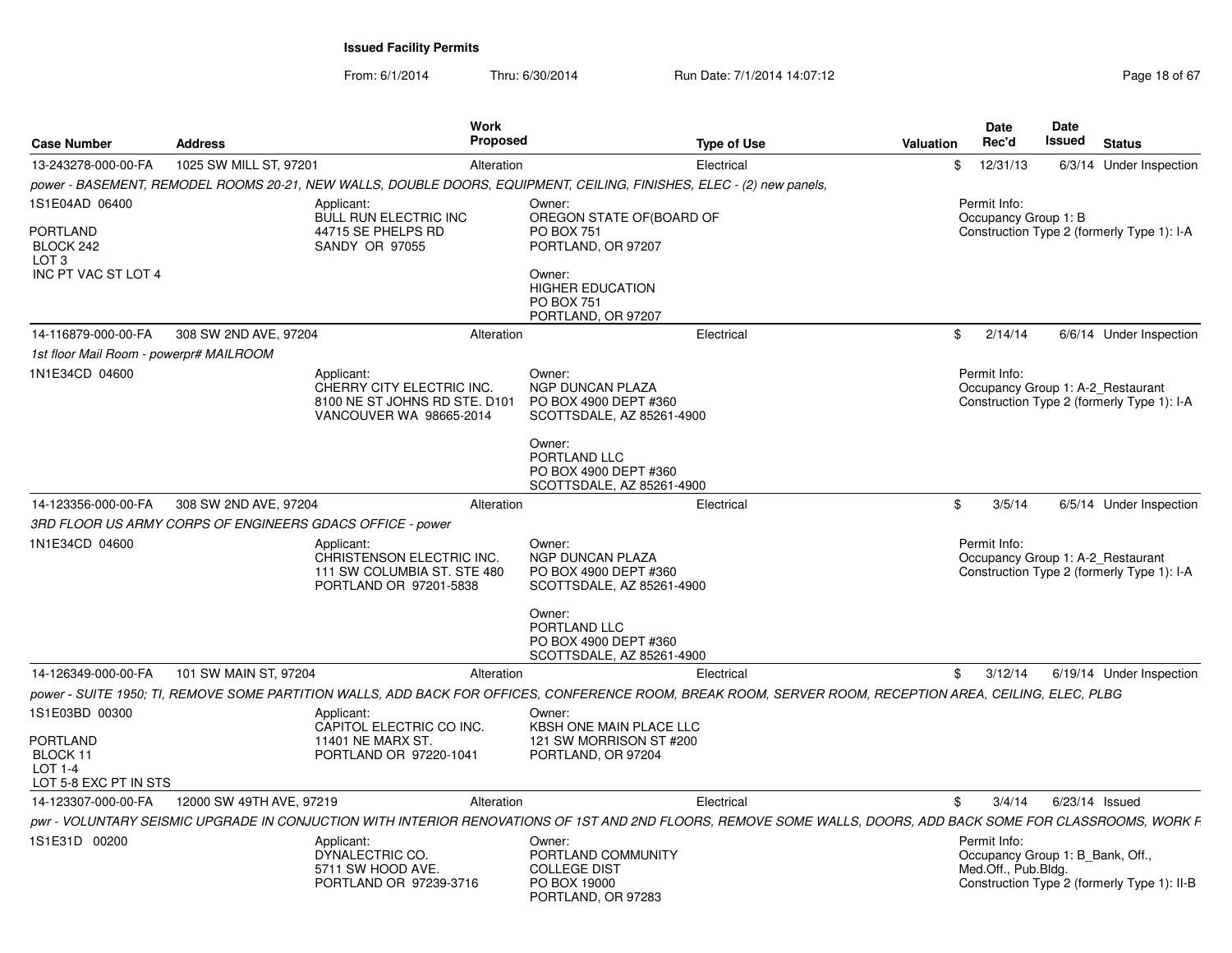From: 6/1/2014Thru: 6/30/2014 Run Date: 7/1/2014 14:07:12 Rege 19 of 67

| <b>Case Number</b>                                                                      | <b>Address</b>                                                                                                                                                               | Work<br><b>Proposed</b>                                                         |                                                                                            | <b>Type of Use</b> | <b>Valuation</b> | <b>Date</b><br><b>Rec'd</b>                                             | <b>Date</b><br>Issued | <b>Status</b>                                |
|-----------------------------------------------------------------------------------------|------------------------------------------------------------------------------------------------------------------------------------------------------------------------------|---------------------------------------------------------------------------------|--------------------------------------------------------------------------------------------|--------------------|------------------|-------------------------------------------------------------------------|-----------------------|----------------------------------------------|
| 14-124336-000-00-FA                                                                     | 8922 NE ALDERWOOD RD - Bldg F                                                                                                                                                | Alteration                                                                      |                                                                                            | Electrical         | \$               | 3/7/14                                                                  | 6/3/14 Final          |                                              |
|                                                                                         | KINTETSU WORLD EXPRESS 3222 SQ FT NEW TENANT REMODEL, REMOVE AND ADD WALLS AND RELOCATE SOME INTERIOR GLAZING - light switching with wall removal (need to determine scope o |                                                                                 |                                                                                            |                    |                  |                                                                         |                       |                                              |
| 1N2E16B 02200                                                                           | Applicant:<br>11401 NE MARX ST                                                                                                                                               | CAPITOL ELECTRIC CO INC.<br>PORTLAND OR 97220-1041                              | Owner:<br>PORT OF PORTLAND (LEASED<br>PO BOX 320099<br>ALEXANDRIA, VA 22320-4099<br>Owner: |                    |                  | Permit Info:<br>Occupancy Group 1: B_Bank, Off.,<br>Med.Off., Pub.Bldg. |                       | Construction Type 2 (formerly Type 1): III-B |
|                                                                                         |                                                                                                                                                                              |                                                                                 | NEW TOWER TRUST CO (PHASE<br>III<br>PO BOX 320099<br>ALEXANDRIA, VA 22320-4099             |                    |                  |                                                                         |                       |                                              |
|                                                                                         |                                                                                                                                                                              |                                                                                 | Owner:<br><b>PTA K#122</b><br>PO BOX 320099<br>ALEXANDRIA, VA 22320-4099                   |                    |                  |                                                                         |                       |                                              |
| 14-130080-000-00-FA                                                                     | 1849 SW SALMON ST, 97205                                                                                                                                                     | Alteration                                                                      |                                                                                            | Electrical         |                  | \$3/24/14                                                               |                       | 6/18/14 Under Inspection                     |
| Busing station renovation                                                               |                                                                                                                                                                              |                                                                                 |                                                                                            |                    |                  |                                                                         |                       |                                              |
| 1N1E33DC 05800                                                                          | Applicant:<br>DYNALECTRIC CO.                                                                                                                                                |                                                                                 | Owner:<br>MULTNOMAH AMATEUR                                                                |                    |                  | Permit Info:                                                            |                       | Occupancy Group 1: A-3 Assembly -            |
| SECTION 33 1N 1E<br>TL 5800 2.82 ACRES                                                  | 5711 SW HOOD AVE.                                                                                                                                                            | PORTLAND OR 97239-3716                                                          | ATHLETIC CLUB<br>1849 SW SALMON ST<br>PORTLAND, OR 97205-1726                              |                    |                  | General                                                                 |                       | Construction Type 2 (formerly Type 1): I-A   |
| 14-140711-000-00-FA                                                                     | 1120 NW COUCH ST, 97209                                                                                                                                                      | Alteration                                                                      |                                                                                            | Electrical         |                  | \$4/14/14                                                               | 6/12/14 Issued        |                                              |
|                                                                                         | power, card reader - AKQA, TI; 5TH, 6TH FLOOR; REMOVE SOME WALLS, CARPETING, CREATE OPEN OFFICE, BREAKROOM, FULL HEIGHT RELITE, SUSPENDED ACCOUSTICAL CLOUD, ELEC, FINI:     |                                                                                 |                                                                                            |                    |                  |                                                                         |                       |                                              |
| 1N1E33DA 04900                                                                          | Applicant:<br><b>ELECTRIC</b><br>220                                                                                                                                         | COCHRAN INC. dba BROADWAY<br>7550 SW TECH CENTER DR STE<br>TIGARD OR 97223-8061 | Owner:<br>MEPT BREWERY BLOCK 2 LLC<br>PO BOX 320099<br>ALEXANDRIA. VA 22320-0156           |                    |                  | Permit Info:<br>Occupancy Group 1: B Bank, Off.,<br>Med.Off., Pub.Bldg. |                       | Construction Type 2 (formerly Type 1): II-A  |
| 14-145148-000-00-FA                                                                     | 5105 SE 66TH AVE, 97206                                                                                                                                                      | Alteration                                                                      |                                                                                            | Electrical         |                  | \$4/19/14                                                               | $6/12/14$ Issued      |                                              |
|                                                                                         | power, fire alarm(minor) - ARLETA/ SEISMIC UPGRADE WITH NEW RE-ROOF SHEATHING, UPGRADE ROOF-TO-WALL CONNECTIONS AND SEISMIC BRACES, HAZARDOUS MATERIAL ABATEMENT, RI         |                                                                                 |                                                                                            |                    |                  |                                                                         |                       |                                              |
| 1S2E17BC 02500                                                                          | Applicant:                                                                                                                                                                   | PORTLAND ELEC CONST INC                                                         | Owner:<br><b>SCHOOL DISTRICT NO 1</b>                                                      |                    |                  |                                                                         |                       |                                              |
| THIRD ELECTRIC ADD<br>BLOCK 6 EXC PT IN ST                                              | <b>PO BOX 586</b>                                                                                                                                                            | OREGON CITY, OR 97045                                                           | PO BOX 3107<br>PORTLAND, OR 97208-3107                                                     |                    |                  |                                                                         |                       |                                              |
| 14-145133-000-00-FA                                                                     | 530 SW 5TH AVE, 97204                                                                                                                                                        | Alteration                                                                      |                                                                                            | Electrical         |                  | \$4/19/14                                                               | 6/24/14 Final         |                                              |
|                                                                                         | power - SUITE 1124 O'CONNER WEBER; RECONFIGURE A COUPLE WALLS TO CREATE OFFICE, RECEPTION AREA, ENCLOSE STAIRS, REMOVE DOORS, REMOVE DOOR ON BREAKROOM, CEILIN(              |                                                                                 |                                                                                            |                    |                  |                                                                         |                       |                                              |
| 1N1E34CD 09600                                                                          | Applicant:                                                                                                                                                                   |                                                                                 | Owner:                                                                                     |                    |                  | Permit Info:                                                            |                       |                                              |
| PORTLAND<br>BLOCK 63<br>LOT 5&6<br><b>HISTORIC PROPERTY</b><br>POTENTIAI ADDITIONAI TAX | 11401 NE MARX ST.                                                                                                                                                            | CAPITOL ELECTRIC CO INC.<br>PORTLAND OR 97220-1041                              | RGOF YEON BUILDING LLC<br>551 FIFTH AVE 23RD FLOOR<br>NEW YORK, NY 10176                   |                    |                  | Occupancy Group 1: B_Bank, Off.,<br>Med.Off., Pub.Bldg.                 |                       |                                              |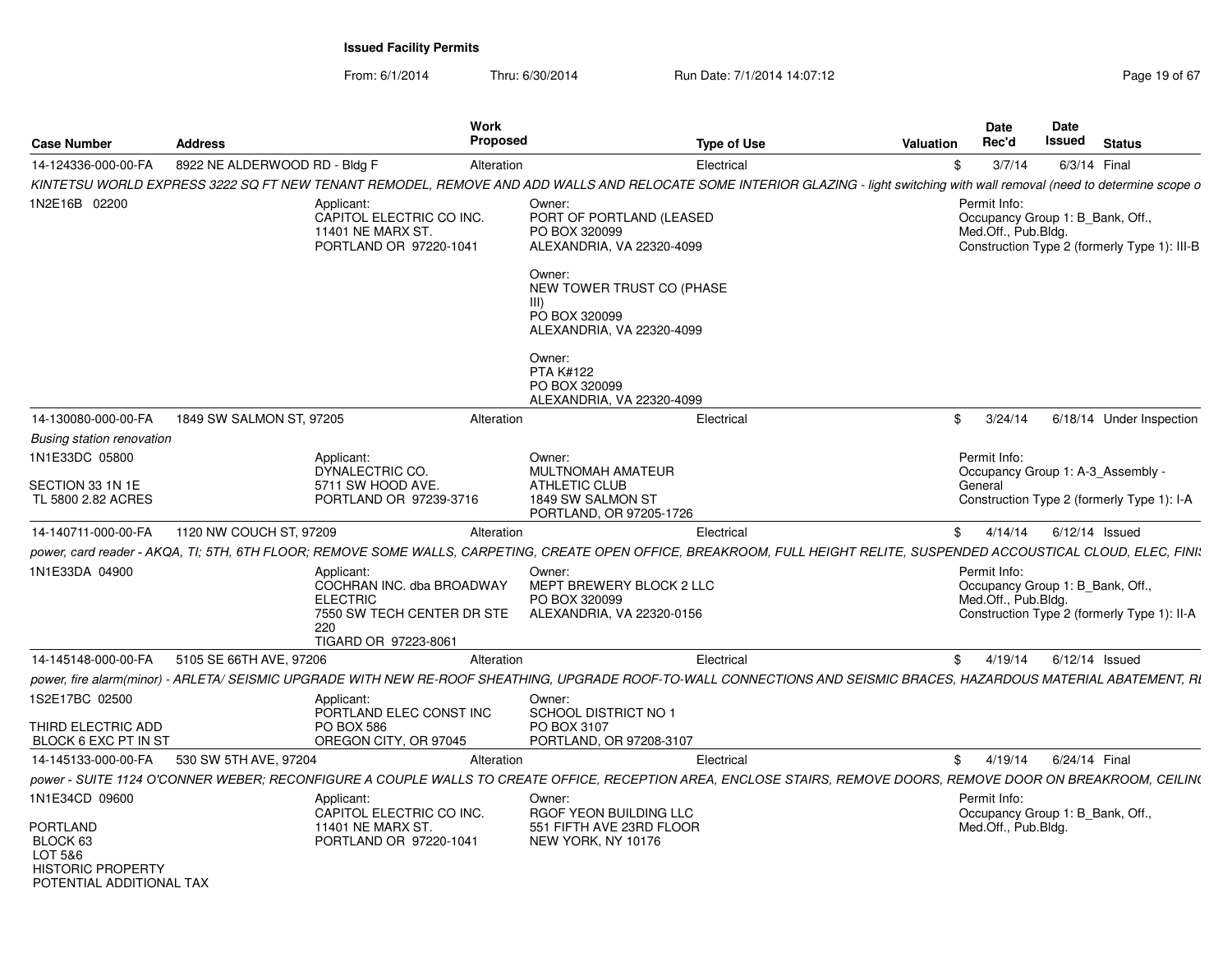From: 6/1/2014Thru: 6/30/2014 Run Date: 7/1/2014 14:07:12 Rege 20 of 67

| <b>Case Number</b>                                                                                                   | <b>Address</b>                  |                                                                                                                                 | Work<br><b>Proposed</b> |                                                                                                                                                                                             | <b>Type of Use</b> | Valuation  | <b>Date</b><br>Rec'd                 | Date<br>Issued | <b>Status</b>                                                                   |
|----------------------------------------------------------------------------------------------------------------------|---------------------------------|---------------------------------------------------------------------------------------------------------------------------------|-------------------------|---------------------------------------------------------------------------------------------------------------------------------------------------------------------------------------------|--------------------|------------|--------------------------------------|----------------|---------------------------------------------------------------------------------|
| 14-145134-000-00-FA                                                                                                  | 4701 SE BUSH ST, 97206          |                                                                                                                                 | Alteration              |                                                                                                                                                                                             | Electrical         | \$         | 4/19/14                              |                | 6/12/14 Issued                                                                  |
|                                                                                                                      |                                 |                                                                                                                                 |                         | power - CRESTON/ SEISMIC UPGRADE WITH NEW RE-ROOF SHEATHING, UPGRADE ROOF-TO-WALL CONNECTIONS AND SEISMIC BRACES, LOUVERED AIR INTAKE ENCLOSURE AT GYM, REPLA(                              |                    |            |                                      |                |                                                                                 |
| 1S2E07CA 09600<br>SECTION 07 1S 2E<br>TL 9600 8.09 ACRES<br>SEE R645272 (R992070461) FOR LEASED<br>SUB ACCT          |                                 | Applicant:<br>PORTLAND ELEC CONST INC<br><b>PO BOX 586</b><br>OREGON CITY, OR 97045                                             |                         | Owner:<br>SCHOOL DISTRICT NO 1<br>PO BOX 3107<br>PORTLAND, OR 97208-3107                                                                                                                    |                    |            |                                      |                |                                                                                 |
| 14-149356-000-00-FA                                                                                                  | 1120 NW COUCH ST, 97209         |                                                                                                                                 | Alteration              |                                                                                                                                                                                             | Electrical         | \$         | 4/29/14                              |                | 6/6/14 Final                                                                    |
|                                                                                                                      |                                 | power - 3RD FLOOR, NEW DEMISING WALL, MINOR INTERIOR DEMO AND ENTRY CHANGES                                                     |                         |                                                                                                                                                                                             |                    |            |                                      |                |                                                                                 |
| 1N1E33DA 04900                                                                                                       |                                 | Applicant:<br>OREGON ELECTRIC<br>CONSTRUCTION INC. /DBA<br>OREGON ELECTRIC GROUP.<br>1709 SE 3RD AVE.<br>PORTLAND OR 97214-4547 |                         | Owner:<br>MEPT BREWERY BLOCK 2 LLC<br>PO BOX 320099<br>ALEXANDRIA, VA 22320-0156                                                                                                            |                    |            | Permit Info:<br>Med.Off., Pub.Bldg.  |                | Occupancy Group 1: B_Bank, Off.,<br>Construction Type 2 (formerly Type 1): II-A |
| 14-149363-000-00-FA                                                                                                  | 7439 N CHARLESTON AVE, 97203    |                                                                                                                                 | Alteration              |                                                                                                                                                                                             | Electrical         | \$         | 4/29/14                              |                | 6/26/14 Issued                                                                  |
|                                                                                                                      |                                 |                                                                                                                                 |                         | power - JAMES-JOHN / COMPLETE RE-ROOF, SEISMIC BRACING OF ROOF PARAPETS, STRUCTURAL STEEL SEISMIC BRACING AT CAFETERIA WALLS, CONSTRUCT A NEW APX 500 SQ FT ELEVA                           |                    |            |                                      |                |                                                                                 |
| 1N1W12AB 12100<br>P T SMITHS ADD<br>INC PT VAC ST - BLOCK 7<br>INC PT VAC STS - BLOCK 10<br>INC PT VAC ST - BLOCK 11 |                                 | Applicant:<br>ELECTRICAL CONSTRUCTION<br>CO. (a dba for EC COMPANY)<br>PO BOX 10286<br>PORTLAND OR 97296-0286                   |                         | Owner:<br>SCHOOL DISTRICT NO 1<br>PO BOX 3107<br>PORTLAND, OR 97208-3107                                                                                                                    |                    |            |                                      |                |                                                                                 |
| 14-150761-000-00-FA                                                                                                  | 2303 SE 28TH PL, 97214          |                                                                                                                                 | Alteration              |                                                                                                                                                                                             | Electrical         | \$         | 4/30/14                              |                | 6/26/14 Issued                                                                  |
|                                                                                                                      |                                 |                                                                                                                                 |                         | power - HOSFORD / COMPLETE RE-ROOF, SEISMIC BRACING OF ROOF PARAPETS, FIBER-REINFORCED COMPOSITE OVERLAY ON GYM ROOF, CONSTRUCT A NEW APX 600 SQ FT ELEVATOR SH                             |                    |            |                                      |                |                                                                                 |
| 1S1E01CC 04900<br><b>VANS ADD</b><br><b>BLOCK 1-3 TL 4900</b>                                                        |                                 | Applicant:<br>ELECTRICAL CONSTRUCTION<br>CO. (a dba for EC COMPANY)<br>PO BOX 10286<br>PORTLAND OR 97296-0286                   |                         | Owner:<br>SCHOOL DISTRICT NO 1<br>PO BOX 3107<br>PORTLAND, OR 97208-3107                                                                                                                    |                    |            |                                      |                |                                                                                 |
| 14-157602-000-00-FA                                                                                                  | 0615 SW PALATINE HILL RD, 97219 |                                                                                                                                 | Alteration              |                                                                                                                                                                                             | Electrical         | $^{\circ}$ | 5/16/14                              |                | 6/27/14 Under Inspection                                                        |
| 1st fl Photo Lab R&R - power                                                                                         |                                 |                                                                                                                                 |                         |                                                                                                                                                                                             |                    |            |                                      |                |                                                                                 |
| 1S1E27D 00100<br>SECTION 27 1S 1E                                                                                    |                                 | Applicant:<br>WILLAMETTE ELECTRIC INC.<br>P.O. BOX 230547<br>TL 100 85.50 ACRES SPLIT LEVY (R709301280 TIGARD, OR 97281-0547    |                         | Owner:<br>LEWIS & CLARK COLLEGE<br>0615 SW PALATINE HILL RD MSC<br>31<br>PORTLAND, OR 97219<br>Owner:<br><b>BUSINESS OFFICE</b><br>0615 SW PALATINE HILL RD MSC<br>31<br>PORTLAND, OR 97219 |                    |            | Permit Info:<br>Occupancy Group 1: B |                | Construction Type 2 (formerly Type 1): III-N                                    |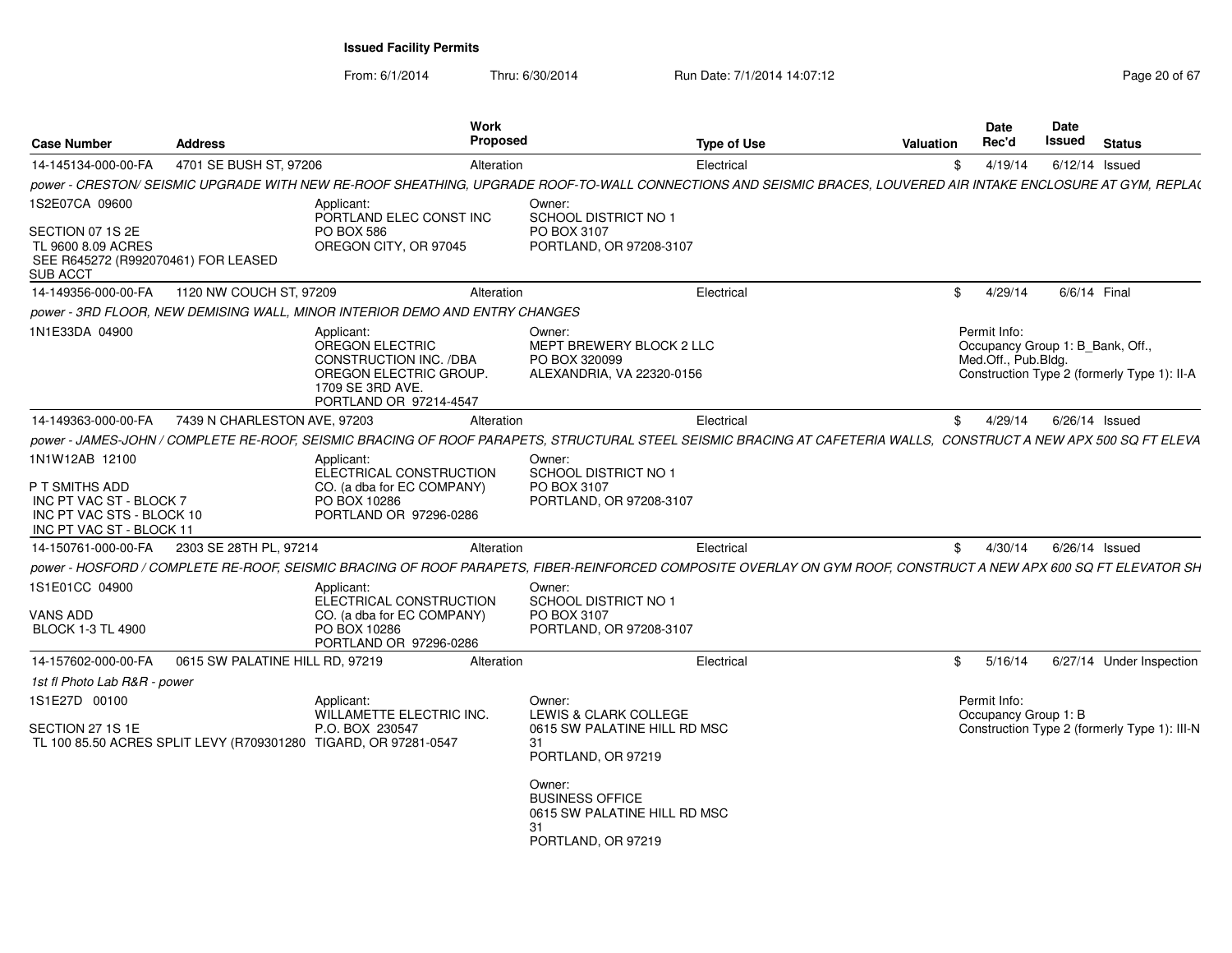From: 6/1/2014Thru: 6/30/2014 Run Date: 7/1/2014 14:07:12 Rege 21 of 67

| Case Number                                                                                           | <b>Address</b>             |                                                                                                                | <b>Work</b><br>Proposed |                                                                                                                                                                                                                        | <b>Type of Use</b> | Valuation |      | <b>Date</b><br>Rec'd                 | <b>Date</b><br>Issued | <b>Status</b>                              |
|-------------------------------------------------------------------------------------------------------|----------------------------|----------------------------------------------------------------------------------------------------------------|-------------------------|------------------------------------------------------------------------------------------------------------------------------------------------------------------------------------------------------------------------|--------------------|-----------|------|--------------------------------------|-----------------------|--------------------------------------------|
| 14-157628-000-00-FA                                                                                   | 111 SW 5TH AVE, 97204-3626 |                                                                                                                | Alteration              |                                                                                                                                                                                                                        | Electrical         |           | \$   | 5/16/14                              |                       | 6/6/14 Under Inspection                    |
| 42nd fl Pacific Crest TI - power                                                                      |                            |                                                                                                                |                         |                                                                                                                                                                                                                        |                    |           |      |                                      |                       |                                            |
| 1N1E34CD 01300                                                                                        |                            | Applicant:<br>CHRISTENSON ELECTRIC INC.<br>111 SW COLUMBIA ST. STE 480<br>PORTLAND OR 97201-5838               |                         |                                                                                                                                                                                                                        |                    |           |      | Permit Info:<br>Occupancy Group 1: B |                       | Construction Type 2 (formerly Type 1): I-A |
| 14-157641-000-00-FA                                                                                   | 1 SW COLUMBIA ST, 97201    |                                                                                                                | Alteration              |                                                                                                                                                                                                                        | Electrical         |           | \$   | 5/16/14                              |                       | 6/4/14 Under Inspection                    |
| #430 Spooner & Much PC TI - power                                                                     |                            |                                                                                                                |                         |                                                                                                                                                                                                                        |                    |           |      |                                      |                       |                                            |
| 1S1E03BD 01800                                                                                        |                            | Applicant:<br>COCHRAN INC. dba BROADWAY                                                                        |                         | Owner:<br>UMPQUA PLAZA LLC                                                                                                                                                                                             |                    |           |      | Permit Info:<br>Occupancy Group 1: B |                       |                                            |
| <b>PORTLAND</b><br>BLOCK 114<br>LOT 1-8                                                               |                            | <b>ELECTRIC</b><br>7550 SW TECH CENTER DR STE<br>220<br>TIGARD OR 97223-8061                                   |                         | 555 CALIFORNIA ST 49TH FL<br>SAN FRANCISCO, CA 94104                                                                                                                                                                   |                    |           |      |                                      |                       | Construction Type 2 (formerly Type 1): I-B |
| 14-157604-000-00-FA                                                                                   | 101 SW MAIN ST, 97204      |                                                                                                                | Alteration              |                                                                                                                                                                                                                        | Electrical         |           | \$   | 5/16/14                              | $6/10/14$ Issued      |                                            |
|                                                                                                       |                            |                                                                                                                |                         | power - 11TH & 12TH FLOORS BALL JANIK EXISTING TENANR REMODEL, RECONFIGURE OFFICES, CONFERENCE ROOMS, WORK STATIONS AND RECEPTION AREA                                                                                 |                    |           |      |                                      |                       |                                            |
| 1S1E03BD 00300<br>PORTLAND<br>BLOCK 11<br><b>LOT 1-4</b><br>LOT 5-8 EXC PT IN STS                     |                            | Applicant:<br>DYNALECTRIC CO.<br>5711 SW HOOD AVE.<br>PORTLAND OR 97239-3716                                   |                         | Owner:<br>KBSH ONE MAIN PLACE LLC<br>14850 QUORUM DR #500<br>DALLAS, TX 75254<br>Owner:<br><b>DUFF</b><br>14850 QUORUM DR #500<br>DALLAS, TX 75254<br>Owner:<br>PHELPS LLC<br>14850 QUORUM DR #500<br>DALLAS, TX 75254 |                    |           |      |                                      |                       |                                            |
| 14-165866-000-00-FA                                                                                   | 1515 SW 5TH AVE, 97201     |                                                                                                                | Alteration              |                                                                                                                                                                                                                        | Electrical         |           | \$   | 6/5/14                               | 6/5/14 Final          |                                            |
|                                                                                                       |                            |                                                                                                                |                         | fire alarm - - SUITE 1000 & 1032 THE OREGONIAN 16.609 NEW TENANT REMODEL. NEW WALLS. CEILINGS FOR PRIVATE OFFICES. CONFERENCE ROOM. BEAKROOM AND ACCESSIBLE RESTROOI                                                   |                    |           |      |                                      |                       |                                            |
| 1S1E03BC 03700<br><b>PORTLAND</b><br>BLOCK 164<br><b>LOT 1-8</b><br>DEFERRED ADDITIONAL TAX LIABILITY |                            | Applicant:<br>STAR FIRE & SECURITY INC<br>38954 Proctor Blvd #306<br>Sandy, OR 97055                           |                         | Owner:<br>WESTON INVESTMENT CO LLC<br>2154 NE BROADWAY RM 200<br>PORTLAND, OR 97232-1590                                                                                                                               |                    |           | I-FR | Permit Info:<br>Occupancy Group 1: B |                       | Construction Type 2 (formerly Type 1):     |
| 14-166085-000-00-FA                                                                                   | 111 SW COLUMBIA ST, 97258  |                                                                                                                | Alteration              |                                                                                                                                                                                                                        | Electrical         |           | \$   | 6/6/14                               | 6/6/14 Final          |                                            |
| 5th fl Marsh TI - access control                                                                      |                            |                                                                                                                |                         |                                                                                                                                                                                                                        |                    |           |      |                                      |                       |                                            |
| 1S1E03BD 01700<br>PORTLAND<br>BLOCK 129                                                               |                            | Applicant:<br>TYCO INTEGRATED SECURITY LL( COLUMBIA SQUARE LLC<br>2815 SW 153RD DR<br>BEAVERTON, OR 97006-5101 |                         | Owner:<br>111 SW COLUMBIA ST #1380<br>PORTLAND, OR 97201-5845                                                                                                                                                          |                    |           |      | Permit Info:<br>Occupancy Group 1: B |                       | Construction Type 2 (formerly Type 1): I-A |
| LOT 1-8                                                                                               |                            |                                                                                                                |                         |                                                                                                                                                                                                                        |                    |           |      |                                      |                       |                                            |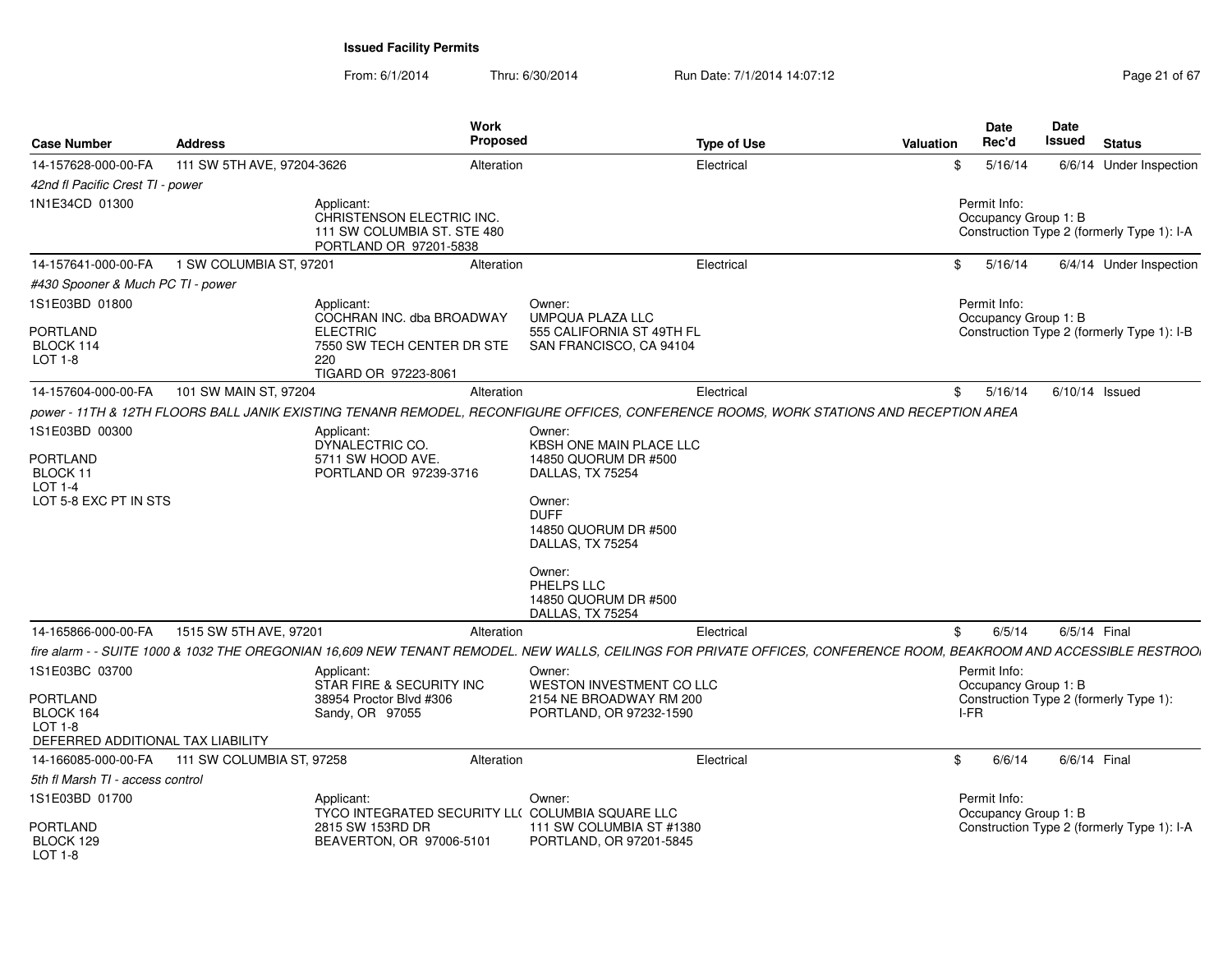From: 6/1/2014Thru: 6/30/2014 Run Date: 7/1/2014 14:07:12 Rege 22 of 67

| <b>Case Number</b>                     | <b>Address</b>                      | <b>Work</b>                                                                                                                            | <b>Proposed</b> | <b>Type of Use</b>                                                                                                                                             | Valuation | <b>Date</b><br>Rec'd                         | <b>Date</b><br>Issued | <b>Status</b>                                                                   |
|----------------------------------------|-------------------------------------|----------------------------------------------------------------------------------------------------------------------------------------|-----------------|----------------------------------------------------------------------------------------------------------------------------------------------------------------|-----------|----------------------------------------------|-----------------------|---------------------------------------------------------------------------------|
| 14-163597-000-00-FA                    | 3800 SE 22ND AVE, 97202             |                                                                                                                                        | Alteration      | Electrical                                                                                                                                                     | \$        | 5/31/14                                      | 6/10/14 Final         |                                                                                 |
|                                        |                                     | power - 3RD FLOOR, ADD WALLS, DOORS TO CREATE TWO NEW OFFICES, ELEC,                                                                   |                 |                                                                                                                                                                |           |                                              |                       |                                                                                 |
| 1S1E11DA 04300                         |                                     | Applicant:<br>CHRISTENSON ELECTRIC INC.                                                                                                |                 |                                                                                                                                                                |           | Permit Info:<br>Occupancy Group 1: B         |                       |                                                                                 |
| SECTION 11 1S 1E<br>TL 4300 5.37 ACRES |                                     | 111 SW COLUMBIA ST. STE 480<br>PORTLAND OR 97201-5838                                                                                  |                 |                                                                                                                                                                |           |                                              |                       | Construction Type 2 (formerly Type 1): II-A                                     |
| 14-163599-000-00-FA                    | 1120 NW COUCH ST, 97209             |                                                                                                                                        | Alteration      | Electrical                                                                                                                                                     | \$        | 5/31/14                                      |                       | $6/4/14$ Issued                                                                 |
|                                        |                                     |                                                                                                                                        |                 | power, fire alarm - 5TH FLOOR RAYMOND JAMES 5,489 SQ FT NEW TENANT REMODEL, REMOVE AND ADD PARTITION WALLS FOR PRIVATE OFFICES, CONFERENCE ROOM AND BREAK ROOM |           |                                              |                       |                                                                                 |
| 1N1E33DA 04900                         |                                     | Applicant:<br>COCHRAN INC. dba BROADWAY<br><b>ELECTRIC</b><br>7550 SW TECH CENTER DR STE<br>220<br>TIGARD OR 97223-8061                |                 | Owner:<br>MEPT BREWERY BLOCK 2 LLC<br>PO BOX 320099<br>ALEXANDRIA, VA 22320-0156                                                                               |           | Permit Info:<br>Med.Off., Pub.Bldg.          |                       | Occupancy Group 1: B_Bank, Off.,<br>Construction Type 2 (formerly Type 1): II-A |
| 14-162188-000-00-FA                    | 111 SW 5TH AVE, 97204-3626          |                                                                                                                                        | Alteration      | Electrical                                                                                                                                                     | \$        | 5/28/14                                      | 6/10/14 Final         |                                                                                 |
| T-18 On Fulfillment TI - power         |                                     |                                                                                                                                        |                 |                                                                                                                                                                |           |                                              |                       |                                                                                 |
| 1N1E34CD 01300                         |                                     | Applicant:<br><b>OREGON ELECTRIC</b><br>CONSTRUCTION INC. /DBA<br>OREGON ELECTRIC GROUP.<br>1709 SE 3RD AVE.<br>PORTLAND OR 97214-4547 |                 |                                                                                                                                                                |           | Permit Info:<br>Occupancy Group 1: B         |                       | Construction Type 2 (formerly Type 1): I-A                                      |
| 14-163470-000-00-FA                    | 1210 NW COUCH ST, 97209             |                                                                                                                                        | Alteration      | Electrical                                                                                                                                                     | \$        | 5/30/14                                      |                       | 6/20/14 Under Inspection                                                        |
|                                        | RENOVATE EMPLOYEE RESTROOMS - power |                                                                                                                                        |                 |                                                                                                                                                                |           |                                              |                       |                                                                                 |
| 1N1E33DA 05000                         |                                     | Applicant:<br>STONER ELECTRIC, INC.<br>1904 SE OCHOCO ST.<br>MILWAUKIE OR 97222-7315                                                   |                 | Owner:<br>SPF BREWERY BLOCKS LLC<br>351 NW 12TH AVE<br>PORTLAND, OR 97209-2905                                                                                 |           | Permit Info:<br>Occupancy Group 1: B<br>I-FR |                       | Construction Type 2 (formerly Type 1):                                          |
| 14-163668-000-00-FA                    | 0615 SW PALATINE HILL RD, 97219     |                                                                                                                                        | Alteration      | Electrical                                                                                                                                                     | \$        | 6/2/14                                       |                       | $6/2/14$ Issued                                                                 |
|                                        |                                     | <b>TEMPLETON HEALTH CENTER RECEPTION AREA RENOVATION - voice/data</b>                                                                  |                 |                                                                                                                                                                |           |                                              |                       |                                                                                 |
| 1S1E27D 00100                          |                                     | Applicant:<br>DC TECH LLC.                                                                                                             |                 | Owner:<br>LEWIS & CLARK COLLEGE                                                                                                                                |           | Permit Info:<br>Occupancy Group 1: A3        |                       |                                                                                 |
| SECTION 27 1S 1E                       |                                     | 2280 SE IMLAY AVE<br>TL 100 85.50 ACRES SPLIT LEVY (R709301280 HILLSBORO OR 97123-8226                                                 |                 | 0615 SW PALATINE HILL RD MSC<br>31<br>PORTLAND, OR 97219                                                                                                       |           | I-FR                                         |                       | Construction Type 2 (formerly Type 1):                                          |
|                                        |                                     |                                                                                                                                        |                 | Owner:<br><b>BUSINESS OFFICE</b><br>0615 SW PALATINE HILL RD MSC<br>31<br>PORTLAND, OR 97219                                                                   |           |                                              |                       |                                                                                 |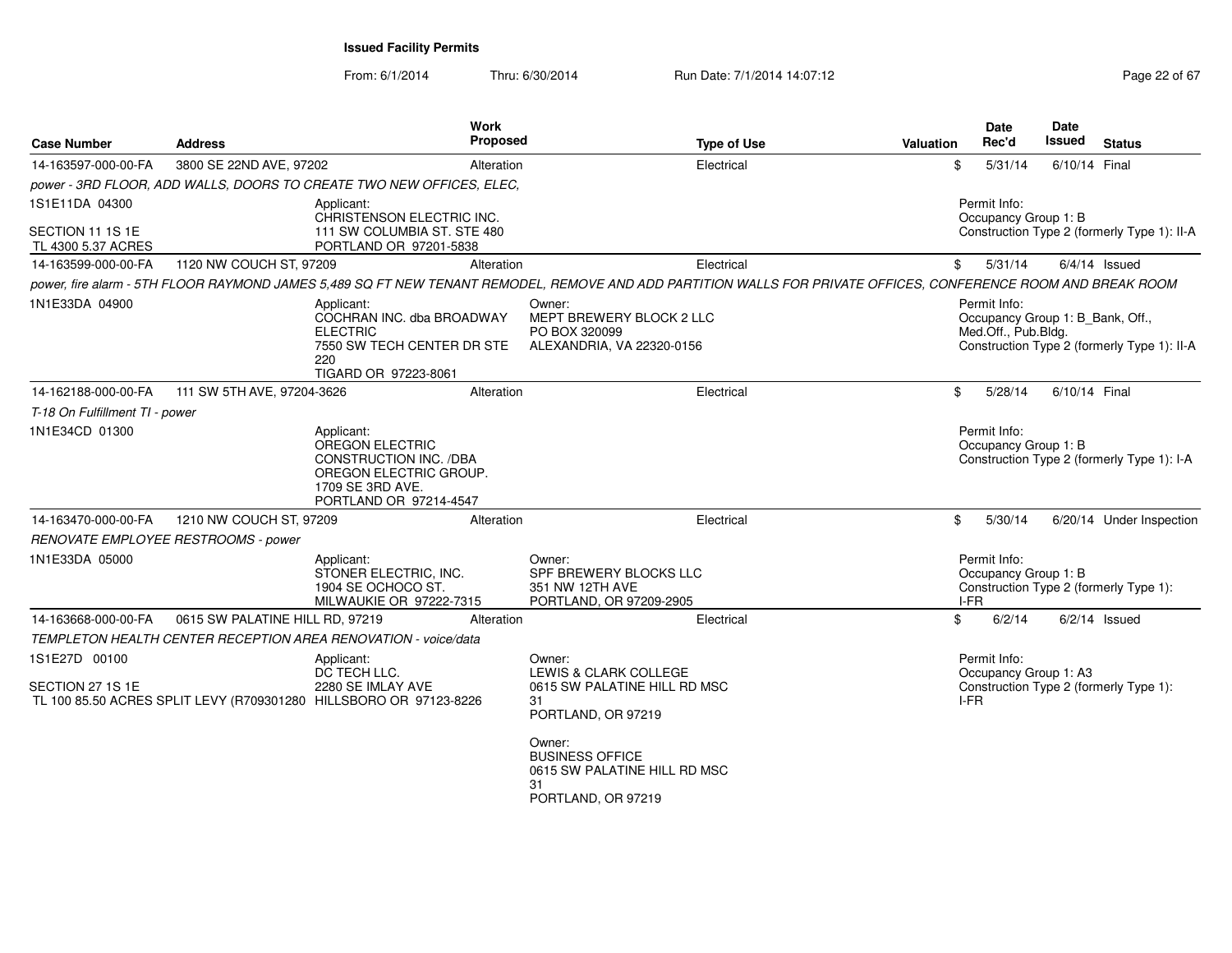From: 6/1/2014Thru: 6/30/2014 Run Date: 7/1/2014 14:07:12 Rege 23 of 67

| <b>Case Number</b>                                            | <b>Address</b>                                  | <b>Work</b><br>Proposed                                                                          |                                                                                         | <b>Type of Use</b><br><b>Valuation</b> | <b>Date</b><br>Rec'd                 | Date<br>Issued | <b>Status</b>                              |
|---------------------------------------------------------------|-------------------------------------------------|--------------------------------------------------------------------------------------------------|-----------------------------------------------------------------------------------------|----------------------------------------|--------------------------------------|----------------|--------------------------------------------|
| 14-163672-000-00-FA                                           | 1300 SW 5TH AVE, 97201                          | Alteration                                                                                       |                                                                                         | Electrical                             | \$<br>6/2/14                         |                | $6/18/14$ Issued                           |
|                                                               |                                                 | T-21 CONVERT SPACE INTO 2 CONFERENCE/TRAINING ROOMS - power                                      |                                                                                         |                                        |                                      |                |                                            |
| 1S1E03BC 01800<br><b>PORTLAND</b><br><b>BLOCK 148 TL 1800</b> |                                                 | Applicant:<br>COCHRAN INC. dba BROADWAY<br><b>ELECTRIC</b><br>7550 SW TECH CENTER DR STE         | Owner:<br>FIRST INTERSTATE BANK OF OR<br>PO BOX 2609<br>CARLSBAD, CA 92018-2609         |                                        | Permit Info:<br>Occupancy Group 1: B |                | Construction Type 2 (formerly Type 1): I-A |
|                                                               |                                                 | 220<br>TIGARD OR 97223-8061                                                                      |                                                                                         |                                        |                                      |                |                                            |
| 14-163730-000-00-FA                                           | 111 SW 5TH AVE, 97204-3626                      | Alteration                                                                                       |                                                                                         | Electrical                             | \$<br>6/2/14                         |                | 6/20/14 Under Inspection                   |
| T-32 lovation TI - power                                      |                                                 |                                                                                                  |                                                                                         |                                        |                                      |                |                                            |
| 1N1E34CD 01300                                                |                                                 | Applicant:<br>CHRISTENSON ELECTRIC INC.<br>111 SW COLUMBIA ST. STE 480<br>PORTLAND OR 97201-5838 |                                                                                         |                                        | Permit Info:<br>Occupancy Group 1: B |                | Construction Type 2 (formerly Type 1): I-A |
| 14-164218-000-00-FA                                           | 111 SW 5TH AVE, 97204-3626                      | Alteration                                                                                       |                                                                                         | Electrical                             | \$<br>6/3/14                         |                | $6/3/14$ Issued                            |
|                                                               | T28/29 NEW RELIC - A/V Systempr# T-29 NEW RELIC |                                                                                                  |                                                                                         |                                        |                                      |                |                                            |
| 1N1E34CD 01300                                                |                                                 | Applicant:<br>TEMPEST TECHNOLOGIES LLC<br>12029 NE Marx Unit #F<br>Portland, OR 97220-9013       |                                                                                         |                                        | Permit Info:<br>Occupancy Group 1: B |                | Construction Type 2 (formerly Type 1): I-A |
| 14-164596-000-00-FA                                           | 1500 SW 1ST AVE, 97201                          | Alteration                                                                                       |                                                                                         | Electrical                             | \$<br>6/3/14                         |                | 6/3/14 Final                               |
| #940 Donnelley TI - power                                     |                                                 |                                                                                                  |                                                                                         |                                        |                                      |                |                                            |
| 1S1E03CA 00600<br><b>PORTLAND</b><br><b>BLOCK 116 TL 600</b>  |                                                 | Applicant:<br>CHRISTENSON ELECTRIC INC.<br>111 SW COLUMBIA ST. STE 480<br>PORTLAND OR 97201-5838 | Owner:<br><b>URBAN OFFICE</b><br>111 SW COLUMBIA ST #1380<br>PORTLAND, OR 97201-5845    |                                        | Permit Info:<br>Occupancy Group 1: B |                | Construction Type 2 (formerly Type 1): I-A |
|                                                               |                                                 |                                                                                                  | Owner:<br><b>PARKING</b><br>111 SW COLUMBIA ST #1380<br>PORTLAND, OR 97201-5845         |                                        |                                      |                |                                            |
|                                                               |                                                 |                                                                                                  | Owner:<br><b>FACILITIES</b><br>111 SW COLUMBIA ST #1380<br>PORTLAND, OR 97201-5845      |                                        |                                      |                |                                            |
| 14-164864-000-00-FA                                           | 2728 NW NELA ST, 97210                          | Alteration                                                                                       |                                                                                         | Electrical                             | \$<br>6/4/14                         |                | 6/4/14 Final                               |
|                                                               |                                                 | Warehouse Panel (DOES NOT INCLUDE PENDANT DROPS AND EQUIPMENT CONNECTONS YET TO BE INSTALLED)    |                                                                                         |                                        |                                      |                |                                            |
| 1N1E29AD 01100                                                |                                                 | Applicant:<br>JOHANSEN ELECTRIC INC.                                                             | Owner:<br>PACIFIC REALTY ASSOCIATES                                                     |                                        |                                      |                |                                            |
| SECTION 29 1N 1E<br>TL 1100 0.78 ACRES                        |                                                 | 16869 SW 65TH AVE - PMB #311<br>LAKE OSWEGO OR 97035                                             | 15350 SW SEQUOIA PKWY #300<br>TIGARD, OR 97224-7175                                     |                                        |                                      |                |                                            |
|                                                               |                                                 |                                                                                                  | Owner:<br><b>LTD PARTNERSHIP</b><br>15350 SW SEQUOIA PKWY #300<br>TIGARD, OR 97224-7175 |                                        |                                      |                |                                            |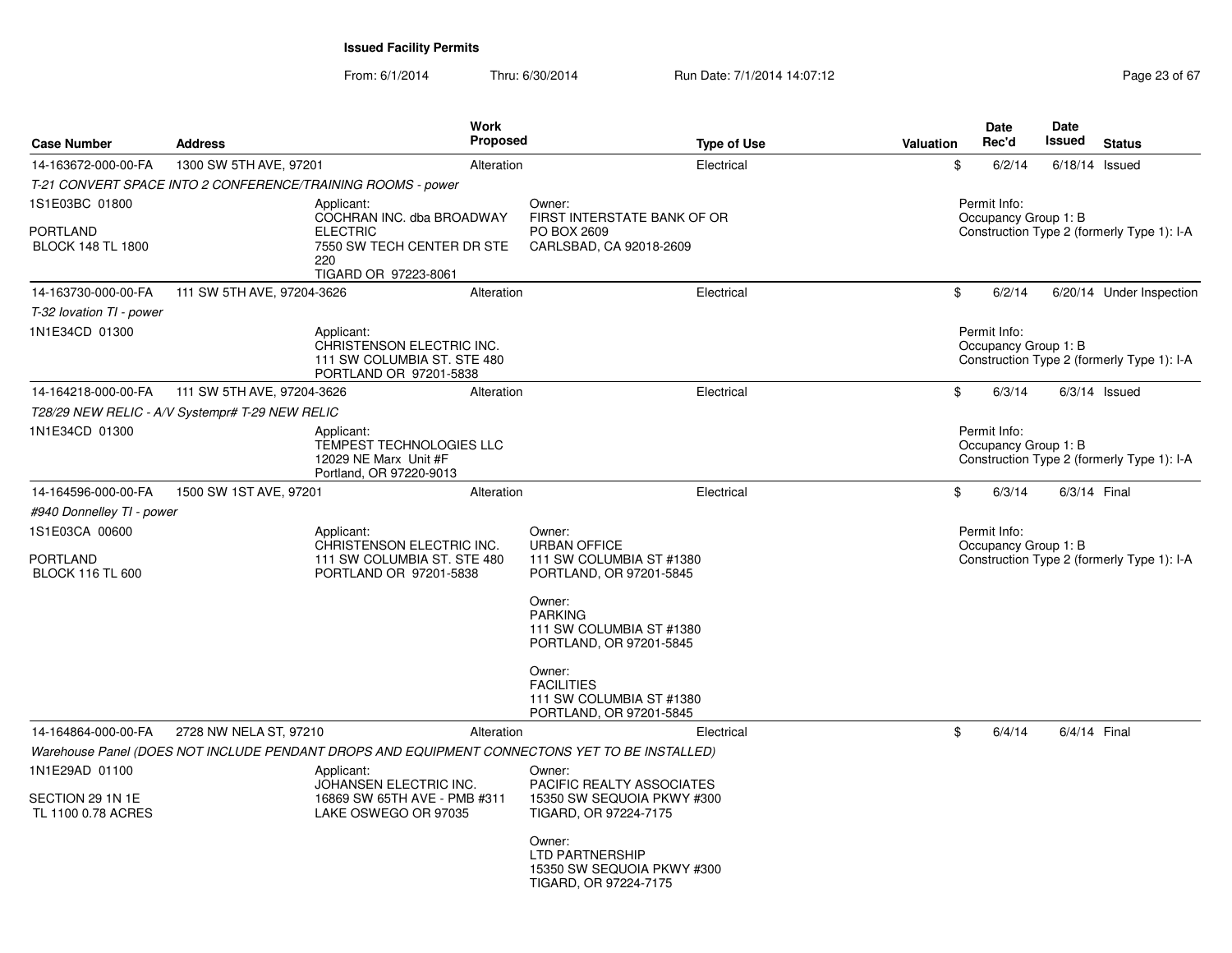From: 6/1/2014Thru: 6/30/2014 Run Date: 7/1/2014 14:07:12 Research 2010 24 of 67

| <b>Case Number</b>                      | <b>Address</b>                          |                                                                                                                                                                     | Work<br>Proposed |                                                                                                  | <b>Type of Use</b> | Valuation | Date<br>Rec'd                        | <b>Date</b><br><b>Issued</b><br><b>Status</b> |
|-----------------------------------------|-----------------------------------------|---------------------------------------------------------------------------------------------------------------------------------------------------------------------|------------------|--------------------------------------------------------------------------------------------------|--------------------|-----------|--------------------------------------|-----------------------------------------------|
| 14-164940-000-00-FA                     | 110 SW YAMHILL ST, 97204                |                                                                                                                                                                     | Alteration       |                                                                                                  | Electrical         |           | \$<br>6/4/14                         | $6/4/14$ Issued                               |
| 2nd & 3rd firs JAMA SOFTWARE            |                                         |                                                                                                                                                                     |                  |                                                                                                  |                    |           |                                      |                                               |
| 1S1E03BA 02400                          |                                         | Applicant:<br>POINT MONITOR CORP.                                                                                                                                   |                  | Owner:<br><b>B13 INVESTORS LLC</b>                                                               |                    |           | Permit Info:                         | Occupancy Group 1: B Bank, Off.,              |
| PORTLAND<br>BLOCK 13<br>LOT 1&2         |                                         | 5863 LAKEVIEW BLVD #100<br>LAKE OSWEGO, OR 97035-7058                                                                                                               |                  | 111 SW COLUMBIA ST #1380<br>PORTLAND, OR 97201                                                   |                    |           | Med.Off., Pub.Bldg.                  | Construction Type 2 (formerly Type 1): I-B    |
| 14-165348-000-00-FA                     | 321 SW SALMON ST, 97204                 |                                                                                                                                                                     | Alteration       |                                                                                                  | Electrical         |           | \$<br>6/5/14                         | 6/5/14 Final                                  |
|                                         | GOLFCLUBS.COM TI INTRUSION ALARM SYSTEM |                                                                                                                                                                     |                  |                                                                                                  |                    |           |                                      |                                               |
| 1S1E03BA 06700                          |                                         | Applicant:<br>ACTION TECHNOLOGY SYSTEMS<br>LLC.<br>835 SE 17TH AVE.<br>PORTLAND OR 97214                                                                            |                  | Owner:<br><b>STANDARD INS CO</b><br><b>PO BOX 711</b><br>PORTLAND, OR 97204                      |                    |           |                                      |                                               |
| 14-165349-000-00-FA                     | 321 SW SALMON ST, 97204                 |                                                                                                                                                                     | Alteration       |                                                                                                  | Electrical         |           | \$<br>6/5/14                         | 6/5/14 Final                                  |
| Golfclubs.com TI - voice/data           |                                         |                                                                                                                                                                     |                  |                                                                                                  |                    |           |                                      |                                               |
| 1S1E03BA 06700                          |                                         | Applicant:<br>POINT MONITOR CORP.<br>5863 LAKEVIEW BLVD #100<br>LAKE OSWEGO, OR 97035-7058                                                                          |                  | Owner:<br>STANDARD INS CO<br><b>PO BOX 711</b><br>PORTLAND, OR 97204                             |                    |           |                                      |                                               |
| 14-164597-000-00-FA                     | 700 SW 5TH AVE                          |                                                                                                                                                                     | Alteration       |                                                                                                  | Electrical         |           | \$<br>6/3/14                         | $6/3/14$ Issued                               |
|                                         |                                         | fire alarm - SPACE 2065 LOUIS VUITTON 3,850 SQ FT REMODEL OF EXISTING TENANT SPACE, REMOVE AND RECONFIGURE PARTITION WALLS, REMODEL RESTROOMS AND EMPLOYEE AREA. RI |                  |                                                                                                  |                    |           |                                      |                                               |
| 1S1E03BB1 90001                         |                                         | Applicant:<br>EXPRESS FIRE SYSTEMS INC<br>1913 41st ST<br>Washougal, WA 98671                                                                                       |                  | Owner:<br>PIONEER PLACE LIMITED<br><b>PARTNERSHIP</b><br>PO BOX 617905<br>CHICAGO, IL 60661-7905 |                    |           | Permit Info:<br>Occupancy Group 1: M | Construction Type 2 (formerly Type 1): I-A    |
| 14-165455-000-00-FA                     | 225 SW BROADWAY                         |                                                                                                                                                                     | Alteration       |                                                                                                  | Electrica          |           | \$<br>6/5/14                         | 6/5/14 Final                                  |
| #600 A/V Cabling                        |                                         |                                                                                                                                                                     |                  |                                                                                                  |                    |           |                                      |                                               |
| 1N1E34CC 09800                          |                                         | Applicant:<br>TECHNOCOM INC. (dba:                                                                                                                                  |                  | Owner:<br><b>BROADWAY COMMERCE LLC</b>                                                           |                    |           |                                      |                                               |
| PORTLAND<br>BLOCK 85<br>LOT 6&7 TL 9800 |                                         | CONNECTED TECHNOLOGIES)<br>7929 SW BURNS WAY STE F<br>WILSONVILLE OR 97070-7678                                                                                     |                  | 225 SW BROADWAY #1<br>PORTLAND, OR 97205                                                         |                    |           |                                      |                                               |
| 14-163966-000-00-FA                     | 538 SW 6TH AVE, 97204                   |                                                                                                                                                                     | Alteration       |                                                                                                  | Electrical         |           | \$<br>6/2/14                         | 6/2/14 Final                                  |
|                                         |                                         | hvac stat - SUITE 820/830 MOVE GRILLES AND ADD RETURN. MOVE THERMOSTAT                                                                                              |                  |                                                                                                  |                    |           |                                      |                                               |
| 1N1E34CC 07900                          |                                         | Applicant:<br>OREGON HEATING & AC. (dba for                                                                                                                         |                  | Owner:<br>PORTLAND CASCADE BUILDING                                                              |                    |           |                                      |                                               |
| PORTLAND<br>BLOCK 174                   |                                         | OHAC INC.)<br>P.O. BOX 397                                                                                                                                          |                  | <b>LLC</b><br>166 KINGS HIGHWAY N                                                                |                    |           |                                      |                                               |
| LOT 5&6                                 |                                         | DUNDEE OR 97115-0241<br>503) 691-8556 e                                                                                                                             |                  | WESTPORT, CT 06880-2423                                                                          |                    |           |                                      |                                               |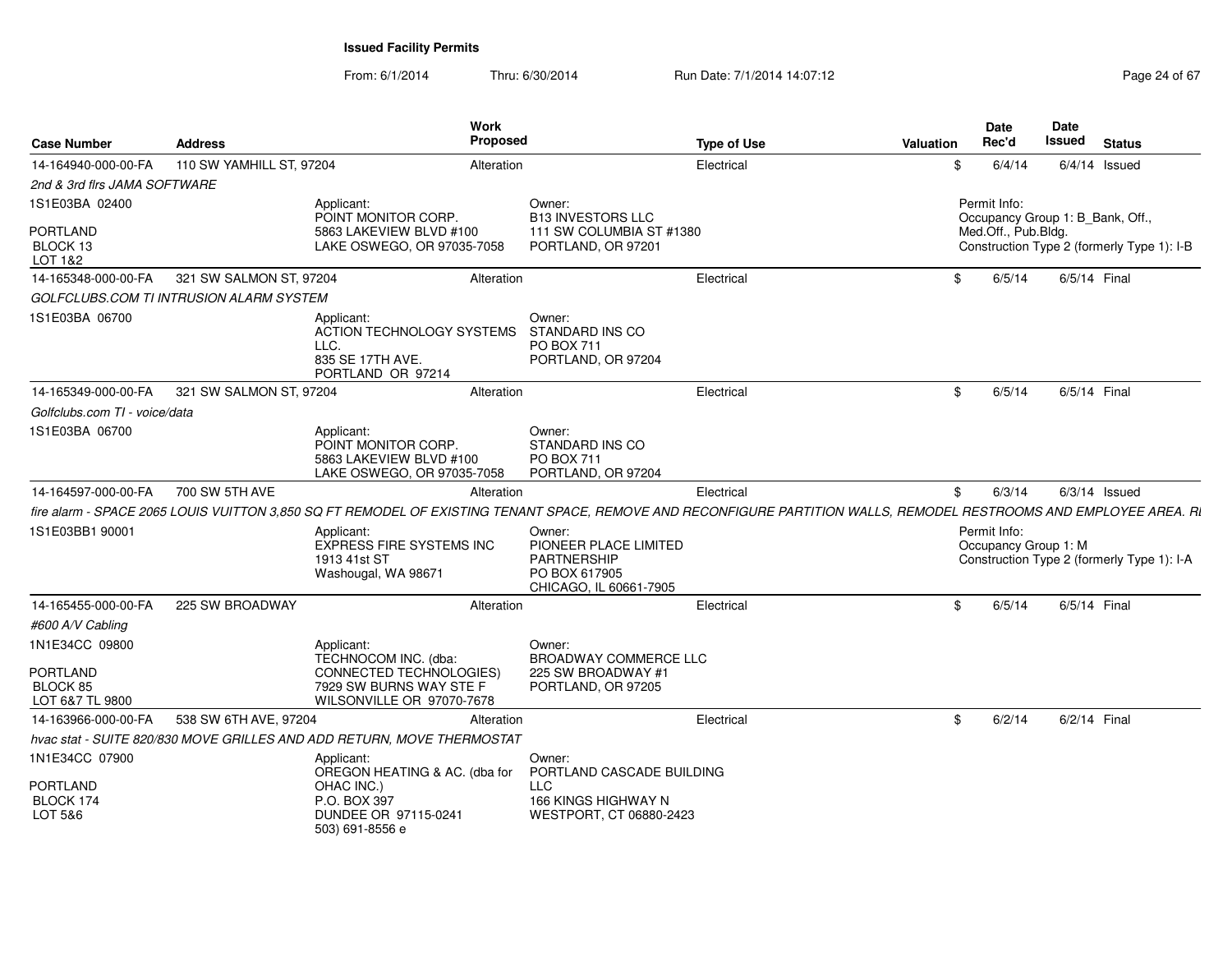From: 6/1/2014Thru: 6/30/2014 Run Date: 7/1/2014 14:07:12

| Page 25 of 67 |  |
|---------------|--|
|---------------|--|

| <b>Case Number</b>                                                                                                                                                  | <b>Address</b>             | Work<br>Proposed                                                                                                                                                           |                                                                            | <b>Type of Use</b> | Valuation | Date<br>Rec'd                          | <b>Date</b><br>Issued<br><b>Status</b>                                           |
|---------------------------------------------------------------------------------------------------------------------------------------------------------------------|----------------------------|----------------------------------------------------------------------------------------------------------------------------------------------------------------------------|----------------------------------------------------------------------------|--------------------|-----------|----------------------------------------|----------------------------------------------------------------------------------|
| 14-164631-000-00-FA                                                                                                                                                 | 501 N GRAHAM ST, 97227     | Alteration                                                                                                                                                                 |                                                                            | Electrical         |           | 6/3/14                                 | 6/3/14 Under Inspection                                                          |
|                                                                                                                                                                     |                            | voice/data/security cabling - SUITES 500,565,580, TI; REMOVE SOME WALLS, DOORS, CABINETRY, FIXTURES, RECONFIGURE FOR SURGICAL EXPANSION, ENLARGE WAITING ROOM, CREATE OFFI |                                                                            |                    |           |                                        |                                                                                  |
| 1N1E27AC 01000<br>ABENDS ADD<br><b>BLOCK 1 TL 1000</b>                                                                                                              |                            | Applicant:<br>CHRISTENSON ELECTRIC INC<br>111 SW COLUMBIA ST. STE 480<br>PORTLAND OR 97201-5838                                                                            | Owner:<br>LEGACY HEALTH SYSTEM<br>1919 NW LOVEJOY ST<br>PORTLAND, OR 97209 |                    |           |                                        |                                                                                  |
| 14-165355-000-00-FA                                                                                                                                                 | 538 SW 6TH AVE, 97204      | Alteration                                                                                                                                                                 |                                                                            | Electrical         | \$.       | 6/5/14                                 | 6/17/14 Final                                                                    |
| 10th fl Azumano TI - voice/data                                                                                                                                     |                            |                                                                                                                                                                            |                                                                            |                    |           |                                        |                                                                                  |
| 1N1E34CC 07900                                                                                                                                                      |                            | Applicant:<br>HATFIELD COMMUNICATIONS                                                                                                                                      | Owner:<br>PORTLAND CASCADE BUILDING                                        |                    |           |                                        |                                                                                  |
| <b>PORTLAND</b><br>BLOCK 174<br>LOT 5&6                                                                                                                             |                            | LLC.<br>P.O. BOX 83825<br>PORTLAND OR 97283-0825                                                                                                                           | LLC<br>166 KINGS HIGHWAY N<br>WESTPORT, CT 06880-2423                      |                    |           |                                        |                                                                                  |
| 14-164224-000-00-FA                                                                                                                                                 | 2060 N MARINE DR, 97217    | Alteration                                                                                                                                                                 |                                                                            | Electrical         |           | 6/3/14                                 | $6/3/14$ Issued                                                                  |
|                                                                                                                                                                     |                            | power - REPLACING 1000W METAL HALIDE WITH 500W INDUCTIONS - 275 TOTAL FIXTURES REPLACED                                                                                    |                                                                            |                    |           |                                        |                                                                                  |
| 2N1E33 00200                                                                                                                                                        |                            |                                                                                                                                                                            | Owner:                                                                     |                    |           |                                        |                                                                                  |
| SECTION 33 2N 1E<br>TL 200 37.90 ACRES<br>SPLIT MAP & SPLIT LEVY R314517<br>(R941040110)                                                                            |                            | Applicant:<br>MODERN ELECTRIC SERVICES<br><b>COMPANY</b><br>PO BOX 532<br>NEWBERG OR, 97132                                                                                | <b>METRO</b><br>600 NE GRAND AVE<br>PORTLAND, OR 97232-2799                |                    |           |                                        |                                                                                  |
| 14-164263-000-00-FA                                                                                                                                                 | 123 NE 3RD AVE, 97232      | Alteration                                                                                                                                                                 |                                                                            | Electrical         | SS.       | 6/3/14                                 | $6/3/14$ Issued                                                                  |
|                                                                                                                                                                     |                            | speaker - VIBRANT TABLE REMODEL OF EXISTING SPACE FOR CONGREGATION AND ACCESSORY FOOD PREPARATION (see permit 14-145238 ET, no inspections)                                |                                                                            |                    |           |                                        |                                                                                  |
| 1N1E34DA 02800<br><b>EAST PORTLAND</b><br>BLOCK 68<br>INC PT VAC ST LOT 1&8<br>LOT 2&3&6&7<br>INC PT VAC ST LOT 4&5: HISTORIC<br>PROPERTY; POTENTIAL ADDITIONAL TAX |                            | Applicant:<br>AZIMUTH COMMUNICATIONS INC. BRIDGEHEAD DEVELOPMENT LLC<br>9500 SW TUALATIN SHERWOOD<br>RD.<br>TUALATIN OR 97062-8586                                         | Owner:<br>1001 SE WATER AVE #120<br>PORTLAND, OR 97214-2147                |                    |           | Permit Info:<br>Med.Off., Pub.Bldg.    | Occupancy Group 1: B_Bank, Off.,<br>Construction Type 2 (formerly Type 1): III-A |
| 14-165159-000-00-FA                                                                                                                                                 | 7000 NE AIRPORT WAY, 97218 | Alteration                                                                                                                                                                 |                                                                            | Electrical         | \$.       | 6/4/14                                 | 6/4/14 Final                                                                     |
|                                                                                                                                                                     |                            | voice/data/av - MEZZANINE LEVEL T3194; CONVERT UNUSED SPACE INTO LOUNGE AREA FOR MILITARY PERSONEL, REMOVE WALL, RECONFIGURE FOR COMPUTER AREA, CEILING, ELEC,             |                                                                            |                    |           |                                        |                                                                                  |
| 1N2E08B 00400<br>SECTION 08 1N 2E<br>TL 400 7.39 ACRES<br><b>TERMINAL BLDG</b><br>NONTAXABLE<br>SEE TAXABLE SUB ACCOUNTS                                            |                            | Applicant<br>CHRISTENSON ELECTRIC INC.<br>111 SW COLUMBIA ST. STE 480<br>PORTLAND OR 97201-5838                                                                            | Owner:<br>PORT OF PORTLAND<br>PO BOX 3529<br>PORTLAND, OR 97208-3529       |                    |           | Permit Info:<br>Occupancy Group 1: A-2 | Construction Type 2 (formerly Type 1): I-A                                       |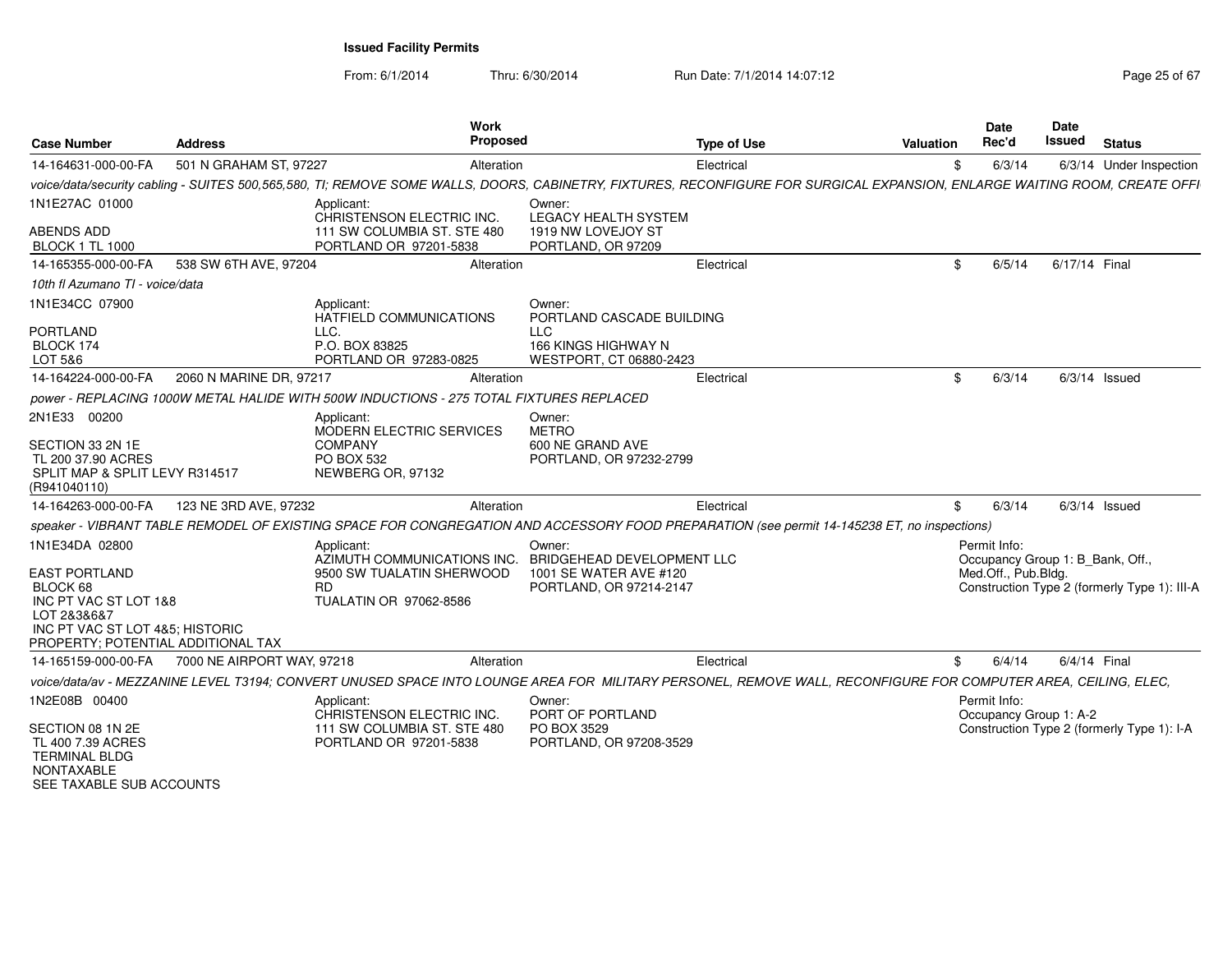From: 6/1/2014Thru: 6/30/2014 Run Date: 7/1/2014 14:07:12 Research 2010 26 of 67

| 5050 NE HOYT ST, 97213<br>5/27/14<br>14-161538-000-00-FA<br>Alteration<br>Electrical<br>6/30/14 Under Inspection<br>\$<br>Owner:<br>Permit Info:<br>Applicant:<br>PROVIDENCE HEALTH<br>AZIMUTH COMMUNICATIONS INC.<br>Occupancy Group 1: B<br>4400 NE HALSEY ST BLDG 2 #190<br>9500 SW TUALATIN SHERWOOD<br>Construction Type 2 (formerly Type 1):<br>BLOCK 3<br><b>RD</b><br>PORTLAND, OR 97213-1545<br>I-FR<br>LOT 1-7 INC PT VAC ST<br>TUALATIN OR 97062-8586<br>LOT 20-26 EXC PT IN ST<br>Owner:<br>SERVICES-OREGON<br>4400 NE HALSEY ST BLDG 2 #190<br>PORTLAND, OR 97213-1545<br>14-165185-000-00-FA<br>3800 SE 22ND AVE, 97202<br>6/4/14<br>$6/4/14$ Issued<br>Alteration<br>\$<br>Electrical<br>Owner:<br>Permit Info:<br>Applicant:<br><b>ALDERBROOK &amp; ASSOCIATES</b><br>FRED MEYER STORES INC<br>Occupancy Group 1: B<br>INC.<br>1014 VINE ST 7TH FLOOR<br><b>120 SMITH DRIVE</b><br>CINCINNATI, OH 45202-1141<br>WOODBURN, OR 97071<br>4380 SW MACADAM AVE, 97201<br>6/5/14<br>14-165836-000-00-FA<br>Alteration<br>Electrical<br>\$<br>6/5/14 Final<br>Permit Info:<br>Applicant:<br>Owner:<br><b>RIVER FORUM LLC</b><br><b>BRIAN COOK</b><br>Occupancy Group 1: B<br>COOK SECURITY GROUP INC<br>235 MONTGOMERY ST FL 16<br>TL 800 3.18 ACRES<br>5841 SE INTERNATIONAL WY<br>SAN FRANCISCO, CA 94104<br>MILWAUKIE, OR 97222<br>15311 NE AIRPORT WAY, 97230<br>14-165844-000-00-FA<br>Electrical<br>6/5/14<br>6/5/14 Final<br>Alteration<br>\$<br>Applicant:<br>Owner:<br>XTREME COMMUNICATIONS INC.<br>PROLOGIS TLF (PORTLAND) LLC<br>851 SW 6TH AVE #1200<br><b>PO BOX 272</b><br>TROUTDALE OR 97060-0272<br>PORTLAND, OR 97204<br>14-166644-000-00-FA<br>1120 NW COUCH ST, 97209<br>6/7/14<br>$6/7/14$ Issued<br>Alteration<br>Electrical<br>\$<br>Permit Info:<br>Applicant:<br>Owner:<br>ALLIANT SYSTEMS LLC.<br>MEPT BREWERY BLOCK 2 LLC<br>Occupancy Group 1: B_Bank, Off.,<br>1600 NW 167TH PL. SUITE 330<br>PO BOX 320099<br>Med.Off., Pub.Bldg.<br>BEAVERTON, OR 97005<br>ALEXANDRIA, VA 22320-0156<br>6/7/14<br>14-166645-000-00-FA<br>538 SW 6TH AVE, 97204<br>\$<br>$6/7/14$ Issued<br>Alteration<br>Electrical<br>Owner:<br>PORTLAND CASCADE BUILDING<br><b>LLC</b><br>BLOCK 174<br>166 KINGS HIGHWAY N<br>LOT 5&6<br>WESTPORT, CT 06880-2423 | <b>Case Number</b> | Address | <b>Work</b><br><b>Proposed</b> | <b>Type of Use</b> | Valuation | Date<br>Rec'd | Date<br>Issued | <b>Status</b> |
|----------------------------------------------------------------------------------------------------------------------------------------------------------------------------------------------------------------------------------------------------------------------------------------------------------------------------------------------------------------------------------------------------------------------------------------------------------------------------------------------------------------------------------------------------------------------------------------------------------------------------------------------------------------------------------------------------------------------------------------------------------------------------------------------------------------------------------------------------------------------------------------------------------------------------------------------------------------------------------------------------------------------------------------------------------------------------------------------------------------------------------------------------------------------------------------------------------------------------------------------------------------------------------------------------------------------------------------------------------------------------------------------------------------------------------------------------------------------------------------------------------------------------------------------------------------------------------------------------------------------------------------------------------------------------------------------------------------------------------------------------------------------------------------------------------------------------------------------------------------------------------------------------------------------------------------------------------------------------------------------------------------------------------------------------------------------------------------------------------------------------------------------------------------------------------------------------------------------------------------------------------------------------|--------------------|---------|--------------------------------|--------------------|-----------|---------------|----------------|---------------|
| voice/data - SUITE 230; COMPLETE DEMO, REMOVE ALL WALLS, DOORS, FIXTURES, RECONFIGURE FOR NEW OFFICES, EXAM ROOMS, RESTROOMS, RECEPTION AREAS, STORAGE, DOORS, RE<br>CENTER ADD<br>power - FLOURESCENT BALLAST AND LAMP CHANGE OUT<br>1S1E11DA 04300<br>SECTION 11 1S 1E<br>Construction Type 2 (formerly Type 1): II-A<br>#460 CTC Consuting Expansion - access control<br>Construction Type 2 (formerly Type 1): II-A<br>DEFERRAL-POTENTIAL ADDITIONAL TAX<br>1N2E24 01400<br>hvac stat - BASEMENT. ADD MECHANICAL UNIT FOR TELCO ROOM<br>1N1E33DA 04900<br>power - SUITE 700 - ADD DUCTLESS AC TO SERVER ROOM                                                                                                                                                                                                                                                                                                                                                                                                                                                                                                                                                                                                                                                                                                                                                                                                                                                                                                                                                                                                                                                                                                                                                                                                                                                                                                                                                                                                                                                                                                                                                                                                                                                           |                    |         |                                |                    |           |               |                |               |
|                                                                                                                                                                                                                                                                                                                                                                                                                                                                                                                                                                                                                                                                                                                                                                                                                                                                                                                                                                                                                                                                                                                                                                                                                                                                                                                                                                                                                                                                                                                                                                                                                                                                                                                                                                                                                                                                                                                                                                                                                                                                                                                                                                                                                                                                            |                    |         |                                |                    |           |               |                |               |
| voice/data - DEMO PORTION OF WAREHOUSE OFFICES, ADD NEW OFFICE, DOORS, RELITES, NEW WALL SEPARATING OFFICE/WAREHOUSE, REMOVE DEMISING WALL, ADD EXTERIOR CONCRI                                                                                                                                                                                                                                                                                                                                                                                                                                                                                                                                                                                                                                                                                                                                                                                                                                                                                                                                                                                                                                                                                                                                                                                                                                                                                                                                                                                                                                                                                                                                                                                                                                                                                                                                                                                                                                                                                                                                                                                                                                                                                                            | 1N2E31BD 03800     |         |                                |                    |           |               |                |               |
|                                                                                                                                                                                                                                                                                                                                                                                                                                                                                                                                                                                                                                                                                                                                                                                                                                                                                                                                                                                                                                                                                                                                                                                                                                                                                                                                                                                                                                                                                                                                                                                                                                                                                                                                                                                                                                                                                                                                                                                                                                                                                                                                                                                                                                                                            |                    |         |                                |                    |           |               |                |               |
|                                                                                                                                                                                                                                                                                                                                                                                                                                                                                                                                                                                                                                                                                                                                                                                                                                                                                                                                                                                                                                                                                                                                                                                                                                                                                                                                                                                                                                                                                                                                                                                                                                                                                                                                                                                                                                                                                                                                                                                                                                                                                                                                                                                                                                                                            |                    |         |                                |                    |           |               |                |               |
|                                                                                                                                                                                                                                                                                                                                                                                                                                                                                                                                                                                                                                                                                                                                                                                                                                                                                                                                                                                                                                                                                                                                                                                                                                                                                                                                                                                                                                                                                                                                                                                                                                                                                                                                                                                                                                                                                                                                                                                                                                                                                                                                                                                                                                                                            |                    |         |                                |                    |           |               |                |               |
|                                                                                                                                                                                                                                                                                                                                                                                                                                                                                                                                                                                                                                                                                                                                                                                                                                                                                                                                                                                                                                                                                                                                                                                                                                                                                                                                                                                                                                                                                                                                                                                                                                                                                                                                                                                                                                                                                                                                                                                                                                                                                                                                                                                                                                                                            |                    |         |                                |                    |           |               |                |               |
|                                                                                                                                                                                                                                                                                                                                                                                                                                                                                                                                                                                                                                                                                                                                                                                                                                                                                                                                                                                                                                                                                                                                                                                                                                                                                                                                                                                                                                                                                                                                                                                                                                                                                                                                                                                                                                                                                                                                                                                                                                                                                                                                                                                                                                                                            | TL 4300 5.37 ACRES |         |                                |                    |           |               |                |               |
|                                                                                                                                                                                                                                                                                                                                                                                                                                                                                                                                                                                                                                                                                                                                                                                                                                                                                                                                                                                                                                                                                                                                                                                                                                                                                                                                                                                                                                                                                                                                                                                                                                                                                                                                                                                                                                                                                                                                                                                                                                                                                                                                                                                                                                                                            |                    |         |                                |                    |           |               |                |               |
|                                                                                                                                                                                                                                                                                                                                                                                                                                                                                                                                                                                                                                                                                                                                                                                                                                                                                                                                                                                                                                                                                                                                                                                                                                                                                                                                                                                                                                                                                                                                                                                                                                                                                                                                                                                                                                                                                                                                                                                                                                                                                                                                                                                                                                                                            |                    |         |                                |                    |           |               |                |               |
|                                                                                                                                                                                                                                                                                                                                                                                                                                                                                                                                                                                                                                                                                                                                                                                                                                                                                                                                                                                                                                                                                                                                                                                                                                                                                                                                                                                                                                                                                                                                                                                                                                                                                                                                                                                                                                                                                                                                                                                                                                                                                                                                                                                                                                                                            | 1S1E10DC 00800     |         |                                |                    |           |               |                |               |
|                                                                                                                                                                                                                                                                                                                                                                                                                                                                                                                                                                                                                                                                                                                                                                                                                                                                                                                                                                                                                                                                                                                                                                                                                                                                                                                                                                                                                                                                                                                                                                                                                                                                                                                                                                                                                                                                                                                                                                                                                                                                                                                                                                                                                                                                            | SECTION 10 1S 1E   |         |                                |                    |           |               |                |               |
|                                                                                                                                                                                                                                                                                                                                                                                                                                                                                                                                                                                                                                                                                                                                                                                                                                                                                                                                                                                                                                                                                                                                                                                                                                                                                                                                                                                                                                                                                                                                                                                                                                                                                                                                                                                                                                                                                                                                                                                                                                                                                                                                                                                                                                                                            |                    |         |                                |                    |           |               |                |               |
|                                                                                                                                                                                                                                                                                                                                                                                                                                                                                                                                                                                                                                                                                                                                                                                                                                                                                                                                                                                                                                                                                                                                                                                                                                                                                                                                                                                                                                                                                                                                                                                                                                                                                                                                                                                                                                                                                                                                                                                                                                                                                                                                                                                                                                                                            |                    |         |                                |                    |           |               |                |               |
|                                                                                                                                                                                                                                                                                                                                                                                                                                                                                                                                                                                                                                                                                                                                                                                                                                                                                                                                                                                                                                                                                                                                                                                                                                                                                                                                                                                                                                                                                                                                                                                                                                                                                                                                                                                                                                                                                                                                                                                                                                                                                                                                                                                                                                                                            |                    |         |                                |                    |           |               |                |               |
|                                                                                                                                                                                                                                                                                                                                                                                                                                                                                                                                                                                                                                                                                                                                                                                                                                                                                                                                                                                                                                                                                                                                                                                                                                                                                                                                                                                                                                                                                                                                                                                                                                                                                                                                                                                                                                                                                                                                                                                                                                                                                                                                                                                                                                                                            |                    |         |                                |                    |           |               |                |               |
|                                                                                                                                                                                                                                                                                                                                                                                                                                                                                                                                                                                                                                                                                                                                                                                                                                                                                                                                                                                                                                                                                                                                                                                                                                                                                                                                                                                                                                                                                                                                                                                                                                                                                                                                                                                                                                                                                                                                                                                                                                                                                                                                                                                                                                                                            |                    |         |                                |                    |           |               |                |               |
|                                                                                                                                                                                                                                                                                                                                                                                                                                                                                                                                                                                                                                                                                                                                                                                                                                                                                                                                                                                                                                                                                                                                                                                                                                                                                                                                                                                                                                                                                                                                                                                                                                                                                                                                                                                                                                                                                                                                                                                                                                                                                                                                                                                                                                                                            |                    |         |                                |                    |           |               |                |               |
|                                                                                                                                                                                                                                                                                                                                                                                                                                                                                                                                                                                                                                                                                                                                                                                                                                                                                                                                                                                                                                                                                                                                                                                                                                                                                                                                                                                                                                                                                                                                                                                                                                                                                                                                                                                                                                                                                                                                                                                                                                                                                                                                                                                                                                                                            |                    |         |                                |                    |           |               |                |               |
|                                                                                                                                                                                                                                                                                                                                                                                                                                                                                                                                                                                                                                                                                                                                                                                                                                                                                                                                                                                                                                                                                                                                                                                                                                                                                                                                                                                                                                                                                                                                                                                                                                                                                                                                                                                                                                                                                                                                                                                                                                                                                                                                                                                                                                                                            |                    |         |                                |                    |           |               |                |               |
|                                                                                                                                                                                                                                                                                                                                                                                                                                                                                                                                                                                                                                                                                                                                                                                                                                                                                                                                                                                                                                                                                                                                                                                                                                                                                                                                                                                                                                                                                                                                                                                                                                                                                                                                                                                                                                                                                                                                                                                                                                                                                                                                                                                                                                                                            | 1N1E34CC 07900     |         |                                |                    |           |               |                |               |
|                                                                                                                                                                                                                                                                                                                                                                                                                                                                                                                                                                                                                                                                                                                                                                                                                                                                                                                                                                                                                                                                                                                                                                                                                                                                                                                                                                                                                                                                                                                                                                                                                                                                                                                                                                                                                                                                                                                                                                                                                                                                                                                                                                                                                                                                            | PORTLAND           |         |                                |                    |           |               |                |               |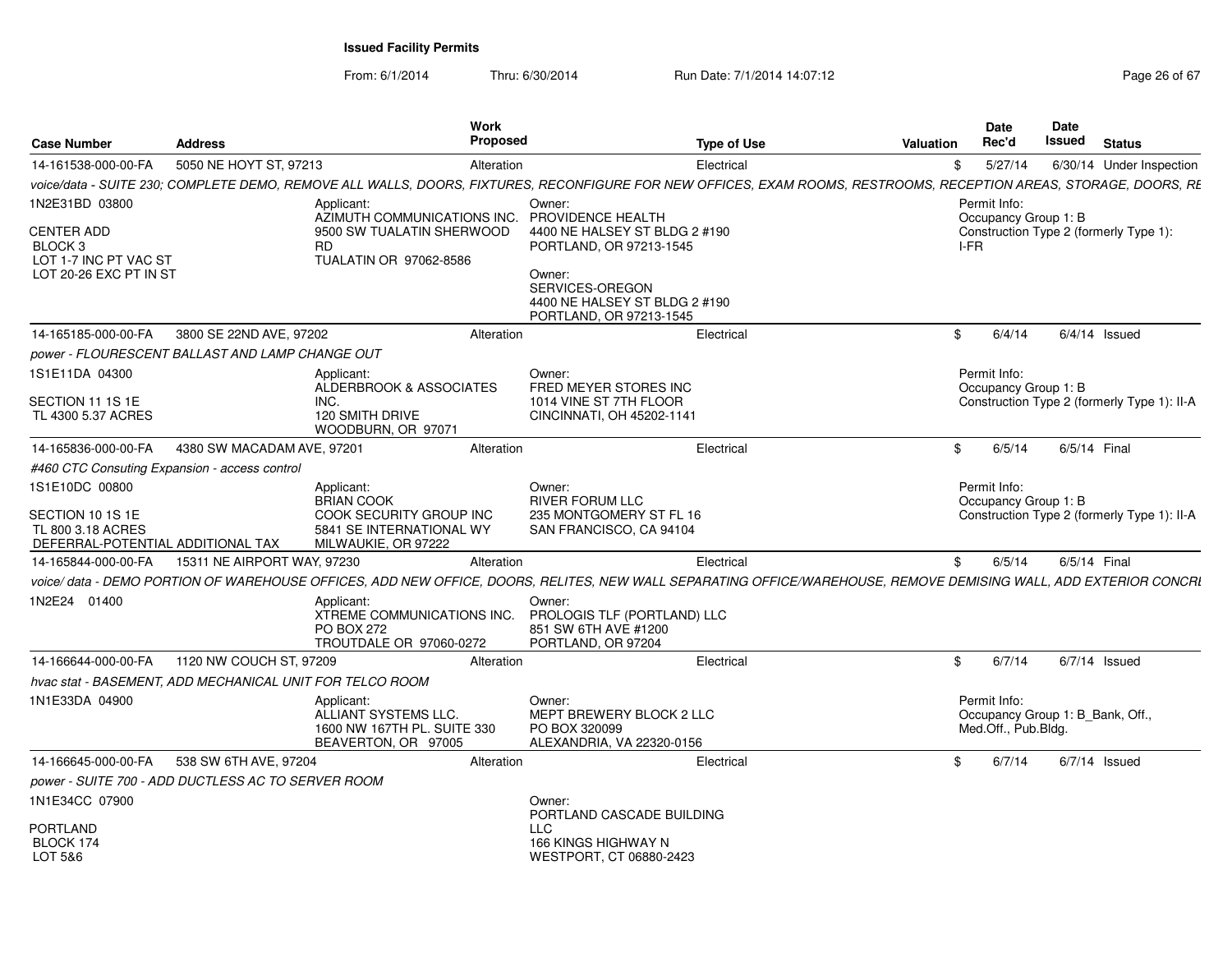From: 6/1/2014Thru: 6/30/2014 Run Date: 7/1/2014 14:07:12 Rege 27 of 67

| <b>Case Number</b>                     | <b>Address</b>                                               |                                             | Work<br><b>Proposed</b> |                                                                                                                                                                     | <b>Type of Use</b> | Valuation | Date<br><b>Rec'd</b>                 | Date<br>Issued<br><b>Status</b>             |
|----------------------------------------|--------------------------------------------------------------|---------------------------------------------|-------------------------|---------------------------------------------------------------------------------------------------------------------------------------------------------------------|--------------------|-----------|--------------------------------------|---------------------------------------------|
| 14-166646-000-00-FA                    | 10725 SW BARBUR BLVD, 97219                                  |                                             | Alteration              |                                                                                                                                                                     | Electrical         | ·SS       | 6/7/14                               | $6/7/14$ Issued                             |
|                                        | power - SUITE 60 KIWANIS CAMP ADD WALL FOR NEW OFFICE        |                                             |                         |                                                                                                                                                                     |                    |           |                                      |                                             |
| 1S1E30DC 04700                         |                                                              | Applicant:                                  |                         | Owner:                                                                                                                                                              |                    |           | Permit Info:                         |                                             |
|                                        |                                                              | BACHOFNER ELECTRIC, LLC.                    |                         | WESTON INVESTMENT CO LLC                                                                                                                                            |                    |           | Occupancy Group 1: B                 |                                             |
| SECTION 30 1S 1E<br>TL 4700 0.99 ACRES |                                                              | 12031 NE MARX ST.<br>PORTLAND OR 97220      |                         | 2154 NE BROADWAY RM 200                                                                                                                                             |                    |           |                                      |                                             |
| 14-166651-000-00-FA                    | 4650 SW MACADAM AVE, 97201                                   |                                             | Alteration              | PORTLAND, OR 97232-1590                                                                                                                                             | Electrical         |           | \$6/7/14                             | $6/7/14$ Issued                             |
|                                        |                                                              |                                             |                         |                                                                                                                                                                     |                    |           |                                      |                                             |
|                                        |                                                              |                                             |                         | hvac stat - PRECISION CASTPARTS - WORK 2ND.3RD.4TH FLOOR: MOST WORK ON 2ND FLR. PARTITION WALL REMOVAL. DOORS. ADD BACK TO CREATE HALLWAY. OFFICES. CONFERENCE ROC  |                    |           |                                      |                                             |
| 1S1E15BA 00900                         |                                                              | Applicant:<br>AMERICAN HEATING INC.         |                         | Owner:<br>PCC JOHNS LANDING LLC                                                                                                                                     |                    |           | Permit Info:<br>Occupancy Group 1: B |                                             |
| SECTION 15 1S 1E                       |                                                              | 5035 SE 24TH                                |                         | 4650 SW MACADAM AVE #440                                                                                                                                            |                    |           |                                      | Construction Type 2 (formerly Type 1): II-A |
| TL 900 1.00 ACRES                      |                                                              | PORTLAND OR 97202-4765                      |                         | PORTLAND, OR 97239-4262                                                                                                                                             |                    |           |                                      |                                             |
| 14-166660-000-00-FA                    | 9325 N VAN HOUTEN AVE, 97203                                 |                                             | Alteration              |                                                                                                                                                                     | Electrical         | - \$      | 6/7/14                               | $6/7/14$ Issued                             |
|                                        |                                                              |                                             |                         | power - TI; DEMISING WALLS TO SUBDIVIDE CLASSROOMS, WALL PENETRATIONS, INFILL, NEW EXTERIOR WINDOWS, ADA UPGRADES TO RESTROOMS, CURBCUT AND RAMP, NEW SINKS IN KI   |                    |           |                                      |                                             |
| 1N1E07AA 00500                         |                                                              |                                             |                         | Owner:                                                                                                                                                              |                    |           |                                      |                                             |
|                                        |                                                              |                                             |                         | SCHOOL DISTRICT NO 1                                                                                                                                                |                    |           |                                      |                                             |
|                                        |                                                              |                                             |                         | PO BOX 3107                                                                                                                                                         |                    |           |                                      |                                             |
|                                        |                                                              |                                             |                         | PORTLAND, OR 97208-3107                                                                                                                                             |                    |           |                                      |                                             |
| 14-167254-000-00-FA                    | 319 SW WASHINGTON ST, 97204                                  |                                             | Alteration              |                                                                                                                                                                     | Electrical         | \$        | 6/10/14                              | 6/26/14 Under Inspection                    |
|                                        | power - 12TH FLOOR RESTROOM REMODEL - replace light fixtures |                                             |                         |                                                                                                                                                                     |                    |           |                                      |                                             |
| 1N1E34CD 07800                         |                                                              | Applicant:                                  |                         | Owner:                                                                                                                                                              |                    |           | Permit Info:                         |                                             |
|                                        |                                                              | CAPITOL ELECTRIC CO INC<br>11401 NE MARX ST |                         | THREE NINETEEN WASHINGTON<br>LLC                                                                                                                                    |                    |           | Med.Off., Pub.Bldg.                  | Occupancy Group 1: B_Bank, Off.,            |
|                                        |                                                              | PORTLAND OR 97220-1041                      |                         | PO BOX 416                                                                                                                                                          |                    |           |                                      |                                             |
|                                        |                                                              |                                             |                         | MANCHESTER, VT 05254                                                                                                                                                |                    |           |                                      |                                             |
| 14-167513-000-00-FA                    | 3800 SE 22ND AVE, 97202                                      |                                             | Alteration              |                                                                                                                                                                     | Electrical         |           |                                      | \$ 6/10/14 6/10/14 Final                    |
|                                        |                                                              |                                             |                         | fa - FRED MEYER MAIN OFFICE KITCHEN REMODEL, REMOVE AND RECONFIGURE SERVICE AREA AND REPLACE EQUIPMENT                                                              |                    |           |                                      |                                             |
| 1S1E11DA 04300                         |                                                              | Applicant:                                  |                         | Owner:                                                                                                                                                              |                    |           | Permit Info:                         |                                             |
|                                        |                                                              | <b>ASSET PROTECTION</b>                     |                         | FRED MEYER STORES INC                                                                                                                                               |                    |           |                                      | Occupancy Group 1: F-2 Industrial Plant -   |
| SECTION 11 1S 1E                       |                                                              | PARTNERSHIP LTD.                            |                         | 1014 VINE ST 7TH FLOOR                                                                                                                                              |                    |           | Factory, Low Hazard                  |                                             |
| TL 4300 5.37 ACRES                     |                                                              | P.O. BOX 349                                |                         | CINCINNATI, OH 45202-1141                                                                                                                                           |                    |           |                                      | Construction Type 2 (formerly Type 1): V-B  |
|                                        |                                                              | FOREST GROVE, OR 97116                      |                         |                                                                                                                                                                     |                    |           |                                      |                                             |
| 14-167556-000-00-FA                    | 1208 SW 13TH AVE, 97205                                      |                                             | Alteration              |                                                                                                                                                                     | Electrical         |           | \$6/10/14                            | 6/10/14 Issued                              |
|                                        |                                                              |                                             |                         | voice/data- 2ND FLOOR NORTHWEST ACADEMY 6-12 PRIVATE SCHOOL 11,996 SQ FT CLASSROOM AND ADMIN AREA OCCUPANCY CHANGE FROM OFFICE SPACE, UNDER 149 NEW OCCUPANTS /     |                    |           |                                      |                                             |
| 1S1E04AA 04500                         |                                                              | Applicant:                                  |                         | Owner:                                                                                                                                                              |                    |           | Permit Info:                         |                                             |
|                                        |                                                              | <b>CSHARK NETWORKS LLC.</b>                 |                         | JOHN NIEMEYER                                                                                                                                                       |                    |           |                                      | Occupancy Group 1: E_School                 |
|                                        |                                                              | 5111 FIRWOOD DR.<br>WEST LINN OR 97068-3019 |                         | 15 82ND DR #210<br>GLADSTONE, OR 97027                                                                                                                              |                    |           |                                      |                                             |
|                                        | 14-167856-000-00-FA 2501 SW 1ST AVE, 97201                   |                                             | Alteration              |                                                                                                                                                                     | Electrical         | \$        | 6/11/14                              | 6/11/14 Under Inspection                    |
|                                        |                                                              |                                             |                         | power - SUITE 370; TI, REMOVE PARTITIONS, DOORS, ADD BACK RECONFIGURE FOR MULTIPLE OFFICES, CONFERENCE ROOM, BREAK ROOM, OPEN OFFICE AREA, DOORS, RELITES, CEILING, |                    |           |                                      |                                             |
|                                        |                                                              |                                             |                         |                                                                                                                                                                     |                    |           |                                      |                                             |
| 1S1E10BB 00800                         |                                                              | Applicant:<br>BACHOFNER ELECTRIC, LLC.      |                         | Owner:<br>WESTON INVESTMENT CO LLC                                                                                                                                  |                    |           | Permit Info:<br>Occupancy Group 1: B |                                             |
| SOUTH AUDITORIUM ADD                   |                                                              | 12031 NE MARX ST.                           |                         | 2154 NE BROADWAY RM 200                                                                                                                                             |                    |           |                                      | Construction Type 2 (formerly Type 1):      |
| BLOCK F TL 800                         |                                                              | PORTLAND OR 97220                           |                         | PORTLAND, OR 97232-1590                                                                                                                                             |                    |           | I-FR                                 |                                             |
|                                        |                                                              |                                             |                         |                                                                                                                                                                     |                    |           |                                      |                                             |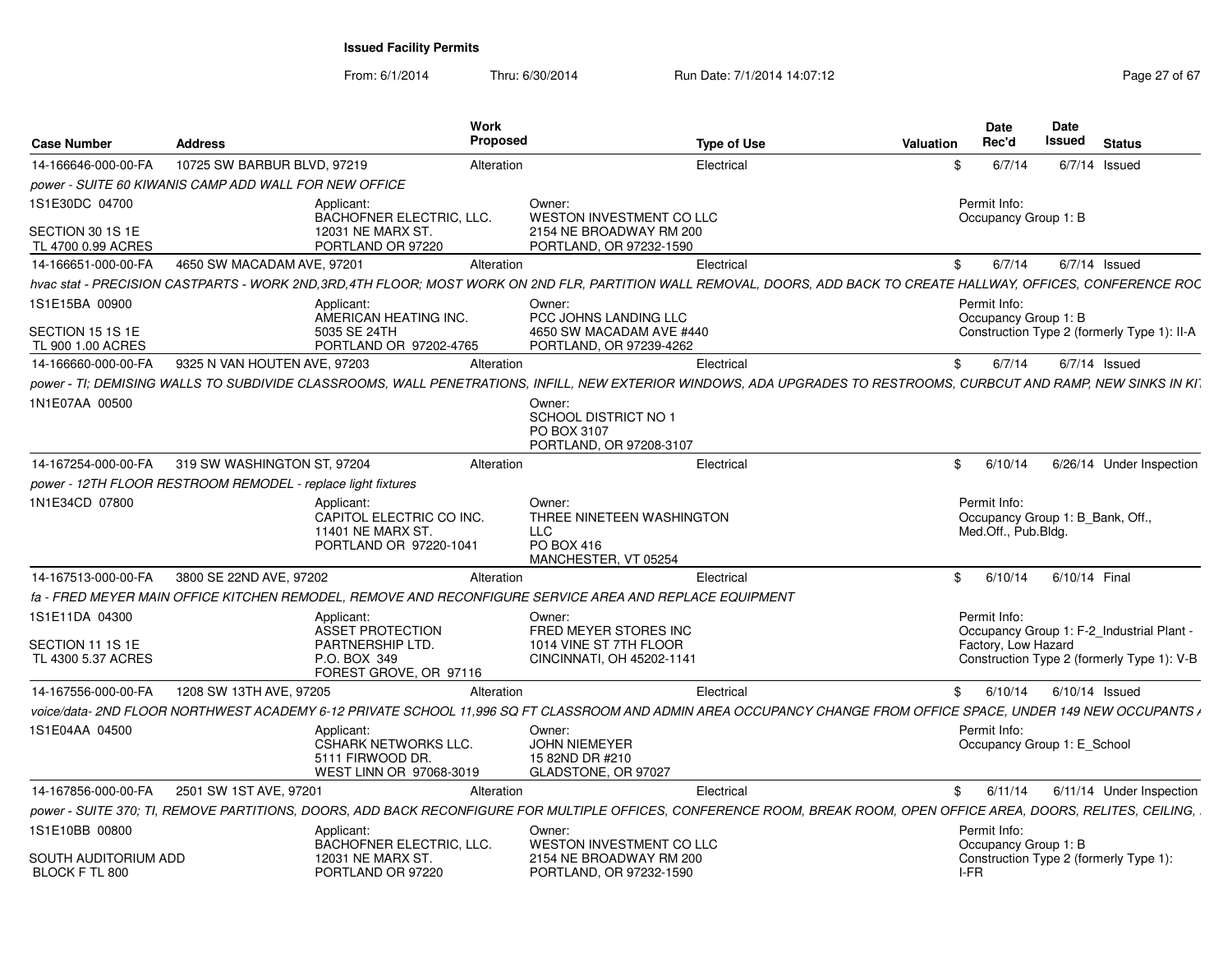From: 6/1/2014Thru: 6/30/2014 Run Date: 7/1/2014 14:07:12 Research 2010 28 of 67

| <b>Case Number</b>                                                                   | <b>Address</b>                                     | Work<br>Proposed                                                                                                  |                                                                                          | <b>Type of Use</b><br><b>Valuation</b>                                                                                                                                | <b>Date</b><br>Rec'd                            | Date<br>Issued<br><b>Status</b>                                                  |  |
|--------------------------------------------------------------------------------------|----------------------------------------------------|-------------------------------------------------------------------------------------------------------------------|------------------------------------------------------------------------------------------|-----------------------------------------------------------------------------------------------------------------------------------------------------------------------|-------------------------------------------------|----------------------------------------------------------------------------------|--|
| 14-167859-000-00-FA                                                                  | 1401 NE 68TH AVE, 97213                            | Alteration                                                                                                        |                                                                                          | Electrical                                                                                                                                                            | \$<br>6/11/14                                   | $6/11/14$ Issued                                                                 |  |
|                                                                                      | control - ELECTRONIC CONTROLS DESIGN BUILD UPGRADE |                                                                                                                   |                                                                                          |                                                                                                                                                                       |                                                 |                                                                                  |  |
| 1N2E32 00100                                                                         |                                                    | Applicant:<br>ENGINEERED CONTROL<br><b>SYSTEMS INC</b><br>2717 N Hogan St.<br>Spokane, WA 99207                   | Owner:<br>MULTNOMAH COUNTY<br>401 N DIXON ST<br>PORTLAND, OR 97227-1865                  |                                                                                                                                                                       | Permit Info:<br>Occupancy Group 1: I1.1<br>I-FR | Construction Type 2 (formerly Type 1):                                           |  |
| 14-167896-000-00-FA                                                                  | 121 SW MORRISON ST, 97204                          | Alteration                                                                                                        |                                                                                          | Electrical                                                                                                                                                            | \$<br>6/11/14                                   | 6/11/14 Final                                                                    |  |
|                                                                                      |                                                    | access - REQUEST TO EXIT BUTTON, CARD READER, TWO MOTION DETECTORS - add- change out a communicator and reprogram |                                                                                          |                                                                                                                                                                       |                                                 |                                                                                  |  |
| 1S1E03BA 02700<br><b>PORTLAND</b><br>BLOCK 15<br><b>LOT 1-4</b><br>LOT 7&8 EXC W 75' |                                                    | Applicant:<br>TYCO INTEGRATED SECURITY LL( TERRACE TOWER U S A -<br>2815 SW 153RD DR<br>BEAVERTON, OR 97006-5101  | Owner:<br>PORTLAND INC<br>121 SW MORRISON ST #250<br>PORTLAND, OR 97204-3179             |                                                                                                                                                                       | Permit Info:<br>Med.Off., Pub.Bldg.             | Occupancy Group 1: B_Bank, Off.,<br>Construction Type 2 (formerly Type 1): I-A   |  |
| 14-168346-000-00-FA                                                                  | 919 NE 19TH AVE, 97232                             | Alteration                                                                                                        |                                                                                          | Electrical                                                                                                                                                            | \$<br>6/11/14                                   | $6/11/14$ Issued                                                                 |  |
|                                                                                      |                                                    |                                                                                                                   |                                                                                          | voice/data - #275N - NEW PARTITION WALLS TO CREATE OFFICES, BREAKROOM, FILEROOM, MEETING ROOMS CLASSROOM, EXERCISE ROOM AND RECEPTION. INFILL CEILING GRID AND FINIS. |                                                 |                                                                                  |  |
| 1N1E35AC 00100<br>SULLIVANS ADD<br><b>BLOCK 36 TL 100</b>                            |                                                    | Applicant:<br>ORE-COM<br>TELECOMMUNICATIONS, LLC.<br>13826 S MEYERS RD., #2127                                    | Owner:<br>WESTON INVESTMENT CO LLC<br>2154 NE BROADWAY RM 200<br>PORTLAND, OR 97232-1590 |                                                                                                                                                                       | Permit Info:<br>Occupancy Group 1: B            | Construction Type 2 (formerly Type 1): II-A                                      |  |
| 14-168562-000-00-FA                                                                  | 3800 SE 22ND AVE, 97202                            | OREGON CITY, OR 97045-7920<br>Alteration                                                                          |                                                                                          | Electrical                                                                                                                                                            | \$<br>6/12/14                                   | 6/12/14 Final                                                                    |  |
|                                                                                      |                                                    | voice/data - JEWELRY, 3RD FLOOR, ADD WALLS, DOORS TO CREATE TWO NEW OFFICES, ELEC,                                |                                                                                          |                                                                                                                                                                       |                                                 |                                                                                  |  |
| 1S1E11DA 04300<br>SECTION 11 1S 1E<br>TL 4300 5.37 ACRES                             |                                                    | Applicant:<br>STONER ELECTRIC, INC.<br>1904 SE OCHOCO ST.<br>MILWAUKIE OR 97222-7315                              | Owner:<br>FRED MEYER STORES INC<br>1014 VINE ST 7TH FLOOR<br>CINCINNATI, OH 45202-1141   |                                                                                                                                                                       | Permit Info:<br>Occupancy Group 1: B            | Construction Type 2 (formerly Type 1): II-A                                      |  |
| 14-168566-000-00-FA                                                                  | 3050 SE DIVISION ST, 97202                         | Alteration                                                                                                        |                                                                                          | Electrical                                                                                                                                                            | \$<br>6/12/14                                   | $6/12/14$ Issued                                                                 |  |
|                                                                                      |                                                    |                                                                                                                   |                                                                                          | DOWER - ALLEY RELIGHTING - REPLACEMENT OF THE EXISTING WALL FIXTURES IN THE BACK HALL. INSTALLATION OF NEW RECPTACLES FOR LAMPS.                                      |                                                 |                                                                                  |  |
| 1S1E12BA 06000<br><b>EAST PORTLAND HTS</b><br>BLOCK 6<br><b>LOT 1-4</b>              |                                                    | Applicant:<br>ALAN FITCH ELECTRIC<br>25973 S MOEHNKE CT<br>BEAVERCREEK, OR 97004                                  | Owner:<br>ADG IIIA LLC<br>2314 NW SAVIER ST<br>PORTLAND, OR 97210-2514                   |                                                                                                                                                                       | Permit Info:<br>Med.Off., Pub.Bldg.             | Occupancy Group 1: B_Bank, Off.,<br>Construction Type 2 (formerly Type 1): III-B |  |
| 14-166749-000-00-FA                                                                  | 1331 NW LOVEJOY ST, 97209                          | Alteration                                                                                                        |                                                                                          | Electrical                                                                                                                                                            | \$<br>6/9/14                                    | 6/9/14 Final                                                                     |  |
| 9th fl Ater Wynne WAP Installation - voice/data                                      |                                                    |                                                                                                                   |                                                                                          |                                                                                                                                                                       |                                                 |                                                                                  |  |
| 1N1E33AA 03700                                                                       |                                                    | Applicant:<br>CHRISTENSON ELECTRIC INC.<br>111 SW COLUMBIA ST. STE 480<br>PORTLAND OR 97201-5838                  | Owner:<br>MARPARK BLOCK ONE LLC<br>1136 NW HOYT ST #200<br>PORTLAND, OR 97209-3097       |                                                                                                                                                                       |                                                 |                                                                                  |  |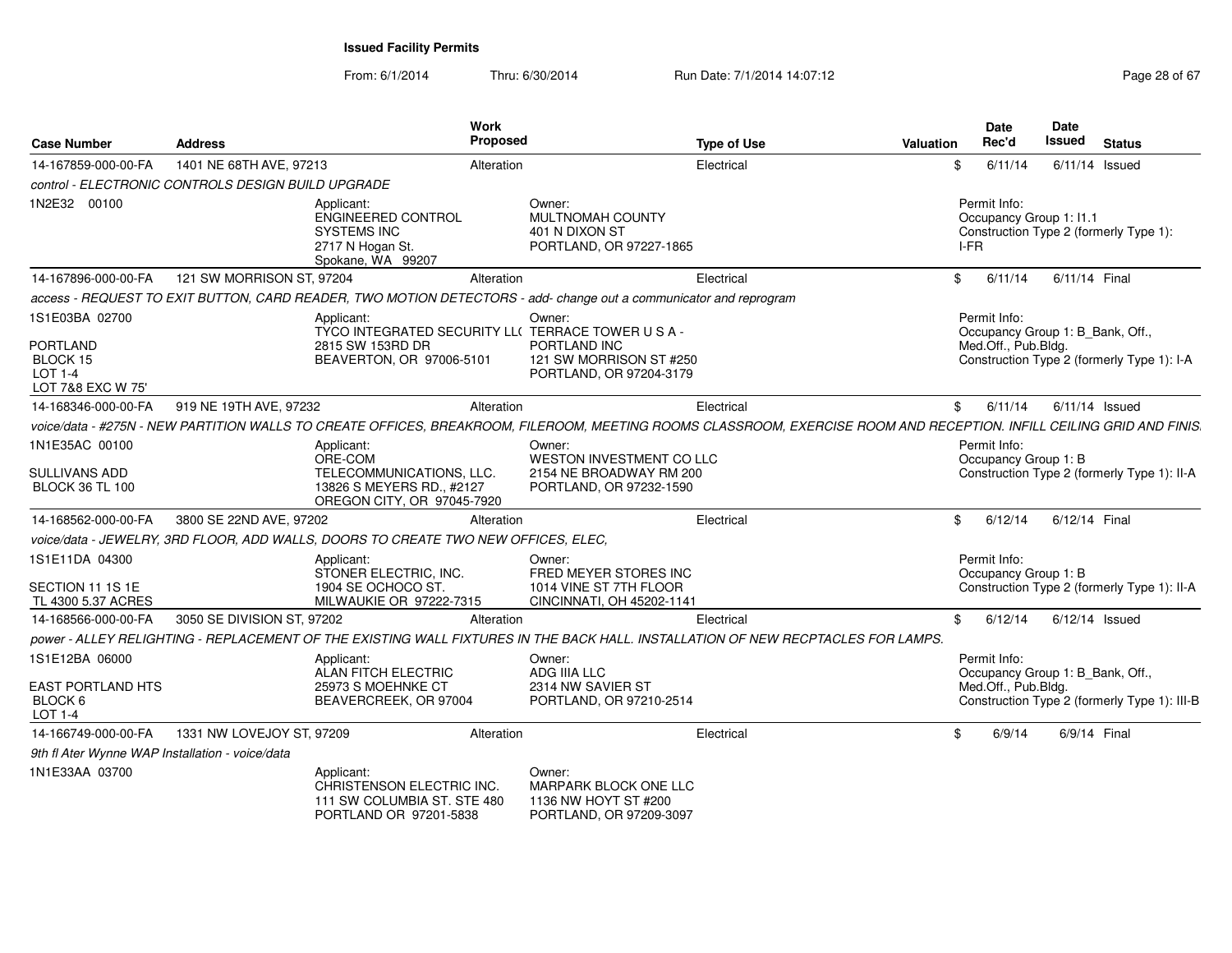From: 6/1/2014Thru: 6/30/2014 Run Date: 7/1/2014 14:07:12 Research 2010 12:07:12

| <b>Case Number</b>                           | <b>Address</b>                  | Work                                                                                             | <b>Proposed</b> | <b>Type of Use</b>                                                                              | Valuation | <b>Date</b><br>Rec'd                 | <b>Date</b><br>Issued | <b>Status</b>                               |
|----------------------------------------------|---------------------------------|--------------------------------------------------------------------------------------------------|-----------------|-------------------------------------------------------------------------------------------------|-----------|--------------------------------------|-----------------------|---------------------------------------------|
| 14-167252-000-00-FA                          | 5550 SW MACADAM AVE, 97201      |                                                                                                  | Alteration      | Electrical                                                                                      |           | \$<br>6/10/14                        |                       | 6/10/14 Under Inspection                    |
| #200 Erickson Air Crane TI - voice/data      |                                 |                                                                                                  |                 |                                                                                                 |           |                                      |                       |                                             |
| 1S1E15BD 01200                               |                                 | Applicant:                                                                                       |                 | Owner:                                                                                          |           | Permit Info:                         |                       |                                             |
| SECTION 15 1S 1E<br>TL 1200 1.91 ACRES       |                                 | CHARLES E WHITELEY<br>TOUCHPOINT NETWORKS LLC.<br>1150 KNUTSON AV #10<br>MEDFORD, OR 97504       |                 | SRI EIGHT MACADAM LLC<br>235 MONTGOMERY ST 16TH<br><b>FLOOR</b><br>SAN FRANCISCO, CA 94104-3104 |           | Occupancy Group 1: B                 |                       | Construction Type 2 (formerly Type 1): II-A |
| 14-167310-000-00-FA                          | 3505 SW US VETERANS HOSPITAL RD |                                                                                                  | Alteration      | Electrical                                                                                      |           | \$<br>6/10/14                        |                       | $6/10/14$ Issued                            |
| 4th fl ITG Remodel - power only              |                                 |                                                                                                  |                 |                                                                                                 |           |                                      |                       |                                             |
| 1S1E09 00200 A1                              |                                 | Applicant:<br>ONEILL ELECTRIC INC.<br>4444 SE 27TH AVE<br>PORTLAND OR 97202-3608                 |                 | Owner:<br>OREGON STATE OF(LEASED<br>3181 SW SAM JACKSON PARK RD<br>PORTLAND, OR 97239-3098      |           |                                      |                       |                                             |
|                                              |                                 |                                                                                                  |                 | Owner:<br>OHSU - SPACE PLANNING<br>3181 SW SAM JACKSON PARK RD<br>PORTLAND, OR 97239-3098       |           |                                      |                       |                                             |
|                                              |                                 |                                                                                                  |                 | Owner:<br><b>MGMT</b><br>3181 SW SAM JACKSON PARK RD<br>PORTLAND, OR 97239-3098                 |           |                                      |                       |                                             |
|                                              |                                 |                                                                                                  |                 | Owner:<br>MAIL STOP PP22E<br>3181 SW SAM JACKSON PARK RD<br>PORTLAND, OR 97239-3098             |           |                                      |                       |                                             |
| 14-167502-000-00-FA                          | 111 SW 5TH AVE, 97204-3626      |                                                                                                  | Alteration      | Electrical                                                                                      |           | \$<br>6/10/14                        | 6/10/14 Final         |                                             |
| T-18 On Fulfillment - audio/video/voice/data |                                 |                                                                                                  |                 |                                                                                                 |           |                                      |                       |                                             |
| 1N1E34CD 01300                               |                                 | Applicant:<br>CHRISTENSON ELECTRIC INC.<br>111 SW COLUMBIA ST. STE 480<br>PORTLAND OR 97201-5838 |                 |                                                                                                 |           | Permit Info:<br>Occupancy Group 1: B |                       | Construction Type 2 (formerly Type 1): I-A  |
| 14-167607-000-00-FA                          | 707 SW WASHINGTON ST, 97205     |                                                                                                  | Alteration      | Electrical                                                                                      |           | \$<br>6/10/14                        |                       | $6/23/14$ Issued                            |
| #900 Greycourt TI - power                    |                                 |                                                                                                  |                 |                                                                                                 |           |                                      |                       |                                             |
| 1N1E34CC 04600                               |                                 | Applicant:<br>CHRISTENSON ELECTRIC INC.<br>111 SW COLUMBIA ST. STE 480<br>PORTLAND OR 97201-5838 |                 | Owner:<br><b>UBCT PARTNERSHIP</b><br>111 SW COLUMBIA ST #1380<br>PORTLAND, OR 97201             |           |                                      |                       |                                             |
| 14-167618-000-00-FA                          |                                 | 3181 SW SAM JACKSON PARK RD - Bldg VIAB, § Alteration                                            |                 | Electrical                                                                                      |           | \$<br>6/10/14                        |                       | $6/10/14$ Issued                            |
| 2 heat recovery pumps in basement - power    |                                 |                                                                                                  |                 |                                                                                                 |           |                                      |                       |                                             |
| 1S1E09 00200                                 |                                 | Applicant:<br>DYNALECTRIC CO.<br>5711 SW HOOD AVE.<br>PORTLAND OR 97239-3716                     |                 | Owner:<br>OREGON STATE OF<br>3181 SW SAM JACKSON PARK RD<br>PORTLAND, OR 97239                  |           | Permit Info:<br>Occupancy Group 1: B |                       | Construction Type 2 (formerly Type 1): I-B  |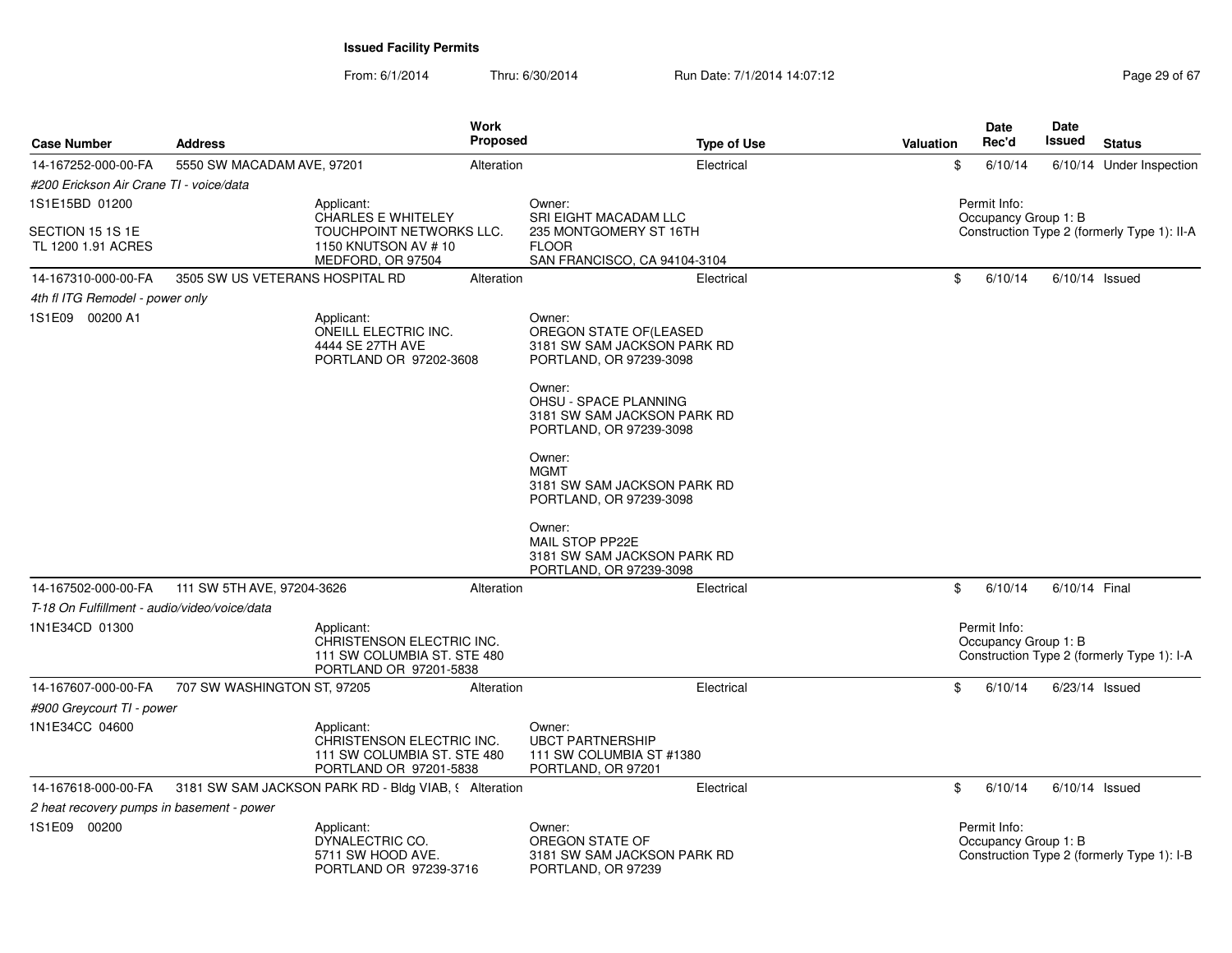From: 6/1/2014Thru: 6/30/2014 Run Date: 7/1/2014 14:07:12 Rege 30 of 67

| <b>Case Number</b>                                                           | <b>Address</b>                                              | <b>Work</b><br>Proposed                                                                                                 |                                                                                                                                                                                     | <b>Type of Use</b> | <b>Valuation</b> | Date<br>Rec'd                          | <b>Date</b><br><b>Issued</b><br><b>Status</b>                                    |
|------------------------------------------------------------------------------|-------------------------------------------------------------|-------------------------------------------------------------------------------------------------------------------------|-------------------------------------------------------------------------------------------------------------------------------------------------------------------------------------|--------------------|------------------|----------------------------------------|----------------------------------------------------------------------------------|
| 14-167853-000-00-FA                                                          | 2728 NW NELA ST, 97210                                      | Alteration                                                                                                              |                                                                                                                                                                                     | Electrical         | \$               | 6/11/14                                | 6/11/14 Final                                                                    |
|                                                                              | Warehouse production equipment connections - power          |                                                                                                                         |                                                                                                                                                                                     |                    |                  |                                        |                                                                                  |
| 1N1E29AD 01100                                                               |                                                             | Applicant:<br>JOHANSEN ELECTRIC INC.                                                                                    | Owner:<br>PACIFIC REALTY ASSOCIATES                                                                                                                                                 |                    |                  |                                        |                                                                                  |
| SECTION 29 1N 1E<br>TL 1100 0.78 ACRES                                       |                                                             | 16869 SW 65TH AVE - PMB #311<br>LAKE OSWEGO OR 97035                                                                    | 15350 SW SEQUOIA PKWY #300<br>TIGARD, OR 97224-7175                                                                                                                                 |                    |                  |                                        |                                                                                  |
|                                                                              |                                                             |                                                                                                                         | Owner:<br><b>LTD PARTNERSHIP</b><br>15350 SW SEQUOIA PKWY #300<br>TIGARD, OR 97224-7175                                                                                             |                    |                  |                                        |                                                                                  |
| 14-167857-000-00-FA                                                          |                                                             | 3181 SW SAM JACKSON PARK RD - Bldg OHS, 9 Alteration                                                                    |                                                                                                                                                                                     | Electrical         | \$               | 6/11/14                                | $6/11/14$ Issued                                                                 |
| #145 EVS SUPPORT - power                                                     |                                                             |                                                                                                                         |                                                                                                                                                                                     |                    |                  |                                        |                                                                                  |
| 1S1E09 00200                                                                 |                                                             | Applicant:<br>DYNALECTRIC CO.<br>5711 SW HOOD AVE.<br>PORTLAND OR 97239-3716                                            | Owner:<br>OREGON STATE OF<br>3181 SW SAM JACKSON PARK RD<br>PORTLAND, OR 97239                                                                                                      |                    |                  | Permit Info:<br>Occupancy Group 1: I-2 | Construction Type 2 (formerly Type 1): I-A                                       |
| 14-167873-000-00-FA                                                          | 1631 NW THURMAN ST                                          | Alteration                                                                                                              |                                                                                                                                                                                     | Electrical         | \$               | 6/11/14                                | $6/30/14$ Issued                                                                 |
| ENTRANCE LOBBY RENOVATION - power                                            |                                                             |                                                                                                                         |                                                                                                                                                                                     |                    |                  |                                        |                                                                                  |
| 1N1E28DD 03500<br>WATSONS ADD<br>BLOCK 17-19 & TERMINAL BLK TL 3500          |                                                             | Applicant:<br>HILLSBORO ELECTRIC LLC.<br>21185 NW EVERGREEN PKWY.<br><b>STE 110</b>                                     | Owner:<br>1631 NW THURMAN STREET LLC<br>111 SW COLUMBIA ST #1380<br>PORTLAND, OR 97201-5845                                                                                         |                    |                  |                                        |                                                                                  |
| 14-168735-000-00-FA                                                          | 805 SW BROADWAY, 97205                                      | HILLSBORO OR 97124-7127<br>Alteration                                                                                   |                                                                                                                                                                                     | Electrical         | \$               | 6/12/14                                | 6/12/14 Final                                                                    |
|                                                                              |                                                             |                                                                                                                         |                                                                                                                                                                                     |                    |                  |                                        |                                                                                  |
| Ringside Fish House Water Heater Booster<br>1S1E03BB 04400                   |                                                             |                                                                                                                         |                                                                                                                                                                                     |                    |                  |                                        |                                                                                  |
| <b>PORTLAND</b><br>BLOCK 210<br>LOT 1-8<br>DEFERRED ADDITIONAL TAX LIABILITY |                                                             | Applicant:<br>DEKORTE ELECTRIC INC.<br>5331 SW MACADAM AVE, SUITE<br>258-113<br>PORTLAND OR 97239                       | Owner:<br>FOX TOWER L L C<br>805 SW BROADWAY #2020<br>PORTLAND, OR 97205                                                                                                            |                    |                  |                                        |                                                                                  |
| 14-168876-000-00-FA                                                          | 2850 NW NICOLAI ST, 97210                                   | Alteration                                                                                                              |                                                                                                                                                                                     | Electrical         | \$               | 6/12/14                                | 6/12/14 Final                                                                    |
|                                                                              | Data cabling for Wireless Access Points (WAPs) - voice/data |                                                                                                                         |                                                                                                                                                                                     |                    |                  |                                        |                                                                                  |
| 1N1E29D 00100<br>SECTION 29 1N 1E<br>TL 100 3.94 ACRES                       |                                                             | Applicant:<br>COCHRAN INC. dba BROADWAY<br><b>ELECTRIC</b><br>7550 SW TECH CENTER DR STE<br>220<br>TIGARD OR 97223-8061 | Owner:<br>KAISER FOUNDATION HEALTH<br>500 NE MULTNOMAH ST #100<br>PORTLAND, OR 97232-2031<br>Owner:<br>PLAN OF THE NORTHWEST<br>500 NE MULTNOMAH ST #100<br>PORTLAND, OR 97232-2031 |                    |                  | Permit Info:<br>Med.Off., Pub.Bldg.    | Occupancy Group 1: B_Bank, Off.,<br>Construction Type 2 (formerly Type 1): III-B |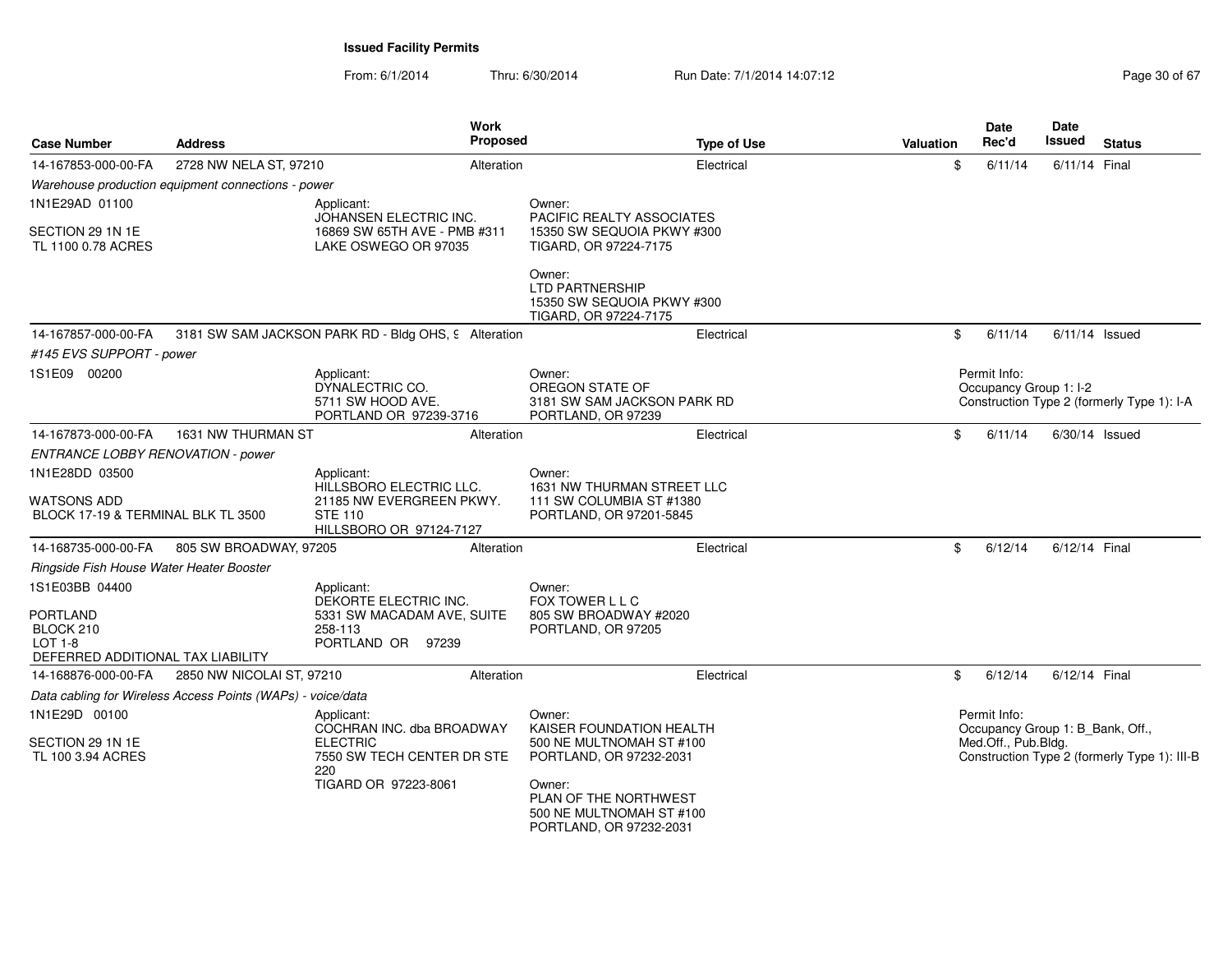From: 6/1/2014Thru: 6/30/2014 Run Date: 7/1/2014 14:07:12 Rege 31 of 67

| <b>Case Number</b>                                                                       | <b>Address</b>                                            | <b>Work</b><br><b>Proposed</b>                                                                                                        |                                                                                                                                                                                                                        | <b>Type of Use</b> | <b>Valuation</b> | Date<br>Rec'd                                                           | Date<br>Issued   | <b>Status</b>                               |
|------------------------------------------------------------------------------------------|-----------------------------------------------------------|---------------------------------------------------------------------------------------------------------------------------------------|------------------------------------------------------------------------------------------------------------------------------------------------------------------------------------------------------------------------|--------------------|------------------|-------------------------------------------------------------------------|------------------|---------------------------------------------|
| 14-169221-000-00-FA                                                                      | 12775 NE MARX ST, 97230                                   | Alteration                                                                                                                            |                                                                                                                                                                                                                        | Electrical         | \$               | 6/13/14                                                                 |                  | 6/13/14 Under Inspection                    |
| THE AVOGADRO GROUP TI - power                                                            |                                                           |                                                                                                                                       |                                                                                                                                                                                                                        |                    |                  |                                                                         |                  |                                             |
| 1N2E23BB 01000                                                                           |                                                           | Applicant:<br>JOHANSEN ELECTRIC INC.<br>16869 SW 65TH AVE - PMB #311<br>LAKE OSWEGO OR 97035                                          | Owner:<br>PACIFIC REALTY ASSOCIATES LP<br>15115 SW SEQUOIA PKWY<br>PORTLAND, OR 97224                                                                                                                                  |                    |                  |                                                                         |                  |                                             |
| 14-170681-000-00-FA                                                                      | 5550 SW MACADAM AVE, 97201                                | Alteration                                                                                                                            |                                                                                                                                                                                                                        | Electrical         | \$               | 6/17/14                                                                 | $6/17/14$ Issued |                                             |
|                                                                                          | #200 Erickson Air Crane TI - access control door hardware |                                                                                                                                       |                                                                                                                                                                                                                        |                    |                  |                                                                         |                  |                                             |
| 1S1E15BD 01200<br>SECTION 15 1S 1E                                                       |                                                           | Applicant:<br>PROTEC INC.<br>720 NE FLANDERS ST.                                                                                      | Owner:<br><b>SRI EIGHT MACADAM LLC</b><br>235 MONTGOMERY ST 16TH                                                                                                                                                       |                    |                  | Permit Info:<br>Occupancy Group 1: B                                    |                  | Construction Type 2 (formerly Type 1): II-A |
| TL 1200 1.91 ACRES                                                                       |                                                           | PORTLAND OR 97232-2763                                                                                                                | <b>FLOOR</b><br>SAN FRANCISCO, CA 94104-3104                                                                                                                                                                           |                    |                  |                                                                         |                  |                                             |
| 14-171740-000-00-FA                                                                      | 888 SW 5TH AVE                                            | Alteration                                                                                                                            |                                                                                                                                                                                                                        | Electrical         | \$               | 6/19/14                                                                 |                  | 6/19/14 Under Inspection                    |
|                                                                                          |                                                           | voice/data - SUITE 1170 PROPEL INSURANCE 4914 SQ FT EXPANSION ADD NEW WALLS FOR PRIVATE OFFICES & CONFERENCE ROOM                     |                                                                                                                                                                                                                        |                    |                  |                                                                         |                  |                                             |
| 1S1E03BB 90003                                                                           |                                                           | Applicant:                                                                                                                            | Owner:                                                                                                                                                                                                                 |                    |                  | Permit Info:                                                            |                  |                                             |
| PIONEER PLACE CONDOMINIUM<br>LOT <sub>3</sub>                                            |                                                           | TECHNOCOM INC. (dba:<br>CONNECTED TECHNOLOGIES)<br>7929 SW BURNS WAY STE F<br>WILSONVILLE OR 97070-7678                               | PIONEER PLACE LIMITED<br><b>PARTNERSHIP</b><br>PO BOX 617905<br>CHICAGO, IL 60661-7905                                                                                                                                 |                    | I-FR             | Occupancy Group 1: B                                                    |                  | Construction Type 2 (formerly Type 1):      |
| 14-166527-000-00-FA                                                                      | 816 SW 1ST AVE                                            | Alteration                                                                                                                            |                                                                                                                                                                                                                        | Electrical         | \$               | 6/6/14                                                                  |                  | $6/6/14$ Issued                             |
| 1st fl Wellness Ctr - cameras                                                            |                                                           |                                                                                                                                       |                                                                                                                                                                                                                        |                    |                  |                                                                         |                  |                                             |
| 1S1E03BA 01800                                                                           |                                                           | Applicant:<br>FIRE PROTECTION SERVICES INC FOUNTAIN VILLAGE<br>5573 SW ARCTIC DR.<br>BEAVERTON OR 97005-4163                          | Owner:<br><b>DEVELOPMENT</b><br>115 SW ASH ST #500<br>PORTLAND, OR 97204-3575                                                                                                                                          |                    |                  | Permit Info:<br>Occupancy Group 1: B Bank, Off.,<br>Med.Off., Pub.Bldg. |                  |                                             |
| 14-168887-000-00-FA                                                                      | 101 SW MAIN ST, 97204                                     | Alteration                                                                                                                            |                                                                                                                                                                                                                        | Electrical         | \$               | 6/12/14                                                                 | $6/12/14$ Issued |                                             |
|                                                                                          |                                                           | stat - 11TH & 12TH FLOORS BALL JANIK EXISTING TENANT REMODEL, RECONFIGURE OFFICES, CONFERENCE ROOMS, WORK STATIONS AND RECEPTION AREA |                                                                                                                                                                                                                        |                    |                  |                                                                         |                  |                                             |
| 1S1E03BD 00300<br><b>PORTLAND</b><br>BLOCK 11<br><b>LOT 1-4</b><br>LOT 5-8 EXC PT IN STS |                                                           | Applicant:<br>HUNTER-DAVISSON INC.<br>1800 SE PERSHING ST.<br>PORTLAND OR 97202-2338                                                  | Owner:<br>KBSH ONE MAIN PLACE LLC<br>14850 QUORUM DR #500<br>DALLAS, TX 75254<br>Owner:<br><b>DUFF</b><br>14850 QUORUM DR #500<br>DALLAS, TX 75254<br>Owner:<br>PHELPS LLC<br>14850 QUORUM DR #500<br>DALLAS, TX 75254 |                    |                  |                                                                         |                  |                                             |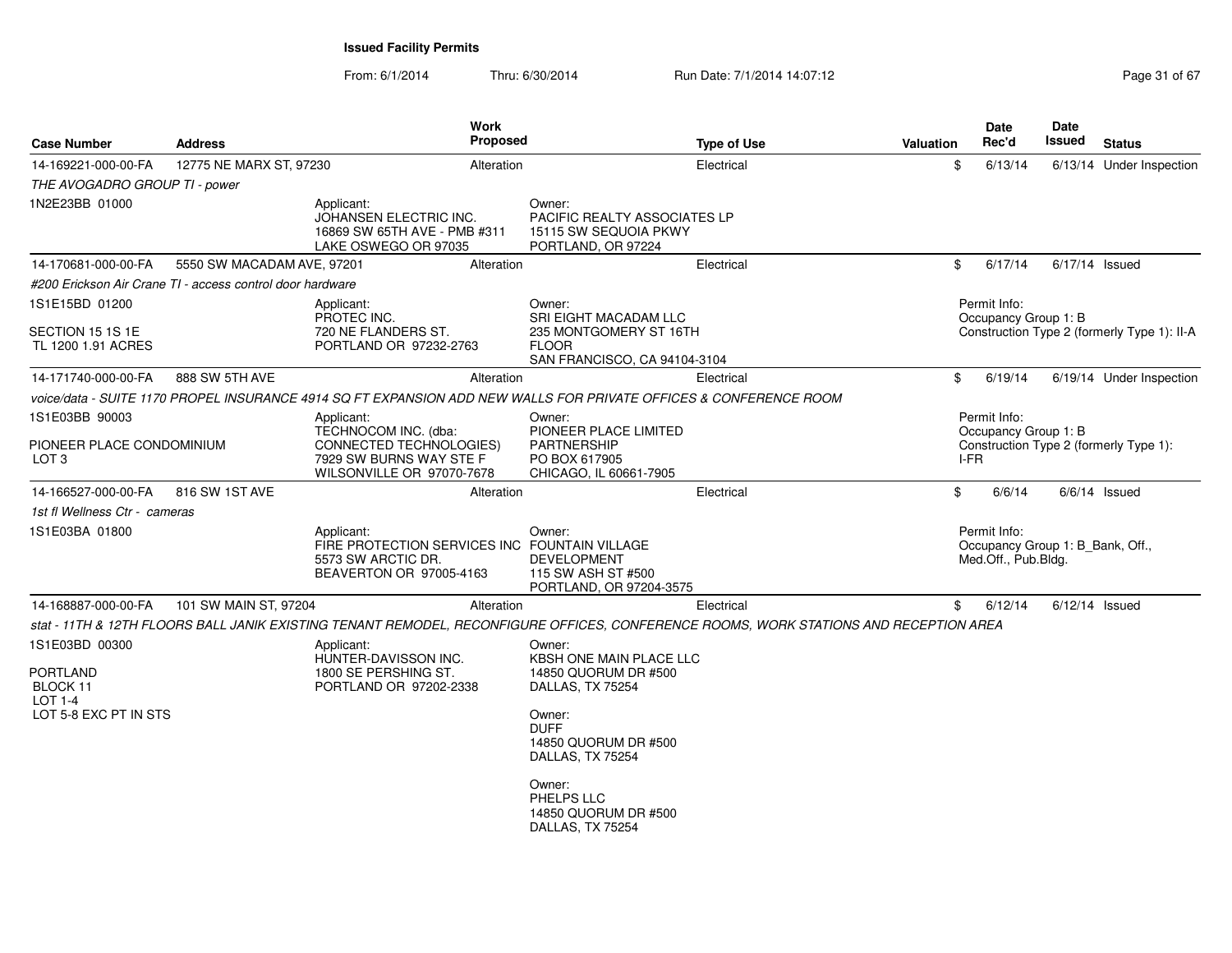From: 6/1/2014Thru: 6/30/2014 Run Date: 7/1/2014 14:07:12 Rege 32 of 67

| <b>Case Number</b>                                                              | <b>Address</b>                                                | <b>Work</b><br>Proposed                                                                                                                         |                                                                                                       | <b>Type of Use</b> | Valuation | <b>Date</b><br>Rec'd                | Date<br><b>Issued</b>            | <b>Status</b>                                |
|---------------------------------------------------------------------------------|---------------------------------------------------------------|-------------------------------------------------------------------------------------------------------------------------------------------------|-------------------------------------------------------------------------------------------------------|--------------------|-----------|-------------------------------------|----------------------------------|----------------------------------------------|
| 14-168891-000-00-FA                                                             | 3030 SW MOODY AVE, 97201                                      | Alteration                                                                                                                                      |                                                                                                       | Electrical         |           | \$<br>6/12/14                       |                                  | $6/12/14$ Issued                             |
|                                                                                 |                                                               | a/v - OHSU 1ST FLOOR & 2ND FLOOR TI WORK TO INCLUDE NEW DEMISING WALLS, WALLS TO UNDERSIDE OF GRID, DOORS, RELITES AND GENERAL REMODEL UPGRADES |                                                                                                       |                    |           |                                     |                                  |                                              |
| 1S1E10 00400<br>SECTION 10 1S 1E<br>TL 400 2.77 ACRES                           |                                                               | Applicant:<br>PROJECTUS. (a dba for<br>TECHNOLOGY BY OBRIEN<br>SYSTEMS)<br>6750 SW Bradbury CT<br>Portland, OR 97224-7734                       | Owner:<br>3030 PROPERTY LLC<br>3121 SW MOODY AVE<br>PORTLAND, OR 97239                                |                    |           | Permit Info:<br>Med.Off., Pub.Bldg. | Occupancy Group 1: B Bank, Off., | Construction Type 2 (formerly Type 1): III-B |
| 14-174669-000-00-FA                                                             | 610 SW ALDER ST, 97205                                        | Alteration                                                                                                                                      |                                                                                                       | Electrical         |           | \$<br>6/25/14                       | 6/25/14 Final                    |                                              |
| #200 Mortenson WAPs - voice/data                                                |                                                               |                                                                                                                                                 |                                                                                                       |                    |           |                                     |                                  |                                              |
| 1N1E34CC 08000<br>PORTLAND<br>TL 8000 LOT 1-3 BLOCK 178                         |                                                               | Applicant:<br>COCHRAN INC. dba BROADWAY<br><b>ELECTRIC</b><br>7550 SW TECH CENTER DR STE<br>220<br>TIGARD OR 97223-8061                         | Owner:<br>RALPH SCHLESINGER COMPANY<br><b>LLC</b><br>610 SW ALDER ST #1221<br>PORTLAND, OR 97205-3613 |                    |           | Permit Info:<br>Med.Off., Pub.Bldg. | Occupancy Group 1: B_Bank, Off., |                                              |
| 14-168967-000-00-FA                                                             | 777 NE M L KING BLVD, 97232                                   | Alteration                                                                                                                                      |                                                                                                       | Electrical         |           | \$<br>6/12/14                       |                                  | 6/19/14 Under Inspection                     |
|                                                                                 |                                                               | power - ELEVATOR LOBBY REMODEL, OPEN WALL FOR MORE DAYLIGHT                                                                                     |                                                                                                       |                    |           |                                     |                                  |                                              |
| 1N1E34AD 00100                                                                  |                                                               | Applicant:<br>LA LONDE ELECTRIC                                                                                                                 | Owner:<br><b>METRO</b>                                                                                |                    |           |                                     |                                  |                                              |
| WHEELERS ADD<br><b>TL 100 BLOCK 28</b><br>BLKS 10-12&20&22&27-29&40-42          |                                                               | PO BOX 2220<br>ESTACADA OR 97023                                                                                                                | 600 NE GRAND AVE<br>PORTLAND, OR 97232-2736                                                           |                    |           |                                     |                                  |                                              |
| 14-174658-000-00-FA                                                             | 200 SW MARKET ST, 97201                                       | Alteration                                                                                                                                      |                                                                                                       | Electrical         |           | \$<br>6/25/14                       |                                  | 6/25/14 Under Inspection                     |
| 10th & 14th floor remodels - power                                              |                                                               |                                                                                                                                                 |                                                                                                       |                    |           |                                     |                                  |                                              |
| 1S1E03CB 00800<br>SOUTH AUDITORIUM ADD<br><b>BLOCK A</b><br><b>LOT 2 TL 800</b> |                                                               | Applicant:<br>CHRISTENSON ELECTRIC INC.<br>111 SW COLUMBIA ST. STE 480<br>PORTLAND OR 97201-5838                                                | Owner:<br>TWO HUNDRED MARKET ASSOC<br>200 SW MARKET ST #1720<br>PORTLAND, OR 97201                    |                    |           |                                     |                                  |                                              |
|                                                                                 |                                                               |                                                                                                                                                 | Owner:<br><b>LIMITED PARTNERSHIP</b><br>200 SW MARKET ST #1720<br>PORTLAND, OR 97201                  |                    |           |                                     |                                  |                                              |
| 14-170976-000-00-FA                                                             |                                                               | 3181 SW SAM JACKSON PARK RD - Bldg OHS, 9 Alteration                                                                                            |                                                                                                       | Electrical         |           | \$<br>6/18/14                       | 6/18/14 Final                    |                                              |
| Skybridge Espresso Dishwasher                                                   |                                                               |                                                                                                                                                 |                                                                                                       |                    |           |                                     |                                  |                                              |
| 1S1E09 00200                                                                    |                                                               | Applicant:<br>DYNALECTRIC CO.<br>5711 SW HOOD AVE.<br>PORTLAND OR 97239-3716                                                                    | Owner:<br>OREGON STATE OF<br>3181 SW SAM JACKSON PARK RD<br>PORTLAND, OR 97239                        |                    |           | Permit Info:                        | Occupancy Group 1: I-2           | Construction Type 2 (formerly Type 1): I-A   |
| 14-170978-000-00-FA                                                             |                                                               | 3181 SW SAM JACKSON PARK RD - Bldg DCH, 9 Alteration                                                                                            |                                                                                                       | Electrical         |           | \$<br>6/18/14                       | 6/18/14 Final                    |                                              |
|                                                                                 | #09405 & 10405 playroom booster water heaters for dishwashers |                                                                                                                                                 |                                                                                                       |                    |           |                                     |                                  |                                              |
| 1S1E09 00200                                                                    |                                                               | Applicant:<br>DYNALECTRIC CO.<br>5711 SW HOOD AVE.<br>PORTLAND OR 97239-3716                                                                    | Owner:<br>OREGON STATE OF<br>3181 SW SAM JACKSON PARK RD<br>PORTLAND, OR 97239                        |                    |           |                                     |                                  |                                              |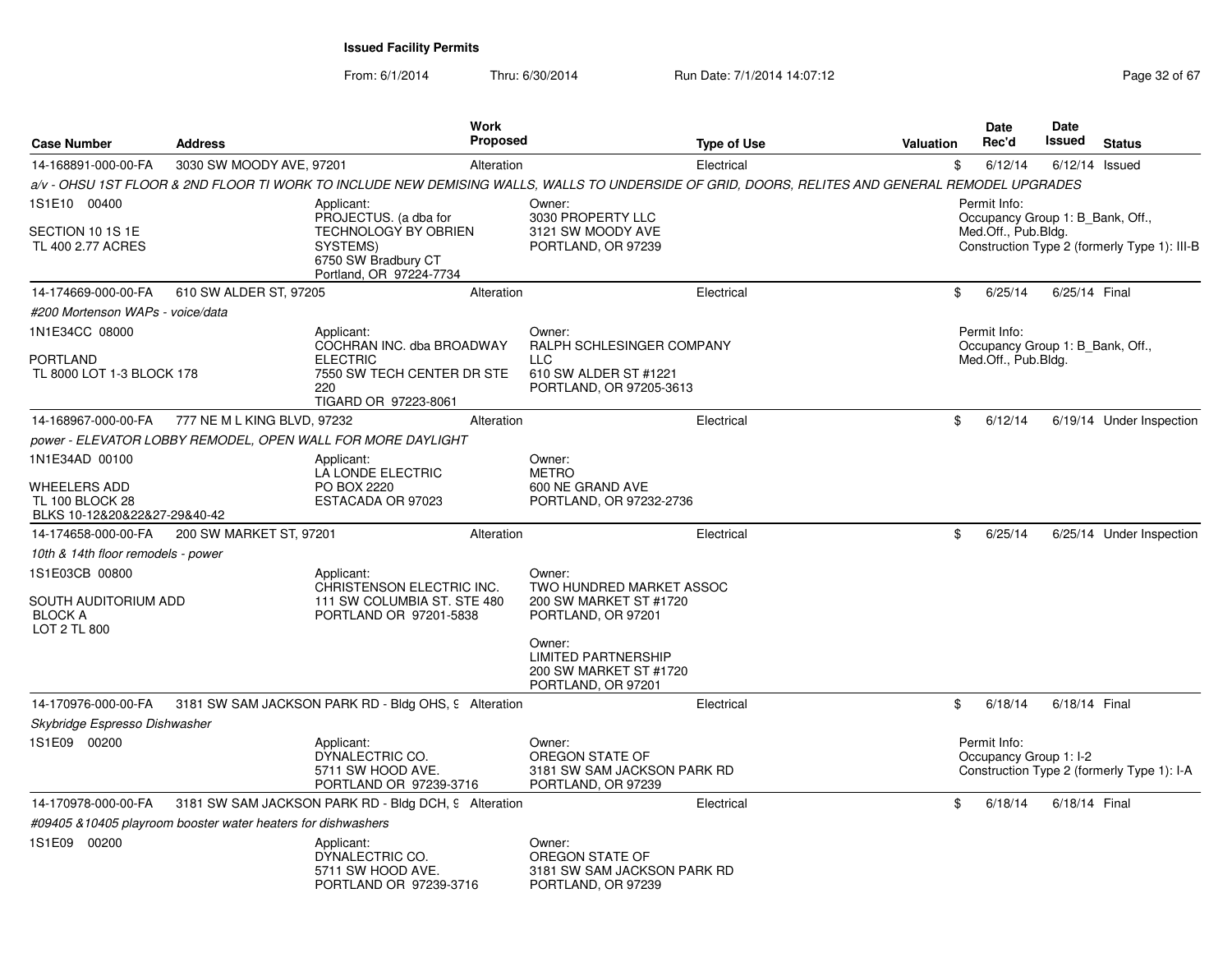From: 6/1/2014Thru: 6/30/2014 Run Date: 7/1/2014 14:07:12 Rege 33 of 67

| <b>Case Number</b>                                | <b>Address</b>                                                      |                                                                              | Work<br>Proposed | <b>Type of Use</b>                                                                                     | Valuation | <b>Date</b><br>Rec'd                   | <b>Date</b><br><b>Issued</b> | <b>Status</b>                              |
|---------------------------------------------------|---------------------------------------------------------------------|------------------------------------------------------------------------------|------------------|--------------------------------------------------------------------------------------------------------|-----------|----------------------------------------|------------------------------|--------------------------------------------|
| 14-170981-000-00-FA                               |                                                                     | 3181 SW SAM JACKSON PARK RD - Bldg OHS, 9 Alteration                         |                  | Electrical                                                                                             | \$        | 6/18/14                                | 6/18/14 Final                |                                            |
| 3B15 & 3B20 3 way switches - power                |                                                                     |                                                                              |                  |                                                                                                        |           |                                        |                              |                                            |
| 1S1E09 00200                                      |                                                                     | Applicant:<br>DYNALECTRIC CO.<br>5711 SW HOOD AVE.<br>PORTLAND OR 97239-3716 |                  | Owner:<br>OREGON STATE OF<br>3181 SW SAM JACKSON PARK RD<br>PORTLAND, OR 97239                         |           | Permit Info:<br>Occupancy Group 1: I-2 |                              | Construction Type 2 (formerly Type 1): I-A |
| 14-170983-000-00-FA                               | 808 SW CAMPUS DR, 97201                                             |                                                                              | Alteration       | Electrical                                                                                             | \$        | 6/18/14                                | 6/18/14 Final                |                                            |
| #5166 Women's Locker room receptacle outlet       |                                                                     |                                                                              |                  |                                                                                                        |           |                                        |                              |                                            |
| 1S1E09 00600                                      |                                                                     | Applicant:<br>DYNALECTRIC CO.<br>5711 SW HOOD AVE.<br>PORTLAND OR 97239-3716 |                  | Owner:<br>OREGON STATE OF (MEDICAL<br><b>DEPT</b><br>3181 SW SAM JACKSON PARK RD<br>PORTLAND, OR 97239 |           |                                        |                              |                                            |
| 14-170989-000-00-FA                               |                                                                     | 3181 SW SAM JACKSON PARK RD - Bldg MRB, 9 Alteration                         |                  | Electrical                                                                                             | \$        | 6/18/14                                | 6/18/14 Final                |                                            |
| #906A 2-quad receptacles                          |                                                                     |                                                                              |                  |                                                                                                        |           |                                        |                              |                                            |
| 1S1E09 00200                                      |                                                                     | Applicant:<br>DYNALECTRIC CO.<br>5711 SW HOOD AVE.<br>PORTLAND OR 97239-3716 |                  | Owner:<br>OREGON STATE OF<br>3181 SW SAM JACKSON PARK RD<br>PORTLAND, OR 97239                         |           |                                        |                              |                                            |
| 14-170993-000-00-FA                               | 2525 SW 3RD AVE, 97201                                              |                                                                              | Alteration       | Electrical                                                                                             | \$        | 6/18/14                                | 6/18/14 Final                |                                            |
|                                                   | #350 two dedicated receptacles & furniture whips - power/voice/data |                                                                              |                  |                                                                                                        |           |                                        |                              |                                            |
| 1S1E10BB 01000                                    |                                                                     | Applicant:<br>DYNALECTRIC CO.                                                |                  | Owner:<br>OREGON STATE OF                                                                              |           |                                        |                              |                                            |
| <b>SOUTH AUDITORIUM ADD</b><br>BLOCK E EXC S 200' |                                                                     | 5711 SW HOOD AVE.<br>PORTLAND OR 97239-3716                                  |                  | 3181 SW SAM JACKSON PARK RD<br>PORTLAND, OR 97239                                                      |           |                                        |                              |                                            |
| 14-171001-000-00-FA                               | 2525 SW 3RD AVE, 97201                                              |                                                                              | Alteration       | Electrical                                                                                             | \$.       | 6/18/14                                | 6/18/14 Final                |                                            |
| #240 receptacle outlet                            |                                                                     |                                                                              |                  |                                                                                                        |           |                                        |                              |                                            |
| 1S1E10BB 01000                                    |                                                                     | Applicant:<br>DYNALECTRIC CO.                                                |                  | Owner:<br>OREGON STATE OF                                                                              |           |                                        |                              |                                            |
| SOUTH AUDITORIUM ADD<br>BLOCK E EXC S 200'        |                                                                     | 5711 SW HOOD AVE.<br>PORTLAND OR 97239-3716                                  |                  | 3181 SW SAM JACKSON PARK RD<br>PORTLAND, OR 97239                                                      |           |                                        |                              |                                            |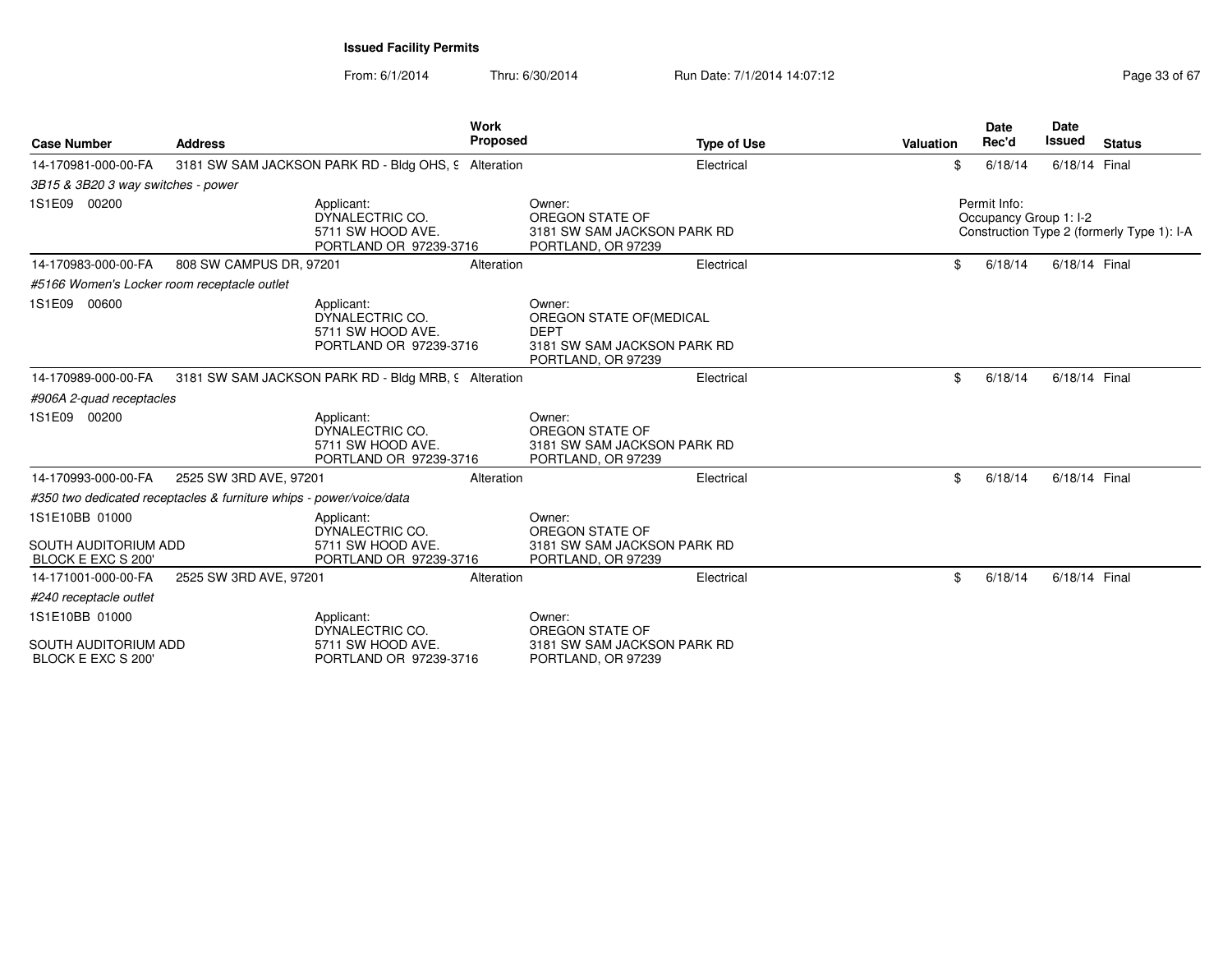From: 6/1/2014Thru: 6/30/2014 Run Date: 7/1/2014 14:07:12 Research 2010 12:07:12

| <b>Case Number</b>               | Address                                                                                      | <b>Work</b><br><b>Proposed</b> | <b>Type of Use</b>                                                                          | <b>Valuation</b> | Date<br>Rec'd | <b>Date</b><br>Issued | <b>Status</b> |
|----------------------------------|----------------------------------------------------------------------------------------------|--------------------------------|---------------------------------------------------------------------------------------------|------------------|---------------|-----------------------|---------------|
| 14-171008-000-00-FA              | 3505 SW US VETERANS HOSPITAL RD                                                              | Alteration                     | Electrical                                                                                  | \$               | 6/18/14       | 6/18/14 Final         |               |
| #0261 GFCI receptacle outlet     |                                                                                              |                                |                                                                                             |                  |               |                       |               |
| 1S1E09 00200 A1                  | Applicant:<br>DYNALECTRIC CO.<br>5711 SW HOOD AVE.<br>PORTLAND OR 97239-3716                 |                                | Owner:<br>OREGON STATE OF (LEASED<br>3181 SW SAM JACKSON PARK RD<br>PORTLAND, OR 97239-3098 |                  |               |                       |               |
|                                  |                                                                                              |                                | Owner:<br>OHSU - SPACE PLANNING<br>3181 SW SAM JACKSON PARK RD<br>PORTLAND, OR 97239-3098   |                  |               |                       |               |
|                                  |                                                                                              |                                | Owner:<br><b>MGMT</b><br>3181 SW SAM JACKSON PARK RD<br>PORTLAND, OR 97239-3098             |                  |               |                       |               |
|                                  |                                                                                              |                                | Owner:<br>MAIL STOP PP22E<br>3181 SW SAM JACKSON PARK RD<br>PORTLAND, OR 97239-3098         |                  |               |                       |               |
| 14-171236-000-00-FA              | 12407 NE MARX ST, 97230                                                                      | Alteration                     | Electrical                                                                                  | \$               | 6/18/14       | $6/18/14$ Issued      |               |
| 12403 NE Marx Warehouse lighting |                                                                                              |                                |                                                                                             |                  |               |                       |               |
| 1N2E23BB 01200                   | Applicant:<br>JOHANSEN ELECTRIC INC.<br>16869 SW 65TH AVE - PMB #311<br>LAKE OSWEGO OR 97035 |                                | Owner:<br>PACIFIC REALTY ASSOCIATES<br>15350 SW SEQUOIA PKWY #300<br>TIGARD, OR 97224-7175  |                  |               |                       |               |
|                                  |                                                                                              |                                | Owner:<br><b>LTD PARTNERSHIP</b><br>15350 SW SEQUOIA PKWY #300<br>TIGARD, OR 97224-7175     |                  |               |                       |               |
| 14-171547-000-00-FA              | 500 NE MULTNOMAH ST, 97232                                                                   | Alteration                     | Electrical                                                                                  | \$               | 6/19/14       | $6/19/14$ Issued      |               |
|                                  | Re-cable entire 16 floor building - voice/data and security                                  |                                |                                                                                             |                  |               |                       |               |
| 1N1E35BB 02400                   | Applicant:                                                                                   |                                | Owner:                                                                                      |                  |               |                       |               |
| <b>HOLLADAYS ADD</b>             | COCHRAN INC. dba BROADWAY<br><b>ELECTRIC</b>                                                 |                                | KAISER FOUNDATION HEALTH<br>500 NE MULTNOMAH ST #100                                        |                  |               |                       |               |
| BLOCK 73&80 TL 2400              | 7550 SW TECH CENTER DR STE<br>220                                                            |                                | PORTLAND, OR 97232-2031                                                                     |                  |               |                       |               |
|                                  | TIGARD OR 97223-8061                                                                         |                                | Owner:<br>PLAN OF THE NORTHWEST<br>500 NE MULTNOMAH ST #100<br>PORTLAND, OR 97232-2031      |                  |               |                       |               |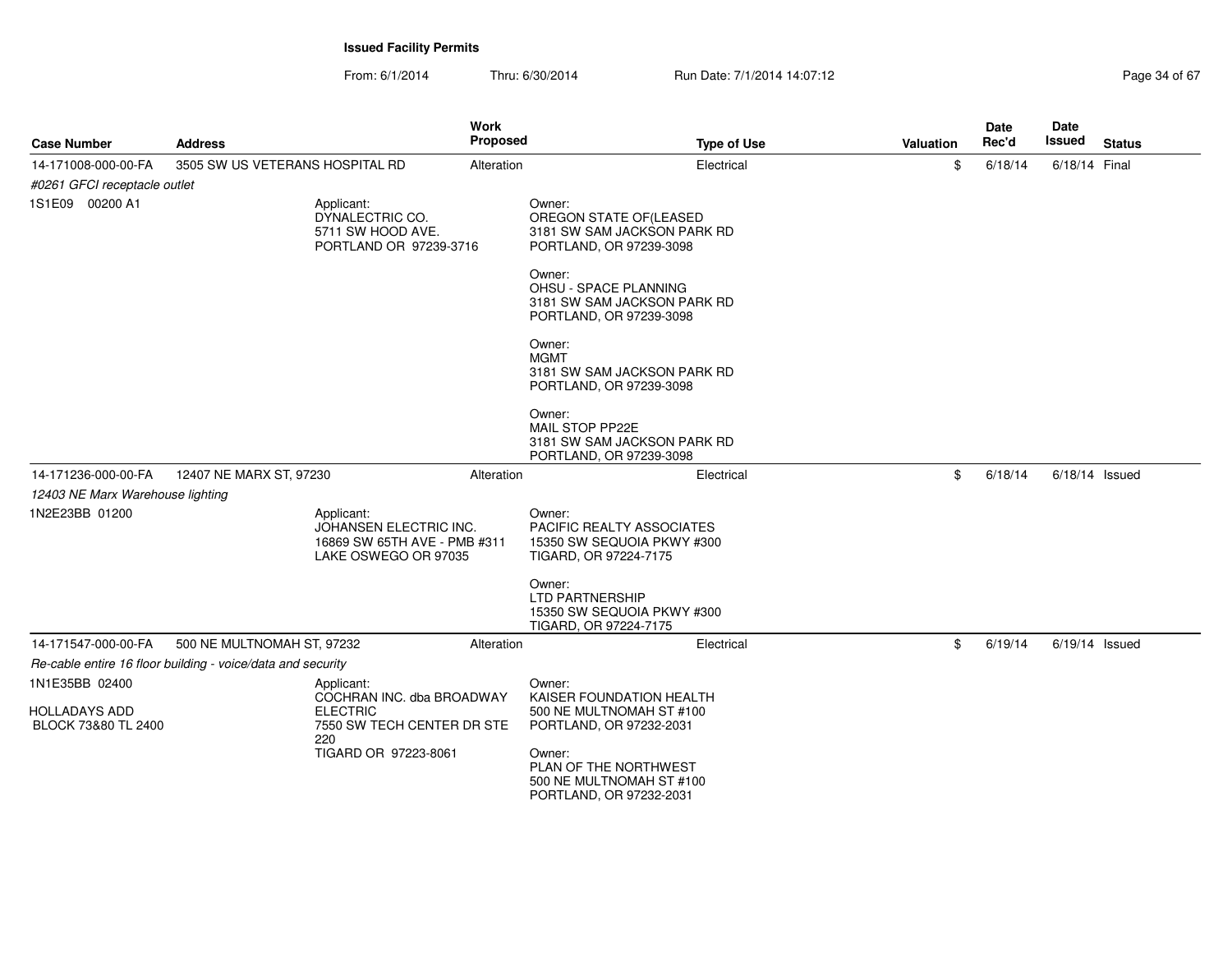From: 6/1/2014Thru: 6/30/2014 Run Date: 7/1/2014 14:07:12 Research 2010 12:07:12

| <b>Case Number</b>                                                                                                                       | <b>Address</b>                     | <b>Work</b><br>Proposed                                                                                                                                             |                                                                                         | <b>Type of Use</b> | <b>Valuation</b> | Date<br>Rec'd                                    | Date<br>Issued   | <b>Status</b>                               |
|------------------------------------------------------------------------------------------------------------------------------------------|------------------------------------|---------------------------------------------------------------------------------------------------------------------------------------------------------------------|-----------------------------------------------------------------------------------------|--------------------|------------------|--------------------------------------------------|------------------|---------------------------------------------|
| 14-171666-000-00-FA                                                                                                                      | 10000 SE MAIN ST, 97216            | Alteration                                                                                                                                                          |                                                                                         | Electrical         | \$               | 6/19/14                                          | $6/19/14$ Issued |                                             |
|                                                                                                                                          |                                    | pwr -1ST FLOOR, 3T MRI REMODEL; REMOVE WALLS DOORS, ADD SOME WALLS BACK, RECONFIGURE WORK AREA, GLAZING, CABINETS, REMODEL PATIENT RESTROOM, PATIENT LIFT SYSTEI    |                                                                                         |                    |                  |                                                  |                  |                                             |
| 1S2E04A 02400                                                                                                                            |                                    | Applicant:<br>MCKINSTRY ELECTRICAL LLC                                                                                                                              | Owner:<br>PORTLAND ADVENTIST MEDICAL                                                    |                    |                  | Permit Info:<br>Occupancy Group 1: I-2_Hospital  |                  |                                             |
| EVERGLADE<br>LOT 6 TL 2400                                                                                                               |                                    | 16790 NE MASON ST.<br>PORTLAND OR 97230-7395                                                                                                                        | 10123 SE MARKET ST<br>PORTLAND, OR 97216-2532                                           |                    |                  |                                                  |                  |                                             |
|                                                                                                                                          |                                    |                                                                                                                                                                     | Owner:<br><b>CENTER</b><br>10123 SE MARKET ST<br>PORTLAND, OR 97216-2532                |                    |                  |                                                  |                  |                                             |
| 14-174578-000-00-FA                                                                                                                      | 1201 NE LLOYD BLVD, 97232          | Alteration                                                                                                                                                          |                                                                                         | Electrical         | \$               | 6/25/14                                          |                  | 6/25/14 Under Inspection                    |
|                                                                                                                                          |                                    | power - 5TH FLOOR PROVIDENCE PHYSICIANS NEW 9773 SQ FT TENANT REMODEL, NEW WALLS & DOORS FOR PRIVATE OFFICES AND CONFERENCE & LUNCH ROOM                            |                                                                                         |                    |                  |                                                  |                  |                                             |
| 1N1E35BD 00400                                                                                                                           |                                    | Applicant:<br>DYNALECTRIC CO.                                                                                                                                       | Owner:<br>GPT PORTLAND OR 1201 LLOYD                                                    |                    |                  | Permit Info:<br>Occupancy Group 1: B Bank, Off., |                  |                                             |
| HOLLADAYS ADD                                                                                                                            |                                    | 5711 SW HOOD AVE.                                                                                                                                                   | <b>LLC</b>                                                                              |                    |                  | Med.Off., Pub.Bldg.                              |                  |                                             |
| <b>BLOCK 142 TL 400</b>                                                                                                                  |                                    | PORTLAND OR 97239-3716                                                                                                                                              | 1201 NE LLOYD BLVD #150<br>PORTLAND, OR 97232                                           |                    |                  |                                                  |                  | Construction Type 2 (formerly Type 1): I-A  |
| 14-174620-000-00-FA                                                                                                                      | 4747 N CHANNEL AVE                 | Alteration                                                                                                                                                          |                                                                                         | Electrical         | \$               | 6/25/14                                          | $6/25/14$ Issued |                                             |
| power - C3A - 120V power outlet for new wall monitor, Exec office                                                                        |                                    |                                                                                                                                                                     |                                                                                         |                    |                  |                                                  |                  |                                             |
| 1N1E20 00109<br>PARTITION PLAT 2003-38                                                                                                   |                                    | Applicant:<br>HEIL ELECTRIC CO.<br>8425 SE STARK ST                                                                                                                 | Owner:<br>PORT OF PORTLAND (LEASED                                                      |                    |                  | Permit Info:<br>Occupancy Group 1: B             |                  |                                             |
| LOT 2 TL 109<br>LAND & IMPS SEE R540487 (R64983-1507)                                                                                    |                                    | PORTLAND OR 97216-1137                                                                                                                                              | PO BOX 3820<br>PORTLAND, OR 97208-3849                                                  |                    |                  |                                                  |                  | Construction Type 2 (formerly Type 1): II-B |
| R540481 (R64983-1503)<br>R540494 (R64983-1515) FOR OTHER IMPS                                                                            |                                    |                                                                                                                                                                     | Owner:<br>DAIMLER TRUCKS NORTH<br>AMERICA LLC<br>PO BOX 3820<br>PORTLAND, OR 97208-3849 |                    |                  |                                                  |                  |                                             |
| 14-172309-000-00-FA                                                                                                                      | 3181 SW SAM JACKSON PARK RD, 97201 | Alteration                                                                                                                                                          |                                                                                         | Electrical         | \$               | 6/20/14                                          |                  | 6/20/14 Under Inspection                    |
|                                                                                                                                          |                                    | Project to upgrade and install complete Fire Sprinkler system- power & Fire Alarm wiring                                                                            |                                                                                         |                    |                  |                                                  |                  |                                             |
| 1S1E09 00200                                                                                                                             |                                    | Applicant:<br>DYNALECTRIC CO.                                                                                                                                       | Owner:<br>OREGON STATE OF                                                               |                    |                  | Permit Info:<br>Occupancy Group 1: B             |                  |                                             |
| SECTION 09 1S 1E<br>TL 200 26.24 ACRES<br>LAND & IMPS SEE R327745 (R991090552)<br>FOR AIRSPACE & IMPS & R327746<br>(R991090555) FOR IMPS |                                    | 5711 SW HOOD AVE.<br>PORTLAND OR 97239-3716                                                                                                                         | 3181 SW SAM JACKSON PARK RD<br>PORTLAND, OR 97239                                       |                    |                  |                                                  |                  | Construction Type 2 (formerly Type 1): I-A  |
| 14-172432-000-00-FA                                                                                                                      | 888 SW 5TH AVE                     | Alteration                                                                                                                                                          |                                                                                         | Electrical         | \$               | 6/20/14                                          | 6/20/14 Final    |                                             |
|                                                                                                                                          |                                    | Fire - SUITE 1170 PROPEL INSURANCE 4914 SQ FT EXPANSION ADD NEW WALLS FOR PRIVATE OFFICES & CONFERENCE ROOM - MOVE FIRE NOTIFICATION DEVICES FOR WALL ADDITONSNote: |                                                                                         |                    |                  |                                                  |                  |                                             |
| 1S1E03BB 90003                                                                                                                           |                                    | Applicant:                                                                                                                                                          | Owner:                                                                                  |                    |                  | Permit Info:                                     |                  |                                             |
| PIONEER PLACE CONDOMINIUM<br>LOT <sub>3</sub>                                                                                            |                                    | SIGNALING SYSTEM SOLUTIONS<br><b>INC</b><br>13504 NE 84TH ST STE #103-160<br>VANCOUVER, WA 98682-3091                                                               | PIONEER PLACE LIMITED<br><b>PARTNERSHIP</b><br>PO BOX 617905<br>CHICAGO, IL 60661-7905  |                    | I-FR             | Occupancy Group 1: B                             |                  | Construction Type 2 (formerly Type 1):      |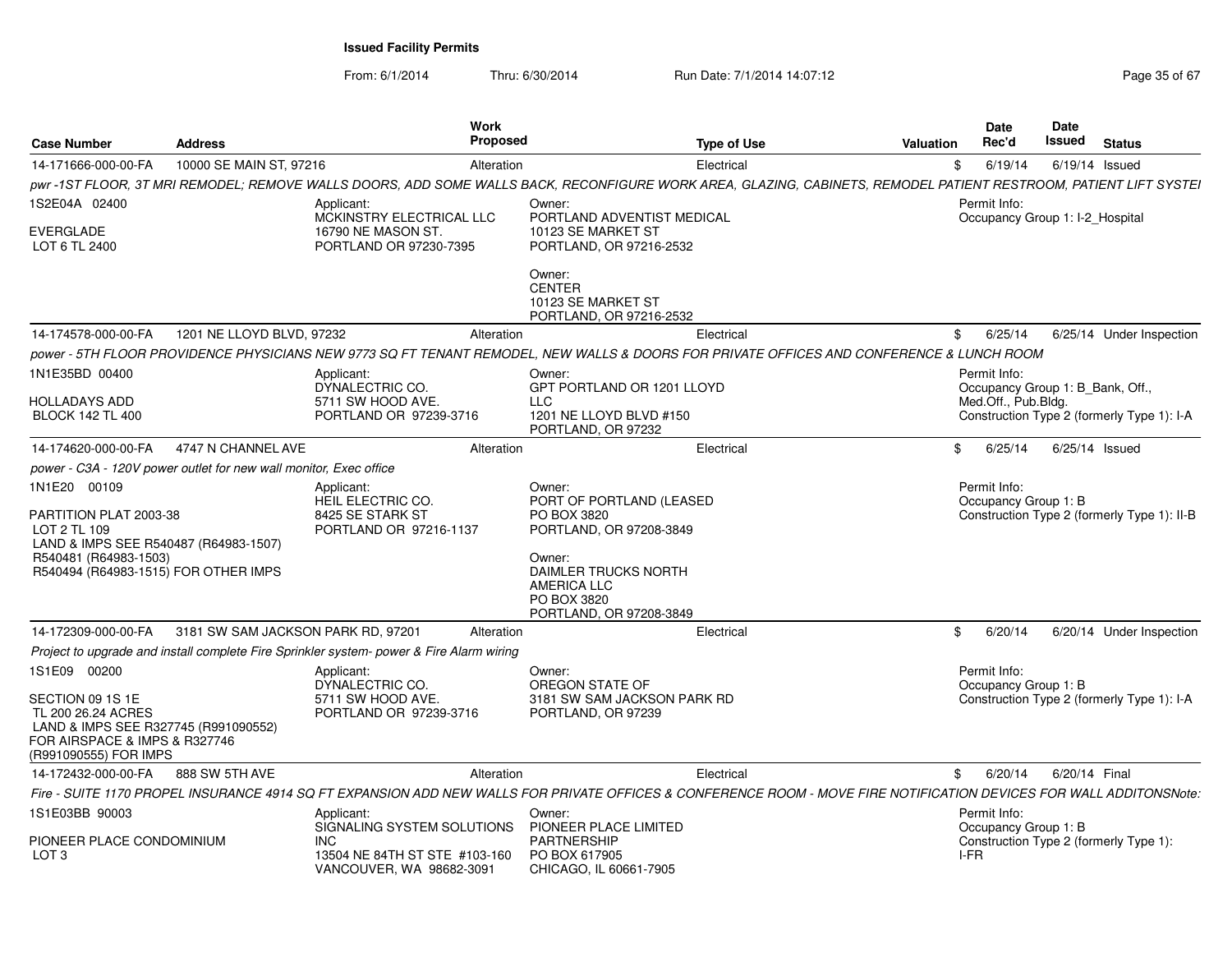From: 6/1/2014Thru: 6/30/2014 Run Date: 7/1/2014 14:07:12 Research 2010 2014 14:07:12

| <b>Case Number</b>                                                   | <b>Address</b>                                    | <b>Work</b><br><b>Proposed</b>                                                                                       |                                                                                                                                                                             | <b>Type of Use</b> | <b>Valuation</b>                                                    | Date<br>Rec'd                        | Date<br><b>Issued</b> | <b>Status</b>                                |
|----------------------------------------------------------------------|---------------------------------------------------|----------------------------------------------------------------------------------------------------------------------|-----------------------------------------------------------------------------------------------------------------------------------------------------------------------------|--------------------|---------------------------------------------------------------------|--------------------------------------|-----------------------|----------------------------------------------|
| 14-173533-000-00-FA                                                  | 107 SE WASHINGTON ST, 97214                       | Alteration                                                                                                           |                                                                                                                                                                             | Electrical         | \$                                                                  | 6/23/14                              | 6/23/14 Final         |                                              |
|                                                                      | #134 Panel Relocation & add lighting - power only |                                                                                                                      |                                                                                                                                                                             |                    |                                                                     |                                      |                       |                                              |
| 1S1E03AA 00900<br><b>EAST PORTLAND</b><br>BLOCK 42<br><b>LOT 1-8</b> |                                                   | Applicant:<br>ALL WAYS ELECTRIC LLC<br>1526 NE ALBERTA ST # 112<br>PORTLAND OR 97211-5046                            | Owner:<br>OLYMPIC MILLS WAREHOUSE LLC<br>901 NE GLISAN ST<br>PORTLAND, OR 97232                                                                                             |                    |                                                                     |                                      |                       |                                              |
| HISTORIC PROPERTY 15 YR 2006<br>POTENTIAL ADDITIONAL TAX             |                                                   |                                                                                                                      |                                                                                                                                                                             |                    |                                                                     |                                      |                       |                                              |
| 14-173610-000-00-FA                                                  | 12775 NE MARX ST, 97230                           | Alteration                                                                                                           |                                                                                                                                                                             | Electrical         | \$                                                                  | 6/23/14                              |                       | 6/23/14 Under Inspection                     |
| THE AVOGADRO GROUP TI - HVAC controls                                |                                                   |                                                                                                                      |                                                                                                                                                                             |                    |                                                                     |                                      |                       |                                              |
| 1N2E23BB 01000                                                       |                                                   | Applicant:<br>OREGON HEATING & AC. (dba for<br>OHAC INC.)<br>P.O. BOX 397<br>DUNDEE OR 97115-0241<br>503) 691-8556 e | Owner:<br>PACIFIC REALTY ASSOCIATES LP<br>15115 SW SEQUOIA PKWY<br>PORTLAND, OR 97224                                                                                       |                    |                                                                     |                                      |                       |                                              |
| 14-173805-000-00-FA                                                  | 5550 SW MACADAM AVE, 97201                        | Alteration                                                                                                           |                                                                                                                                                                             | Electrical         | \$                                                                  | 6/24/14                              | $6/24/14$ Issued      |                                              |
| #200 Erickson Air Crane TI - fire alarm wiring                       |                                                   |                                                                                                                      |                                                                                                                                                                             |                    |                                                                     |                                      |                       |                                              |
| 1S1E15BD 01200                                                       | Applicant:                                        |                                                                                                                      | Owner:                                                                                                                                                                      |                    |                                                                     | Permit Info:                         |                       |                                              |
| SECTION 15 1S 1E<br>TL 1200 1.91 ACRES                               |                                                   | SAFE TECHNOLOGY GROUP INC.<br>6400 NE HWY 99 STE G375<br>VACOUVER WA 98665-8748                                      | SRI EIGHT MACADAM LLC<br>235 MONTGOMERY ST 16TH<br><b>FLOOR</b><br>SAN FRANCISCO, CA 94104-3104                                                                             |                    | Occupancy Group 1: B<br>Construction Type 2 (formerly Type 1): II-A |                                      |                       |                                              |
| 14-173856-000-00-FA                                                  | 0615 SW PALATINE HILL RD, 97219                   | Alteration                                                                                                           |                                                                                                                                                                             | Electrical         | \$                                                                  | 6/24/14                              | $6/24/14$ Issued      |                                              |
| 1st fl Photo Lab R&R - HVAC                                          |                                                   |                                                                                                                      |                                                                                                                                                                             |                    |                                                                     |                                      |                       |                                              |
| 1S1E27D 00100                                                        |                                                   | Applicant:                                                                                                           | Owner:<br>LEWIS & CLARK COLLEGE<br>0615 SW PALATINE HILL RD MSC<br>31<br>PORTLAND, OR 97219                                                                                 |                    |                                                                     | Permit Info:<br>Occupancy Group 1: B |                       |                                              |
| SECTION 27 1S 1E                                                     |                                                   | ALLIANT SYSTEMS LLC.<br>1600 NW 167TH PL, SUITE 330<br>TL 100 85.50 ACRES SPLIT LEVY (R709301280 BEAVERTON, OR 97005 |                                                                                                                                                                             |                    |                                                                     |                                      |                       | Construction Type 2 (formerly Type 1): III-N |
|                                                                      |                                                   |                                                                                                                      | Owner:<br><b>BUSINESS OFFICE</b><br>0615 SW PALATINE HILL RD MSC<br>31<br>PORTLAND, OR 97219                                                                                |                    |                                                                     |                                      |                       |                                              |
| 14-173914-000-00-FA                                                  | 514 SW 6TH AVE, 97204                             | Alteration                                                                                                           |                                                                                                                                                                             | Electrical         | \$                                                                  | 6/24/14                              | $6/24/14$ Issued      |                                              |
|                                                                      | voice/data - 1ST FLOOR AZUMANO TRAVEL LEISURE.    |                                                                                                                      |                                                                                                                                                                             |                    |                                                                     |                                      |                       |                                              |
| 1N1E34CC 07800                                                       |                                                   | Applicant:                                                                                                           | Owner:<br><b>BANK OF CALIFORNIA</b><br>121 SW MORRISON ST #200<br>PORTLAND, OR 97204<br>Owner:<br><b>EXCHANGE BUILDING</b><br>121 SW MORRISON ST #200<br>PORTLAND, OR 97204 |                    |                                                                     | Permit Info:                         |                       |                                              |
| <b>PORTLAND</b><br>LOT 7 BLOCK 174                                   |                                                   | HATFIELD COMMUNICATIONS<br>LLC.<br>P.O. BOX 83825<br>PORTLAND OR 97283-0825                                          |                                                                                                                                                                             |                    |                                                                     | Occupancy Group 1: B                 |                       |                                              |
|                                                                      |                                                   |                                                                                                                      |                                                                                                                                                                             |                    |                                                                     |                                      |                       |                                              |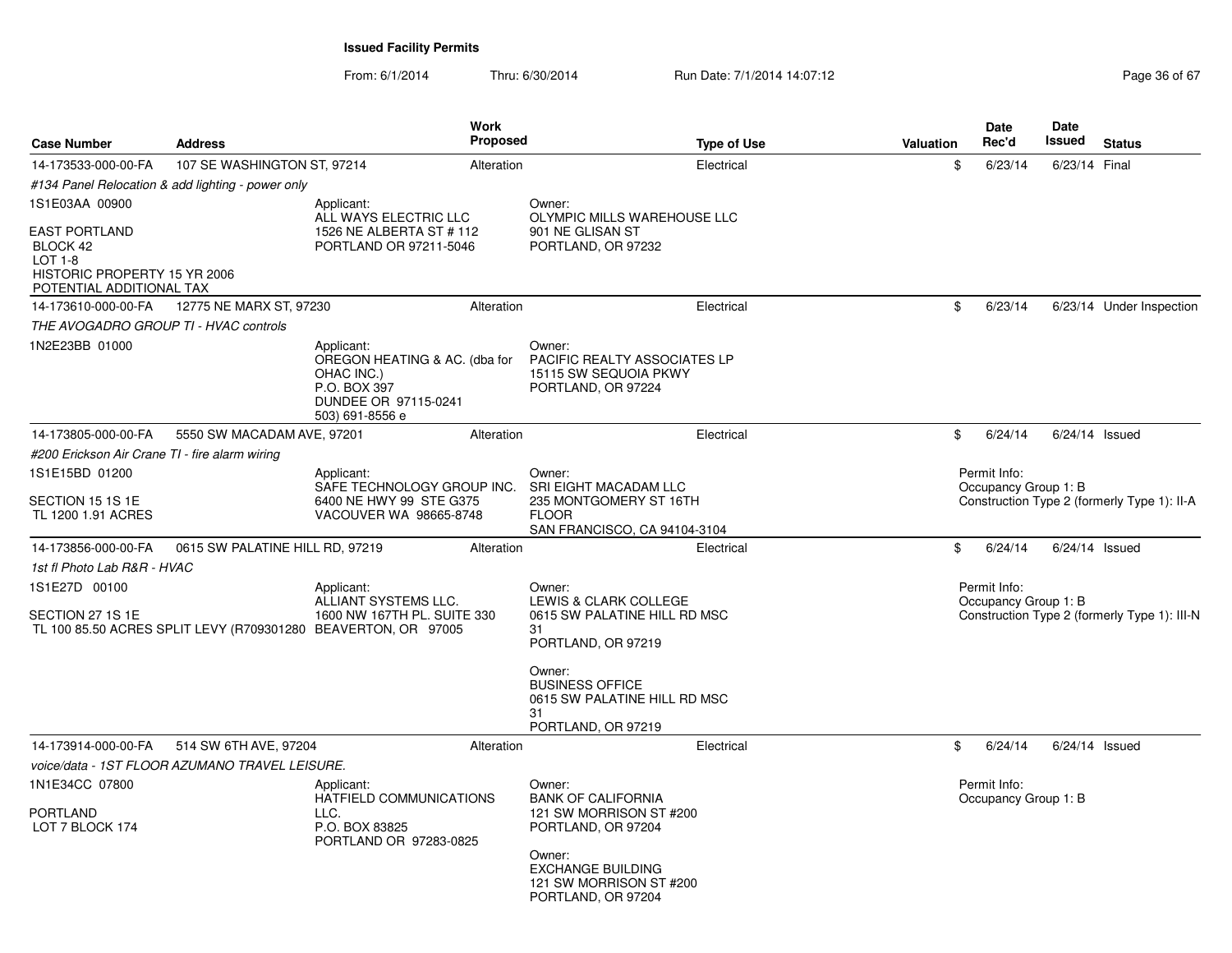From: 6/1/2014Thru: 6/30/2014 Run Date: 7/1/2014 14:07:12 Rege 37 of 67

| <b>Case Number</b>                               | <b>Address</b>                         |                                                                                     | <b>Work</b><br><b>Proposed</b> | <b>Type of Use</b>                                                                                                                          | Valuation | <b>Date</b><br>Rec'd                          | Date<br>Issued   | <b>Status</b>                              |
|--------------------------------------------------|----------------------------------------|-------------------------------------------------------------------------------------|--------------------------------|---------------------------------------------------------------------------------------------------------------------------------------------|-----------|-----------------------------------------------|------------------|--------------------------------------------|
| 14-174329-000-00-FA                              | 1500 SW 1ST AVE, 97201                 |                                                                                     | Alteration                     | Electrical                                                                                                                                  | \$        | 6/24/14                                       | 6/24/14 Final    |                                            |
|                                                  |                                        |                                                                                     |                                | #940 Donnelley TI - voice/data 「NOTE: THERE IS A DUPLICATE ET PERMIT FOR THIS WORK THAT WILL NOT BE USED SEE PERMIT #14-170971 ET ]         |           |                                               |                  |                                            |
| 1S1E03CA 00600                                   |                                        | Applicant:                                                                          |                                | Owner:                                                                                                                                      |           | Permit Info:                                  |                  |                                            |
| PORTLAND<br><b>BLOCK 116 TL 600</b>              |                                        | CALLAHAN ELECTRIC LLC<br>4830 SE LONG ST<br>PORTLAND OR 97206                       |                                | <b>URBAN OFFICE</b><br>111 SW COLUMBIA ST #1380<br>PORTLAND, OR 97201-5845                                                                  |           | Occupancy Group 1: B                          |                  | Construction Type 2 (formerly Type 1): I-A |
|                                                  |                                        |                                                                                     |                                | Owner:<br><b>PARKING</b><br>111 SW COLUMBIA ST #1380<br>PORTLAND, OR 97201-5845                                                             |           |                                               |                  |                                            |
|                                                  |                                        |                                                                                     |                                | Owner:<br><b>FACILITIES</b><br>111 SW COLUMBIA ST #1380<br>PORTLAND, OR 97201-5845                                                          |           |                                               |                  |                                            |
| 14-174735-000-00-FA                              |                                        | 3181 SW SAM JACKSON PARK RD - Bldg OHS, 9 Alteration                                |                                | Electrical                                                                                                                                  | \$        | 6/25/14                                       | 6/25/14 Final    |                                            |
| 3rd Cafe fl Ice Machine relocation               |                                        |                                                                                     |                                |                                                                                                                                             |           |                                               |                  |                                            |
| 1S1E09 00200                                     |                                        | Applicant:<br>DYNALECTRIC CO.<br>5711 SW HOOD AVE.<br>PORTLAND OR 97239-3716        |                                | Owner:<br>OREGON STATE OF<br>3181 SW SAM JACKSON PARK RD<br>PORTLAND, OR 97239                                                              |           | Permit Info:<br>Occupancy Group 1: I-2        |                  | Construction Type 2 (formerly Type 1): I-A |
| 14-174742-000-00-FA                              | 3455 SW US VETERANS HOSPITAL RD, 97201 |                                                                                     | Alteration                     | Electrical                                                                                                                                  | \$        | 6/25/14                                       |                  | 6/25/14 Under Inspection                   |
| 1st & 3rd floors bottle filling stations - power |                                        |                                                                                     |                                |                                                                                                                                             |           |                                               |                  |                                            |
| 1S1E09 00600                                     |                                        | Applicant:<br>DYNALECTRIC CO.<br>5711 SW HOOD AVE.<br>PORTLAND OR 97239-3716        |                                | Owner:<br>OREGON STATE OF(MEDICAL<br><b>DEPT</b><br>3181 SW SAM JACKSON PARK RD<br>PORTLAND, OR 97239                                       |           | Permit Info:<br>Occupancy Group 1: B<br>II-FR |                  | Construction Type 2 (formerly Type 1):     |
| 14-175228-000-00-FA                              | 6500 SW MACADAM AVE - Unit 300, 97201  |                                                                                     | Alteration                     | Electrical                                                                                                                                  | \$        | 6/26/14                                       | $6/26/14$ Issued |                                            |
|                                                  |                                        | voice/data - SUITE 160 SEASONS HOSPICE ADD NEW OFFICES AND RELOCATE BREAK ROOM SINK |                                |                                                                                                                                             |           |                                               |                  |                                            |
| 1S1E15DC 00400                                   |                                        | Applicant:<br>COCHRAN INC. dba BROADWAY                                             |                                | Owner:<br>WESTON INVESTMENT CO LLC                                                                                                          |           | Permit Info:<br>Occupancy Group 1: B          |                  |                                            |
| SOUTHERN PORTLAND<br>BLOCK 6<br>LOT 9-18 TL 400  |                                        | <b>ELECTRIC</b><br>7550 SW TECH CENTER DR STE<br>220<br>TIGARD OR 97223-8061        |                                | 2154 NE BROADWAY RM 200<br>PORTLAND, OR 97232-1590                                                                                          |           | $II-1HR$                                      |                  | Construction Type 2 (formerly Type 1):     |
| 14-175229-000-00-FA                              | 2020 NW NORTHRUP ST, 97209             |                                                                                     | Alteration                     | Electrical                                                                                                                                  | \$        | 6/26/14                                       | $6/26/14$ Issued |                                            |
|                                                  |                                        |                                                                                     |                                | power - Electrical alteration of room heaters and boiler pump. Plumbing Renovation at Marshall Union Manor to Repipe 8400 ft of water pipe. |           |                                               |                  |                                            |
| 1N1E33BA 02600                                   |                                        | Applicant:<br>ELECTRICAL CONSTRUCTION                                               |                                | Owner:<br>UNION LABOR RETIREMENT ASSN                                                                                                       |           |                                               |                  |                                            |
| COUCHS ADD<br>BLOCK 287<br>$1$ OT 1-14           |                                        | CO. (a dba for EC COMPANY)<br>PO BOX 10286<br>PORTLAND OR 97296-0286                |                                | 1625 SE LAFAYETTE ST<br>PORTLAND, OR 97202-3862                                                                                             |           |                                               |                  |                                            |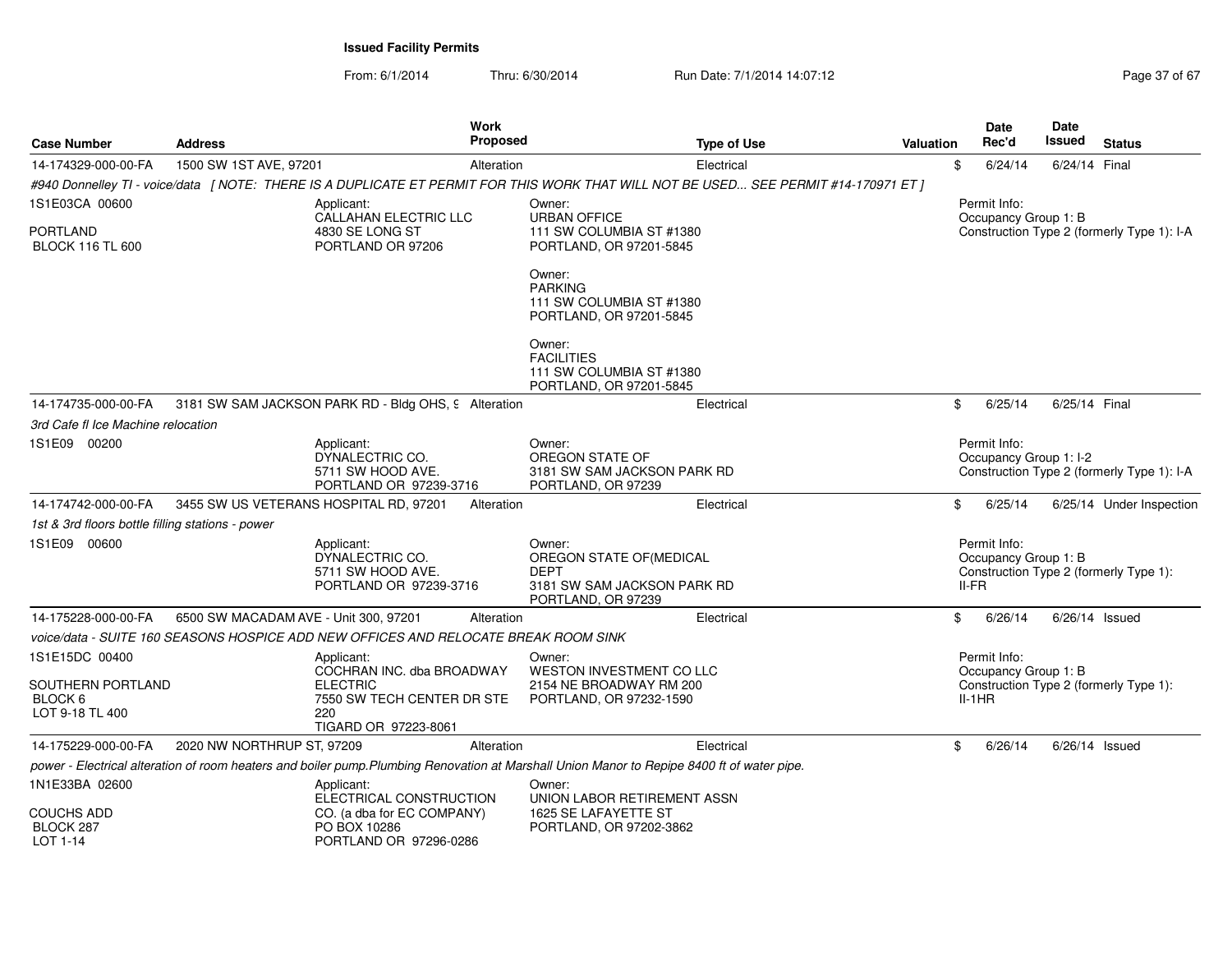| <b>Case Number</b>                              | <b>Address</b>                                              | Work<br><b>Proposed</b>                                                                    |                                                             | <b>Type of Use</b>                                                                                                                                           | <b>Valuation</b> | Date<br>Rec'd                                    | Date<br><b>Issued</b> | <b>Status</b>                               |
|-------------------------------------------------|-------------------------------------------------------------|--------------------------------------------------------------------------------------------|-------------------------------------------------------------|--------------------------------------------------------------------------------------------------------------------------------------------------------------|------------------|--------------------------------------------------|-----------------------|---------------------------------------------|
| 14-175234-000-00-FA                             | 1201 NE LLOYD BLVD, 97232                                   | Alteration                                                                                 |                                                             | Electrical                                                                                                                                                   | \$               | 6/26/14                                          | $6/26/14$ Issued      |                                             |
|                                                 |                                                             |                                                                                            |                                                             | fire alarm - 5TH FLOOR PROVIDENCE PHYSICIANS NEW 9773 SQ FT TENANT REMODEL, NEW WALLS & DOORS FOR PRIVATE OFFICES AND CONFERENCE & LUNCH ROOM                |                  |                                                  |                       |                                             |
| 1N1E35BD 00400                                  |                                                             | Applicant:<br>POINT MONITOR CORP.                                                          | Owner:<br>GPT PORTLAND OR 1201 LLOYD                        |                                                                                                                                                              |                  | Permit Info:<br>Occupancy Group 1: B_Bank, Off., |                       |                                             |
| <b>HOLLADAYS ADD</b><br><b>BLOCK 142 TL 400</b> |                                                             | 5863 LAKEVIEW BLVD #100<br>LAKE OSWEGO, OR 97035-7058                                      | <b>LLC</b><br>1201 NE LLOYD BLVD #150<br>PORTLAND, OR 97232 |                                                                                                                                                              |                  | Med.Off., Pub.Bldg.                              |                       | Construction Type 2 (formerly Type 1): I-A  |
| 14-175269-000-00-FA                             | 409 SW 11TH AVE, 97205                                      | Alteration                                                                                 |                                                             | Electrical                                                                                                                                                   | \$.              | 6/26/14                                          | 6/26/14 Issued        |                                             |
|                                                 | fire alarm - ROOMS 108 & 118 ROOM REMODEL WITH ADA UPGRADES |                                                                                            |                                                             |                                                                                                                                                              |                  |                                                  |                       |                                             |
| 1N1E33DD 02000                                  |                                                             | Applicant:<br><b>ACTION TECHNOLOGY SYSTEMS</b>                                             | Owner:<br>PETER A NATHAN                                    |                                                                                                                                                              |                  |                                                  |                       |                                             |
| <b>PORTLAND</b><br>BLOCK 255<br>LOT 1&2         | LLC.                                                        | 835 SE 17TH AVE.<br>PORTLAND OR 97214                                                      | 2455 NW MARSHALL ST #1<br>PORTLAND, OR 97210                |                                                                                                                                                              |                  |                                                  |                       |                                             |
| 14-175227-000-00-FA                             | 1100 SW 6TH AVE, 97204                                      | Alteration                                                                                 |                                                             | Electrical                                                                                                                                                   | \$               | 6/26/14                                          | $6/26/14$ Issued      |                                             |
|                                                 | Replacing 10 circuits for rooftop receptacle outlets        |                                                                                            |                                                             |                                                                                                                                                              |                  |                                                  |                       |                                             |
| 1S1E03BB 00700                                  |                                                             | Applicant:<br>HUGHES ELECTRICAL                                                            | Owner:<br>STANDARD INSURANCE CO                             |                                                                                                                                                              |                  | Permit Info:<br>Occupancy Group 1: B             |                       |                                             |
| <b>PORTLAND</b><br>BLOCK 168<br>LOT 1-8 TL 700  |                                                             | CONTRACTORS INC.<br>10490 NW JACKSON QUARRY RD<br>HILLSBORO, OR 97124-8184                 | <b>PO BOX 711</b><br>PORTLAND, OR 97204                     |                                                                                                                                                              |                  | I-FR                                             |                       | Construction Type 2 (formerly Type 1):      |
| 14-176098-000-00-FA                             | 1200 NW NAITO PKY                                           | Alteration                                                                                 |                                                             | Electrical                                                                                                                                                   | \$               | 6/27/14                                          | 6/27/14 Issued        |                                             |
|                                                 |                                                             | voice/data - Wheat Marketing Center - Installing 4 network connections from MDF to hallway |                                                             |                                                                                                                                                              |                  |                                                  |                       |                                             |
| 1N1E34BA 00100                                  |                                                             | Applicant:<br>AZIMUTH COMMUNICATIONS INC.                                                  | Owner:<br>ALBERS MILL BUILDING LLC                          |                                                                                                                                                              |                  |                                                  |                       |                                             |
| COUCHS ADD<br>BLOCK 318<br>LOT 2-15 TL 100      | <b>RD</b>                                                   | 9500 SW TUALATIN SHERWOOD<br>TUALATIN OR 97062-8586                                        | 2701 NW VAUGHN ST #390<br>PORTLAND, OR 97210                |                                                                                                                                                              |                  |                                                  |                       |                                             |
| 14-176101-000-00-FA                             | 1100 SW 6TH AVE, 97204                                      | Alteration                                                                                 |                                                             | Electrical                                                                                                                                                   | \$               | 6/27/14                                          | 6/27/14 Issued        |                                             |
| 3rd to 17th floors Restrooms Refresh - power    |                                                             |                                                                                            |                                                             |                                                                                                                                                              |                  |                                                  |                       |                                             |
| 1S1E03BB 00700                                  |                                                             | Applicant:<br><b>HUGHES ELECTRICAL</b>                                                     | Owner:<br>STANDARD INSURANCE CO                             |                                                                                                                                                              |                  | Permit Info:<br>Occupancy Group 1: B             |                       |                                             |
| PORTLAND<br>BLOCK 168<br>LOT 1-8 TL 700         |                                                             | CONTRACTORS INC.<br>10490 NW JACKSON QUARRY RD<br>HILLSBORO, OR 97124-8184                 | <b>PO BOX 711</b><br>PORTLAND, OR 97204                     |                                                                                                                                                              |                  | I-FR                                             |                       | Construction Type 2 (formerly Type 1):      |
| 14-175288-000-00-FA                             | 1403 SE WATER AVE, 97214                                    | Alteration                                                                                 |                                                             | Electrical                                                                                                                                                   | \$               | 6/26/14                                          | 6/26/14 Final         |                                             |
|                                                 |                                                             |                                                                                            |                                                             | power - COMPLETE TEAR-OFF AND REROOF WITH NEW PLYWOOD SHEATHING, NEW BUR SYSTEM AND ASPHALT SHINGLES, PARTIAL VOLUNTARY ROOF LEVEL SEISMIC UPGRADE, CRACKING |                  |                                                  |                       |                                             |
| 1S1E03AD 06900                                  |                                                             | Applicant:<br>ELECTRICAL CONSTRUCTION                                                      | Owner:<br>MULTNOMAH COUNTY                                  |                                                                                                                                                              |                  | Permit Info:<br>Occupancy Group 1: B_Bank, Off., |                       |                                             |
| <b>EAST PORTLAND</b><br><b>BLOCK 11 TL 6900</b> |                                                             | CO. (a dba for EC COMPANY)<br>PO BOX 10286<br>PORTLAND OR 97296-0286                       | 2115 SE MORRISON ST<br>PORTLAND, OR 97214-2865              |                                                                                                                                                              |                  | Med.Off., Pub.Bldg.                              |                       | Construction Type 2 (formerly Type 1): II-B |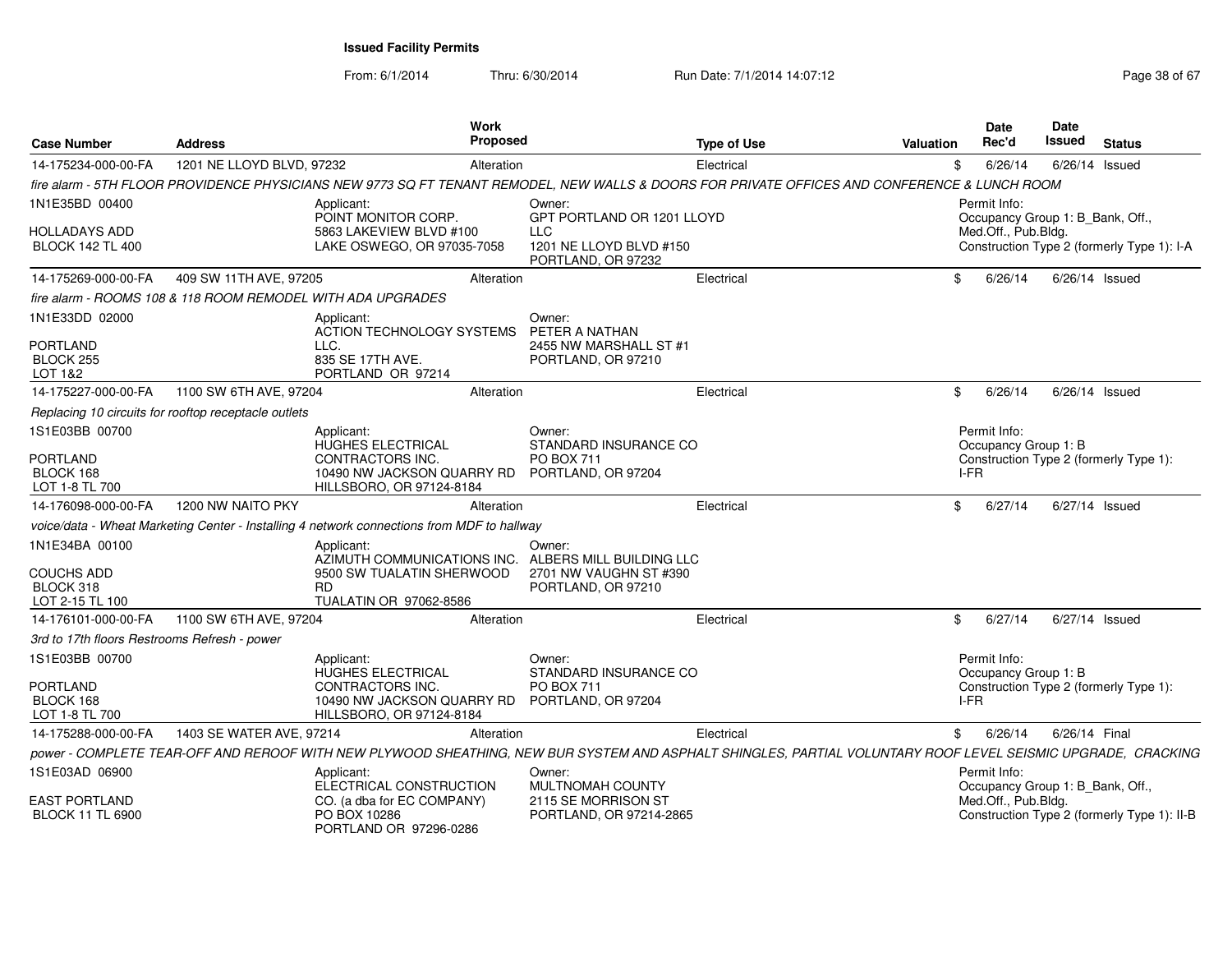| <b>Case Number</b>                            | <b>Address</b>                                                      | <b>Work</b><br><b>Proposed</b>                                                                                                                                         |                                                                                                                                                                                                                                                                                                                                                                          | <b>Type of Use</b> | Valuation | <b>Date</b><br>Rec'd                 | <b>Date</b><br>Issued | <b>Status</b>                          |
|-----------------------------------------------|---------------------------------------------------------------------|------------------------------------------------------------------------------------------------------------------------------------------------------------------------|--------------------------------------------------------------------------------------------------------------------------------------------------------------------------------------------------------------------------------------------------------------------------------------------------------------------------------------------------------------------------|--------------------|-----------|--------------------------------------|-----------------------|----------------------------------------|
| 14-175313-000-00-FA                           | 2501 SW 1ST AVE, 97201                                              | Alteration                                                                                                                                                             |                                                                                                                                                                                                                                                                                                                                                                          | Electrical         | \$        | 6/26/14                              |                       | 6/26/14 Under Inspection               |
|                                               |                                                                     | voice/data - SUITE 370; TI, REMOVE PARTITIONS, DOORS, ADD BACK RECONFIGURE FOR MULTIPLE OFFICES, CONFERENCE ROOM, BREAK ROOM, OPEN OFFICE AREA, DOORS, RELITES, CEILII |                                                                                                                                                                                                                                                                                                                                                                          |                    |           |                                      |                       |                                        |
| 1S1E10BB 00800                                |                                                                     | Applicant:<br>XTREME COMMUNICATIONS INC.                                                                                                                               | Owner:<br>WESTON INVESTMENT CO LLC                                                                                                                                                                                                                                                                                                                                       |                    |           | Permit Info:<br>Occupancy Group 1: B |                       |                                        |
| SOUTH AUDITORIUM ADD<br>BLOCK F TL 800        |                                                                     | <b>PO BOX 272</b><br>TROUTDALE OR 97060-0272                                                                                                                           | 2154 NE BROADWAY RM 200<br>PORTLAND, OR 97232-1590                                                                                                                                                                                                                                                                                                                       |                    | I-FR      |                                      |                       | Construction Type 2 (formerly Type 1): |
| 14-176403-000-00-FA                           | 888 SW 5TH AVE                                                      | Alteration                                                                                                                                                             |                                                                                                                                                                                                                                                                                                                                                                          | Electrical         | \$        | 6/27/14                              | 6/27/14 Issued        |                                        |
|                                               |                                                                     | stat - SUITE 1170 PROPEL INSURANCE 4914 SQ FT EXPANSION ADD NEW WALLS FOR PRIVATE OFFICES & CONFERENCE ROOM                                                            |                                                                                                                                                                                                                                                                                                                                                                          |                    |           |                                      |                       |                                        |
| 1S1E03BB 90003                                |                                                                     | Applicant:                                                                                                                                                             | Owner:                                                                                                                                                                                                                                                                                                                                                                   |                    |           | Permit Info:                         |                       |                                        |
| PIONEER PLACE CONDOMINIUM<br>LOT <sub>3</sub> |                                                                     | MCKINSTRY CO. LLC.<br>16790 NE MASON ST STE 100<br>PORTLAND OR 97230-7398                                                                                              | PIONEER PLACE LIMITED<br><b>PARTNERSHIP</b><br>PO BOX 617905<br>CHICAGO, IL 60661-7905                                                                                                                                                                                                                                                                                   |                    | I-FR      | Occupancy Group 1: B                 |                       | Construction Type 2 (formerly Type 1): |
| 14-177268-000-00-FA                           | 3505 SW US VETERANS HOSPITAL RD                                     | Alteration                                                                                                                                                             |                                                                                                                                                                                                                                                                                                                                                                          | Electrical         | \$        | 6/30/14                              |                       | $6/30/14$ Issued                       |
|                                               | 5th, 6th, 7th floor install new communications cabling - voice/data |                                                                                                                                                                        |                                                                                                                                                                                                                                                                                                                                                                          |                    |           |                                      |                       |                                        |
| 1S1E09 00200 A1                               |                                                                     | Applicant:<br>DYNALECTRIC CO.<br>5711 SW HOOD AVE.<br>PORTLAND OR 97239-3716                                                                                           | Owner:<br>OREGON STATE OF(LEASED<br>3181 SW SAM JACKSON PARK RD<br>PORTLAND, OR 97239-3098<br>Owner:<br><b>OHSU - SPACE PLANNING</b><br>3181 SW SAM JACKSON PARK RD<br>PORTLAND, OR 97239-3098<br>Owner:<br><b>MGMT</b><br>3181 SW SAM JACKSON PARK RD<br>PORTLAND, OR 97239-3098<br>Owner:<br>MAIL STOP PP22E<br>3181 SW SAM JACKSON PARK RD<br>PORTLAND, OR 97239-3098 |                    |           |                                      |                       |                                        |
| 14-176637-000-00-FA                           | 4805 NE GLISAN ST, 97213                                            | Alteration                                                                                                                                                             |                                                                                                                                                                                                                                                                                                                                                                          | Electrical         | \$        | 6/28/14                              | $6/28/14$ Issued      |                                        |
|                                               | power - 1ST FLOOR TI, RECEPTION AREA, CEILING, ELEC, PLBG           |                                                                                                                                                                        |                                                                                                                                                                                                                                                                                                                                                                          |                    |           |                                      |                       |                                        |
| 1N2E31BD 04100                                |                                                                     | Applicant:<br>COCHRAN INC. dba BROADWAY                                                                                                                                | Owner:<br>PROVIDENCE HEALTH                                                                                                                                                                                                                                                                                                                                              |                    |           |                                      |                       |                                        |
| SECTION 31 1N 2E<br>TL 4100 9.54 ACRES        |                                                                     | <b>ELECTRIC</b><br>7550 SW TECH CENTER DR STE                                                                                                                          | 4400 NE HALSEY ST BLDG 2 #190<br>PORTLAND, OR 97213-1545                                                                                                                                                                                                                                                                                                                 |                    |           |                                      |                       |                                        |
|                                               |                                                                     | 220<br>TIGARD OR 97223-8061                                                                                                                                            | Owner:<br>SERVICES-OREGON<br>4400 NE HALSEY ST BLDG 2 #190<br>PORTLAND, OR 97213-1545                                                                                                                                                                                                                                                                                    |                    |           |                                      |                       |                                        |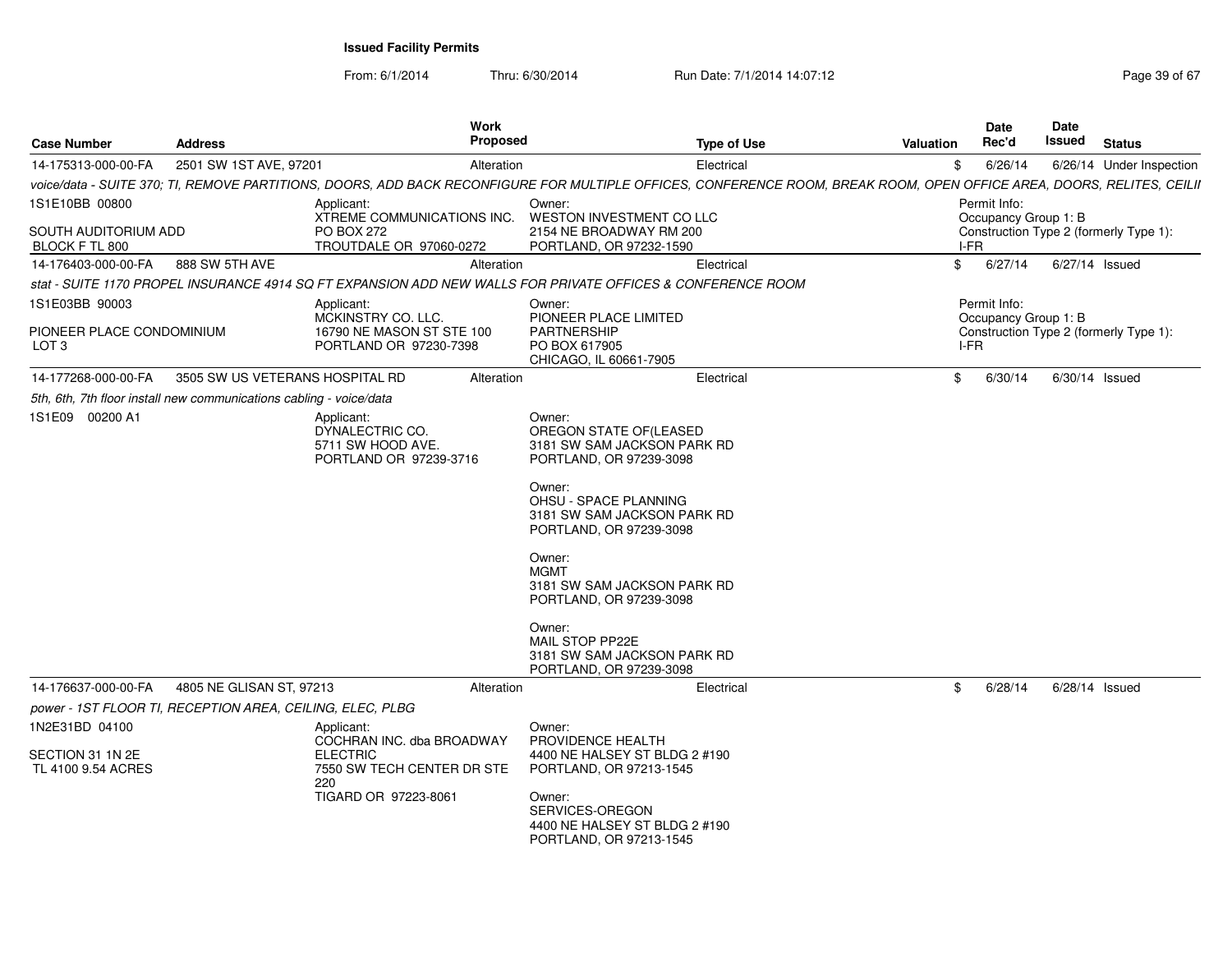| <b>Case Number</b>                                            | <b>Address</b>                                                              |                                                                                                      | <b>Work</b><br>Proposed |                                                                                                                                                   | <b>Type of Use</b> |                                                       | Valuation |              | <b>Date</b><br>Rec'd | Date<br>Issued                   | <b>Status</b>                               |
|---------------------------------------------------------------|-----------------------------------------------------------------------------|------------------------------------------------------------------------------------------------------|-------------------------|---------------------------------------------------------------------------------------------------------------------------------------------------|--------------------|-------------------------------------------------------|-----------|--------------|----------------------|----------------------------------|---------------------------------------------|
| 14-176641-000-00-FA                                           | 919 NE 19TH AVE, 97232                                                      |                                                                                                      | Alteration              |                                                                                                                                                   | Electrical         |                                                       |           | \$           | 6/28/14              | 6/28/14                          | Issued                                      |
|                                                               |                                                                             | power - SUITE 250 MULT CO LIBRARIES 9621 SQ FT OFFICE REMODEL                                        |                         |                                                                                                                                                   |                    |                                                       |           |              |                      |                                  |                                             |
| 1N1E35AC 00100                                                |                                                                             | Applicant:<br>BACHOFNER ELECTRIC, LLC.                                                               |                         | Owner:<br>WESTON INVESTMENT CO LLC                                                                                                                |                    |                                                       |           | Permit Info: | Occupancy Group 1: B |                                  |                                             |
| <b>SULLIVANS ADD</b><br><b>BLOCK 36 TL 100</b>                |                                                                             | 12031 NE MARX ST.<br>PORTLAND OR 97220                                                               |                         | 2154 NE BROADWAY RM 200<br>PORTLAND, OR 97232-1590                                                                                                |                    |                                                       |           |              |                      |                                  | Construction Type 2 (formerly Type 1): II-A |
| 14-176643-000-00-FA                                           | 1211 SW 5TH AVE, 97204                                                      |                                                                                                      | Alteration              |                                                                                                                                                   | Electrical         |                                                       |           | \$           | 6/28/14              | $6/28/14$ Issued                 |                                             |
|                                                               | power - SUITE 1250 COMMERCE BANK 7260 SQ FT NEW OFFICE TI                   |                                                                                                      |                         |                                                                                                                                                   |                    |                                                       |           |              |                      |                                  |                                             |
| 1S1E03BC 00900                                                |                                                                             | Applicant:<br>CHRISTENSON ELECTRIC INC.                                                              |                         | Owner:<br>PACWEST CENTER LLC                                                                                                                      |                    |                                                       |           | Permit Info: |                      | Occupancy Group 1: B_Bank, Off., |                                             |
| <b>PORTLAND</b><br>BLOCK 167<br>LOT 1-8                       |                                                                             | 111 SW COLUMBIA ST. STE 480<br>PORTLAND OR 97201-5838                                                |                         | 1211 SW 5TH AVE #2230<br>PORTLAND, OR 97204                                                                                                       |                    |                                                       |           |              | Med.Off., Pub.Bldg.  |                                  |                                             |
| 14-176647-000-00-FA                                           | 1120 NW COUCH ST, 97209                                                     |                                                                                                      | Alteration              |                                                                                                                                                   | Electrical         |                                                       |           | \$           | 6/28/14              | $6/28/14$ Issued                 |                                             |
|                                                               |                                                                             |                                                                                                      |                         | stat - 5TH FLOOR RAYMOND JAMES 5,489 SQ FT NEW TENANT REMODEL, REMOVE AND ADD PARTITION WALLS FOR PRIVATE OFFICES, CONFERENCE ROOM AND BREAK ROOM |                    |                                                       |           |              |                      |                                  |                                             |
| 1N1E33DA 04900                                                |                                                                             | Applicant:<br>ALLIANT SYSTEMS LLC.<br>1600 NW 167TH PL. SUITE 330<br>BEAVERTON, OR 97005             |                         | Owner:<br>MEPT BREWERY BLOCK 2 LLC<br>PO BOX 320099<br>ALEXANDRIA, VA 22320-0156                                                                  |                    |                                                       |           | Permit Info: | Med.Off., Pub.Bldg.  | Occupancy Group 1: B_Bank, Off., | Construction Type 2 (formerly Type 1): II-A |
| 14-176651-000-00-FA                                           | 1721 SW BROADWAY, 97201                                                     |                                                                                                      | Alteration              |                                                                                                                                                   | Electrical         |                                                       |           | \$           | 6/28/14              | 6/28/14 Issued                   |                                             |
|                                                               |                                                                             |                                                                                                      |                         | security - Card reader adds at ground level entry points. 43A & 169PR# 14-38092-053 (Separate permit 43A & 169 as prior permit was finalled.)     |                    |                                                       |           |              |                      |                                  |                                             |
| 1S1E04AD 08500<br>PORTLAND<br>BLOCK 201<br>LOT $1-8$          |                                                                             | Applicant:<br>8089 SW CIRRUS DR.<br>BEAVERTON OR 97008-5989                                          |                         | Owner:<br>ARONSON SECURITY GROUP INC. OREGON STATE OF (BOARD OF<br><b>PO BOX 751</b><br>PORTLAND, OR 97207                                        |                    |                                                       |           |              |                      |                                  |                                             |
|                                                               |                                                                             |                                                                                                      |                         | Owner:<br><b>HIGHER EDUCATION</b><br><b>PO BOX 751</b><br>PORTLAND, OR 97207                                                                      |                    |                                                       |           |              |                      |                                  |                                             |
| 14-177248-000-00-FA                                           | 121 SW MORRISON ST, 97204                                                   |                                                                                                      | Alteration              |                                                                                                                                                   | Electrical         |                                                       |           | \$           | 6/30/14              | 6/30/14 Final                    |                                             |
| voice/data - Fiber Cable from 1575 to 1500                    |                                                                             |                                                                                                      |                         |                                                                                                                                                   |                    |                                                       |           |              |                      |                                  |                                             |
| 1S1E03BA 02700                                                |                                                                             | Applicant:<br><b>DENNIS J BRYANT</b>                                                                 |                         | Owner:<br>TERRACE TOWER USA-                                                                                                                      |                    | CCB - Contractor:<br><b>DENNIS J BRYANT</b>           |           | Permit Info: |                      | Occupancy Group 1: B_Bank, Off., |                                             |
| <b>PORTLAND</b><br>BLOCK 15<br>$LOT 1-4$<br>LOT 7&8 EXC W 75' |                                                                             | BRY-COM<br><b>14244 SE BUSH</b><br>PORTLAND, OR 97236                                                |                         | PORTLAND INC<br>121 SW MORRISON ST #250<br>PORTLAND, OR 97204-3179                                                                                |                    | BRY-COM<br><b>14244 SE BUSH</b><br>PORTLAND, OR 97236 |           |              | Med.Off., Pub.Bldg.  |                                  | Construction Type 2 (formerly Type 1): I-A  |
| 14-175490-000-00-FA                                           | 1120 NW COUCH ST, 97209                                                     |                                                                                                      | Alteration              |                                                                                                                                                   | Fire Alarms        |                                                       | \$2,810   |              | 6/26/14              | 6/26/14 Issued                   |                                             |
|                                                               | Suite #302/304- Alteration to Fire Alarm as needed for T.I.- 1 device total |                                                                                                      |                         |                                                                                                                                                   |                    |                                                       |           |              |                      |                                  |                                             |
| 1N1E33DA 04900                                                |                                                                             | Applicant:<br>SIEMENS INDUSTRY INC.<br>15201 NW GREENBRIER PKWY<br>STE A4<br>BEAVERTON OR 97006-5720 |                         | Owner:<br>MEPT BREWERY BLOCK 2 LLC<br>PO BOX 320099<br>ALEXANDRIA, VA 22320-0156                                                                  |                    |                                                       |           | Permit Info: | Med.Off., Pub.Bldg.  | Occupancy Group 1: B Bank, Off., | Construction Type 2 (formerly Type 1): II-A |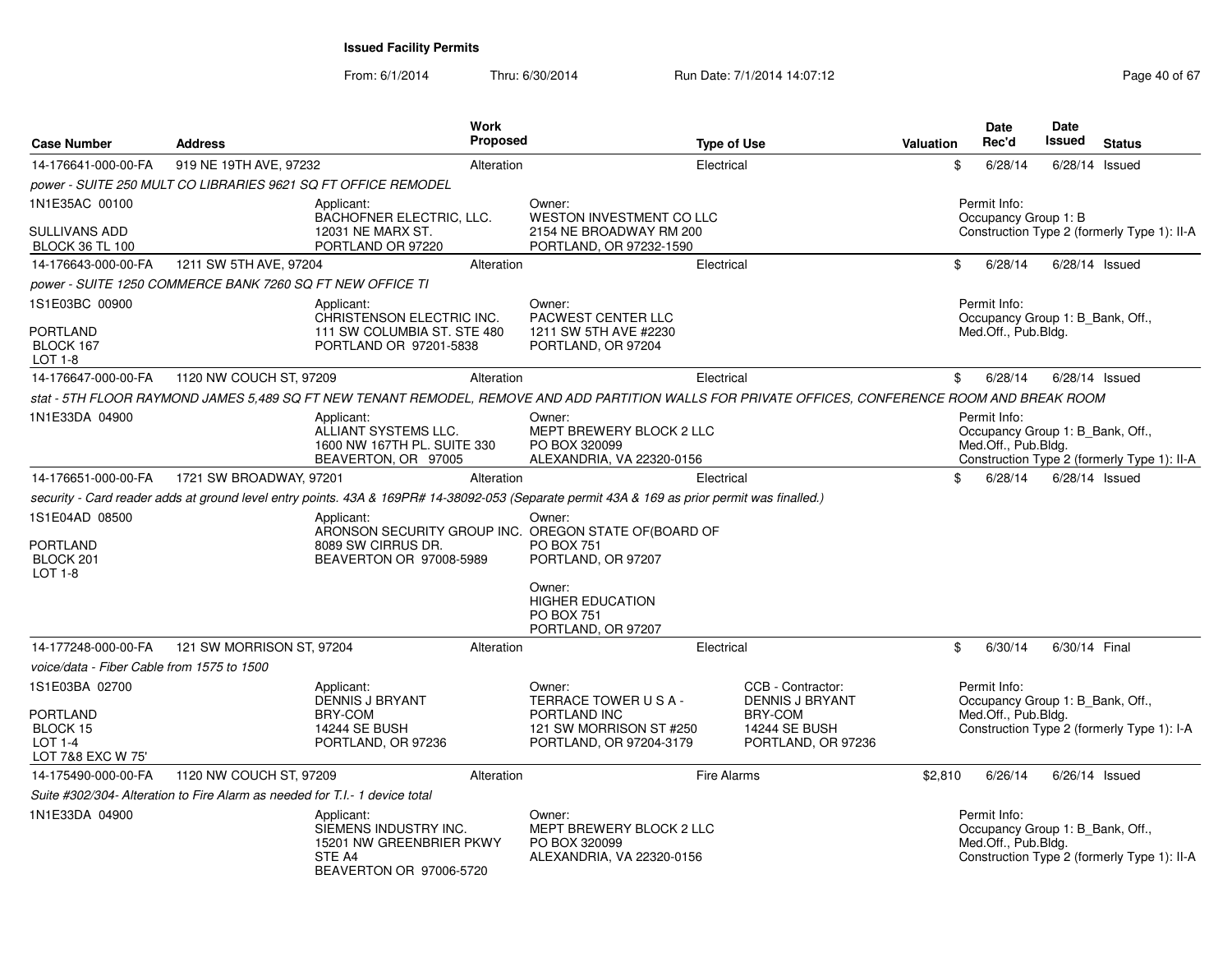| <b>Case Number</b>                                                                      | <b>Address</b>                                                             |                                                                                                      | <b>Work</b><br><b>Proposed</b> |                                                                                           | <b>Type of Use</b>      | <b>Valuation</b>                                                                       | <b>Date</b><br>Rec'd                                                               | Date<br><b>Issued</b>           | <b>Status</b>                               |
|-----------------------------------------------------------------------------------------|----------------------------------------------------------------------------|------------------------------------------------------------------------------------------------------|--------------------------------|-------------------------------------------------------------------------------------------|-------------------------|----------------------------------------------------------------------------------------|------------------------------------------------------------------------------------|---------------------------------|---------------------------------------------|
| 14-175529-000-00-FA                                                                     | 10000 SE MAIN ST, 97216                                                    |                                                                                                      | Alteration                     |                                                                                           | <b>Fire Alarms</b>      | \$6,800                                                                                | 6/26/14                                                                            | 6/26/14 Issued                  |                                             |
|                                                                                         | MRI- Alterations to the Fire Alarm System for T.I.- 10 devices total       |                                                                                                      |                                |                                                                                           |                         |                                                                                        |                                                                                    |                                 |                                             |
| 1S2E04A 02400                                                                           |                                                                            | Applicant:<br>MCKINSTRY CO LLC                                                                       |                                | Owner:                                                                                    |                         |                                                                                        | Permit Info:                                                                       |                                 |                                             |
| <b>EVERGLADE</b><br>LOT 6 TL 2400                                                       |                                                                            | 16970 NE MASON ST, SUITE 100<br>PORTLAND OR 97230-7398                                               |                                | PORTLAND ADVENTIST MEDICAL<br>10123 SE MARKET ST                                          | PORTLAND, OR 97216-2532 |                                                                                        |                                                                                    | Occupancy Group 1: I-2_Hospital |                                             |
|                                                                                         |                                                                            |                                                                                                      |                                | Owner:<br><b>CENTER</b><br>10123 SE MARKET ST<br>PORTLAND, OR 97216-2532                  |                         |                                                                                        |                                                                                    |                                 |                                             |
| 14-165425-000-00-FA                                                                     | 12000 SW 49TH AVE, 97219                                                   |                                                                                                      | Alteration                     |                                                                                           | <b>Fire Alarms</b>      | \$1                                                                                    | 6/5/14                                                                             |                                 | $6/5/14$ Issued                             |
| upgrade alarm system---2 sets of plans                                                  |                                                                            |                                                                                                      |                                |                                                                                           |                         |                                                                                        |                                                                                    |                                 |                                             |
| 1S1E31D 00200                                                                           |                                                                            | Applicant:<br><b>EC COMPANY</b><br>PO BOX 10286<br>PORTLAND, OR 97296.0286                           |                                | Owner:<br>PORTLAND COMMUNITY<br><b>COLLEGE DIST</b><br>PO BOX 19000<br>PORTLAND, OR 97283 |                         |                                                                                        | Permit Info:<br>Occupancy Group 1: B<br>Construction Type 2 (formerly Type 1): I-B |                                 |                                             |
| 14-166298-000-00-FA                                                                     | 2701 NW VAUGHN ST, 97210                                                   |                                                                                                      | Alteration                     |                                                                                           | <b>Fire Alarms</b>      | \$1,225                                                                                | 6/6/14                                                                             |                                 | $6/6/14$ Issued                             |
|                                                                                         | Suite #290- Alteration to Fire Alarm for T.I.- 1 device                    |                                                                                                      |                                |                                                                                           |                         |                                                                                        |                                                                                    |                                 |                                             |
| 1N1E29D 00200<br>SECTION 29 1N 1E<br>TL 200 11.06 ACRES<br>ALSO SEE SUBS -0291<br>-0292 |                                                                            | Applicant:<br><b>DTS SYSTEMS</b><br>7905 SW NIMBUS AV<br>BEAVERTON, OR 97008-                        |                                | Owner:<br>MONTGOMERY PARK I LLC<br>2701 NW VAUGHN ST<br>PORTLAND, OR 97208                |                         | Permit Info:<br>Occupancy Group 1: B<br>Construction Type 2 (formerly Type 1):<br>I-FR |                                                                                    |                                 |                                             |
| 14-164310-000-00-FA                                                                     | 4650 SW MACADAM AVE, 97201                                                 |                                                                                                      | Alteration                     |                                                                                           | <b>Fire Alarms</b>      | \$1                                                                                    | 6/3/14                                                                             |                                 | $6/3/14$ Issued                             |
|                                                                                         | addition to existing alarm system 2nd 3rd and 4th floors---2 sets of plans |                                                                                                      |                                |                                                                                           |                         |                                                                                        |                                                                                    |                                 |                                             |
| 1S1E15BA 00900                                                                          |                                                                            | Applicant:<br><b>IES COMMERCIAL INC</b>                                                              |                                | Owner:<br>PCC JOHNS LANDING LLC                                                           |                         |                                                                                        | Permit Info:<br>Occupancy Group 1: B                                               |                                 |                                             |
| SECTION 15 1S 1E<br>TL 900 1.00 ACRES                                                   |                                                                            | 16135 SW 74th Ave.<br>TIGARD OR 97224                                                                |                                | 4650 SW MACADAM AVE #440<br>PORTLAND, OR 97239-4262                                       |                         |                                                                                        |                                                                                    |                                 | Construction Type 2 (formerly Type 1): II-A |
| 14-175462-000-00-FA                                                                     | 1120 NW COUCH ST, 97209                                                    |                                                                                                      | Alteration                     |                                                                                           | <b>Fire Alarms</b>      | \$2,780                                                                                | 6/26/14                                                                            | 6/26/14 Issued                  |                                             |
|                                                                                         |                                                                            | Suite #450- Alterations to the Fire Alarm system as needed for T.I.- 4 devices total                 |                                |                                                                                           |                         |                                                                                        |                                                                                    |                                 |                                             |
| 1N1E33DA 04900                                                                          |                                                                            | Applicant:<br>SIEMENS INDUSTRY INC.<br>15201 NW GREENBRIER PKWY<br>STE A4<br>BEAVERTON OR 97006-5720 |                                | Owner:<br>MEPT BREWERY BLOCK 2 LLC<br>PO BOX 320099<br>ALEXANDRIA, VA 22320-0156          |                         |                                                                                        | Permit Info:<br>Occupancy Group 1: B_Bank, Off.,<br>Med.Off., Pub.Bldg.            |                                 | Construction Type 2 (formerly Type 1): II-A |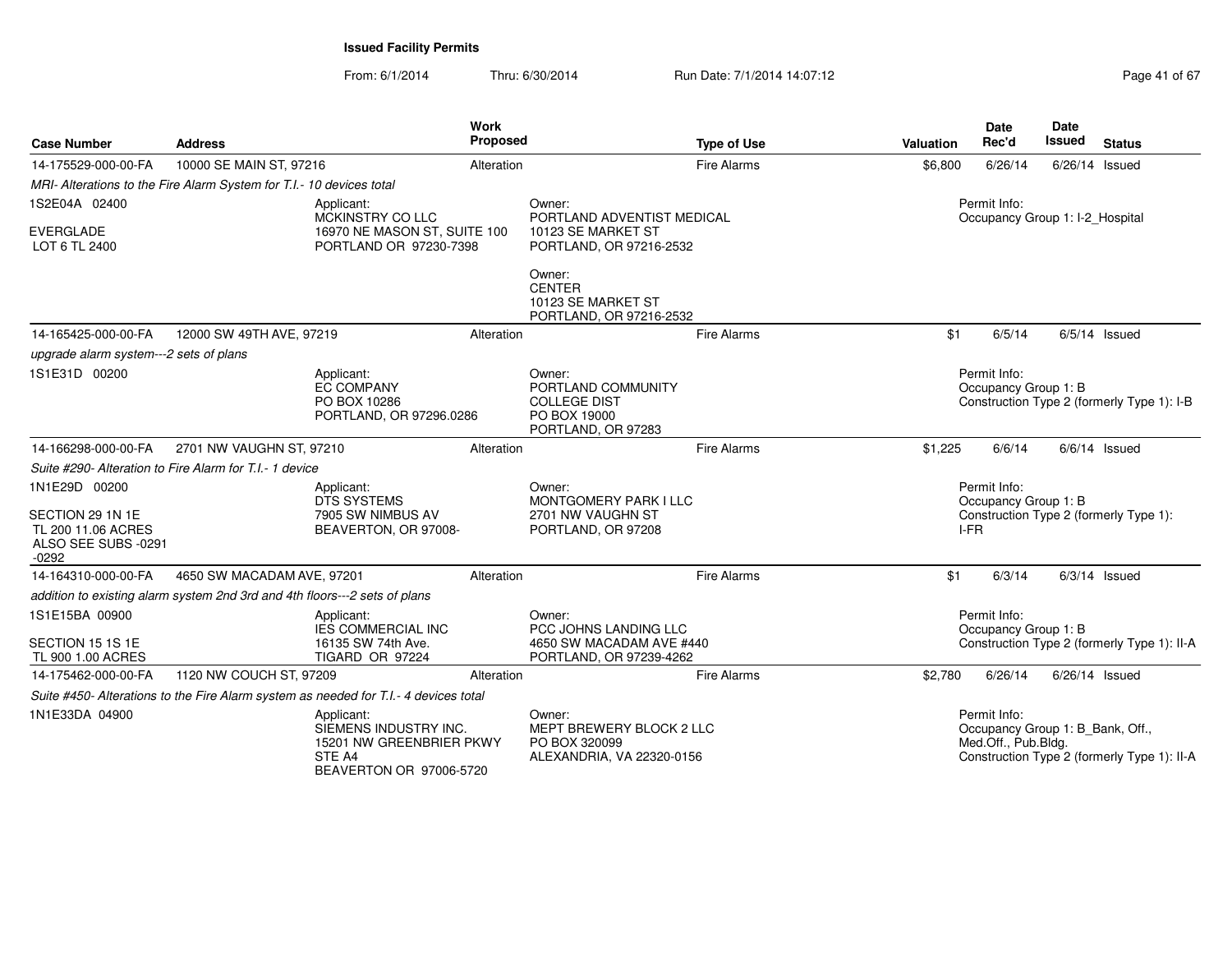| <b>Case Number</b>                             | <b>Address</b>                                                                                     | <b>Work</b><br><b>Proposed</b>                                                                | <b>Type of Use</b>                                                                                                                    | Valuation | Date<br>Rec'd                                    | Date<br>Issued   | <b>Status</b>                               |
|------------------------------------------------|----------------------------------------------------------------------------------------------------|-----------------------------------------------------------------------------------------------|---------------------------------------------------------------------------------------------------------------------------------------|-----------|--------------------------------------------------|------------------|---------------------------------------------|
| 14-175414-000-00-FA                            | 1500 SW 1ST AVE, 97201                                                                             | Alteration                                                                                    | <b>Fire Alarms</b>                                                                                                                    | \$1       | 6/26/14                                          | 6/26/14 Final    |                                             |
| move 1 strobe add 2 strobes--2 sets of plans   |                                                                                                    |                                                                                               |                                                                                                                                       |           |                                                  |                  |                                             |
| 1S1E03CA 00600                                 | Applicant:                                                                                         | <b>CHRISTENSON ELECTRIC INC</b>                                                               | Owner:<br><b>URBAN OFFICE</b>                                                                                                         |           | Permit Info:<br>Occupancy Group 1: B             |                  |                                             |
| PORTLAND<br><b>BLOCK 116 TL 600</b>            |                                                                                                    | 111 SW COLUMBIA, SUITE 480<br>PORTLAND, OR 97201                                              | 111 SW COLUMBIA ST #1380<br>PORTLAND, OR 97201-5845                                                                                   |           |                                                  |                  | Construction Type 2 (formerly Type 1): I-A  |
|                                                |                                                                                                    |                                                                                               | Owner:<br><b>PARKING</b><br>111 SW COLUMBIA ST #1380<br>PORTLAND, OR 97201-5845                                                       |           |                                                  |                  |                                             |
|                                                |                                                                                                    |                                                                                               | Owner:<br><b>FACILITIES</b><br>111 SW COLUMBIA ST #1380<br>PORTLAND, OR 97201-5845                                                    |           |                                                  |                  |                                             |
| 14-172416-000-00-FA                            | 919 NE 19TH AVE, 97232                                                                             | Alteration                                                                                    | <b>Fire Alarms</b>                                                                                                                    | \$1       | 6/20/14                                          | $6/20/14$ Issued |                                             |
|                                                | moving 2 horn strobes, adding 2 hornstrobes and 5 strobes to relocate--3 sets of plans             |                                                                                               |                                                                                                                                       |           |                                                  |                  |                                             |
| 1N1E35AC 00100                                 | Applicant:                                                                                         |                                                                                               | Owner:                                                                                                                                |           | Permit Info:                                     |                  |                                             |
| SULLIVANS ADD<br><b>BLOCK 36 TL 100</b>        |                                                                                                    | STAR FIRE & SECURITY INC<br>38954 PROCTOR BLVD#306<br>SANDY, OR 97055                         | WESTON INVESTMENT CO LLC<br>2154 NE BROADWAY RM 200<br>PORTLAND, OR 97232-1590                                                        |           | Occupancy Group 1: B                             |                  | Construction Type 2 (formerly Type 1): II-A |
| 14-172839-000-00-FA                            | 5550 SW MACADAM AVE, 97201                                                                         | Alteration                                                                                    | <b>Fire Alarms</b>                                                                                                                    | \$2,800   | 6/20/14                                          | 6/20/14 Final    |                                             |
|                                                | Suite #200- Alterations to the Fire Alarm system for T.I.- 8 devices total                         |                                                                                               |                                                                                                                                       |           |                                                  |                  |                                             |
| 1S1E15BD 01200                                 | Applicant:                                                                                         |                                                                                               | Owner:                                                                                                                                |           | Permit Info:                                     |                  |                                             |
|                                                |                                                                                                    | SAFE TECHNOLOGY GROUP                                                                         | SRI EIGHT MACADAM LLC                                                                                                                 |           | Occupancy Group 1: B                             |                  |                                             |
| SECTION 15 1S 1E<br>TL 1200 1.91 ACRES         |                                                                                                    | 6400 NE HWY 99 G#375<br>VANCOUVER WA 98665                                                    | 235 MONTGOMERY ST 16TH<br><b>FLOOR</b><br>SAN FRANCISCO, CA 94104-3104                                                                |           |                                                  |                  | Construction Type 2 (formerly Type 1): II-A |
| 14-171616-000-00-FA                            | 501 SE HAWTHORNE BLVD, 97214                                                                       | Alteration                                                                                    | Fire Alarms                                                                                                                           | \$1       | 6/19/14                                          | $6/19/14$ Issued |                                             |
|                                                | alarm/ evacuation system addition adding remote paging station in the lobby and 6th-floor---1 plan |                                                                                               |                                                                                                                                       |           |                                                  |                  |                                             |
| 1S1E02BC 07200                                 | Applicant:                                                                                         |                                                                                               | Owner:                                                                                                                                |           | Permit Info:                                     |                  |                                             |
|                                                |                                                                                                    | NORTHWEST FIRE                                                                                | MULTNOMAH COUNTY(LEASED                                                                                                               |           | Occupancy Group 1: B                             |                  |                                             |
| HAWTHORNE PK<br>BLOCK 131<br>LOT 1-5 EXC W 10' |                                                                                                    | SUPPRESSION INC<br>15385 SW BEAVERTON CREEK CT PORTLAND, OR 97227-1865<br>BEAVERTON, OR 97006 | 401 N DIXON ST                                                                                                                        |           | Construction Type 2 (formerly Type 1):<br>I-FR   |                  |                                             |
| LOT 6-8                                        |                                                                                                    |                                                                                               | Owner:<br>MULTIPLE TENANTS<br>401 N DIXON ST<br>PORTLAND, OR 97227-1865                                                               |           |                                                  |                  |                                             |
| 14-169276-000-00-FA                            | 110 SW YAMHILL ST, 97204                                                                           | Alteration                                                                                    | Fire Alarms                                                                                                                           | \$15,500  | 6/13/14                                          | $6/13/14$ Issued |                                             |
|                                                |                                                                                                    |                                                                                               | Install New Fire Alarm system for new build-out of building- 45 devices total 1- FACP9- Smoke10- Strobes1- Pull Station4- Heat20- H/S |           |                                                  |                  |                                             |
| 1S1E03BA 02400                                 | Applicant:                                                                                         | POINT MONITOR CORP.                                                                           | Owner:<br><b>B13 INVESTORS LLC</b>                                                                                                    |           | Permit Info:<br>Occupancy Group 1: B Bank, Off., |                  |                                             |
| PORTLAND<br>BLOCK 13<br>10T182                 |                                                                                                    | 5863 LAKEVIEW BLVD #100<br>LAKE OSWEGO, OR 97035-7058                                         | 111 SW COLUMBIA ST #1380<br>PORTLAND, OR 97201                                                                                        |           | Med.Off., Pub.Bldg.                              |                  | Construction Type 2 (formerly Type 1): I-B  |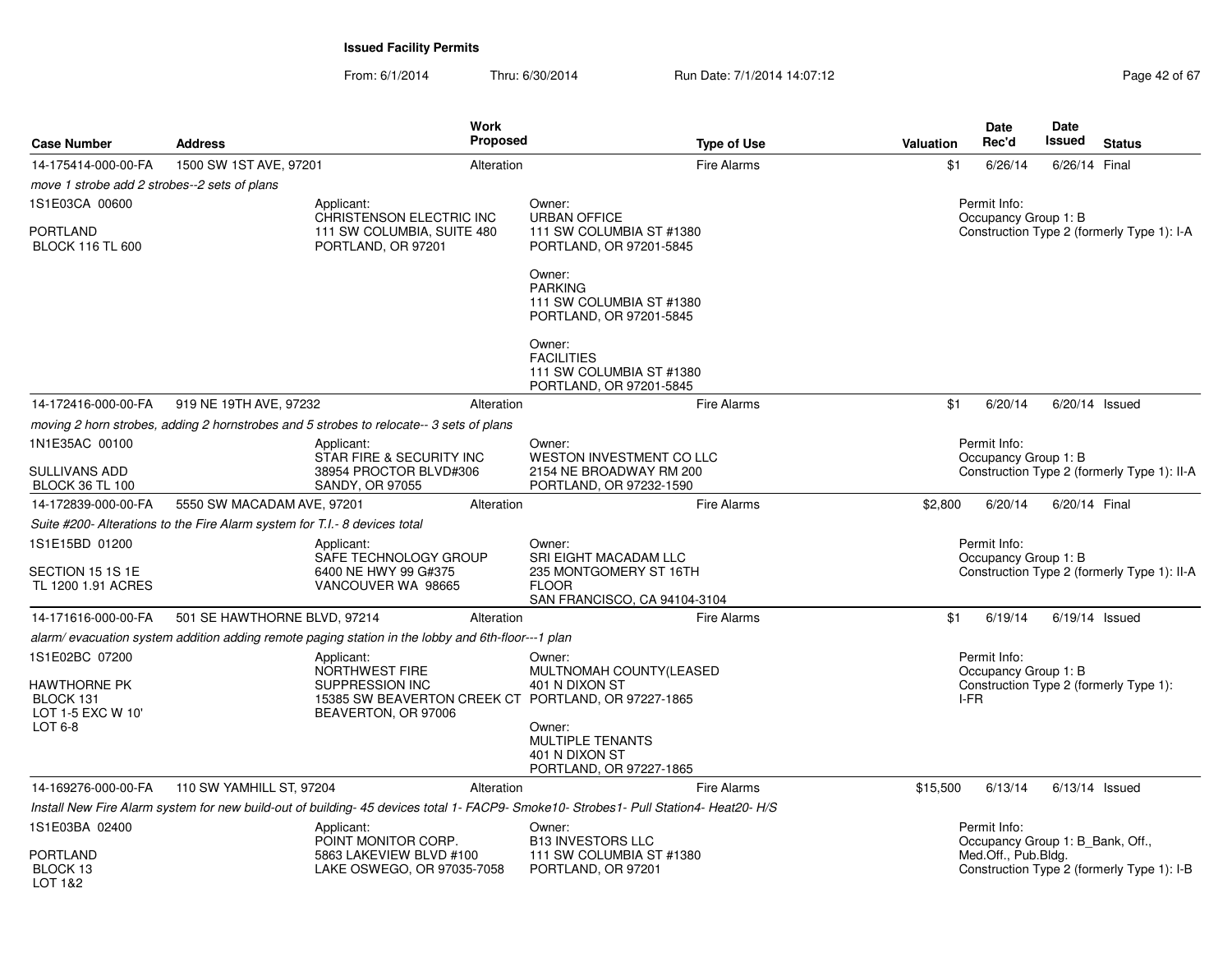From: 6/1/2014Thru: 6/30/2014 Run Date: 7/1/2014 14:07:12 Rege 43 of 67

| <b>Case Number</b>                                                                                                   | <b>Address</b>                                                          |                                                                                    | <b>Work</b><br>Proposed                                                      |                                                                                | <b>Type of Use</b> | Valuation                            | <b>Date</b><br>Rec'd                   | Date<br><b>Issued</b>                      | <b>Status</b>                              |
|----------------------------------------------------------------------------------------------------------------------|-------------------------------------------------------------------------|------------------------------------------------------------------------------------|------------------------------------------------------------------------------|--------------------------------------------------------------------------------|--------------------|--------------------------------------|----------------------------------------|--------------------------------------------|--------------------------------------------|
| 14-169257-000-00-FA                                                                                                  |                                                                         | 3181 SW SAM JACKSON PARK RD - Bldg OHS, 9 Alteration                               |                                                                              |                                                                                | Fire Alarms        | \$6,500                              | 6/13/14                                | 6/13/14 Final                              |                                            |
|                                                                                                                      | Room #246- Alterations to Fire Alarm for HVAC upgrades- 2 devices total |                                                                                    |                                                                              |                                                                                |                    |                                      |                                        |                                            |                                            |
| 1S1E09 00200                                                                                                         |                                                                         | Applicant:<br>DYNALECTRIC CO<br>5711 SW Hood Ave<br>PORTLAND, OR 97239             |                                                                              | Owner:<br>OREGON STATE OF<br>3181 SW SAM JACKSON PARK RD<br>PORTLAND, OR 97239 |                    |                                      | Permit Info:<br>Occupancy Group 1: I-2 |                                            | Construction Type 2 (formerly Type 1): I-A |
| 14-169247-000-00-FA                                                                                                  | 840 SW GAINES ST, 97201                                                 |                                                                                    | Alteration                                                                   |                                                                                | Fire Alarms        | \$5,000                              | 6/13/14                                | 6/13/14 Final                              |                                            |
|                                                                                                                      | Rooms 151 & 153- Alterations to Fire Alarm for T.I.- 2 devices total    |                                                                                    |                                                                              |                                                                                |                    |                                      |                                        |                                            |                                            |
| 1S1E09DB 03200                                                                                                       |                                                                         | Applicant:<br>DYNALECTRIC CO                                                       |                                                                              | Owner:<br>OREGON STATE OF                                                      |                    |                                      |                                        |                                            |                                            |
| SECTION 09 1S 1E<br>TL 3200 1.63 ACRES                                                                               |                                                                         | 5711 SW Hood Ave<br>PORTLAND, OR 97239                                             |                                                                              | (U OF O MEDICAL SCHOOL STATE<br><b>HIGHWAY</b><br>SALEM, OR 97310-0001         |                    |                                      |                                        |                                            |                                            |
| 14-171190-000-00-FA                                                                                                  | 851 SW 6TH AVE, 97205                                                   |                                                                                    | Alteration                                                                   |                                                                                | Fire Alarms        | \$500                                | 6/18/14                                |                                            | $6/18/14$ Issued                           |
| Install 1 AES Radio Dialer for monitoring                                                                            |                                                                         |                                                                                    |                                                                              |                                                                                |                    |                                      |                                        |                                            |                                            |
| 1S1E03BB 02100<br>Applicant:<br><b>FIRST RESPONSE SYSTEMS</b><br>4970 SW GRIFFITH DR SUITE 100<br>BEAVERTON OR 97005 |                                                                         |                                                                                    | Owner:<br>PLI PORTLAND LLC<br>1825 S GRANT ST STE 700<br>SAN MATEO, CA 94402 |                                                                                |                    | Permit Info:<br>Occupancy Group 1: B |                                        | Construction Type 2 (formerly Type 1): I-A |                                            |
| 14-168259-000-00-FA                                                                                                  | 611 SW CAMPUS DR, 97201                                                 |                                                                                    | Alteration                                                                   |                                                                                | Fire Alarms        | \$19,532                             | 6/11/14                                |                                            | $6/11/14$ Issued                           |
|                                                                                                                      | Elevator upgrades- Fire alarm alterations for T.I-8 devices total       |                                                                                    |                                                                              |                                                                                |                    |                                      |                                        |                                            |                                            |
| 1S1E09AC 03800                                                                                                       |                                                                         | Applicant:<br>DYNALECTRIC CO<br>5711 SW Hood Ave<br>PORTLAND, OR 97239             |                                                                              | Owner:<br>OREGON STATE OF<br>3181 SW SAM JACKSON PARK RD<br>PORTLAND, OR 97239 |                    |                                      | Permit Info:<br>Occupancy Group 1: S-2 |                                            | Construction Type 2 (formerly Type 1): I-A |
| 14-168247-000-00-FA                                                                                                  | 2525 SW 3RD AVE, 97201                                                  |                                                                                    | Alteration                                                                   |                                                                                | <b>Fire Alarms</b> | \$2,000                              | 6/11/14                                | 6/11/14 Final                              |                                            |
|                                                                                                                      | Room #265- Alterations to Fire Alarm system for T.I- 1 device total     |                                                                                    |                                                                              |                                                                                |                    |                                      |                                        |                                            |                                            |
| 1S1E10BB 01000                                                                                                       |                                                                         | Applicant:<br>DYNALECTRIC CO.                                                      |                                                                              | Owner:<br>OREGON STATE OF                                                      |                    |                                      |                                        |                                            |                                            |
| SOUTH AUDITORIUM ADD<br>BLOCK E EXC S 200'                                                                           |                                                                         | 5711 SW HOOD AVE.<br>PORTLAND OR 97239-3716                                        |                                                                              | 3181 SW SAM JACKSON PARK RD<br>PORTLAND, OR 97239                              |                    |                                      |                                        |                                            |                                            |
| 14-168241-000-00-FA                                                                                                  |                                                                         | 3181 SW SAM JACKSON PARK RD - Bldg MRB, 9 Alteration                               |                                                                              |                                                                                | Fire Alarms        | \$2,000                              | 6/11/14                                | 6/11/14 Final                              |                                            |
|                                                                                                                      | Electric Rm 1A- alterations to the Fire Alarm system for T.I.- 1 device |                                                                                    |                                                                              |                                                                                |                    |                                      |                                        |                                            |                                            |
| 1S1E09 00200                                                                                                         |                                                                         | Applicant:<br><b>Dynaelectric Company</b><br>5711 SW Hood Ave<br>Portland OR 97239 |                                                                              | Owner:<br>OREGON STATE OF<br>3181 SW SAM JACKSON PARK RD<br>PORTLAND, OR 97239 |                    |                                      |                                        |                                            |                                            |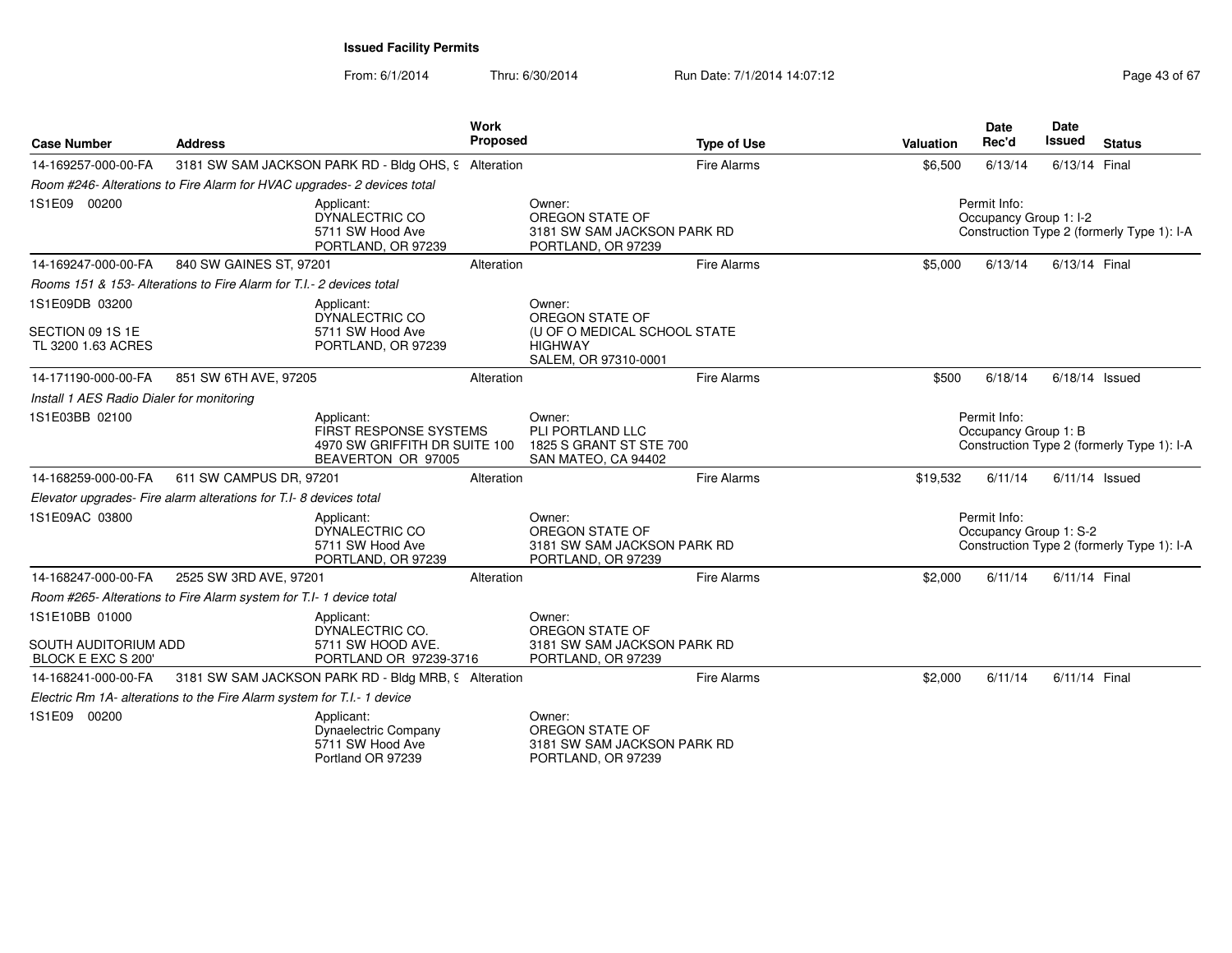| <b>Case Number</b>                                       | <b>Address</b>                                                          |                                                                                            | <b>Work</b><br><b>Proposed</b> |                                                                                              | <b>Type of Use</b>     | Valuation | Date<br>Rec'd                        | Date<br>Issued   | <b>Status</b>                               |
|----------------------------------------------------------|-------------------------------------------------------------------------|--------------------------------------------------------------------------------------------|--------------------------------|----------------------------------------------------------------------------------------------|------------------------|-----------|--------------------------------------|------------------|---------------------------------------------|
| 14-166050-000-00-FA                                      | 1609 SW 12TH AVE, 97201                                                 |                                                                                            | Alteration                     |                                                                                              | <b>Fire Alarms</b>     | \$12,500  | 6/6/14                               | 6/6/14           | Issued                                      |
| Upgrade main FACP                                        |                                                                         |                                                                                            |                                |                                                                                              |                        |           |                                      |                  |                                             |
| 1S1E04AC 01000                                           |                                                                         | Applicant:                                                                                 |                                | Owner:                                                                                       |                        |           |                                      |                  |                                             |
| PORTLAND<br><b>BLOCK N1/2B</b><br>LOT 1-3 TL 1000        |                                                                         | <b>EC COMPANY</b><br>PO BOX 10286<br>PORTLAND OR 97296                                     |                                | OREGON STATE OF (BD OF<br><b>HIGHER EDUCATION</b><br><b>PO BOX 751</b><br>PORTLAND, OR 97207 |                        |           |                                      |                  |                                             |
|                                                          |                                                                         |                                                                                            |                                | Owner:<br>CAMPUS PLANNING OFFICE<br><b>PO BOX 751</b><br>PORTLAND, OR 97207                  |                        |           |                                      |                  |                                             |
| 14-166047-000-00-FA                                      | 631 SW HARRISON ST, 97201                                               |                                                                                            | Alteration                     |                                                                                              | <b>Fire Alarms</b>     | \$11,000  | 6/6/14                               |                  | $6/6/14$ Issued                             |
| Upgrade main FACP                                        |                                                                         |                                                                                            |                                |                                                                                              |                        |           |                                      |                  |                                             |
| 1S1E04DA 05400                                           |                                                                         | Applicant:                                                                                 |                                | Owner:                                                                                       |                        |           |                                      |                  |                                             |
| PORTLAND<br>BLOCK 190<br>LOT <sub>5</sub>                |                                                                         | <b>EC COMPANY</b><br>PO BOX 10286<br>PORTLAND, OR 97210-0286                               |                                | OREGON STATE OF(BOARD OF<br><b>PO BOX 751</b><br>PORTLAND, OR 97207                          |                        |           |                                      |                  |                                             |
|                                                          |                                                                         |                                                                                            |                                | Owner:<br><b>HIGHER EDUCATION</b><br><b>PO BOX 751</b><br>PORTLAND, OR 97207                 |                        |           |                                      |                  |                                             |
| 14-166044-000-00-FA                                      | 321 SW SALMON ST, 97204                                                 |                                                                                            | Alteration                     |                                                                                              | <b>Fire Alarms</b>     | \$6,000   | 6/6/14                               | 6/6/14 Final     |                                             |
|                                                          | Garage- Alterations to the Fire Alarm system for T.I. - 3 devices total |                                                                                            |                                |                                                                                              |                        |           |                                      |                  |                                             |
| 1S1E03BA 06700                                           |                                                                         | Applicant:<br><b>Hughes Electric</b><br>10490 NW Jackson Quarry Rd.<br>Hillsboro, OR 97124 |                                | Owner:<br>STANDARD INS CO<br><b>PO BOX 711</b><br>PORTLAND, OR 97204                         |                        |           |                                      |                  |                                             |
| 14-176404-000-00-FA                                      | 409 SW 11TH AVE, 97205                                                  |                                                                                            | Alteration                     |                                                                                              | <b>Fire Alarms</b>     | \$300     | 6/27/14                              | 6/27/14 Issued   |                                             |
|                                                          |                                                                         | Room #118- Alteration to the Fire Alarm system for ADA upgrade- 3 devices total            |                                |                                                                                              |                        |           |                                      |                  |                                             |
| 1N1E33DD 02000<br>PORTLAND<br>BLOCK 255<br>LOT 1&2       |                                                                         | Applicant:<br><b>ACTION TECHNOLOGY</b><br>835 SE 17TH AV<br>PORTLAND, OR 97214-            |                                | Owner:<br>PETER A NATHAN<br>2455 NW MARSHALL ST #1<br>PORTLAND, OR 97210                     |                        |           |                                      |                  |                                             |
| 14-171951-000-00-FA                                      | 1710 N HUMBOLDT ST, 97217                                               |                                                                                            | Alteration                     |                                                                                              | <b>Fire Alarms</b>     | \$1       | 6/19/14                              | 6/24/14 Issued   |                                             |
|                                                          |                                                                         | ALARM - INSTALL ELEVATOR STATUS/RECALL CONTROL PANEL & PROVIDE ELEVATOR 001 RECALL         |                                |                                                                                              |                        |           |                                      |                  |                                             |
| 1N1E21AD 05800                                           |                                                                         | Applicant:<br>DTS SYSTEMS                                                                  |                                | Owner:<br>SCHOOL DISTRICT NO 1                                                               |                        |           |                                      |                  |                                             |
| RIVERSIDE ADD<br>INC VAC ST BLOCK 7&8 EXC PT IN ST       |                                                                         | 7905 SW NIMBUS AV<br>BEAVERTON, OR 97008-                                                  |                                | PO BOX 3107<br>PORTLAND, OR 97208-3107                                                       |                        |           |                                      |                  |                                             |
| 14-168681-000-00-FA                                      | 3800 SE 22ND AVE, 97202                                                 |                                                                                            | Alteration                     |                                                                                              | <b>Fire Sprinklers</b> | \$2,525   | 6/12/14                              | $6/12/14$ Issued |                                             |
|                                                          |                                                                         | Call Center- Add and Relocate Fire Sprinklers as neede for T.I.- 16 heads total            |                                |                                                                                              |                        |           |                                      |                  |                                             |
| 1S1E11DA 04300<br>SECTION 11 1S 1E<br>TL 4300 5.37 ACRES |                                                                         | Applicant:<br>WYATT FIRE PROTECTION<br>9095 SW BURNHAM<br><b>TIGARD, OR 97223</b>          |                                | Owner:<br>FRED MEYER STORES INC<br>1014 VINE ST 7TH FLOOR<br>CINCINNATI, OH 45202-1141       |                        |           | Permit Info:<br>Occupancy Group 1: B |                  | Construction Type 2 (formerly Type 1): II-A |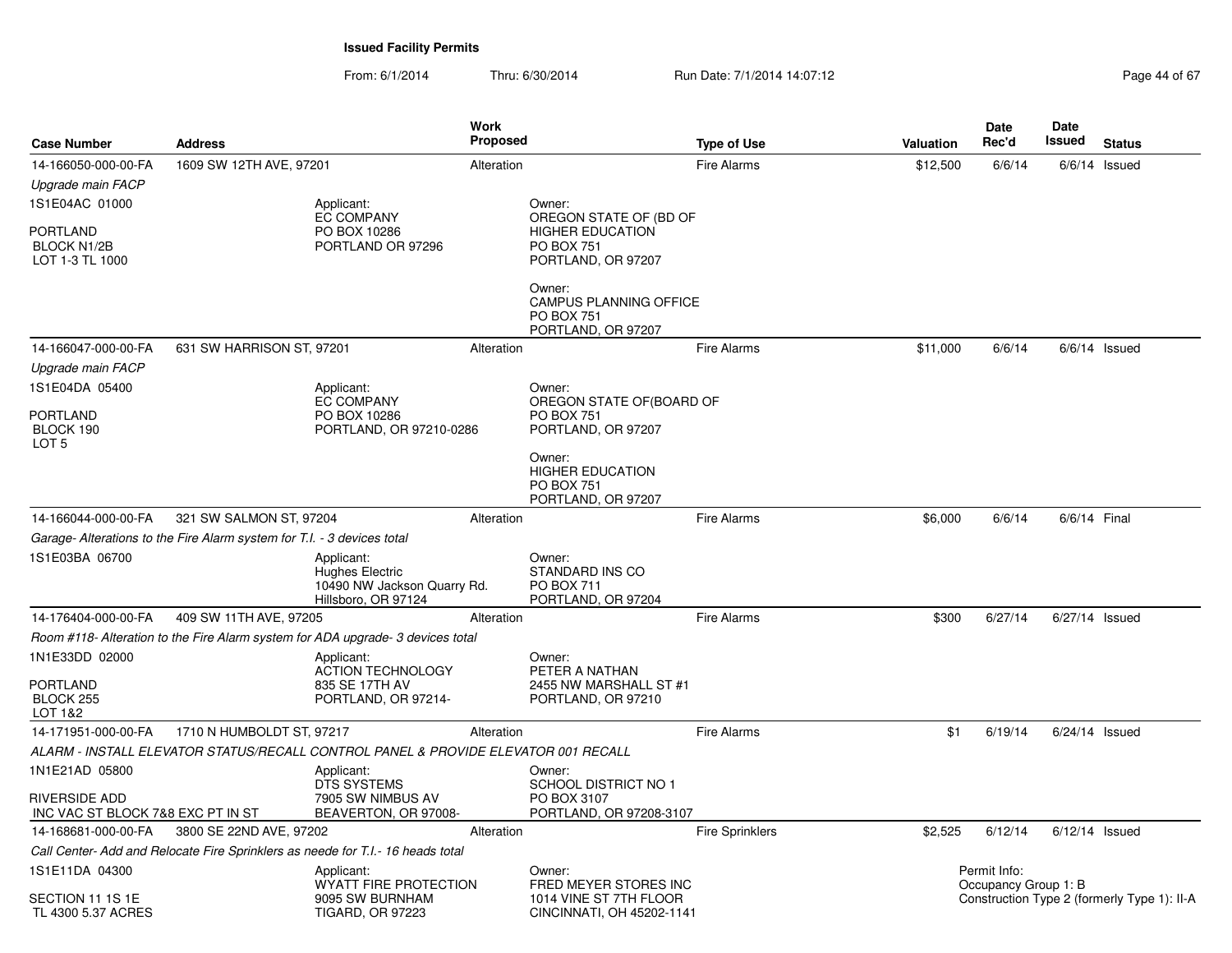| <b>Case Number</b>                                        | <b>Address</b>                                                         |                                                                                         | Work<br><b>Proposed</b> | <b>Type of Use</b>                                                                                                | Valuation | <b>Date</b><br>Rec'd                   | <b>Date</b><br>Issued | <b>Status</b>                                |
|-----------------------------------------------------------|------------------------------------------------------------------------|-----------------------------------------------------------------------------------------|-------------------------|-------------------------------------------------------------------------------------------------------------------|-----------|----------------------------------------|-----------------------|----------------------------------------------|
| 14-166081-000-00-FA                                       |                                                                        | 3181 SW SAM JACKSON PARK RD - Bldg OHS, 9 Alteration                                    |                         | Fire Sprinklers                                                                                                   | \$1       | 6/6/14                                 | 6/10/14 Final         |                                              |
|                                                           |                                                                        |                                                                                         |                         | SPRINKLER-TI. DOOR RELOCATED 3 FT IN CORRIDOR & NEW SOFFIT ADDED IN OLD LOCATION THAT REQUIRES ADDING 1 SPRINKLER |           |                                        |                       |                                              |
| 1S1E09 00200                                              |                                                                        | Applicant:<br><b>BASIC FIRE PROTECTION</b><br>8135 NE MLK Jr Blvd<br>PORTLAND, OR 97211 |                         | Owner:<br>OREGON STATE OF<br>3181 SW SAM JACKSON PARK RD<br>PORTLAND, OR 97239                                    |           | Permit Info:<br>Occupancy Group 1: I-2 |                       | Construction Type 2 (formerly Type 1): I-A   |
| 14-168370-000-00-FA                                       | 1500 SW 1ST AVE, 97201                                                 |                                                                                         | Alteration              | <b>Fire Sprinklers</b>                                                                                            | \$1       | 6/11/14                                | 6/12/14 Final         |                                              |
|                                                           |                                                                        |                                                                                         |                         | SPRINKLER-ADD 1 PENDENT SPRINKLER TO OBTAIN ADEQUATE COVERAGE FOR NEW WALL BEING CONSTRUCTED.                     |           |                                        |                       |                                              |
| 1S1E03CA 00600<br>PORTLAND<br><b>BLOCK 116 TL 600</b>     |                                                                        | Applicant:<br><b>BASIC FIRE PROTECTION</b><br>8135 NE MLK Jr Blvd<br>PORTLAND, OR 97211 |                         | Owner:<br><b>URBAN OFFICE</b><br>111 SW COLUMBIA ST #1380<br>PORTLAND, OR 97201-5845                              |           | Permit Info:<br>Occupancy Group 1: B   |                       | Construction Type 2 (formerly Type 1): I-A   |
|                                                           |                                                                        |                                                                                         |                         | Owner:<br><b>PARKING</b><br>111 SW COLUMBIA ST #1380<br>PORTLAND, OR 97201-5845                                   |           |                                        |                       |                                              |
|                                                           |                                                                        |                                                                                         |                         | Owner:<br><b>FACILITIES</b><br>111 SW COLUMBIA ST #1380<br>PORTLAND, OR 97201-5845                                |           |                                        |                       |                                              |
| 14-167460-000-00-FA                                       | 5550 SW MACADAM AVE, 97201                                             |                                                                                         | Alteration              | <b>Fire Sprinklers</b>                                                                                            | \$850     | 6/10/14                                | 6/10/14 Final         |                                              |
|                                                           | Suite #200- Relocate Fire Sprinklers as needed for T.I.- 3 heads total |                                                                                         |                         |                                                                                                                   |           |                                        |                       |                                              |
| 1S1E15BD 01200<br>SECTION 15 1S 1E<br>TL 1200 1.91 ACRES  |                                                                        | Applicant:<br>MCKINSTRY CO<br>16970 NE MASON ST, SUITE 100<br>PORTLAND OR 97230-7398    |                         | Owner:<br>SRI EIGHT MACADAM LLC<br>235 MONTGOMERY ST 16TH<br><b>FLOOR</b><br>SAN FRANCISCO, CA 94104-3104         |           | Permit Info:<br>Occupancy Group 1: B   |                       | Construction Type 2 (formerly Type 1): II-A  |
| 14-168583-000-00-FA                                       | 538 SW 6TH AVE, 97204                                                  |                                                                                         | Alteration              | <b>Fire Sprinklers</b>                                                                                            | \$1       | 6/12/14                                | 6/12/14 Final         |                                              |
|                                                           | add 1 and relocate 1 to accommodate new walls---2 sets of plans        |                                                                                         |                         |                                                                                                                   |           |                                        |                       |                                              |
| 1N1E34CC 07900<br><b>PORTLAND</b><br>BLOCK 174<br>LOT 5&6 |                                                                        | Applicant:<br>PATRIOT FIRE PROTECTION<br>4708 NE MINNEHAHA ST<br>VANCOUVER, WA 98661    |                         | Owner:<br>PORTLAND CASCADE BUILDING<br><b>LLC</b><br>166 KINGS HIGHWAY N<br>WESTPORT, CT 06880-2423               |           |                                        |                       |                                              |
| 14-171555-000-00-FA                                       | 9320 SW BARBUR BLVD, 97219                                             |                                                                                         | Alteration              | Fire Sprinklers                                                                                                   | \$1       | 6/19/14                                | $6/19/14$ Issued      |                                              |
|                                                           | add and remove to accomodate new walls---2 sets of plns                |                                                                                         |                         |                                                                                                                   |           |                                        |                       |                                              |
| 1S1E29AC 00600<br>WERLOCK<br>LOT 2-6&A TL 600             |                                                                        | Applicant:<br>VANPORT FIRE SPRINKLERS INC<br>6101 NE 127TH AVE<br>VANCOUVER, WA 98682   |                         | Owner:<br>WESTON INVESTMENT CO LLC<br>2154 NE BROADWAY RM 200<br>PORTLAND, OR 97232-1590                          |           | Permit Info:<br>Occupancy Group 1: B   |                       | Construction Type 2 (formerly Type 1): III-B |
| 14-166448-000-00-FA                                       | 12775 NE MARX ST, 97230                                                |                                                                                         | Alteration              | <b>Fire Sprinklers</b>                                                                                            | \$1       | 6/6/14                                 |                       | 6/6/14 Under Inspection                      |
| new heads FLEX for office TI--3 sets of plans             |                                                                        |                                                                                         |                         |                                                                                                                   |           |                                        |                       |                                              |
| 1N2E23BB 01000                                            |                                                                        | Applicant:<br>WYATT FIRE PROTECTION INC<br>9095 SW BURNHAM ST<br>TIGARD, OR 972236104   |                         | Owner:<br>PACIFIC REALTY ASSOCIATES LP<br>15115 SW SEQUOIA PKWY<br>PORTLAND, OR 97224                             |           |                                        |                       |                                              |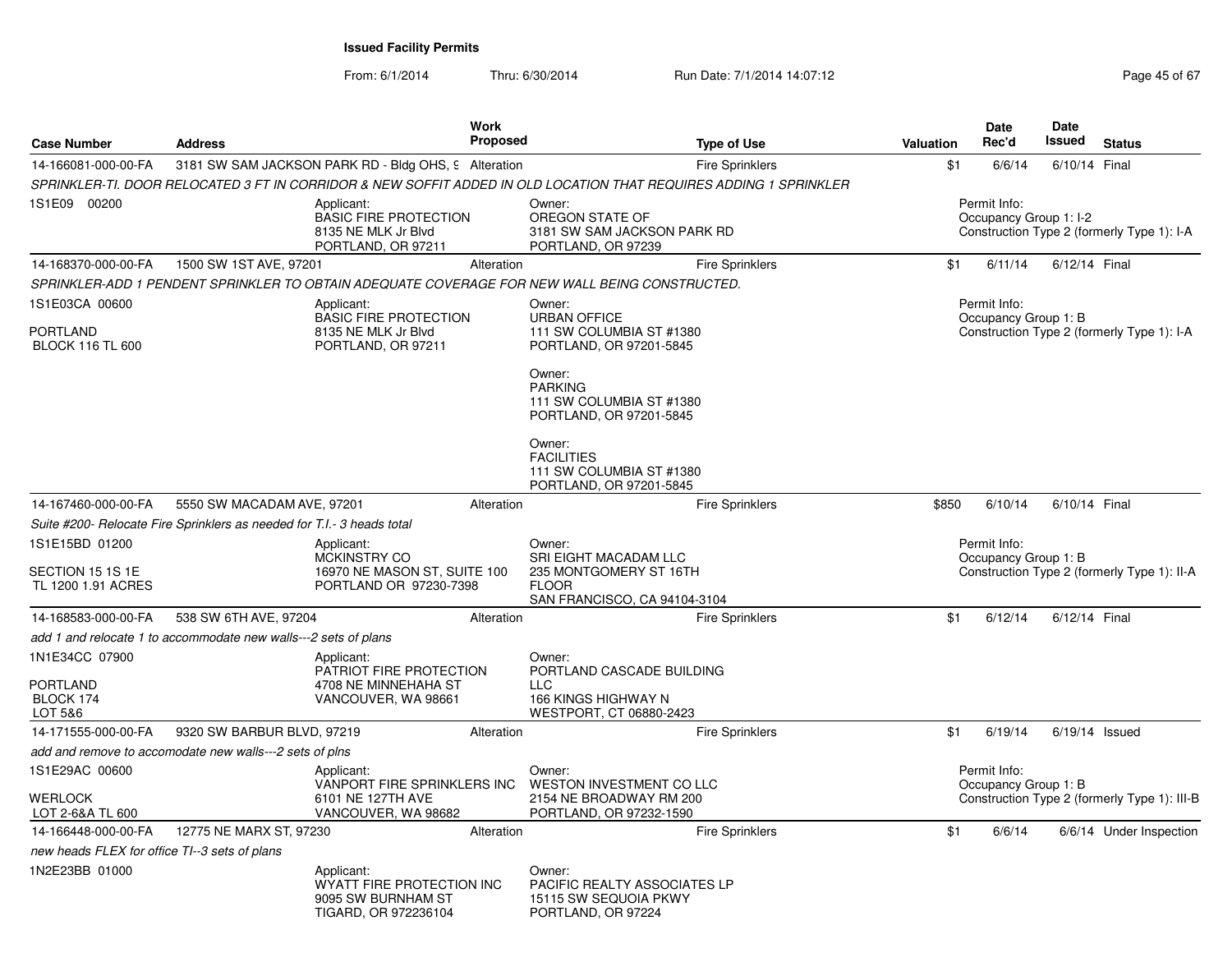| <b>Case Number</b>                                                               | <b>Address</b>               |                                                                                                                                    | <b>Work</b><br><b>Proposed</b> |                                                                                                                | <b>Type of Use</b>     | Valuation | <b>Date</b><br>Rec'd                                                                                                    | Date<br>Issued                         | <b>Status</b>                               |
|----------------------------------------------------------------------------------|------------------------------|------------------------------------------------------------------------------------------------------------------------------------|--------------------------------|----------------------------------------------------------------------------------------------------------------|------------------------|-----------|-------------------------------------------------------------------------------------------------------------------------|----------------------------------------|---------------------------------------------|
| 14-175418-000-00-FA                                                              | 1025 SW WASHINGTON ST, 97205 |                                                                                                                                    | Alteration                     |                                                                                                                | <b>Fire Sprinklers</b> | \$8,220   | 6/26/14                                                                                                                 | $6/26/14$ Issued                       |                                             |
|                                                                                  |                              | Add and relocate Fire Sprinklers as needed for remodel- Move FDC-22 heads total                                                    |                                |                                                                                                                |                        |           |                                                                                                                         |                                        |                                             |
| 1N1E34CC 05100                                                                   |                              | Applicant:<br><b>WYATT FIRE PROTECTION</b><br>9095 SW BURNHAM<br><b>TIGARD, OR 97223</b>                                           |                                | Owner:<br>1122 STARK INVESTMENT LLC<br>2455 NW MARSHALL ST #1<br>PORTLAND, OR 97210                            |                        |           | Permit Info:<br>Occupancy Group 1: B Bank, Off.,<br>Med.Off., Pub.Bldg.<br>Construction Type 2 (formerly Type 1): III-B |                                        |                                             |
| 14-170092-000-00-FA                                                              | 555 SW OAK ST                |                                                                                                                                    | Alteration                     |                                                                                                                | <b>Fire Sprinklers</b> | \$1       | 6/16/14                                                                                                                 | $6/18/14$ Issued                       |                                             |
|                                                                                  |                              | SPRINKLER - IN PLAZA RESTROOM, MODIFY EXISTING SPRINKLERS FOR NEW ROOM LAYOUT. INSTALL (6) CONCEALER SSP AND (3) SEMI-RECESSED SSP |                                |                                                                                                                |                        |           |                                                                                                                         |                                        |                                             |
| 1N1E34CD 80000<br>ONE ELEVEN TOWER CONDOMINIUM<br><b>GENERAL COMMON ELEMENTS</b> |                              | Applicant:<br><b>BASIC FIRE PROTECTION</b><br>8135 N.E. MLK JR. BLVD<br>PORTLAND, OR 97211                                         |                                | Owner:<br>ASSOCIATION OF UNIT OWNERS<br>0F<br>ONE ELEVEN TOWER<br>CONDOMINIUM 111 SW 5TH<br>PORTLAND, OR 97204 |                        |           |                                                                                                                         |                                        |                                             |
| 14-166303-000-00-FA                                                              | 1500 NE IRVING ST, 97232     |                                                                                                                                    | Alteration                     |                                                                                                                | <b>Fire Sprinklers</b> | \$1       | 6/6/14                                                                                                                  | 6/6/14 Final                           |                                             |
| turn 2 heads upright for exposed ceiling---3 sets of plans                       |                              |                                                                                                                                    |                                |                                                                                                                |                        |           |                                                                                                                         |                                        |                                             |
| 1N1E35AC 01200<br>HOLLADAYS ADD<br>BLOCK 167&168 TL 1200                         |                              | Applicant:<br>MCKINSTRY CO. LLC.<br>16790 NE MASON ST STE 100<br>PORTLAND OR 97230-7398                                            |                                | Owner:<br>WREH LLOYD PLAZA LLC<br>600 UNIVERSITY ST #2820<br>SEATTLE, WA 98101                                 |                        |           | Permit Info:<br>Occupancy Group 1: B<br>I-FR                                                                            | Construction Type 2 (formerly Type 1): |                                             |
| 14-164279-000-00-FA                                                              | 1208 SW 13TH AVE, 97205      |                                                                                                                                    | Alteration                     |                                                                                                                | <b>Fire Sprinklers</b> | \$1       | 6/3/14                                                                                                                  |                                        | 6/3/14 Under Inspection                     |
| add fire protection to existing 2 stroy class room---3 sets of plans             |                              |                                                                                                                                    |                                |                                                                                                                |                        |           |                                                                                                                         |                                        |                                             |
| 1S1E04AA 04500                                                                   |                              | Applicant:<br><b>VIKING AUTOMATIC SPRINKLER</b><br><b>COMPANY</b><br>3245 NW FRONT AVE<br>PORTLAND, OR 972101580                   |                                | Owner:<br><b>JOHN NIEMEYER</b><br>15 82ND DR #210<br>GLADSTONE, OR 97027                                       |                        |           | Permit Info:                                                                                                            | Occupancy Group 1: E School            |                                             |
| 14-168686-000-00-FA                                                              | 3800 SE 22ND AVE, 97202      |                                                                                                                                    | Alteration                     |                                                                                                                | Fire Sprinklers        | \$600     | 6/12/14                                                                                                                 | 6/12/14 Final                          |                                             |
|                                                                                  |                              | 3rd floor- Add and relocate Fire Sprinklers as needed for T.I.- 2 heads total                                                      |                                |                                                                                                                |                        |           |                                                                                                                         |                                        |                                             |
| 1S1E11DA 04300<br>SECTION 11 1S 1E<br>TL 4300 5.37 ACRES                         |                              | Applicant:<br>WYATT FIRE PROTECTION<br>9095 SW BURNHAM ST<br>TIGARD, OR 97223                                                      |                                | Owner:<br>FRED MEYER STORES INC<br>1014 VINE ST 7TH FLOOR<br>CINCINNATI, OH 45202-1141                         |                        |           | Permit Info:<br>Occupancy Group 1: B                                                                                    |                                        | Construction Type 2 (formerly Type 1): II-A |
| 14-171076-000-00-FA                                                              | 1208 SW 13TH AVE, 97205      |                                                                                                                                    | Alteration                     |                                                                                                                | <b>Fire Sprinklers</b> | \$1       | 6/18/14                                                                                                                 | $6/18/14$ Issued                       |                                             |
| add sprinkler coverage to 2 story bldg--- 4 sets of plans                        |                              |                                                                                                                                    |                                |                                                                                                                |                        |           |                                                                                                                         |                                        |                                             |
| 1S1E04AA 04500                                                                   |                              | Applicant:<br><b>VIKING AUTOMATIC SPRINKLER</b><br><b>COMPANY</b><br>3245 NW FRONT AVE<br>PORTLAND, OR 972101580                   |                                | Owner:<br><b>JOHN NIEMEYER</b><br>15 82ND DR #210<br>GLADSTONE, OR 97027                                       |                        |           | Permit Info:                                                                                                            | Occupancy Group 1: E School            |                                             |
| 14-171557-000-00-FA                                                              |                              | 6500 SW MACADAM AVE - Unit 300, 97201                                                                                              | Alteration                     |                                                                                                                | <b>Fire Sprinklers</b> | \$1       | 6/19/14                                                                                                                 | 6/19/14 Issued                         |                                             |
| add 9 heads to accomodate new office layout---2 sets of plans                    |                              |                                                                                                                                    |                                |                                                                                                                |                        |           |                                                                                                                         |                                        |                                             |
| 1S1E15DC 00400<br>SOUTHERN PORTLAND<br>BLOCK 6<br>LOT 9-18 TL 400                |                              | Applicant:<br>VANPORT FIRE SPRINKLERS INC<br>6101 NE 127TH AVE<br>VANCOUVER, WA 98682                                              |                                | Owner:<br><b>WESTON INVESTMENT CO LLC</b><br>2154 NE BROADWAY RM 200<br>PORTLAND, OR 97232-1590                |                        |           | Permit Info:<br>Occupancy Group 1: B<br>II-1HR                                                                          | Construction Type 2 (formerly Type 1): |                                             |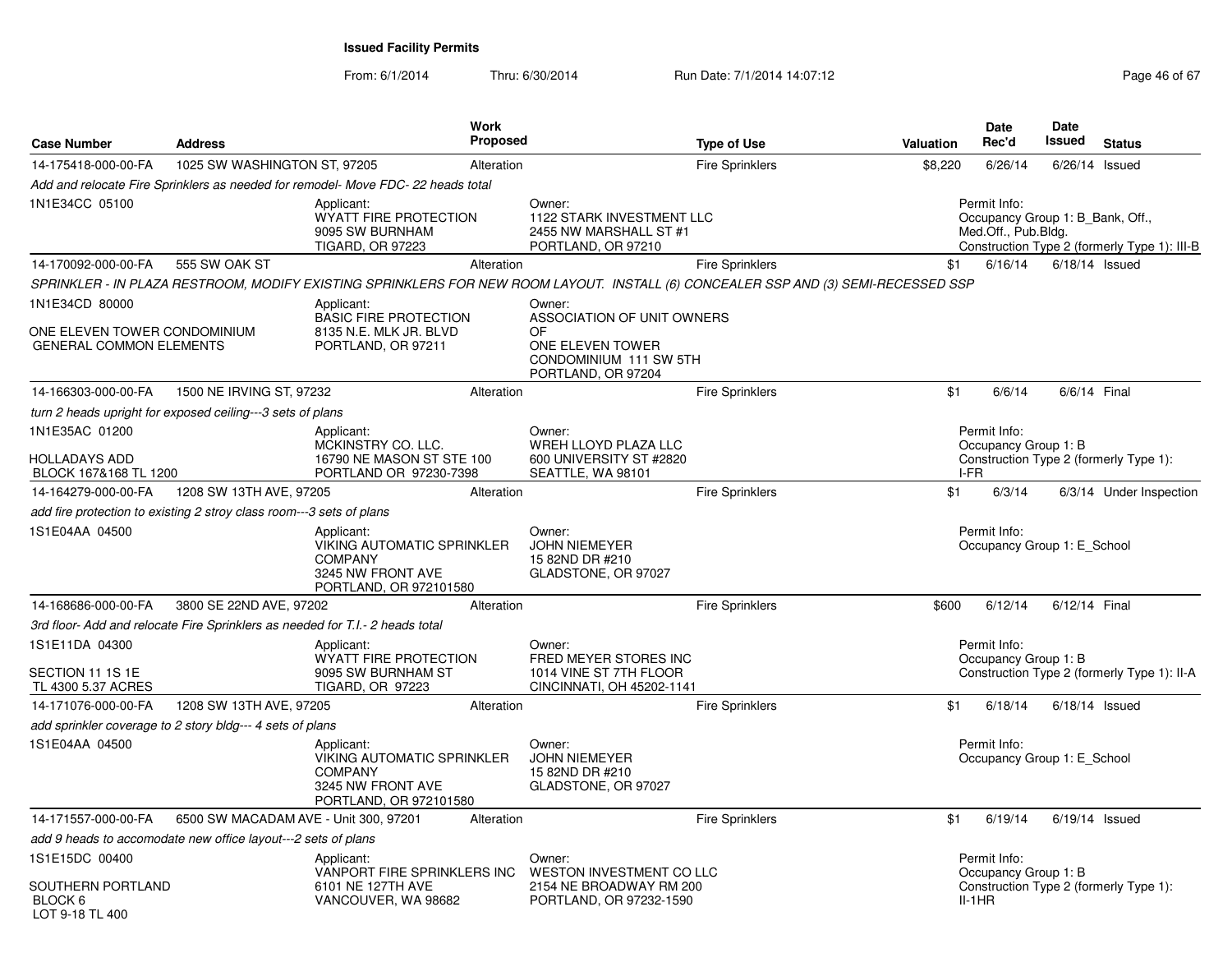From: 6/1/2014Thru: 6/30/2014 Run Date: 7/1/2014 14:07:12 Rege 47 of 67

| <b>Case Number</b>                            | <b>Address</b>                                                        | <b>Work</b><br><b>Proposed</b>                                                                            |                                                                                                                                       | <b>Type of Use</b>     | Valuation | Date<br>Rec'd                        | <b>Date</b><br>Issued | <b>Status</b>                              |
|-----------------------------------------------|-----------------------------------------------------------------------|-----------------------------------------------------------------------------------------------------------|---------------------------------------------------------------------------------------------------------------------------------------|------------------------|-----------|--------------------------------------|-----------------------|--------------------------------------------|
| 14-171562-000-00-FA                           | 2501 SW 1ST AVE, 97201                                                | Alteration                                                                                                |                                                                                                                                       | <b>Fire Sprinklers</b> | \$1       | 6/19/14                              |                       | $6/19/14$ Issued                           |
|                                               | install 1 inch flex hose with pendent heads--2 sets of plans          |                                                                                                           |                                                                                                                                       |                        |           |                                      |                       |                                            |
| 1S1E10BB 00800                                |                                                                       | Applicant:<br>VANPORT FIRE SPRINKLERS INC                                                                 | Owner:<br>WESTON INVESTMENT CO LLC                                                                                                    |                        |           | Permit Info:<br>Occupancy Group 1: B |                       |                                            |
| SOUTH AUDITORIUM ADD<br>BLOCK F TL 800        |                                                                       | 6101 NE 127TH AVE<br>VANCOUVER, WA 98682                                                                  | 2154 NE BROADWAY RM 200<br>PORTLAND, OR 97232-1590                                                                                    |                        | I-FR      |                                      |                       | Construction Type 2 (formerly Type 1):     |
| 14-166275-000-00-FA                           | 700 SW 5TH AVE                                                        | Alteration                                                                                                |                                                                                                                                       | <b>Fire Sprinklers</b> | \$1       | 6/6/14                               |                       | 6/6/14 Final                               |
|                                               | remove existing sprinklers and replace with upright---3 sets of plans |                                                                                                           |                                                                                                                                       |                        |           |                                      |                       |                                            |
| 1S1E03BB1 90001                               |                                                                       | Applicant:<br>MCKINSTRY CO LLC<br>16970 NE MASON ST, SUITE 100<br>PORTLAND OR 97230-7398                  | Owner:<br>PIONEER PLACE LIMITED<br><b>PARTNERSHIP</b><br>PO BOX 617905<br>CHICAGO, IL 60661-7905                                      |                        | I-FR      | Permit Info:<br>Occupancy Group 1: M |                       | Construction Type 2 (formerly Type 1):     |
| 14-171227-000-00-FA                           | 101 SW MAIN ST, 97204                                                 | Alteration                                                                                                |                                                                                                                                       | Fire Sprinklers        | \$4,000   | 6/18/14                              |                       | $6/18/14$ Issued                           |
|                                               |                                                                       | 11th & 12th fls- Add and relocate Fire Sprinklers as needed for T.I.- 52 heads total40 relocate12 new SPP |                                                                                                                                       |                        |           |                                      |                       |                                            |
| 1S1E03BD 00300<br><b>PORTLAND</b><br>BLOCK 11 |                                                                       | Applicant:<br>FIRE SYSTEMS WEST<br>600 SE MARITIME AVE #300<br>VANCOUVER, WA 98661                        | Owner:<br>KBSH ONE MAIN PLACE LLC<br>14850 QUORUM DR #500<br>DALLAS, TX 75254                                                         |                        |           |                                      |                       |                                            |
| <b>LOT 1-4</b><br>LOT 5-8 EXC PT IN STS       |                                                                       |                                                                                                           | Owner:<br><b>DUFF</b><br>14850 QUORUM DR #500<br>DALLAS, TX 75254<br>Owner:<br>PHELPS LLC<br>14850 QUORUM DR #500<br>DALLAS, TX 75254 |                        |           |                                      |                       |                                            |
| 14-171238-000-00-FA                           | 1 N CENTER COURT ST, 97227                                            | Alteration                                                                                                |                                                                                                                                       | <b>Fire Sprinklers</b> | \$6,500   | 6/18/14                              |                       | $6/18/14$ Issued                           |
|                                               |                                                                       | #300 Level- Alterations to the Fire Sprinklers as needed for T.I.- 54 Heads total                         |                                                                                                                                       |                        |           |                                      |                       |                                            |
| 1N1E34AB 00700                                |                                                                       | Applicant:<br>FIRE SYSTEMS WEST<br>600 SE MARITIME AV #300<br>VANCOUVER, WA 98661                         | Owner:<br>PORTLAND CITY OF (LEASED<br>1 CENTER CT #150<br>PORTLAND, OR 97227                                                          |                        |           | Permit Info:                         |                       | Construction Type 2 (formerly Type 1): I-A |
|                                               |                                                                       |                                                                                                           | Owner:<br>PORTLAND ARENA MGMT LLC<br>1 CENTER CT #150<br>PORTLAND, OR 97227                                                           |                        |           |                                      |                       |                                            |
| 14-171252-000-00-FA                           | 2020 NW NORTHRUP ST, 97209                                            | Alteration                                                                                                |                                                                                                                                       | <b>Fire Sprinklers</b> | \$500     | 6/18/14                              |                       | $6/18/14$ Issued                           |
|                                               | Remove Class II standpipe and disable and cap outlets on each floor   |                                                                                                           |                                                                                                                                       |                        |           |                                      |                       |                                            |
| 1N1E33BA 02600                                |                                                                       |                                                                                                           | Owner:<br>UNION LABOR RETIREMENT ASSN                                                                                                 |                        |           |                                      |                       |                                            |
| COUCHS ADD<br>BLOCK 287<br>LOT 1-14           |                                                                       |                                                                                                           | 1625 SE LAFAYETTE ST<br>PORTLAND, OR 97202-3862                                                                                       |                        |           |                                      |                       |                                            |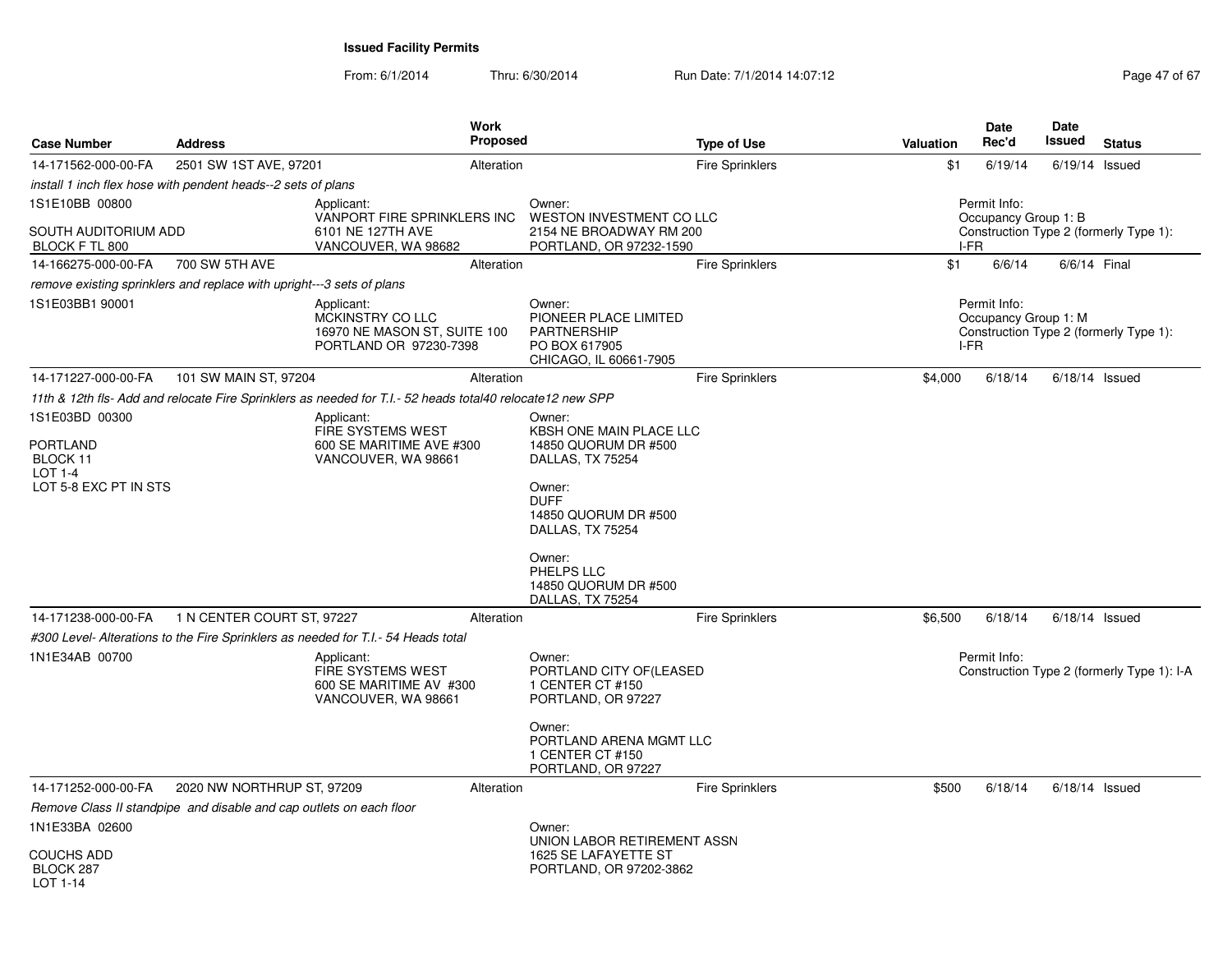| <b>Case Number</b>                                                                                               | <b>Address</b>                                                       | <b>Work</b><br><b>Proposed</b>                                                               |                                                                                                                                                                                                              | <b>Type of Use</b>     | <b>Valuation</b> | <b>Date</b><br>Rec'd                                                    | <b>Date</b><br>Issued | <b>Status</b>                              |
|------------------------------------------------------------------------------------------------------------------|----------------------------------------------------------------------|----------------------------------------------------------------------------------------------|--------------------------------------------------------------------------------------------------------------------------------------------------------------------------------------------------------------|------------------------|------------------|-------------------------------------------------------------------------|-----------------------|--------------------------------------------|
| 14-170505-000-00-FA                                                                                              | 825 NE MULTNOMAH ST - Unit 1                                         | Alteration                                                                                   |                                                                                                                                                                                                              | <b>Fire Sprinklers</b> | \$1              | 6/17/14                                                                 | $6/18/14$ Issued      |                                            |
|                                                                                                                  |                                                                      | SPRINKLER - ADD/RELOCATE (18) SPRINKLERS FOR NEW TI ON 3RD FLOOR                             |                                                                                                                                                                                                              |                        |                  |                                                                         |                       |                                            |
| 1N1E35BB 90002                                                                                                   |                                                                      | Applicant:                                                                                   | Owner:                                                                                                                                                                                                       |                        |                  |                                                                         |                       |                                            |
| LLOYD CENTER TOWER CONDOMINIUM<br>LOT <sub>1</sub><br>DEPT OF REVENUE                                            |                                                                      | <b>BLACKSTONE FIRE PROTECTION</b><br>612 NE SQUIRE RD<br>WASHOUGAL, WA 98671                 | <b>PACIFICORP</b><br>700 NE MULTNOMAH ST 7TH FLR<br>PORTLAND, OR 97232                                                                                                                                       |                        |                  |                                                                         |                       |                                            |
| 14-174618-000-00-FA                                                                                              | 1300 SW 5TH AVE, 97201                                               | Alteration                                                                                   |                                                                                                                                                                                                              | <b>Fire Sprinklers</b> | \$1              | 6/25/14                                                                 | $6/25/14$ Issued      |                                            |
|                                                                                                                  |                                                                      | mnodify fire sprinklkers for new lighiting and walls in tenate improvement---3 sets of plans |                                                                                                                                                                                                              |                        |                  |                                                                         |                       |                                            |
| 1S1E03BC 01800<br><b>PORTLAND</b><br><b>BLOCK 148 TL 1800</b>                                                    |                                                                      | Applicant:<br>SOUND FIRE PROTECTION INC<br>10756 SE HIGHWAY 212<br>CLACKAMAS, OR 970159162   | Owner:<br>FIRST INTERSTATE BANK OF OR<br>PO BOX 2609<br>CARLSBAD, CA 92018-2609                                                                                                                              |                        |                  | Permit Info:<br>Occupancy Group 1: B                                    |                       | Construction Type 2 (formerly Type 1): I-A |
| 14-175405-000-00-FA                                                                                              | 101 SW MAIN ST, 97204                                                | Alteration                                                                                   |                                                                                                                                                                                                              | <b>Fire Sprinklers</b> | \$1,900          | 6/26/14                                                                 |                       | 6/26/14 Under Inspection                   |
|                                                                                                                  |                                                                      | Suite #1950- Add and relocate Fire Sprinklers as needed for T.I. - 6 heads total             |                                                                                                                                                                                                              |                        |                  |                                                                         |                       |                                            |
| 1S1E03BD 00300                                                                                                   |                                                                      | Applicant:                                                                                   | Owner:                                                                                                                                                                                                       |                        |                  | Permit Info:                                                            |                       |                                            |
| <b>PORTLAND</b><br>BLOCK 11<br>LOT 1-4<br>LOT 5-8 EXC PT IN STS                                                  |                                                                      | John Barber<br><b>JR MERIT INC</b><br>4505 NE 68th Drive<br>Vancouver, 98661                 | KBSH ONE MAIN PLACE LLC<br>14850 QUORUM DR #500<br>DALLAS, TX 75254<br>Owner:<br><b>DUFF</b><br>14850 QUORUM DR #500<br>DALLAS, TX 75254<br>Owner:<br>PHELPS LLC<br>14850 QUORUM DR #500<br>DALLAS, TX 75254 |                        |                  | Occupancy Group 1: B_Bank, Off.,<br>Med.Off., Pub.Bldg.                 |                       | Construction Type 2 (formerly Type 1): I-A |
| 14-175385-000-00-FA                                                                                              | 530 SW 5TH AVE, 97204                                                | Alteration                                                                                   |                                                                                                                                                                                                              | <b>Fire Sprinklers</b> | \$500            | 6/26/14                                                                 | 6/26/14 Final         |                                            |
|                                                                                                                  |                                                                      | Suite #1125- Add and relocate Fire Sprinklers as needed for T.I.- 2 heads total              |                                                                                                                                                                                                              |                        |                  |                                                                         |                       |                                            |
| 1N1E34CD 09600<br><b>PORTLAND</b><br>BLOCK 63<br>LOT 5&6<br><b>HISTORIC PROPERTY</b><br>POTENTIAL ADDITIONAL TAX |                                                                      | Applicant:<br>PATRIOT FIRE PROTECTION<br>4708 NE MINNEHAHA ST<br>VANCOUVER, WA 98661         | Owner:<br>RGOF YEON BUILDING LLC<br>551 FIFTH AVE 23RD FLOOR<br>NEW YORK, NY 10176                                                                                                                           |                        |                  | Permit Info:<br>Occupancy Group 1: B_Bank, Off.,<br>Med.Off., Pub.Bldg. |                       |                                            |
| 14-175362-000-00-FA                                                                                              | 1201 NE LLOYD BLVD, 97232                                            | Alteration                                                                                   |                                                                                                                                                                                                              | <b>Fire Sprinklers</b> | \$6,100          | 6/26/14                                                                 | $6/26/14$ Issued      |                                            |
|                                                                                                                  | 5th floor- Add and relocte as needed for T.I.- 27 add and relocte 33 |                                                                                              |                                                                                                                                                                                                              |                        |                  |                                                                         |                       |                                            |
| 1N1E35BD 00400<br>HOLLADAYS ADD<br><b>BLOCK 142 TL 400</b>                                                       |                                                                      | Applicant:<br>PATRIOT FIRE PROTECTION<br>4708 NE MINNEHAHA ST<br>VANCOUVER, WA 98661         | Owner:<br>GPT PORTLAND OR 1201 LLOYD<br>LLC<br>1201 NE LLOYD BLVD #150                                                                                                                                       |                        |                  | Permit Info:<br>Occupancy Group 1: B Bank, Off.,<br>Med.Off., Pub.Bldg. |                       | Construction Type 2 (formerly Type 1): I-A |
|                                                                                                                  |                                                                      |                                                                                              | PORTLAND, OR 97232                                                                                                                                                                                           |                        |                  |                                                                         |                       |                                            |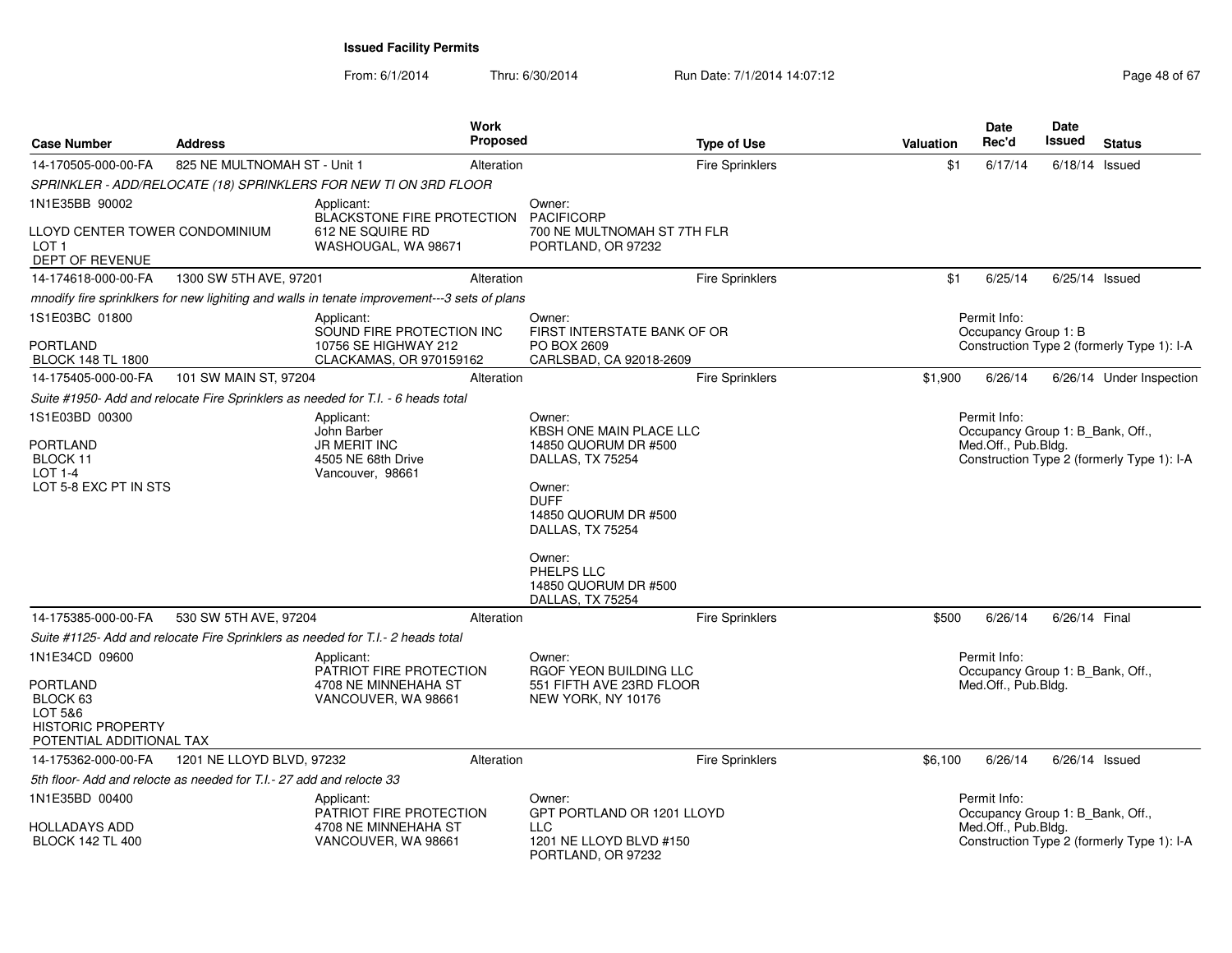From: 6/1/2014Thru: 6/30/2014 Run Date: 7/1/2014 14:07:12 Rege 49 of 67

| <b>Case Number</b>                                                                                                                                | <b>Address</b>                                                                                                                                                     | <b>Work</b><br>Proposed     | <b>Type of Use</b>                                       | <b>Valuation</b> | <b>Date</b><br>Rec'd                                                    | Date<br><b>Issued</b> | <b>Status</b>                                |
|---------------------------------------------------------------------------------------------------------------------------------------------------|--------------------------------------------------------------------------------------------------------------------------------------------------------------------|-----------------------------|----------------------------------------------------------|------------------|-------------------------------------------------------------------------|-----------------------|----------------------------------------------|
| 14-167610-000-00-FA                                                                                                                               | 4805 NE GLISAN ST, 97213                                                                                                                                           | Alteration                  | Fire Sprinklers                                          | \$1              | 6/10/14                                                                 | 6/11/14 Final         |                                              |
|                                                                                                                                                   | SPRINKLER - RELOCATE (4) PENDENTS IN NEW SUSPENDED CEILING IN NURSING STATION. REPLACE ALL EXISTING PENDENT SPRINKLERS WITH NEW QUICK RESPONSE PENDENT SPRINKLE.   |                             |                                                          |                  |                                                                         |                       |                                              |
| 1N2E31BD 04100                                                                                                                                    | Applicant:<br><b>BASIC FIRE PROTECTION</b>                                                                                                                         | Owner:<br>PROVIDENCE HEALTH |                                                          |                  |                                                                         |                       |                                              |
| SECTION 31 1N 2E<br>TL 4100 9.54 ACRES                                                                                                            | 8135 N.E. MLK JR. BLVD<br>PORTLAND, OR 97211                                                                                                                       |                             | 4400 NE HALSEY ST BLDG 2 #190<br>PORTLAND, OR 97213-1545 |                  |                                                                         |                       |                                              |
|                                                                                                                                                   |                                                                                                                                                                    | Owner:<br>SERVICES-OREGON   | 4400 NE HALSEY ST BLDG 2 #190<br>PORTLAND, OR 97213-1545 |                  |                                                                         |                       |                                              |
| 14-167602-000-00-FA                                                                                                                               | 123 NE 3RD AVE, 97232                                                                                                                                              | Alteration                  | Fire Sprinklers                                          | \$1              | 6/10/14                                                                 | 6/11/14 Final         |                                              |
|                                                                                                                                                   | SPRINKLER - RELOCATE SPRINKLER LINE FOR NEW STAIRS, ADD SPRINKLER PROTECTION UNDER STAIRS AND @ 2 ROOMS                                                            |                             |                                                          |                  |                                                                         |                       |                                              |
| 1N1E34DA 02800                                                                                                                                    | Applicant:<br><b>FIRESTOP COMPANY</b>                                                                                                                              | Owner:                      | BRIDGEHEAD DEVELOPMENT LLC                               |                  | Permit Info:<br>Occupancy Group 1: B_Bank, Off.,                        |                       |                                              |
| <b>EAST PORTLAND</b><br>BLOCK 68<br>INC PT VAC ST LOT 1&8<br>LOT 2&3&6&7<br>INC PT VAC ST LOT 4&5; HISTORIC<br>PROPERTY: POTENTIAL ADDITIONAL TAX | 3203 NE 65TH ST SUITE 2<br>VANCOUVER WA 98663                                                                                                                      |                             | 1001 SE WATER AVE #120<br>PORTLAND, OR 97214-2147        |                  | Med.Off., Pub.Bldg.                                                     |                       | Construction Type 2 (formerly Type 1): III-A |
| 14-167382-000-00-FA                                                                                                                               | 7000 NE AIRPORT WAY, 97218                                                                                                                                         | Alteration                  | <b>Fire Sprinklers</b>                                   | \$1              | 6/10/14                                                                 |                       | $6/11/14$ Issued                             |
|                                                                                                                                                   | SPRINKLER - NORTH TERMINAL MECHANICAL ROOM T3371 - RELOCATE BRANCHLINE FOR MECHANICAL EQUIPMENT                                                                    |                             |                                                          |                  |                                                                         |                       |                                              |
| 1N2E08B 00400                                                                                                                                     | Applicant:<br><b>BASIC FIRE PROTECTION</b>                                                                                                                         | Owner:<br>PORT OF PORTLAND  |                                                          |                  |                                                                         |                       |                                              |
| SECTION 08 1N 2E<br>TL 400 7.39 ACRES<br><b>TERMINAL BLDG</b><br>NONTAXABLE<br>SEE TAXABLE SUB ACCOUNTS                                           | 8135 N.E. MLK JR. BLVD<br>PORTLAND, OR 97211                                                                                                                       | PO BOX 3529                 | PORTLAND, OR 97208-3529                                  |                  |                                                                         |                       |                                              |
| 14-167373-000-00-FA                                                                                                                               | 1120 NW COUCH ST, 97209                                                                                                                                            | Alteration                  | Fire Sprinklers                                          | \$1              | 6/10/14                                                                 |                       | $6/11/14$ Issued                             |
|                                                                                                                                                   | SPRINKLER - TI ON 5TH & 6TH FLOOR:5TH FLOOR: ADJUST (E) SPRINKLER DROPS & WS SPRINKLERS @ NEW WATER CURTAIN SOFFIT. 6TH FLOOR: RELOCATE (2) UPRIGHT SPRINKLERS AWA |                             |                                                          |                  |                                                                         |                       |                                              |
| 1N1E33DA 04900                                                                                                                                    | Applicant:<br><b>BASIC FIRE PROTECTION</b><br>8135 N.E. MLK JR. BLVD<br>PORTLAND, OR 97211                                                                         | Owner:<br>PO BOX 320099     | MEPT BREWERY BLOCK 2 LLC<br>ALEXANDRIA, VA 22320-0156    |                  | Permit Info:<br>Occupancy Group 1: B_Bank, Off.,<br>Med.Off., Pub.Bldg. |                       | Construction Type 2 (formerly Type 1): II-A  |
| 14-166057-000-00-FA                                                                                                                               | 2545 SW TERWILLIGER BLVD, 97201                                                                                                                                    | Alteration                  | Fire Sprinklers                                          | \$1,350          | 6/6/14                                                                  |                       | 6/6/14 Under Inspection                      |
|                                                                                                                                                   | Unit # 1114- alteration to Fire SPrinklers for T.I.- 9 heads total                                                                                                 |                             |                                                          |                  |                                                                         |                       |                                              |
| 1S1E09AA 00200                                                                                                                                    | Applicant:<br><b>BILL JOHNSON</b>                                                                                                                                  | Owner:                      | TERWILLIGER PLAZA INC                                    |                  | Permit Info:<br>Occupancy Group 1: R1                                   |                       |                                              |
| SECTION 09 1S 1E<br>TL 200 3.09 ACRES                                                                                                             | <b>RISER FIRE PROTECTION LLC</b><br>PO BOX 2319<br>BATTLE GROUND, WA 98604                                                                                         |                             | 2545 SW TERWILLIGER BLVD<br>PORTLAND, OR 97201-6302      |                  |                                                                         |                       | Construction Type 2 (formerly Type 1): I-A   |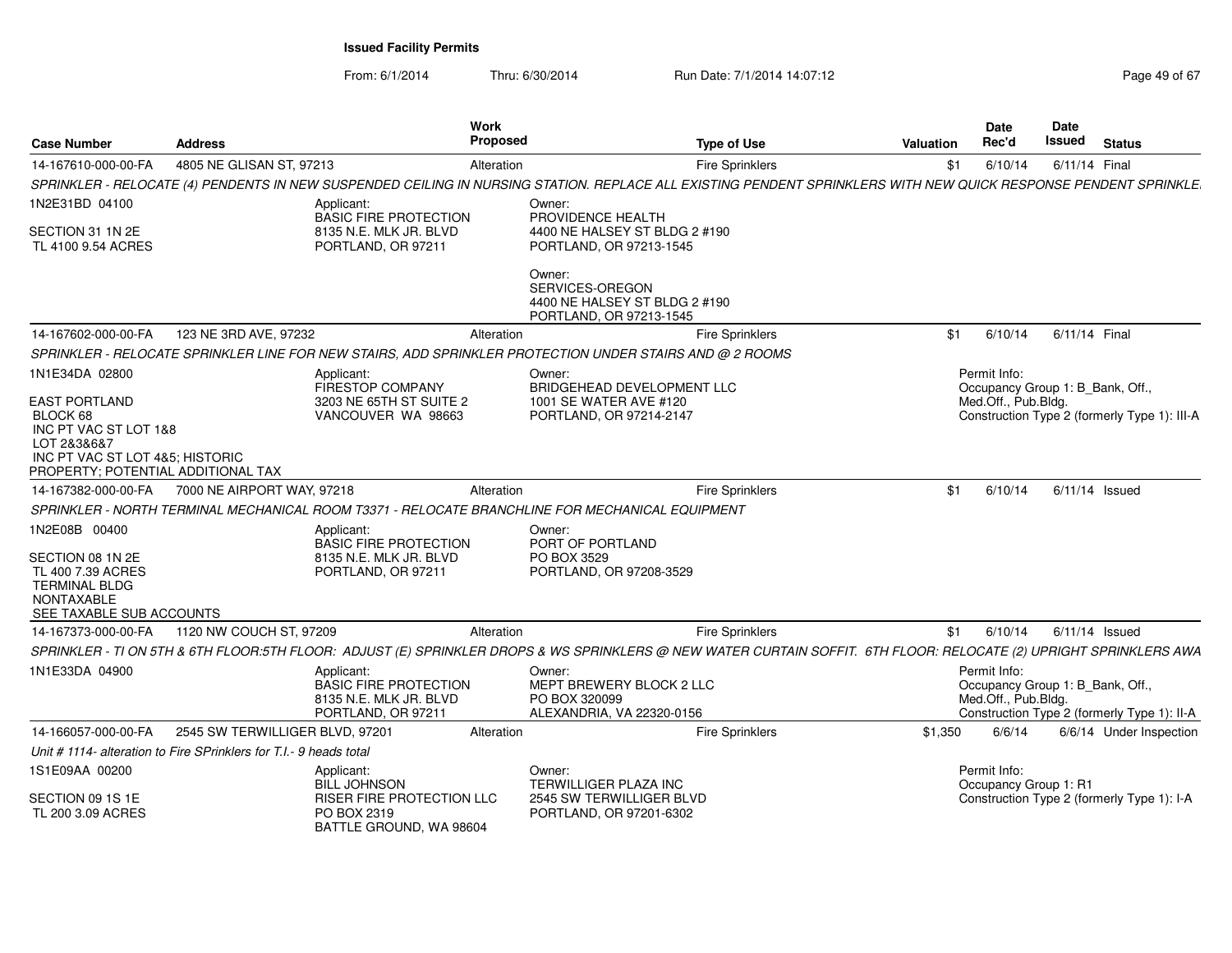| <b>Case Number</b>                                                            | <b>Address</b>                                                         |                                                                                                                | Work<br><b>Proposed</b> |                                                                                                   | <b>Type of Use</b>     | <b>Valuation</b> | <b>Date</b><br>Rec'd                                                    | <b>Date</b><br>Issued | <b>Status</b>                                                                   |
|-------------------------------------------------------------------------------|------------------------------------------------------------------------|----------------------------------------------------------------------------------------------------------------|-------------------------|---------------------------------------------------------------------------------------------------|------------------------|------------------|-------------------------------------------------------------------------|-----------------------|---------------------------------------------------------------------------------|
| 14-175333-000-00-FA                                                           | 520 SW YAMHILL ST, 97204                                               |                                                                                                                | Alteration              |                                                                                                   | <b>Fire Sprinklers</b> | \$900            | 6/26/14                                                                 |                       | $6/26/14$ Issued                                                                |
|                                                                               | Suite #402- relocate Fire Sprinklers as needed for T.I.- 9 heads total |                                                                                                                |                         |                                                                                                   |                        |                  |                                                                         |                       |                                                                                 |
| 1S1E03BB 01200<br><b>PORTLAND</b><br>BLOCK 171<br>LOT 1&8<br>N 1/2 OF LOT 2&7 |                                                                        | Applicant:<br>PATRIOT FIRE PROTECTION<br>4708 NE MINNEHAHA ST<br>VANCOUVER, WA 98661                           |                         | Owner:<br>PAC-HILL LIMITED PARTNERSHIP<br>520 SW YAMHILL ST RF GDN #8<br>PORTLAND, OR 97204       |                        |                  | Permit Info:<br>Occupancy Group 1: B                                    |                       | Construction Type 2 (formerly Type 1): I-A                                      |
| 14-176118-000-00-FA                                                           | 0615 SW PALATINE HILL RD, 97219                                        |                                                                                                                | Alteration              |                                                                                                   | Fire Sprinklers        | \$1              | 6/27/14                                                                 |                       | 6/27/14 Under Inspection                                                        |
|                                                                               | add 2 pendent, 4 upright, relocate 2 upright---no plans                |                                                                                                                |                         |                                                                                                   |                        |                  |                                                                         |                       |                                                                                 |
| 1S1E27D 00100<br>SECTION 27 1S 1E                                             | TL 100 85.50 ACRES SPLIT LEVY (R709301280 PROTECTION CO                | Applicant:<br>DARRELL FLUIT<br><b>WESTERN STATES FIRE</b><br>13896 FIR ST SU B<br>OREGON CITY, OR 97045        |                         | Owner:<br>LEWIS & CLARK COLLEGE<br>0615 SW PALATINE HILL RD MSC<br>31<br>PORTLAND, OR 97219       |                        |                  | Permit Info:<br>Occupancy Group 1: B                                    |                       | Construction Type 2 (formerly Type 1): III-N                                    |
|                                                                               |                                                                        |                                                                                                                |                         | Owner:<br><b>BUSINESS OFFICE</b><br>0615 SW PALATINE HILL RD MSC<br>31<br>PORTLAND, OR 97219      |                        |                  |                                                                         |                       |                                                                                 |
| 14-165488-000-00-FA                                                           | 3203 SE WOODSTOCK BLVD, 97202                                          |                                                                                                                | Alteration              |                                                                                                   | <b>Fire Sprinklers</b> | \$1              | 6/5/14                                                                  |                       | 6/5/14 Under Inspection                                                         |
|                                                                               | relocate sprinklersthrought hall also relocate riser---2 sets of plans |                                                                                                                |                         |                                                                                                   |                        |                  |                                                                         |                       |                                                                                 |
|                                                                               |                                                                        | Applicant:<br><b>Western States Fire Protection</b><br>Company<br>13896 Fir St Suite B<br>Oregon City OR 97045 |                         | Owner:<br>THE REED INSTITUTE<br>3203 SE WOODSTOCK BLVD<br>PORTLAND, OR 97202-8138                 |                        |                  | Permit Info:<br>Occupancy Group 1: B_Bank, Off.,<br>Med.Off., Pub.Bldg. |                       |                                                                                 |
| 14-164065-000-00-FA                                                           | 308 SW 2ND AVE, 97204                                                  |                                                                                                                | Alteration              |                                                                                                   | <b>Fire Sprinklers</b> | \$1              | 6/2/14                                                                  |                       | $6/5/14$ Issued                                                                 |
|                                                                               |                                                                        |                                                                                                                |                         | SPRINKLER - ADD (4) SSP, RELOCATE (2) SSP AND PLUG (1) PENDENT SPRINKLER IN REMODEL AREA, LEVEL 3 |                        |                  |                                                                         |                       |                                                                                 |
| 1N1E34CD 04600                                                                |                                                                        | Applicant:<br><b>BASIC FIRE PROTECTION</b><br>8135 N.E. MLK JR. BLVD<br>PORTLAND, OR 97211                     |                         | Owner:<br><b>NGP DUNCAN PLAZA</b><br>PO BOX 4900 DEPT #360<br>SCOTTSDALE, AZ 85261-4900           |                        |                  | Permit Info:                                                            |                       | Occupancy Group 1: A-2_Restaurant<br>Construction Type 2 (formerly Type 1): I-A |
|                                                                               |                                                                        |                                                                                                                |                         | Owner:<br>PORTLAND LLC<br>PO BOX 4900 DEPT #360<br>SCOTTSDALE, AZ 85261-4900                      |                        |                  |                                                                         |                       |                                                                                 |
| 14-176397-000-00-FA                                                           | 2311 NW NORTHRUP ST, 97210                                             |                                                                                                                | Alteration              |                                                                                                   | <b>Fire Sprinklers</b> | \$1,150          | 6/27/14                                                                 |                       | 6/27/14 Issued                                                                  |
|                                                                               |                                                                        | Suite #207- Alteration to Fire Sprinklers as needed for wall distance being to close.- 5 heads total           |                         |                                                                                                   |                        |                  |                                                                         |                       |                                                                                 |
| 1N1E33BB 04200                                                                |                                                                        | Applicant:<br><b>EXPRESS FIRE SYSTEMS INC</b><br>1913 41ST ST<br>WASHOUGAL, WA 98671                           |                         | Owner:<br><b>EASTERN WESTERN</b><br>CORPORATION<br>PO BOX 3228<br>PORTLAND, OR 97208-3228         |                        |                  |                                                                         |                       |                                                                                 |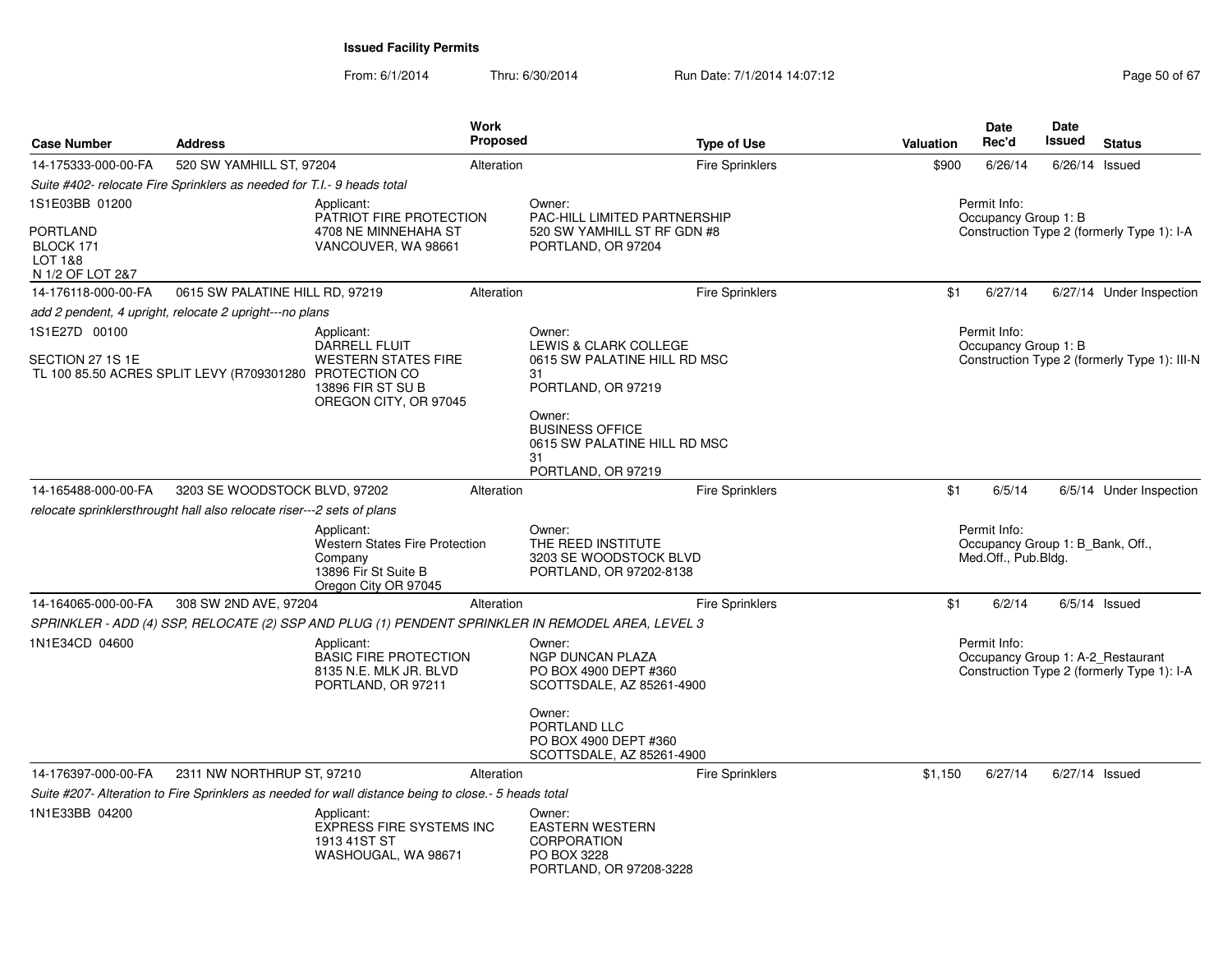From: 6/1/2014Thru: 6/30/2014 Run Date: 7/1/2014 14:07:12 Rege 51 of 67

| <b>Case Number</b>                                                     | <b>Address</b>                                    |                                                                                                           | <b>Work</b><br><b>Proposed</b> |                                                                                                                                                                     | <b>Type of Use</b>     | <b>Valuation</b> | <b>Date</b><br>Rec'd                                                    | <b>Date</b><br>Issued | <b>Status</b>                                                                   |
|------------------------------------------------------------------------|---------------------------------------------------|-----------------------------------------------------------------------------------------------------------|--------------------------------|---------------------------------------------------------------------------------------------------------------------------------------------------------------------|------------------------|------------------|-------------------------------------------------------------------------|-----------------------|---------------------------------------------------------------------------------|
| 14-172786-000-00-FA                                                    | 319 SW WASHINGTON ST, 97204                       |                                                                                                           | Alteration                     |                                                                                                                                                                     | Fire Sprinklers        | \$1              | 6/20/14                                                                 | 6/24/14 Final         |                                                                                 |
|                                                                        |                                                   |                                                                                                           |                                | FIRE SPRINKLER - REPIPE SPRINKLER PIPING FOR NEW CELING ELEVATION. ALL PIPING EXPOSED, ADJUST EXISTING FIRE SPRIKNLERS TO CODERECEIVED: 2 SETS CUT SHEETS; 3 PLANS; |                        |                  |                                                                         |                       |                                                                                 |
| 1N1E34CD 07800                                                         |                                                   | Applicant:<br><b>BASIC FIRE PROTECTION</b><br>8135 NE MLK Jr Blvd<br>PORTLAND, OR 97211                   |                                | Owner:<br>THREE NINETEEN WASHINGTON<br><b>LLC</b><br>PO BOX 416<br>MANCHESTER, VT 05254                                                                             |                        |                  | Permit Info:<br>Occupancy Group 1: B_Bank, Off.,<br>Med.Off., Pub.Bldg. |                       |                                                                                 |
| 14-175559-000-00-FA                                                    | 2215 NW NORTHRUP ST, 97210                        |                                                                                                           | Alteration                     |                                                                                                                                                                     | Fire Sprinklers        | \$1              | 6/26/14                                                                 |                       | $6/27/14$ Issued                                                                |
|                                                                        |                                                   | SPRINKLER - INSTALL 14 FIRE SPRINKLERS IN MECHANICAL ROOM 002                                             |                                |                                                                                                                                                                     |                        |                  |                                                                         |                       |                                                                                 |
| 1N1E33BA 07600<br>COUCHS ADD<br>LOT 1-9 BLOCK 306<br>LOT 12 BLOCK 306  |                                                   | Applicant:<br><b>BASIC FIRE PROTECTION</b><br>8135 NE MLK Jr Blyd<br>PORTLAND, OR 97211                   |                                | Owner:<br><b>GOOD SAMARITAN HOSPITAL &amp;</b><br><b>MEDICAL CENTER</b><br>1919 NW LOVEJOY ST<br>PORTLAND, OR 97209                                                 |                        |                  |                                                                         |                       |                                                                                 |
| E 1/2 OF LOT 13 BLOCK 306<br>14-176506-000-00-FA                       | 1849 SW SALMON ST, 97205                          |                                                                                                           | Alteration                     |                                                                                                                                                                     | <b>Fire Sprinklers</b> | \$3.105          | 6/27/14                                                                 |                       | 6/27/14 Issued                                                                  |
|                                                                        |                                                   |                                                                                                           |                                |                                                                                                                                                                     |                        |                  |                                                                         |                       |                                                                                 |
| 1N1E33DC 05800                                                         |                                                   | Restroom- Add and relocate Fikre Sprinklers as needed for T.I.- 6 heads total                             |                                | Owner:                                                                                                                                                              |                        |                  | Permit Info:                                                            |                       |                                                                                 |
| SECTION 33 1N 1E<br>TL 5800 2.82 ACRES                                 |                                                   | Applicant:<br><b>SIMPLEX GRINNELL</b><br>6305 SW ROSEWOOD ST STE A<br>LAKE OSWEGO OR 97035                |                                | <b>MULTNOMAH AMATEUR</b><br><b>ATHLETIC CLUB</b><br>1849 SW SALMON ST<br>PORTLAND, OR 97205-1726                                                                    |                        |                  | General                                                                 |                       | Occupancy Group 1: A-3_Assembly -<br>Construction Type 2 (formerly Type 1): I-A |
| 14-172347-000-00-FA                                                    | 520 SW YAMHILL ST, 97204                          |                                                                                                           | Alteration                     |                                                                                                                                                                     | <b>Fire Sprinklers</b> | \$1              | 6/20/14                                                                 | 6/20/14 Final         |                                                                                 |
|                                                                        | change upright to pendent and add 1 head---1 plan |                                                                                                           |                                |                                                                                                                                                                     |                        |                  |                                                                         |                       |                                                                                 |
| 1S1E03BB 01200<br>PORTLAND<br>BLOCK 171<br>LOT 1&8<br>N 1/2 OF LOT 2&7 |                                                   | Applicant:<br>PATRIOT FIRE PROTECTION<br>4708 NE MINNEHAHA ST<br>VANCOUVER, WA 98661                      |                                | Owner:<br>PAC-HILL LIMITED PARTNERSHIP<br>520 SW YAMHILL ST RF GDN #8<br>PORTLAND, OR 97204                                                                         |                        |                  | Permit Info:<br>Occupancy Group 1: B                                    |                       | Construction Type 2 (formerly Type 1): I-A                                      |
| 14-174190-000-00-FA                                                    | 1849 SW SALMON ST, 97205                          |                                                                                                           | Alteration                     |                                                                                                                                                                     | <b>Fire Sprinklers</b> | \$15,030         | 6/24/14                                                                 |                       | $6/24/14$ Issued                                                                |
|                                                                        |                                                   | Pool Upgrade- Change of all Fire Sprinkler heads for pool environment- 174 heads total                    |                                |                                                                                                                                                                     |                        |                  |                                                                         |                       |                                                                                 |
| 1N1E33DC 05800<br>SECTION 33 1N 1E<br>TL 5800 2.82 ACRES               |                                                   | Applicant:<br><b>WESTERN STATES FIRE</b><br><b>PROTECTION</b><br>13896 FIR ST #B<br>OREGON CITY, OR 97045 |                                | Owner:<br>MULTNOMAH AMATEUR<br><b>ATHLETIC CLUB</b><br>1849 SW SALMON ST<br>PORTLAND, OR 97205-1726                                                                 |                        |                  | Permit Info:<br>General                                                 |                       | Occupancy Group 1: A-3 Assembly -<br>Construction Type 2 (formerly Type 1): I-A |
| 14-174175-000-00-FA                                                    | 1825 SW BROADWAY, 97201                           |                                                                                                           | Alteration                     |                                                                                                                                                                     | <b>Fire Sprinklers</b> | \$2,960          | 6/24/14                                                                 |                       | $6/24/14$ Issued                                                                |
|                                                                        |                                                   | 2nd floor Mezz- add and relocate Fire Sprinklers as needed for T.I.- 7 heads total                        |                                |                                                                                                                                                                     |                        |                  |                                                                         |                       |                                                                                 |
| 1S1E04DA 06300                                                         |                                                   | Applicant:<br><b>WESTERN STATES FIRE</b>                                                                  |                                | Owner:<br>OREGON STATE OF(BRD HIGHER                                                                                                                                |                        |                  |                                                                         |                       |                                                                                 |
| PORTLAND<br>BLOCK 200<br>99.88% NONTAXABLE                             |                                                   | <b>PROTECTION</b><br>13896 FIR ST #B<br>OREGON CITY, OR 97045                                             |                                | ED)<br><b>PO BOX 751</b><br>PORTLAND, OR 97207-0751                                                                                                                 |                        |                  |                                                                         |                       |                                                                                 |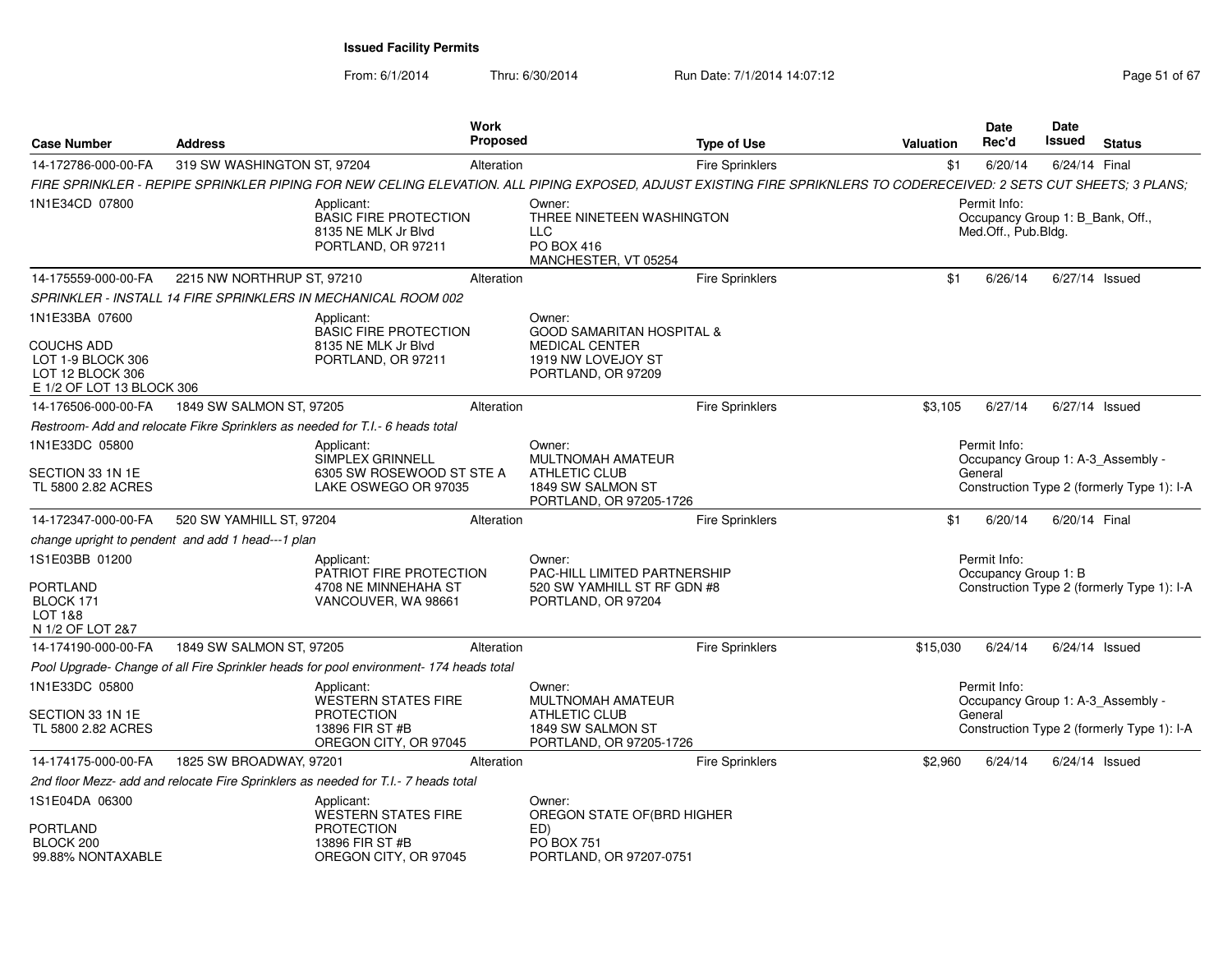| <b>Case Number</b>                                                                   | <b>Address</b>                |                                                                                           | <b>Work</b><br><b>Proposed</b> |                                                                                                                                                                                                                        | <b>Type of Use</b>     |                                                                                      | Valuation | Date<br>Rec'd                                                           | Date<br><b>Issued</b> | <b>Status</b>                               |
|--------------------------------------------------------------------------------------|-------------------------------|-------------------------------------------------------------------------------------------|--------------------------------|------------------------------------------------------------------------------------------------------------------------------------------------------------------------------------------------------------------------|------------------------|--------------------------------------------------------------------------------------|-----------|-------------------------------------------------------------------------|-----------------------|---------------------------------------------|
| 14-174142-000-00-FA                                                                  | 1875 SW PARK AVE, 97201       |                                                                                           | Alteration                     |                                                                                                                                                                                                                        | <b>Fire Sprinklers</b> |                                                                                      | \$450,000 | 6/24/14                                                                 | $6/24/14$ Issued      |                                             |
|                                                                                      |                               |                                                                                           |                                | Add full Fire Sprinkler coverage throughout building including changing heads on Basement and 1st floor.- 1365 heads total- 154,088 sqft                                                                               |                        |                                                                                      |           |                                                                         |                       |                                             |
| 1S1E04DA 06800                                                                       |                               | Applicant:<br>PARKER FIRE PROTECTION                                                      |                                | Owner:<br>OREGON STATE OF (BD OF                                                                                                                                                                                       |                        |                                                                                      |           |                                                                         |                       |                                             |
| <b>PORTLAND</b><br>INC PT VAC STS BLOCK 230                                          |                               | 30205 SE KELSO RD<br><b>BORING, OR 97009</b>                                              |                                | <b>HIGHER EDUCATION</b><br><b>PO BOX 751</b><br>PORTLAND, OR 97207                                                                                                                                                     |                        |                                                                                      |           |                                                                         |                       |                                             |
|                                                                                      |                               |                                                                                           |                                | Owner:<br><b>CAMPUS PLANNING OFFICE</b><br><b>PO BOX 751</b><br>PORTLAND, OR 97207                                                                                                                                     |                        |                                                                                      |           |                                                                         |                       |                                             |
| 14-165390-000-00-FA                                                                  | 705 N KILLINGSWORTH ST, 97217 |                                                                                           | Alteration                     |                                                                                                                                                                                                                        |                        | <b>Fixed Extinguishing Systems</b>                                                   | \$1       | 6/5/14                                                                  |                       | $6/5/14$ Issued                             |
| installation of 4 Ansull R-102 systems onto pre piped hoods--3 sets of plans         |                               |                                                                                           |                                |                                                                                                                                                                                                                        |                        |                                                                                      |           |                                                                         |                       |                                             |
| 1N1E15CD 12300<br><b>WEST PIEDMONT</b><br>BLOCK 3<br>LOT 10-16<br>E 77' OF LOT 17&18 |                               | Applicant:<br>1101 SE 3RD AVE<br>PORTLAND, OR 972143399                                   |                                | Owner:<br>SANDERSON SAFETY SUPPLY CO PORTLAND COMMUNITY<br><b>COLLEGE DIST</b><br>PO BOX 6119<br>ALOHA, OR 97007-0119                                                                                                  |                        |                                                                                      |           | Permit Info:<br>Occupancy Group 1: A-3                                  |                       | Construction Type 2 (formerly Type 1): II-A |
| 14-172780-000-00-FA                                                                  | 12775 NE MARX ST, 97230       |                                                                                           | Alteration                     | Owner:<br>PROCUREMENT AND RISK SVCS<br>PO BOX 6119<br>ALOHA, OR 97007-0119                                                                                                                                             | Mechanical             |                                                                                      | \$8,000   | 6/20/14                                                                 |                       |                                             |
|                                                                                      |                               |                                                                                           |                                |                                                                                                                                                                                                                        |                        |                                                                                      |           |                                                                         |                       | 6/26/14 Under Inspection                    |
| B1/ PTR #147 THE AVOGADRO GROUP - MODIFY DUCTWORK<br>1N2E23BB 01000                  |                               | Applicant:<br><b>CLINT LADEMER</b><br>OHAC<br>19300 SW 118TH AVE<br>TUALATIN, OR 97062    |                                | Owner:<br>PACIFIC REALTY ASSOCIATES LP OHAC INC<br>15115 SW SEQUOIA PKWY<br>PORTLAND, OR 97224                                                                                                                         |                        | CCB - Contractor:<br>PO BOX 241<br>DUNDEE OR 97115                                   |           |                                                                         |                       |                                             |
| 14-175458-000-00-FA                                                                  | 101 SW MAIN ST, 97204         |                                                                                           | Alteration                     |                                                                                                                                                                                                                        | Mechanical             |                                                                                      | \$5,650   | 6/26/14                                                                 | $6/30/14$ Issued      |                                             |
| B2/ONE CEILING MOUNT EXHAUST FAN, RELOCATE GRILLES                                   |                               |                                                                                           |                                |                                                                                                                                                                                                                        |                        |                                                                                      |           |                                                                         |                       |                                             |
| 1S1E03BD 00300<br>PORTLAND<br>BLOCK 11<br>LOT 1-4<br>LOT 5-8 EXC PT IN STS           |                               | Applicant:<br>Sean Dyer<br>AMERICAN HEATING INC<br>5035 SE 24th Ave<br>Portland, OR 97202 |                                | Owner:<br>KBSH ONE MAIN PLACE LLC<br>14850 QUORUM DR #500<br>DALLAS, TX 75254<br>Owner:<br><b>DUFF</b><br>14850 QUORUM DR #500<br>DALLAS, TX 75254<br>Owner:<br>PHELPS LLC<br>14850 QUORUM DR #500<br>DALLAS, TX 75254 |                        | CCB - Contractor:<br>AMERICAN HEATING INC<br>5035 SE 24TH<br>PORTLAND, OR 97202-4765 |           | Permit Info:<br>Occupancy Group 1: B Bank, Off.,<br>Med.Off., Pub.Bldg. |                       | Construction Type 2 (formerly Type 1): I-A  |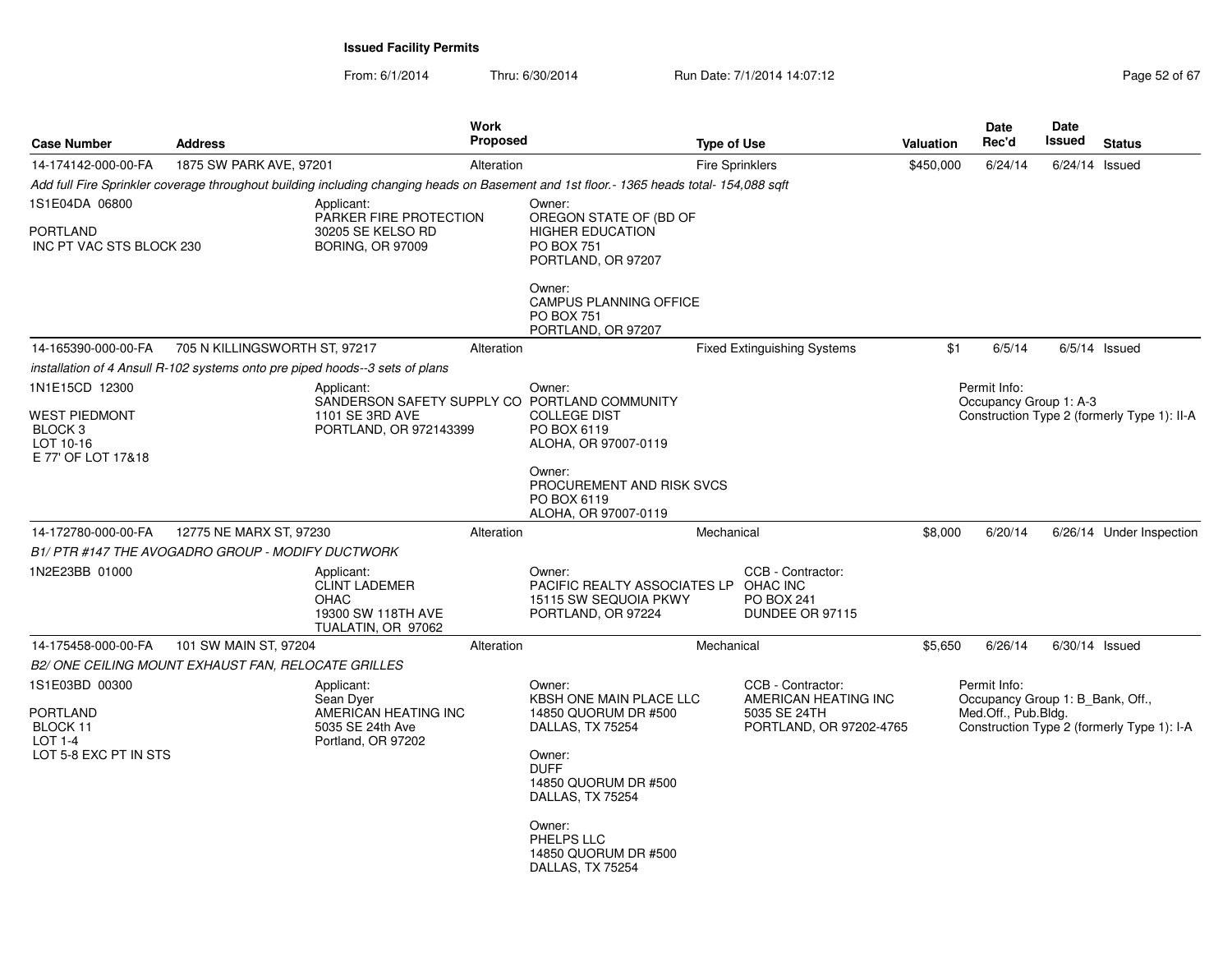| <b>Case Number</b>                       | <b>Address</b>                  |                                                                                                                                      | <b>Work</b><br><b>Proposed</b> |                                                                                                                                      | <b>Type of Use</b>                                                                                  | <b>Valuation</b> | Date<br>Rec'd                                                           | Date<br>Issued | <b>Status</b>                                |
|------------------------------------------|---------------------------------|--------------------------------------------------------------------------------------------------------------------------------------|--------------------------------|--------------------------------------------------------------------------------------------------------------------------------------|-----------------------------------------------------------------------------------------------------|------------------|-------------------------------------------------------------------------|----------------|----------------------------------------------|
| 14-170529-000-00-FA                      | 1120 NW COUCH ST, 97209         |                                                                                                                                      | Alteration                     |                                                                                                                                      | Mechanical                                                                                          | \$1,200          | 6/17/14                                                                 |                | $6/23/14$ Issued                             |
|                                          |                                 | F10/ AKQA. TI: 5TH. 6TH FLOOR - NEW DUCT TIE-IN TO EXISTING SYSTEM FOR PARTIAL 5TH FLOOR                                             |                                |                                                                                                                                      |                                                                                                     |                  |                                                                         |                |                                              |
| 1N1E33DA 04900                           |                                 | Applicant:<br>Eddie Stoyan<br>ALLIANT SYSTEMS LLC<br>1600 NW 167th Pl, #330<br>Portland, OR 97006                                    |                                | Owner:<br>MEPT BREWERY BLOCK 2 LLC<br>PO BOX 320099<br>ALEXANDRIA, VA 22320-0156                                                     | CCB - Contractor:<br><b>ALLIANT SYSTEMS LLC</b><br>1600 NW 167TH PL SUITE 330<br>BEAVERTON OR 97005 |                  | Permit Info:<br>Occupancy Group 1: B_Bank, Off.,<br>Med.Off., Pub.Bldg. |                | Construction Type 2 (formerly Type 1): II-A  |
| 14-170552-000-00-FA                      | 0615 SW PALATINE HILL RD, 97219 |                                                                                                                                      | Alteration                     |                                                                                                                                      | Mechanical                                                                                          | \$6,500          | 6/17/14                                                                 |                | $6/24/14$ Issued                             |
|                                          |                                 |                                                                                                                                      |                                | B1/1ST FLOOR RENOVATION OF EXISTING PHOTO LAB - DEMO & CAP EXISTING OUTLETS AND INSTALL NEW EXHAUST OUTLETS AND RELOCATE THERMOSTATS |                                                                                                     |                  |                                                                         |                |                                              |
| 1S1E27D 00100                            |                                 | Applicant:                                                                                                                           |                                | Owner:                                                                                                                               | CCB - Contractor:                                                                                   |                  | Permit Info:                                                            |                |                                              |
| SECTION 27 1S 1E                         |                                 | <b>Eddie Stovan</b><br>ALLIANT SYSTEMS LLC<br>TL 100 85.50 ACRES SPLIT LEVY (R709301280 1600 NW 167th PI, #330<br>Portland, OR 97006 |                                | LEWIS & CLARK COLLEGE<br>0615 SW PALATINE HILL RD MSC<br>31<br>PORTLAND, OR 97219                                                    | ALLIANT SYSTEMS LLC<br>1600 NW 167TH PL SUITE 330<br>BEAVERTON OR 97005                             |                  | Occupancy Group 1: B                                                    |                | Construction Type 2 (formerly Type 1): III-N |
|                                          |                                 |                                                                                                                                      |                                | Owner:<br><b>BUSINESS OFFICE</b><br>0615 SW PALATINE HILL RD MSC<br>31<br>PORTLAND, OR 97219                                         |                                                                                                     |                  |                                                                         |                |                                              |
| 14-170559-000-00-FA                      | 5550 SW MACADAM AVE, 97201      |                                                                                                                                      | Alteration                     |                                                                                                                                      | Mechanical                                                                                          | \$1,375          | 6/17/14                                                                 |                | $6/23/14$ Issued                             |
|                                          |                                 | F3/ERICKSON AIR, SUITE 200 - NEW DUCTWORK & GRILLES TO EXISTING SYSTEM                                                               |                                |                                                                                                                                      |                                                                                                     |                  |                                                                         |                |                                              |
| 1S1E15BD 01200                           |                                 | Applicant:<br><b>SEAN DYER</b>                                                                                                       |                                | Owner:<br><b>SRI EIGHT MACADAM LLC</b>                                                                                               | CCB - Contractor:<br>AMERICAN HEATING INC                                                           |                  | Permit Info:<br>Occupancy Group 1: B                                    |                |                                              |
| SECTION 15 1S 1E<br>TL 1200 1.91 ACRES   |                                 | AMERICAN HEATING INC<br>5035 SE 24TH AVE<br>PORTLAND, OR 97202                                                                       |                                | 235 MONTGOMERY ST 16TH<br><b>FLOOR</b><br>SAN FRANCISCO, CA 94104-3104                                                               | 5035 SE 24TH<br>PORTLAND, OR 97202-4765                                                             |                  |                                                                         |                | Construction Type 2 (formerly Type 1): II-A  |
| 14-168288-000-00-FA                      | 101 SW MAIN ST, 97204           |                                                                                                                                      | Alteration                     |                                                                                                                                      | Mechanical                                                                                          | \$52,000         | 6/11/14                                                                 |                | $6/16/14$ Issued                             |
|                                          |                                 |                                                                                                                                      |                                | B1/11TH & 12TH FLOORS BALL JANIK EXISTING TENANT REMODEL - NEW VAV AND EXHAUST FANS WITH DUCTWORK & GRILLES                          |                                                                                                     |                  |                                                                         |                |                                              |
| 1S1E03BD 00300                           |                                 | Applicant:<br><b>DENNIS LAWRENCE</b>                                                                                                 |                                | Owner:<br>KBSH ONE MAIN PLACE LLC                                                                                                    | CCB - Contractor:<br>HUNTER DAVISSON INC                                                            |                  |                                                                         |                |                                              |
| <b>PORTLAND</b><br>BLOCK 11<br>$LOT 1-4$ |                                 | 1800 SE PERSHING CT<br>PORTLAND, OR 97202                                                                                            |                                | 14850 QUORUM DR #500<br>DALLAS, TX 75254                                                                                             | 1800 SE PERSHING ST<br>PORTLAND, OR 97202-2338                                                      |                  |                                                                         |                |                                              |
| LOT 5-8 EXC PT IN STS                    |                                 |                                                                                                                                      |                                | Owner:<br><b>DUFF</b><br>14850 QUORUM DR #500<br>DALLAS, TX 75254                                                                    |                                                                                                     |                  |                                                                         |                |                                              |
|                                          |                                 |                                                                                                                                      |                                | Owner:<br>PHELPS LLC<br>14850 QUORUM DR #500<br>DALLAS, TX 75254                                                                     |                                                                                                     |                  |                                                                         |                |                                              |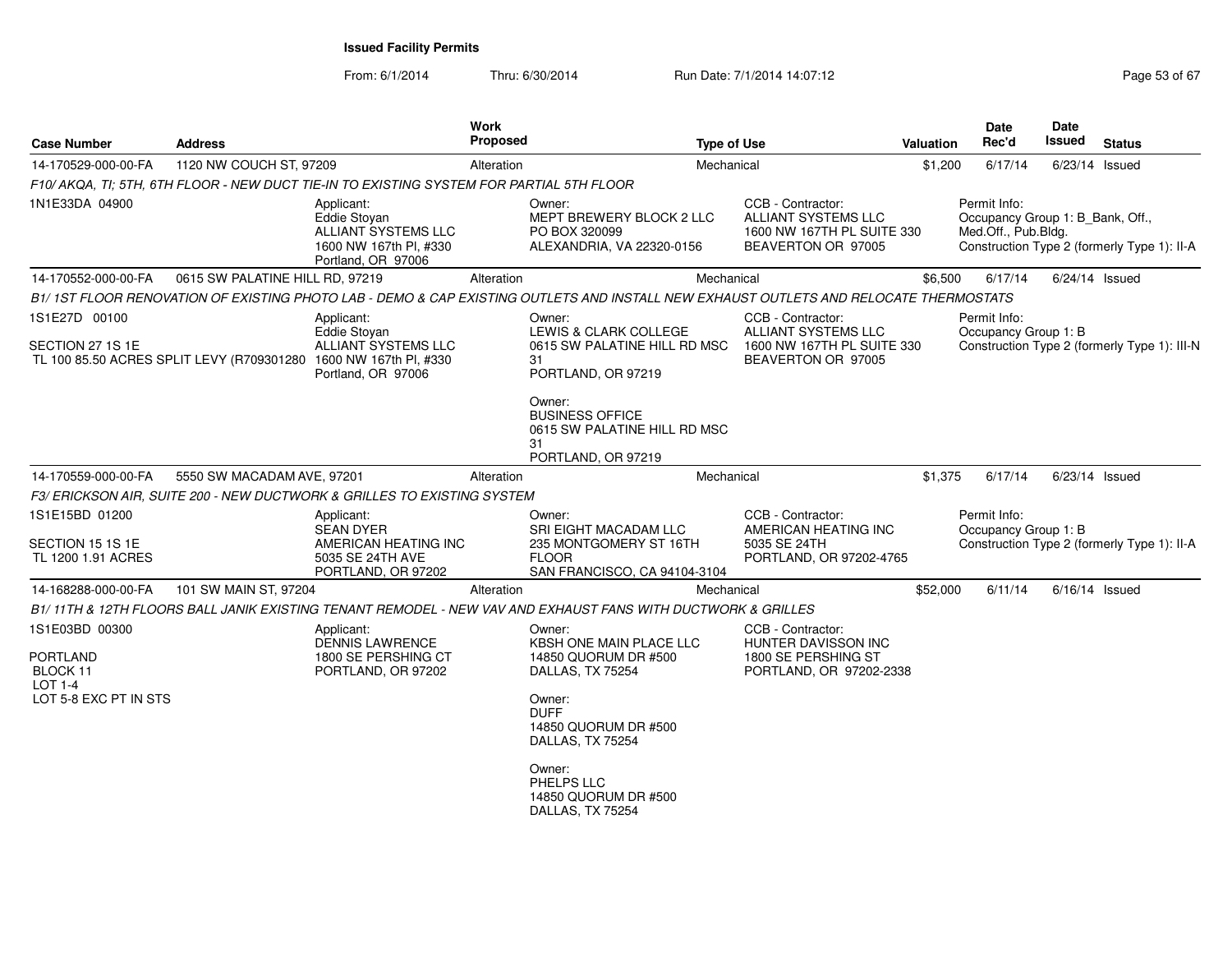| <b>Case Number</b>                                                                              | <b>Address</b>                                               |                                                                                                            | Work<br>Proposed |                                                                                                 | <b>Type of Use</b>                                                                                                         | Valuation | <b>Date</b><br>Rec'd                                                  | <b>Date</b><br>Issued | <b>Status</b>                               |
|-------------------------------------------------------------------------------------------------|--------------------------------------------------------------|------------------------------------------------------------------------------------------------------------|------------------|-------------------------------------------------------------------------------------------------|----------------------------------------------------------------------------------------------------------------------------|-----------|-----------------------------------------------------------------------|-----------------------|---------------------------------------------|
| 14-167579-000-00-FA                                                                             | 3800 SE 22ND AVE, 97202                                      |                                                                                                            | Alteration       |                                                                                                 | Mechanical                                                                                                                 | \$7,000   | 6/10/14                                                               | 6/19/14 Final         |                                             |
|                                                                                                 |                                                              | B2/ REPLACE TWO LIKE FOR LIKE SUSPENDED TERMINAL AIR BOXES                                                 |                  |                                                                                                 |                                                                                                                            |           |                                                                       |                       |                                             |
| 1S1E11DA 04300                                                                                  |                                                              | Applicant:<br>Mark Secomb                                                                                  |                  | Owner:<br><b>FRED MEYER STORES INC</b>                                                          | CCB - Contractor:<br><b>JAMES W SECOMB</b>                                                                                 |           | Permit Info:<br>Occupancy Group 1: B                                  |                       |                                             |
| SECTION 11 1S 1E<br>TL 4300 5.37 ACRES                                                          |                                                              | ALPINE BUILDING SERVICES INC<br>10905 NE KNOTT ST<br>PORTLAND, OR 97220                                    |                  | 1014 VINE ST 7TH FLOOR<br>CINCINNATI, OH 45202-1141                                             | ALPINE BUILDING SERVICES INC<br>1025 NE 91ST AVE<br>PORTLAND, OR 97220                                                     |           |                                                                       |                       | Construction Type 2 (formerly Type 1): II-A |
| 14-168327-000-00-FA                                                                             | 3800 SE 22ND AVE, 97202                                      |                                                                                                            | Alteration       |                                                                                                 | Mechanical                                                                                                                 | \$45,000  | 6/11/14                                                               |                       | $6/19/14$ Issued                            |
|                                                                                                 |                                                              | B2/1ST FLOOR, REPLACE 14 LIKE FOR LIKE SUSPENDED VAV BOXES                                                 |                  |                                                                                                 |                                                                                                                            |           |                                                                       |                       |                                             |
| 1S1E11DA 04300                                                                                  |                                                              | Applicant:<br>Mark Secomb                                                                                  |                  | Owner:<br>FRED MEYER STORES INC                                                                 | CCB - Contractor:<br><b>JAMES W SECOMB</b>                                                                                 |           | Permit Info:<br>Occupancy Group 1: B                                  |                       |                                             |
| SECTION 11 1S 1E<br>TL 4300 5.37 ACRES                                                          |                                                              | ALPINE BUILDING SERVICES INC<br>10905 NE KNOTT ST<br>PORTLAND, OR 97220                                    |                  | 1014 VINE ST 7TH FLOOR<br>CINCINNATI, OH 45202-1141                                             | ALPINE BUILDING SERVICES INC<br>1025 NE 91ST AVE<br>PORTLAND, OR 97220                                                     |           |                                                                       |                       | Construction Type 2 (formerly Type 1): II-A |
| 13-212787-REV-01-FA                                                                             | 1621 SW 1ST AVE, 97201                                       |                                                                                                            | Alteration       |                                                                                                 | Mechanical                                                                                                                 | \$5,000   | 2/13/14                                                               |                       | $6/18/14$ Issued                            |
|                                                                                                 | <b>F11/ REVISION TO HVAC FOR REVISIONS TO REMODELED CAFE</b> |                                                                                                            |                  |                                                                                                 |                                                                                                                            |           |                                                                       |                       |                                             |
| 1S1E03CB 00700                                                                                  |                                                              | Applicant:<br>DINA RADZWILLOWICZ<br><b>MACKENZIE</b><br>1515 SE WATER AVE. SUITE#100<br>PORTLAND, OR 97214 |                  |                                                                                                 | CCB - Contractor:<br>SWINERTON BUILDERS INC<br>260 TOWNSEND ST<br>SAN FRANCISCO, CA 94107                                  |           | Permit Info:<br>Occupancy Group 1: B Bank, Off<br>Med.Off., Pub.Bldg. |                       | Construction Type 2 (formerly Type 1): I-B  |
| 14-135790-000-00-FA                                                                             | 7200 SE 60TH AVE, 97206                                      |                                                                                                            | Alteration       |                                                                                                 | Mechanical                                                                                                                 | \$20,000  | 4/4/14                                                                |                       | $6/2/14$ Issued                             |
|                                                                                                 | F17/LANE/HVAC WORK FOR UPGRADE SCIENCE CLASSROOMS            |                                                                                                            |                  |                                                                                                 |                                                                                                                            |           |                                                                       |                       |                                             |
| 1S2E19AD 00100                                                                                  |                                                              | Applicant:<br><b>KRISTIN WELLS</b>                                                                         |                  | Owner:<br><b>SCHOOL DISTRICT NO 1</b>                                                           | CCB - Contractor:<br><b>BALDWIN GENERAL</b>                                                                                |           |                                                                       |                       |                                             |
| SECTION 19 1S 2E<br>TL 100 9.09 ACRES<br>SEE R645271 (R992190221) FOR LEASED<br><b>SUB ACCT</b> |                                                              | PORTLAND PUBLIC SCHOOLS<br>501 N DIXON ST<br>PORTLAND, OR 97277                                            |                  | PO BOX 3107<br>PORTLAND, OR 97208-3107                                                          | CONTRACTING INC<br><b>PO BOX 686</b><br>ALBANY, OR 97322                                                                   |           |                                                                       |                       |                                             |
| 14-138750-000-00-FA                                                                             | 1710 N HUMBOLDT ST, 97217                                    |                                                                                                            | Alteration       |                                                                                                 | Mechanical                                                                                                                 | \$130,000 | 4/10/14                                                               |                       | $6/2/14$ Issued                             |
|                                                                                                 |                                                              |                                                                                                            |                  | F16/ BEACH MAIN BLDG/ NEW ELEVATOR MECHANICAL SYSTEM. DUCTWORK AND ADJUSTMENTS FOR SEISMIC WORK |                                                                                                                            |           |                                                                       |                       |                                             |
| 1N1E21AD 05800                                                                                  |                                                              | Applicant:<br><b>Kristin Wells</b>                                                                         |                  | Owner:<br>SCHOOL DISTRICT NO 1                                                                  | CCB - Contractor:<br>PORTLAND MECH CONSTRUCTN                                                                              |           |                                                                       |                       |                                             |
| <b>RIVERSIDE ADD</b><br>INC VAC ST BLOCK 7&8 EXC PT IN ST                                       |                                                              | Portland Public Schools Facilities &<br>Asset Management<br>501 N Dixon St.<br>Portland, OR 97227          |                  | PO BOX 3107<br>PORTLAND, OR 97208-3107                                                          | INC DBA PTLD MECH CONTR.<br>2000 HANNA HARVESTER DR<br>MILWAUKIE, OR 97222                                                 |           |                                                                       |                       |                                             |
| 14-148285-000-00-FA                                                                             | 3905 SE 91ST AVE, 97266                                      |                                                                                                            | Alteration       |                                                                                                 | Mechanical                                                                                                                 | \$32,000  | 4/25/14                                                               |                       | 6/20/14 Issued                              |
| <b>F15/ MARSHALL HS INTERIOR REMODEL</b>                                                        |                                                              |                                                                                                            |                  |                                                                                                 | NEW RESIDENTIAL TYPE HOODS OVER EACH STOVE IN THE FOODS CLASSROOM. TRANSFER GRILLES IN SCIENCE CLASSROOMS C12 & C16. REPLA |           |                                                                       |                       |                                             |
| 1S2E09 00200                                                                                    |                                                              | Applicant:<br><b>DEBRA PEARSON</b>                                                                         |                  | Owner:<br>SCHOOL DISTRICT NO 1                                                                  | <b>Primary Contractor:</b><br>TO BID                                                                                       |           |                                                                       |                       |                                             |
| SECTION 09 1S 2E<br>TL 200 23.86 ACRES                                                          |                                                              | <b>PPS</b><br>501 N DIXON ST<br>PORTLAND, OR 97227                                                         |                  | PO BOX 3107<br>PORTLAND, OR 97208-3107                                                          |                                                                                                                            |           |                                                                       |                       |                                             |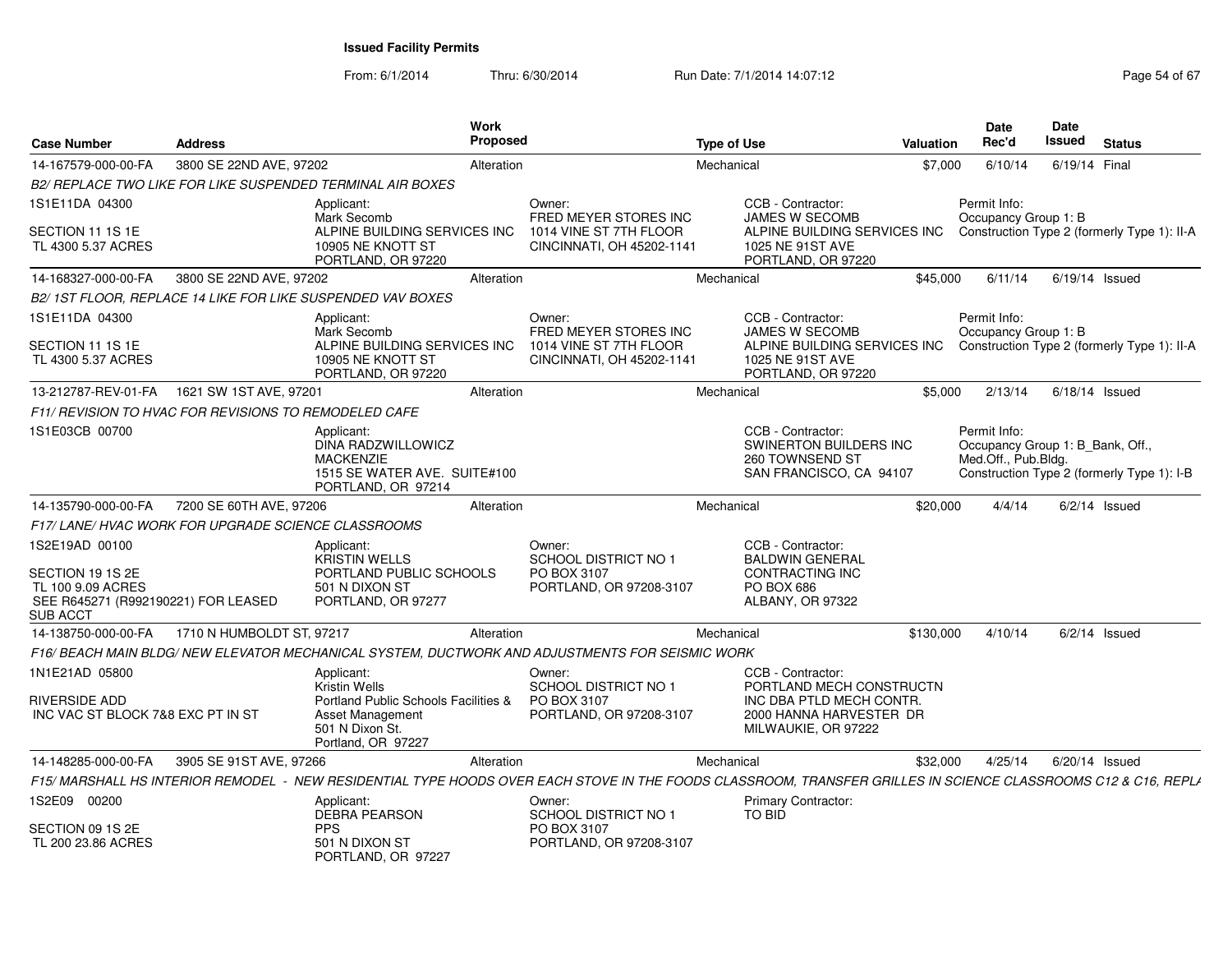| <b>Case Number</b>                                                                                                   | Address                      | <b>Work</b><br><b>Proposed</b>                                                                                                                             |                                                                                                     | <b>Type of Use</b> |                                                                                                             | <b>Valuation</b> | <b>Date</b><br>Rec'd                                         | <b>Date</b><br>Issued | <b>Status</b>                              |
|----------------------------------------------------------------------------------------------------------------------|------------------------------|------------------------------------------------------------------------------------------------------------------------------------------------------------|-----------------------------------------------------------------------------------------------------|--------------------|-------------------------------------------------------------------------------------------------------------|------------------|--------------------------------------------------------------|-----------------------|--------------------------------------------|
| 14-145471-000-00-FA                                                                                                  | 2303 SE 28TH PL, 97214       | Alteration                                                                                                                                                 |                                                                                                     | Mechanical         |                                                                                                             | \$130,000        | 4/21/14                                                      | $6/12/14$ Issued      |                                            |
|                                                                                                                      |                              | STANDING/ HOSFORD INSTALL NEW ROOFTOP FANS, VENTS AND PRE-MANUFACTURED LOUVER PENTHOUSE, NEW HVAC WORK FOR ELEVATOR SHAFT, MACHINE ROOM & STAIR TOWER, UPC |                                                                                                     |                    |                                                                                                             |                  |                                                              |                       |                                            |
| 1S1E01CC 04900                                                                                                       |                              | Applicant:                                                                                                                                                 | Owner:                                                                                              |                    | CCB - Contractor:                                                                                           |                  |                                                              |                       |                                            |
| VANS ADD<br><b>BLOCK 1-3 TL 4900</b>                                                                                 |                              | <b>Kristin Wells</b><br>Portland Public Schools Facilities &<br>Asset Management<br>501 N Dixon St.<br>Portland, OR 97227                                  | <b>SCHOOL DISTRICT NO 1</b><br>PO BOX 3107<br>PORTLAND, OR 97208-3107                               |                    | RAYS PLUMBING OF BRUSH<br><b>PRAIRIE INC</b><br>PO BOX 685<br>BRUSH PRAIRIE, WA 98606-0685                  |                  |                                                              |                       |                                            |
| 14-145616-000-00-FA                                                                                                  | 7439 N CHARLESTON AVE, 97203 | Alteration                                                                                                                                                 |                                                                                                     | Mechanical         |                                                                                                             | \$80,000         | 4/21/14                                                      | $6/18/14$ Issued      |                                            |
|                                                                                                                      |                              | STANDING/JAMES-JOHN/INSTALL NEW ROOF FANS, VENTS AND LOUVERED PENTHOUSE, MACHINE ROOM, AND UPGRADE HVAC IN RESTROOMS                                       |                                                                                                     |                    |                                                                                                             |                  |                                                              |                       |                                            |
| 1N1W12AB 12100                                                                                                       |                              | Applicant:<br>Kristin Wells                                                                                                                                | Owner:<br><b>SCHOOL DISTRICT NO 1</b>                                                               |                    | CCB - Contractor:<br>RAYS PLUMBING OF BRUSH                                                                 |                  |                                                              |                       |                                            |
| P T SMITHS ADD<br>INC PT VAC ST - BLOCK 7<br>INC PT VAC STS - BLOCK 10<br>INC PT VAC ST - BLOCK 11                   |                              | Portland Public Schools Facilities &<br>Asset Management<br>501 N Dixon St.<br>Portland, OR 97227                                                          | PO BOX 3107<br>PORTLAND, OR 97208-3107                                                              |                    | <b>PRAIRIE INC</b><br>PO BOX 685<br>BRUSH PRAIRIE, WA 98606-0685                                            |                  |                                                              |                       |                                            |
| 14-145729-000-00-FA                                                                                                  | 7439 N CHARLESTON AVE, 97203 | Alteration                                                                                                                                                 |                                                                                                     | Mechanical         |                                                                                                             | \$5,000          | 4/21/14                                                      | $6/18/14$ Issued      |                                            |
|                                                                                                                      |                              | STANDING/JAMES-JOHN ANNEX / REMOVE AND REINSTALL NEW ROOFTOP VENTS                                                                                         |                                                                                                     |                    |                                                                                                             |                  |                                                              |                       |                                            |
| 1N1W12AB 12100<br>P T SMITHS ADD<br>INC PT VAC ST - BLOCK 7<br>INC PT VAC STS - BLOCK 10<br>INC PT VAC ST - BLOCK 11 |                              | Applicant:<br>Kristin Wells<br>Portland Public Schools Facilities &<br>Asset Management<br>501 N Dixon St.<br>Portland, OR 97227                           | Owner:<br>SCHOOL DISTRICT NO 1<br>PO BOX 3107<br>PORTLAND, OR 97208-3107                            |                    | CCB - Contractor:<br><b>STEVE BARTELL</b><br>P & C CONSTRUCTION CO<br>2133 NW YORK ST<br>PORTLAND, OR 97210 |                  |                                                              |                       |                                            |
| 14-147675-000-00-FA                                                                                                  | 1849 SW SALMON ST, 97205     | Alteration                                                                                                                                                 |                                                                                                     | Mechanical         |                                                                                                             | \$3,200          | 4/24/14                                                      |                       | $6/4/14$ Issued                            |
|                                                                                                                      |                              | F11/ MAC 50 METER POOL RENOVATION, SMALL FAN IN VAULT LEVEL STORAGE ROOM                                                                                   |                                                                                                     |                    |                                                                                                             |                  |                                                              |                       |                                            |
| 1N1E33DC 05800<br>SECTION 33 1N 1E<br>TL 5800 2.82 ACRES                                                             |                              | Applicant:<br>TIM GRINSTEAD<br><b>GBD ARCHITECTS</b><br>1120 NW COUCH ST<br>PORTLAND, OR 97209                                                             | Owner:<br><b>MULTNOMAH AMATEUR</b><br>ATHLETIC CLUB<br>1849 SW SALMON ST<br>PORTLAND, OR 97205-1726 |                    | CCB - Contractor:<br><b>BREMIK CONSTRUCTION</b><br>1026 SE STARK ST<br>PORTLAND, OR 97214                   |                  | Permit Info:<br>Occupancy Group 1: A-3 Assembly -<br>General |                       | Construction Type 2 (formerly Type 1): I-A |
| 14-153558-000-00-FA                                                                                                  | 1515 SW 5TH AVE, 97201       | Alteration                                                                                                                                                 |                                                                                                     | Mechanical         |                                                                                                             | \$9,060          | 5/7/14                                                       | 6/3/14 Final          |                                            |
|                                                                                                                      |                              | B1/SUITE 1000 & 1032 THE OREGONIAN - NEW 4 TON SPLIT SYSTEM SERVICE ROOM 120, CONDENSER UNIT ON THE ROOF                                                   |                                                                                                     |                    |                                                                                                             |                  |                                                              |                       |                                            |
| IS1E03BC 03700                                                                                                       |                              | Applicant:<br>ZAK TUTTLE                                                                                                                                   | Owner:<br>WESTON INVESTMENT CO LLC                                                                  |                    | CCB - Contractor:<br>HUNTER DAVISSON INC                                                                    |                  | Permit Info:<br>Occupancy Group 1: B                         |                       |                                            |
| <b>PORTLAND</b><br>BLOCK 164<br>LOT 1-8<br>DEFERRED ADDITIONAL TAX LIABILITY                                         |                              | HUNTER DAVISSON. INC.<br>1800 SE PERSHING ST.<br>PORTLAND, OR 97202                                                                                        | 2154 NE BROADWAY RM 200<br>PORTLAND, OR 97232-1590                                                  |                    | 1800 SE PERSHING ST<br>PORTLAND, OR 97202-2338                                                              |                  | I-FR                                                         |                       | Construction Type 2 (formerly Type 1):     |
| 14-155451-000-00-FA                                                                                                  | 3800 SE 22ND AVE, 97202      | Alteration                                                                                                                                                 |                                                                                                     | Mechanical         |                                                                                                             | \$38,000         | 5/12/14                                                      | 6/3/14 Final          |                                            |
|                                                                                                                      |                              | F6/ FRED MEYER MAIN OFFICE KITCHEN REMODEL - INSTALL NEW TYPE 1 GREASE HOOD, EXHAUST FAN, GREASE DUCT, MAKE-UP AIR UNIT, RADIANT GAS BROILER & COOK-TOP    |                                                                                                     |                    |                                                                                                             |                  |                                                              |                       |                                            |
| 1S1E11DA 04300                                                                                                       |                              | Applicant:<br>Mark Secomb                                                                                                                                  | Owner:<br>FRED MEYER STORES INC                                                                     |                    | CCB - Contractor:<br><b>JAMES W SECOMB</b>                                                                  |                  | Permit Info:                                                 |                       | Occupancy Group 1: F-2 Industrial Plant -  |
| SECTION 11 1S 1E<br>TL 4300 5.37 ACRES                                                                               |                              | ALPINE BUILDING SERVICES INC<br>10905 NE KNOTT ST<br>PORTLAND, OR 97220                                                                                    | 1014 VINE ST 7TH FLOOR<br>CINCINNATI, OH 45202-1141                                                 |                    | ALPINE BUILDING SERVICES INC<br>1025 NE 91ST AVE<br>PORTLAND, OR 97220                                      |                  | Factory, Low Hazard                                          |                       | Construction Type 2 (formerly Type 1): V-B |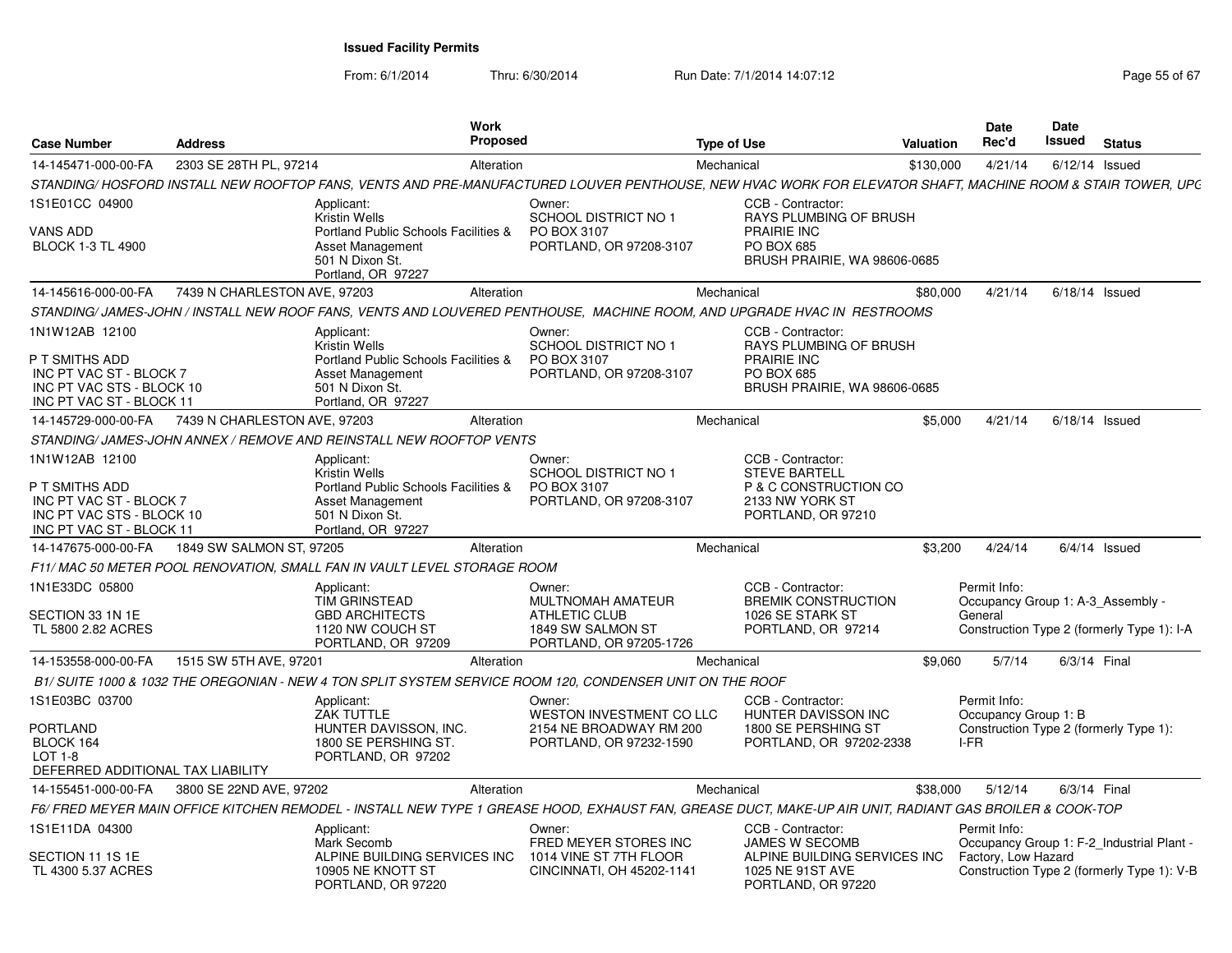From: 6/1/2014

Thru: 6/30/2014 Run Date: 7/1/2014 14:07:12 Research 2010 12:07:12

| <b>Case Number</b>                                                     | <b>Address</b>                          | <b>Work</b><br><b>Proposed</b>                                                                                                                                 | <b>Type of Use</b>                                                                                               |                                                                                                          | Valuation | Date<br>Rec'd                          | <b>Date</b><br>Issued | <b>Status</b>                              |
|------------------------------------------------------------------------|-----------------------------------------|----------------------------------------------------------------------------------------------------------------------------------------------------------------|------------------------------------------------------------------------------------------------------------------|----------------------------------------------------------------------------------------------------------|-----------|----------------------------------------|-----------------------|--------------------------------------------|
| 14-156418-000-00-FA                                                    |                                         | 3181 SW SAM JACKSON PARK RD - Bldg OHS, 9 Alteration                                                                                                           | Mechanical                                                                                                       |                                                                                                          | \$211.328 | 5/14/14                                |                       | $6/12/14$ Issued                           |
|                                                                        |                                         | F6/ OHS-SOUTH 5B REMODEL - REUSE OF TU'S & MAIN TRUNK LINES AS REQ'D, REMODEL OF SUPPLY & RETURN SECONDARY LINES, FSD'S REPLACED AS REQ'D                      |                                                                                                                  |                                                                                                          |           |                                        |                       |                                            |
| 1S1E09 00200                                                           |                                         | Applicant:<br>Vanessa Robinson<br><b>MAHLUM ARCHITECTS</b><br>1231 NW Hoyt, #102<br>Portland, OR 97209                                                         | Owner:<br>OREGON STATE OF<br>3181 SW SAM JACKSON PARK RD HOFFMAN CONSTRUCTION CO<br>PORTLAND, OR 97239           | CCB - Contractor:<br>THOMAS SMITH<br>OF OREGON<br>805 SW BROADWAY SUITE 2100<br>PORTLAND, OR 97205       |           | Permit Info:<br>Occupancy Group 1: I-2 |                       | Construction Type 2 (formerly Type 1): I-A |
| 14-157071-000-00-FA                                                    | 3100 NW INDUSTRIAL ST, 97210            | Alteration                                                                                                                                                     | Mechanical                                                                                                       |                                                                                                          | \$358,259 | 5/15/14                                |                       | $6/26/14$ Issued                           |
|                                                                        |                                         | F3/ VOLUNTARY SEISMIC UPGRADE AND REMODEL - HVAC WORK INCLUDES 7 RTU'S, 14 ROOFTOP EXHAUST FANS, 9 GAS FIRED UNIT HEATERS, OUTSIDE AIR AND SINGLE ZONE SYSTEMS |                                                                                                                  |                                                                                                          |           |                                        |                       |                                            |
| 1N1E29CA 00600<br><b>GUILDS ADD</b><br><b>BLOCK1</b><br>LOT 4-7 TL 600 |                                         | Applicant:<br><b>PAUL LUKES</b><br>STREIMER SHEET METAL WORKS & COMPANY<br><b>INC</b><br>740 N KNOTT ST                                                        | Owner:<br>PORTLAND GENERAL ELECTRIC<br>121 SW SALMON ST 3WTCBR07<br>PORTLAND, OR 97204-2901                      | CCB - Contractor:<br><b>PAUL LUKES</b><br>STREIMER SHEET METAL WORKS<br><b>INC</b><br>740 N KNOTT ST     |           |                                        |                       |                                            |
|                                                                        |                                         | PORTLAND, OR 972272099                                                                                                                                         |                                                                                                                  | PORTLAND, OR 972272099                                                                                   |           |                                        |                       |                                            |
| 14-157218-000-00-FA                                                    | 2801 N GANTENBEIN AVE, 97227            | Alteration                                                                                                                                                     | Mechanical                                                                                                       |                                                                                                          | \$102,000 | 5/15/14                                |                       | $6/16/14$ Issued                           |
|                                                                        |                                         | F11/ LEVEL 3 RANDALL PEDIATRIC PROCEDURE SUITES REMODEL - RECONFIGURE AIR SUPPLY SYSTEMS AND MED-GAS                                                           |                                                                                                                  |                                                                                                          |           |                                        |                       |                                            |
| 1N1E27AC 00300<br>ABENDS ADD<br>BLOCK 3<br>INC PT VAC STS LOT 1-16     |                                         | Applicant:<br><b>SCOTT TARRANT</b><br><b>ZGF ARCHITECTS, LLP</b><br>1223 SW WASHINGTON ST SUITE PORTLAND, OR 97209-1503<br>200<br>PORTLAND, OR 97204           | Owner:<br><b>EMANUEL HOSPITAL</b><br>1919 NW LOVEJOY ST                                                          | CCB - Contractor:<br>CK INDUSTRIES INC<br><b>PO BOX 762</b><br>BEAVERTON, OR 970750762                   |           |                                        |                       |                                            |
| 14-159929-000-00-FA                                                    | 617 SW MONTGOMERY ST, 97201             | Alteration                                                                                                                                                     | Mechanical                                                                                                       |                                                                                                          | \$70,000  | 5/21/14                                |                       | $6/4/14$ Issued                            |
|                                                                        | F10/USB WOODSHOP DUST COLLECTION SYSTEM |                                                                                                                                                                |                                                                                                                  |                                                                                                          |           |                                        |                       |                                            |
| 1S1E04DA 06100<br>PORTLAND<br>BLOCK 189<br>LOT 3&4                     |                                         | Applicant:<br><b>QUINN SOIFER</b><br>PORTLAND STATE UNIVERSITY<br>617 SW MONTGOMERY STE 202<br><b>PO BOX 751</b><br>PORTLAND OR 97207-0752                     | Owner:<br>OREGON STATE OF (BD OF<br><b>HIGHER EDUCATION</b><br><b>PO BOX 751</b><br>PORTLAND, OR 97207<br>Owner: | CCB - Contractor:<br><b>HYDRO TEMP MECHANICAL INC</b><br>28465 SW BOBERG RD<br>WILSONVILLE, OR 970709280 |           |                                        |                       |                                            |
|                                                                        |                                         |                                                                                                                                                                | <b>CAMPUS PLANNING OFFICE</b><br><b>PO BOX 751</b><br>PORTLAND, OR 97207                                         |                                                                                                          |           |                                        |                       |                                            |
| 14-157404-000-00-FA                                                    |                                         | 3181 SW SAM JACKSON PARK RD - Bldg BSC, 9 Alteration                                                                                                           | Mechanical                                                                                                       |                                                                                                          | \$20,000  | 5/15/14                                |                       | $6/9/14$ Issued                            |
|                                                                        |                                         | F7/2ND FLOOR MACHINE SHOP - HVAC DIFFUSERS, SUPPLY & RETURN                                                                                                    |                                                                                                                  |                                                                                                          |           |                                        |                       |                                            |
| 1S1E09 00200                                                           |                                         | Applicant:<br><b>JEROME KEYES</b><br><b>OHSU</b><br>3181 SW Sam Jackson Park Rd<br>PORTLAND, OR 97239                                                          | Owner:<br>OREGON STATE OF<br>3181 SW SAM JACKSON PARK RD PO BOX 7287<br>PORTLAND, OR 97239                       | CCB - Contractor:<br>APOLLO SHEET METAL INC<br>KENNEWICK, WA 99336                                       |           | Permit Info:<br>Occupancy Group 1: B   |                       | Construction Type 2 (formerly Type 1): I-B |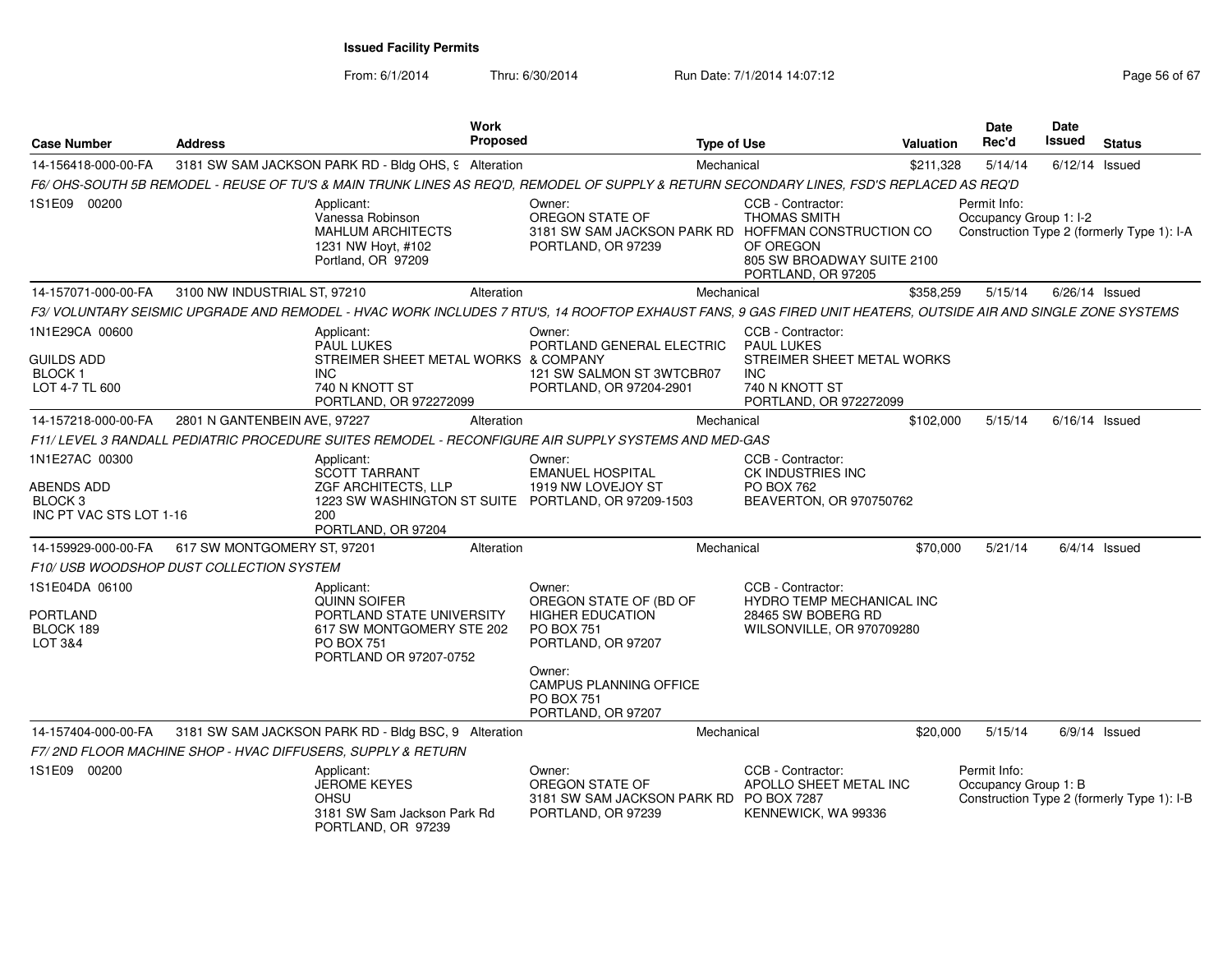| <b>Case Number</b>                            | <b>Address</b>                                                                                       | Work<br><b>Proposed</b>                                             | <b>Type of Use</b>                                                                                                                                                          |                                                                                                 | Valuation | <b>Date</b><br>Rec'd                                                    | <b>Date</b><br><b>Issued</b> | <b>Status</b>                              |
|-----------------------------------------------|------------------------------------------------------------------------------------------------------|---------------------------------------------------------------------|-----------------------------------------------------------------------------------------------------------------------------------------------------------------------------|-------------------------------------------------------------------------------------------------|-----------|-------------------------------------------------------------------------|------------------------------|--------------------------------------------|
| 14-158425-000-00-FA                           | 3181 SW SAM JACKSON PARK RD - Bldg OHS, 9 Alteration                                                 |                                                                     | Mechanical                                                                                                                                                                  |                                                                                                 | \$173,945 | 5/19/14                                                                 | $6/11/14$ Issued             |                                            |
|                                               | F6/2ND FLOOR SOUTH RESPIRATION THERAPY REPLACE AIR HANDLER UNIT AND HVAC SYSTEM UPGRADE              |                                                                     |                                                                                                                                                                             |                                                                                                 |           |                                                                         |                              |                                            |
| 1S1E09 00200                                  | Applicant:<br>JEREMY MILLAN<br>741 SW SHINES<br>PORTLAND, OR 97234                                   | INLINE CONSTRUCTION                                                 | Owner:<br>OREGON STATE OF<br>3181 SW SAM JACKSON PARK RD<br>PORTLAND, OR 97239                                                                                              | CCB - Contractor:<br>ARCTIC SHEET METAL INC<br>2310 NE COLUMBIA BLVD<br>PORTLAND, OR 97211-1965 |           | Permit Info:<br>Occupancy Group 1: I-2                                  |                              | Construction Type 2 (formerly Type 1): I-A |
|                                               |                                                                                                      |                                                                     |                                                                                                                                                                             | CCB - Contractor:<br>IN LINE COMMERCIAL CONST<br>PO BOX 5837<br>ALOHA, OR 97006                 |           |                                                                         |                              |                                            |
| 14-164147-000-00-FA                           | 3203 SE WOODSTOCK BLVD, 97202                                                                        | Alteration                                                          | Mechanical                                                                                                                                                                  |                                                                                                 | \$26,000  | 6/2/14                                                                  |                              | 6/9/14 Under Inspection                    |
|                                               | F3/ REPLACE SMALL BOILER TO EXISTING CONNECTIONS, REPLACE A COUPLE EXHAUST FANS, HEATERS,            |                                                                     |                                                                                                                                                                             |                                                                                                 |           |                                                                         |                              |                                            |
|                                               | Applicant:<br>ZAK TUTTLE                                                                             | HUNTER DAVISSON, INC.<br>1800 SE PERSHING ST.<br>PORTLAND, OR 97202 | Owner:<br>THE REED INSTITUTE<br>3203 SE WOODSTOCK BLVD<br>PORTLAND, OR 97202-8138                                                                                           | CCB - Contractor:<br>HUNTER DAVISSON INC<br>1800 SE PERSHING ST<br>PORTLAND, OR 97202-2338      |           | Permit Info:<br>Occupancy Group 1: B_Bank, Off.,<br>Med.Off., Pub.Bldg. |                              |                                            |
| 14-165869-000-00-FA                           | 514 SW 6TH AVE, 97204                                                                                | Alteration                                                          | Mechanical                                                                                                                                                                  |                                                                                                 | \$950     | 6/5/14                                                                  | 6/16/14 Final                |                                            |
|                                               | B2/ ADD RETURN GRILLES, RELOCATE 2 SUPPLIES                                                          |                                                                     |                                                                                                                                                                             |                                                                                                 |           |                                                                         |                              |                                            |
| 1N1E34CC 07800<br>PORTLAND<br>LOT 7 BLOCK 174 | Applicant:<br><b>CLINT LATIMER</b><br><b>CONDITIONING</b><br>P.O. BOX 241<br><b>DUNDEE, OR 97115</b> | OREGON HEATING AND AIR                                              | Owner:<br><b>BANK OF CALIFORNIA</b><br>121 SW MORRISON ST #200<br>PORTLAND, OR 97204<br>Owner:<br><b>EXCHANGE BUILDING</b><br>121 SW MORRISON ST #200<br>PORTLAND, OR 97204 | CCB - Contractor:<br>OHAC INC<br>PO BOX 241<br>DUNDEE OR 97115                                  |           | Permit Info:<br>Occupancy Group 1: B                                    |                              |                                            |
| 14-165648-000-00-FA                           | 1300 SW 6TH AVE, 97201                                                                               | Alteration                                                          | Mechanical                                                                                                                                                                  |                                                                                                 | \$15,000  | 6/5/14                                                                  | $6/11/14$ Issued             |                                            |
|                                               | <b>B2/ DUCTWORK AND GRILLES FOR EXERCISE AREA</b>                                                    |                                                                     |                                                                                                                                                                             |                                                                                                 |           |                                                                         |                              |                                            |
| 1S1E03BC 01900                                | Applicant:<br><b>DAVID SCHWARZ</b>                                                                   |                                                                     | Owner:<br><b>ERICKSON REALTY LTD</b>                                                                                                                                        | CCB - Contractor:<br>ARCTIC SHEET METAL INC                                                     |           | Permit Info:<br>Occupancy Group 1: B                                    |                              |                                            |
| <b>PORTLAND</b><br>BLOCK 166<br>LOT 1-8       | PORTLAND, OR 97211                                                                                   | ARCTIC SHEET METAL<br>2310 NE COLUMBIA BLVD.                        | 4900 SW GRIFFITH DR STE 133<br>BEAVERTON, OR 97005                                                                                                                          | 2310 NE COLUMBIA BLVD<br>PORTLAND, OR 97211-1965                                                |           | I-FR                                                                    |                              | Construction Type 2 (formerly Type 1):     |
| 14-165770-000-00-FA                           | 26 SW SALMON ST, 97204                                                                               | Alteration                                                          | Mechanical                                                                                                                                                                  |                                                                                                 | \$56,671  | 6/5/14                                                                  | $6/16/14$ Issued             |                                            |
|                                               | B2/4TH FLOOR HVAC MODIFICATIONS: ADD 7 COOLING ONLY VAV BOXES, ASSOCIATED DUCT WORK                  |                                                                     |                                                                                                                                                                             |                                                                                                 |           |                                                                         |                              |                                            |
| 1S1E03BD 00200                                | Applicant:<br>DENNIS LAWRENCE                                                                        |                                                                     | Owner:<br>IEH PORTLAND LLC                                                                                                                                                  | CCB - Contractor:<br>HUNTER DAVISSON INC                                                        |           |                                                                         |                              |                                            |
| <b>PORTLAND</b><br>BLOCK 6<br>$IOT 1-8$       | PORTLAND, OR 97202                                                                                   | 1800 SE PERSHING CT                                                 | 121 SW SALMON ST 1WTC0402<br>PORTLAND, OR 97204-2901                                                                                                                        | 1800 SE PERSHING ST<br>PORTLAND, OR 97202-2338                                                  |           |                                                                         |                              |                                            |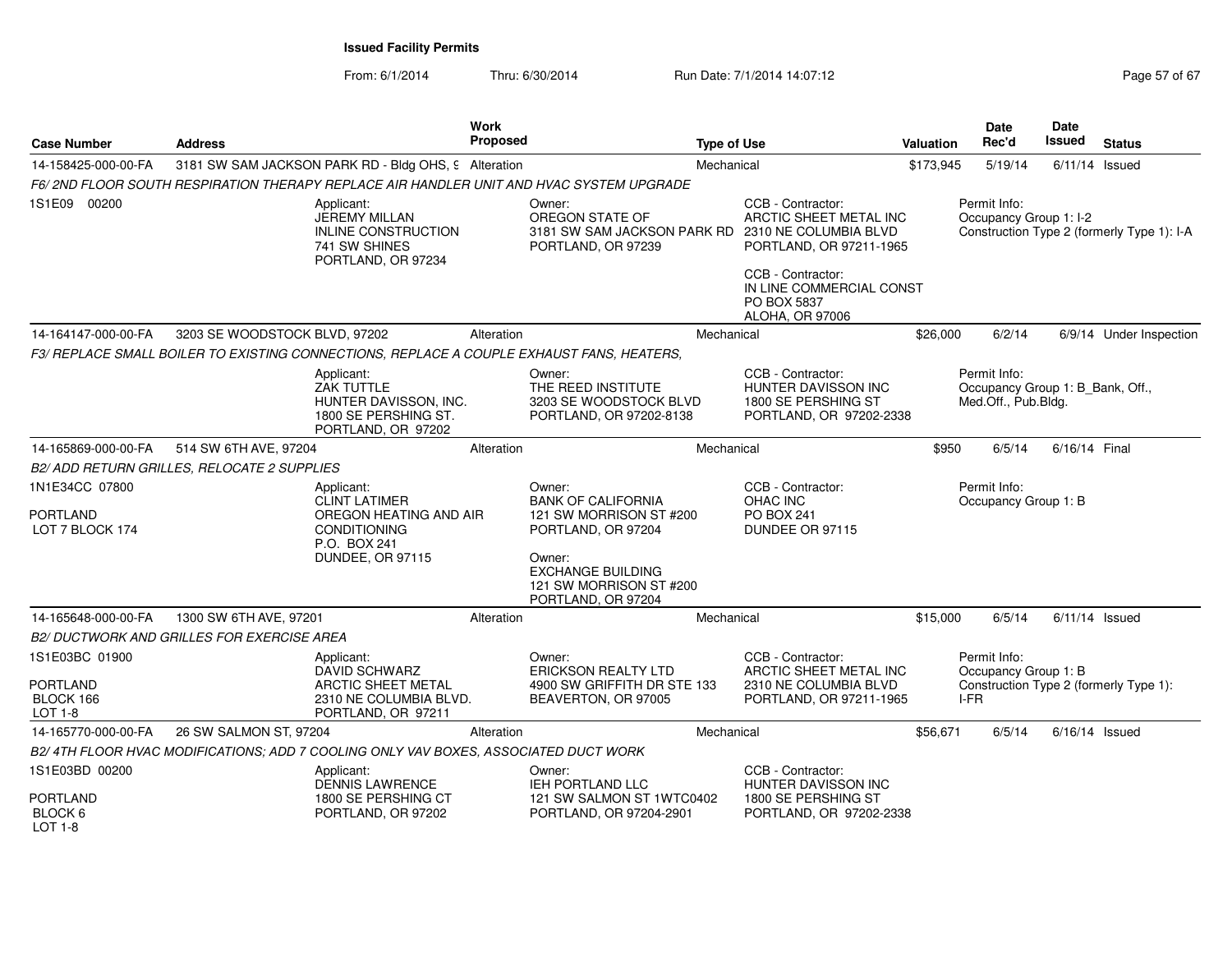| <b>Case Number</b>                                                                                                                                | <b>Address</b>                                       |                                                                                                         | <b>Work</b><br>Proposed | <b>Type of Use</b>                                                                       |                                                                                                     | Valuation | Date<br>Rec'd                                                           | Date<br>Issued | <b>Status</b>                                |
|---------------------------------------------------------------------------------------------------------------------------------------------------|------------------------------------------------------|---------------------------------------------------------------------------------------------------------|-------------------------|------------------------------------------------------------------------------------------|-----------------------------------------------------------------------------------------------------|-----------|-------------------------------------------------------------------------|----------------|----------------------------------------------|
| 14-162841-000-00-FA                                                                                                                               | 123 NE 3RD AVE, 97232                                |                                                                                                         | Alteration              | Mechanical                                                                               |                                                                                                     | \$85,000  | 5/29/14                                                                 |                | 6/9/14 Under Inspection                      |
|                                                                                                                                                   |                                                      | F10/ INSTALL 5 FAN COIL UNITS, DUCTWORK, REFRIGERANT PIPING, CONTROLS                                   |                         |                                                                                          |                                                                                                     |           |                                                                         |                |                                              |
| 1N1E34DA 02800                                                                                                                                    |                                                      | Applicant:<br>Eddie Stovan                                                                              |                         | Owner:<br>BRIDGEHEAD DEVELOPMENT LLC ALLIANT SYSTEMS LLC                                 | CCB - Contractor:                                                                                   |           | Permit Info:<br>Occupancy Group 1: B_Bank, Off.,                        |                |                                              |
| <b>EAST PORTLAND</b><br>BLOCK 68<br>INC PT VAC ST LOT 1&8<br>LOT 2&3&6&7<br>INC PT VAC ST LOT 4&5; HISTORIC<br>PROPERTY; POTENTIAL ADDITIONAL TAX |                                                      | ALLIANT SYSTEMS LLC<br>1600 nw 167th pl. ste. 330<br>Beaverton, OR 97006                                |                         | 1001 SE WATER AVE #120<br>PORTLAND, OR 97214-2147                                        | 1600 NW 167TH PL SUITE 330<br>BEAVERTON OR 97005                                                    |           | Med.Off., Pub.Bldg.                                                     |                | Construction Type 2 (formerly Type 1): III-A |
| 14-162879-000-00-FA                                                                                                                               | 1120 NW COUCH ST, 97209                              |                                                                                                         | Alteration              | Mechanical                                                                               |                                                                                                     | \$2,000   | 5/29/14                                                                 | 6/5/14 Final   |                                              |
|                                                                                                                                                   |                                                      | B2/ PROVIDE AND INSTALL 2 RA TRANSFER OPENINGS IN NEW DEMISING WALL                                     |                         |                                                                                          |                                                                                                     |           |                                                                         |                |                                              |
| 1N1E33DA 04900                                                                                                                                    |                                                      | Applicant:<br>Eddie Stoyan<br>ALLIANT SYSTEMS LLC<br>1600 NW 167th Pl, #330<br>Portland, OR 97006       |                         | Owner:<br>MEPT BREWERY BLOCK 2 LLC<br>PO BOX 320099<br>ALEXANDRIA, VA 22320-0156         | CCB - Contractor:<br><b>ALLIANT SYSTEMS LLC</b><br>1600 NW 167TH PL SUITE 330<br>BEAVERTON OR 97005 |           | Permit Info:<br>Occupancy Group 1: B_Bank, Off.,<br>Med.Off., Pub.Bldg. |                | Construction Type 2 (formerly Type 1): II-A  |
| 14-161453-000-00-FA                                                                                                                               | 2801 N GANTENBEIN AVE, 97227                         |                                                                                                         | Alteration              | Mechanical                                                                               |                                                                                                     | \$180,150 | 5/27/14                                                                 |                | $6/24/14$ Issued                             |
|                                                                                                                                                   | F2/HVAC WORK FOR NEW REMODEL, ROOF PENETRATIONS, ETC |                                                                                                         |                         |                                                                                          |                                                                                                     |           |                                                                         |                |                                              |
| 1N1E27AC 01100                                                                                                                                    |                                                      | Applicant:<br>Dave Guthrie                                                                              |                         | Owner:<br><b>EMANUEL HOSPITAL</b>                                                        | CCB - Contractor:<br><b>SKANSKA USA</b>                                                             |           | Permit Info:<br>Occupancy Group 1: I-2                                  |                |                                              |
| <b>ABENDS ADD</b><br>BLOCK 4<br>LOT 1-18 TL 1100                                                                                                  |                                                      | ZGF Architects, LLP<br>1223 SW WashingtonSt. #200<br>Portland, OR 97205                                 |                         | 1919 NW LOVEJOY ST<br>PORTLAND, OR 97209-1503                                            | 222 SW Columbia St., Suite 300<br>Portland, OR 97201                                                |           |                                                                         |                | Construction Type 2 (formerly Type 1): I-A   |
| 14-162067-000-00-FA                                                                                                                               | 1825 NE GLISAN ST, 97232                             |                                                                                                         | Alteration              | Mechanical                                                                               |                                                                                                     | \$12,000  | 5/28/14                                                                 | 6/4/14 Final   |                                              |
|                                                                                                                                                   |                                                      | B1/ INSTALL NEW WALK IN COOLER AND FREEZER***see 14-147071 for EW permit 14-157050 for Sprinklers***    |                         |                                                                                          |                                                                                                     |           |                                                                         |                |                                              |
| 1N1E35AC 00700                                                                                                                                    |                                                      | Applicant:<br>LEAH ORNDOFF<br>HENRY HIGGINS BOILED BAGELS<br>5222 NE SACRAMENTO ST<br>PORTLAND OR 97213 |                         | Owner:<br>WESTON INVESTMENT CO LLC<br>2154 NE BROADWAY RM 200<br>PORTLAND, OR 97232-1590 | CCB - Contractor:<br>DAVID TAI SEU BARTOLOME<br>13570 SE 180TH AVE<br>DAMASCUS, OR 97089            |           | Permit Info:<br>Occupancy Group 1: B                                    |                | Construction Type 2 (formerly Type 1): V-N   |
| 14-163162-000-00-FA                                                                                                                               | 501 N DIXON ST, 97227                                |                                                                                                         | Alteration              | Mechanical                                                                               |                                                                                                     | \$47,970  | 5/30/14                                                                 |                | $6/4/14$ Issued                              |
| <i><b>B1/ REPLACE 4 EVAPORATORS</b></i>                                                                                                           |                                                      |                                                                                                         |                         |                                                                                          |                                                                                                     |           |                                                                         |                |                                              |
| 1N1E27DC 06600<br>ELIZABETH IRVINGS ADD<br><b>BLOCK 18 TL 6600</b>                                                                                |                                                      | Applicant:<br><b>KRISTIN WELLS</b><br>PORTLAND PUBLIC SCHOOLS<br>501 N DIXON ST<br>PORTLAND, OR 97277   |                         | Owner:<br>SCHOOL DISTRICT NO 1(LEASED<br>PO BOX 3107<br>PORTLAND, OR 97208-3107          | CCB - Contractor:<br>IN LINE COMMERCIAL CONST<br>PO BOX 5837<br>ALOHA, OR 97006                     |           |                                                                         |                |                                              |
|                                                                                                                                                   |                                                      |                                                                                                         |                         | Owner:<br>MULTNOMAH COUNTY<br>PO BOX 3107<br>PORTLAND, OR 97208-3107                     |                                                                                                     |           |                                                                         |                |                                              |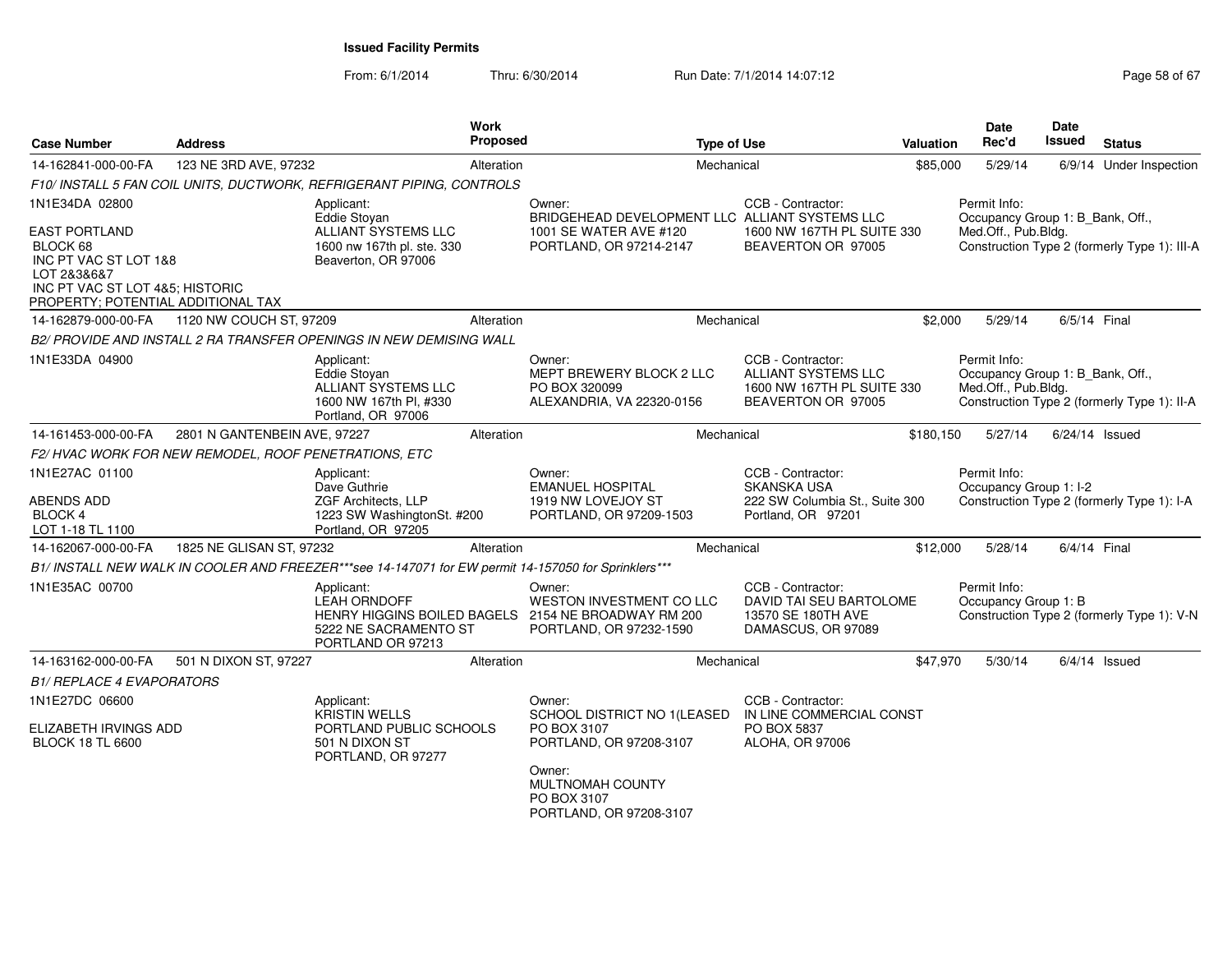From: 6/1/2014

| <b>Case Number</b>                                        | <b>Address</b>                                      |                                                                                                                             | Work<br><b>Proposed</b><br><b>Type of Use</b> |                                                                                                                                                                                      |                                                                                                                             | <b>Valuation</b> |          | Date<br>Rec'd                        | Date<br>Issued   | <b>Status</b>                               |
|-----------------------------------------------------------|-----------------------------------------------------|-----------------------------------------------------------------------------------------------------------------------------|-----------------------------------------------|--------------------------------------------------------------------------------------------------------------------------------------------------------------------------------------|-----------------------------------------------------------------------------------------------------------------------------|------------------|----------|--------------------------------------|------------------|---------------------------------------------|
| 14-163232-000-00-FA                                       | 538 SW 6TH AVE, 97204                               |                                                                                                                             | Alteration                                    |                                                                                                                                                                                      | Mechanical                                                                                                                  |                  | \$7,600  | 5/30/14                              | $6/12/14$ Issued |                                             |
|                                                           | B1/ SUITE 700 - ADD DUCTLESS AC TO SERVER ROOM      |                                                                                                                             |                                               |                                                                                                                                                                                      |                                                                                                                             |                  |          |                                      |                  |                                             |
| 1N1E34CC 07900<br><b>PORTLAND</b><br>BLOCK 174<br>LOT 5&6 |                                                     | Applicant:<br><b>CLINT LADEMER</b><br><b>OHAC</b><br>19300 SW 118TH AVE<br>TUALATIN, OR 97062                               |                                               | Owner:<br>PORTLAND CASCADE BUILDING<br><b>LLC</b><br>166 KINGS HIGHWAY N<br>WESTPORT, CT 06880-2423                                                                                  | CCB - Contractor:<br>OHAC INC<br><b>PO BOX 241</b><br>DUNDEE OR 97115                                                       |                  |          |                                      |                  |                                             |
| 14-154860-REV-01-FA                                       | 8530 NE ALDERWOOD RD, 97220                         |                                                                                                                             | Alteration                                    |                                                                                                                                                                                      | Mechanical                                                                                                                  |                  | \$       | 6/2/14                               |                  | $6/3/14$ Issued                             |
|                                                           |                                                     | B1/ REV-01 REPLACE EXISTING 7.5 TON RTU WITH NEW UNIT SAME SIZE AND LOCATION                                                |                                               |                                                                                                                                                                                      |                                                                                                                             |                  |          |                                      |                  |                                             |
| 1N2E16B 02100                                             |                                                     | Applicant:<br><b>BRIAN SCHAIN</b><br>2000 SE HANNA HARVESTER DR<br>MILWAUKIE, OR 97222                                      |                                               | Owner:<br>PORT OF PORTLAND (LEASED<br>PO BOX 320099<br>ALEXANDRIA, VA 22320-4099<br>Owner:<br>NEW TOWER TRUST CO (PHASE<br>$\parallel$<br>PO BOX 320099<br>ALEXANDRIA, VA 22320-4099 | CCB - Contractor:<br>PORTLAND MECH CONSTRUCTN<br>INC DBA PTLD MECH CONTR.<br>2000 HANNA HARVESTER DR<br>MILWAUKIE, OR 97222 |                  |          |                                      |                  |                                             |
|                                                           |                                                     |                                                                                                                             |                                               | Owner:<br><b>PTA K#111</b><br>PO BOX 320099<br>ALEXANDRIA, VA 22320-4099                                                                                                             |                                                                                                                             |                  |          |                                      |                  |                                             |
| 14-164086-000-00-FA                                       | 501 N GRAHAM ST, 97227                              |                                                                                                                             | Alteration                                    |                                                                                                                                                                                      | Mechanical                                                                                                                  |                  | \$31,409 | 6/2/14                               | $6/10/14$ Issued |                                             |
|                                                           |                                                     |                                                                                                                             |                                               | B1/ SUITES 500.565.580. REVISE DUCT LAYOUT FOR NEW TENANT. ADD 1 TU REHEAT AND 1 SPACE EXHAUST FAN                                                                                   |                                                                                                                             |                  |          |                                      |                  |                                             |
| 1N1E27AC 01000<br>ABENDS ADD<br><b>BLOCK 1 TL 1000</b>    |                                                     | Applicant:<br><b>NOLAN DOYLE</b><br>TOTAL MECHANICAL INC<br>1498 SE TECH CENTER PL SUITE<br>180<br>VANCOUVER, WA98683       |                                               | Owner:<br><b>LEGACY HEALTH SYSTEM</b><br>1919 NW LOVEJOY ST<br>PORTLAND, OR 97209                                                                                                    | CCB - Contractor:<br>TOTAL MECHANICAL INC<br>1498 SE TECH CENTER PLACE<br><b>STE 180</b><br>VANCOUVER WA 98683              |                  |          |                                      |                  |                                             |
| 14-164099-000-00-FA                                       | 4650 SW MACADAM AVE, 97201                          |                                                                                                                             | Alteration                                    |                                                                                                                                                                                      | Mechanical                                                                                                                  |                  | \$24,567 | 6/2/14                               | $6/16/14$ Issued |                                             |
|                                                           |                                                     |                                                                                                                             |                                               | F4/TI WORK 2ND,3RD,4TH FLOOR - RELOCATE 1 EXISTING VAV, ADD 1 NEW VAV, NEW DUCTWORK & GRILLES                                                                                        |                                                                                                                             |                  |          |                                      |                  |                                             |
| 1S1E15BA 00900<br>SECTION 15 1S 1E<br>TL 900 1.00 ACRES   |                                                     | Applicant:<br><b>SEAN DYER</b><br>AMERICAN HEATING INC<br>5035 SE 24TH AVE<br>PORTLAND, OR 97202                            |                                               | Owner:<br>PCC JOHNS LANDING LLC<br>4650 SW MACADAM AVE #440<br>PORTLAND, OR 97239-4262                                                                                               | CCB - Contractor:<br>AMERICAN HEATING INC<br>5035 SE 24TH<br>PORTLAND, OR 97202-4765                                        |                  |          | Permit Info:<br>Occupancy Group 1: B |                  | Construction Type 2 (formerly Type 1): II-A |
| 14-165918-000-00-FA                                       |                                                     | 3181 SW SAM JACKSON PARK RD - Bldg VIAB, § Alteration                                                                       |                                               |                                                                                                                                                                                      | Mechanical                                                                                                                  |                  | \$46,000 | 6/5/14                               | 6/19/14 Issued   |                                             |
|                                                           | B1/ LEVEL 1 MECH ROOM REPLACE 2 HEAT RECOVERY PUMPS |                                                                                                                             |                                               |                                                                                                                                                                                      |                                                                                                                             |                  |          |                                      |                  |                                             |
| 1S1E09 00200                                              |                                                     | Applicant:<br><b>DAN BINDER</b><br>TOTAL MECHANICAL, INC.<br>1498 SE TECH CENTER PLACE,<br>SUITE 180<br>VANCOUVER, WA 98683 |                                               | Owner:<br>OREGON STATE OF<br>3181 SW SAM JACKSON PARK RD 1498 SE TECH CENTER PLACE<br>PORTLAND, OR 97239                                                                             | CCB - Contractor:<br>TOTAL MECHANICAL INC<br><b>STE 180</b><br>VANCOUVER WA 98683                                           |                  |          | Permit Info:<br>Occupancy Group 1: B |                  | Construction Type 2 (formerly Type 1): I-B  |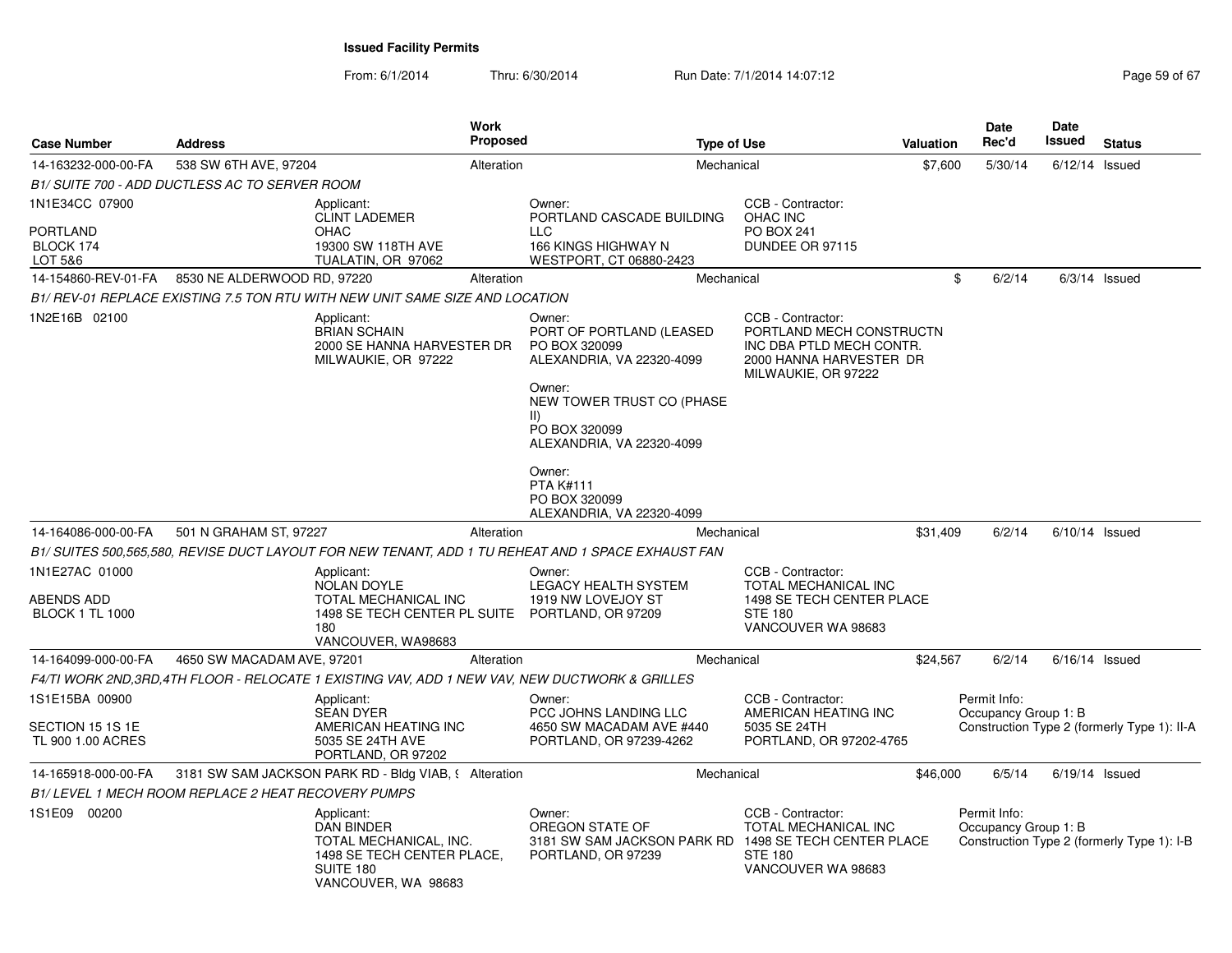From: 6/1/2014

Thru: 6/30/2014 Run Date: 7/1/2014 14:07:12 Research 2010 12:07:12

| <b>Case Number</b><br><b>Address</b>                        |                                                                     |                                                                                                   | <b>Work</b><br>Proposed<br><b>Type of Use</b> |                                                                                                                                                       |                                                                                                     | <b>Valuation</b> | <b>Date</b><br>Rec'd                                                    | <b>Date</b><br><b>Issued</b> | <b>Status</b>                                                                   |
|-------------------------------------------------------------|---------------------------------------------------------------------|---------------------------------------------------------------------------------------------------|-----------------------------------------------|-------------------------------------------------------------------------------------------------------------------------------------------------------|-----------------------------------------------------------------------------------------------------|------------------|-------------------------------------------------------------------------|------------------------------|---------------------------------------------------------------------------------|
| 14-164347-000-00-FA                                         | 1120 NW COUCH ST, 97209                                             |                                                                                                   | Alteration                                    |                                                                                                                                                       | Mechanical                                                                                          | \$13,000         | 6/3/14                                                                  |                              | $6/5/14$ Issued                                                                 |
|                                                             | B2/ BASEMENT, ADD MECHANICAL UNIT FOR TELCO ROOM                    |                                                                                                   |                                               |                                                                                                                                                       |                                                                                                     |                  |                                                                         |                              |                                                                                 |
| 1N1E33DA 04900                                              |                                                                     | Applicant:<br>Eddie Stovan<br>ALLIANT SYSTEMS LLC<br>1600 NW 167th Pl, #330<br>Portland, OR 97006 |                                               | Owner:<br>MEPT BREWERY BLOCK 2 LLC<br>PO BOX 320099<br>ALEXANDRIA, VA 22320-0156                                                                      | CCB - Contractor:<br><b>ALLIANT SYSTEMS LLC</b><br>1600 NW 167TH PL SUITE 330<br>BEAVERTON OR 97005 |                  | Permit Info:<br>Occupancy Group 1: B Bank, Off.,<br>Med.Off., Pub.Bldg. |                              |                                                                                 |
| 14-163286-000-00-FA                                         | 538 SW 6TH AVE, 97204                                               |                                                                                                   | Alteration                                    |                                                                                                                                                       | Mechanical                                                                                          | \$1,000          | 5/30/14                                                                 |                              | 6/4/14 Final                                                                    |
|                                                             |                                                                     | B1/ SUITE 820/830 MOVE GRILLES AND ADD RETURN, MOVE THERMOSTAT                                    |                                               |                                                                                                                                                       |                                                                                                     |                  |                                                                         |                              |                                                                                 |
| 1N1E34CC 07900<br><b>PORTLAND</b><br>BLOCK 174<br>LOT 5&6   |                                                                     | Applicant:<br><b>Clint Latimer</b><br><b>OHAC</b><br>PO Box 241<br>Dundee, OR 97115               |                                               | Owner:<br>PORTLAND CASCADE BUILDING<br><b>LLC</b><br>166 KINGS HIGHWAY N<br>WESTPORT, CT 06880-2423                                                   | CCB - Contractor:<br><b>OHAC INC</b><br><b>PO BOX 241</b><br>DUNDEE OR 97115                        |                  |                                                                         |                              |                                                                                 |
| 14-176095-000-00-FA                                         | 507 NE 47TH AVE, 97213                                              |                                                                                                   | Alteration                                    | Plumbing                                                                                                                                              |                                                                                                     |                  | 6/27/14<br>\$                                                           |                              | 6/27/14 Final                                                                   |
|                                                             | Plumbing Renovation at 507 Building to Repair Sewer inside Building |                                                                                                   |                                               |                                                                                                                                                       |                                                                                                     |                  |                                                                         |                              |                                                                                 |
| 1N2E31BC 06200<br>MAPLE HILL PL<br><b>BLOCK1</b><br>LOT 6-8 |                                                                     | Applicant:<br>HEINZ MECHANICAL CO INC<br>2615 NW ST HELENS RD<br>PORTLAND, OR 97210               |                                               | Owner:<br>PROVIDENCE HEALTH<br>4400 NE HALSEY ST BLDG 2 #190<br>PORTLAND, OR 97213-1545<br>Owner:<br>SERVICES-OREGON<br>4400 NE HALSEY ST BLDG 2 #190 |                                                                                                     |                  |                                                                         |                              |                                                                                 |
|                                                             |                                                                     |                                                                                                   |                                               | PORTLAND, OR 97213-1545                                                                                                                               |                                                                                                     |                  | \$<br>6/4/14                                                            |                              | 6/4/14 Final                                                                    |
| 14-165187-000-00-FA                                         | Plumbing Renovation at OHSU Replace RPBP to Chillers                | 3181 SW SAM JACKSON PARK RD - Bldg BSC, 9 Alteration                                              |                                               | Plumbing                                                                                                                                              |                                                                                                     |                  |                                                                         |                              |                                                                                 |
| 1S1E09 00200                                                |                                                                     | Applicant:<br>DETEMPLE COMPANY INC<br>1951 NW OVERTON<br>PORTLAND, OR 97209                       |                                               | Owner:<br>OREGON STATE OF<br>3181 SW SAM JACKSON PARK RD<br>PORTLAND, OR 97239                                                                        |                                                                                                     |                  | Permit Info:<br>Occupancy Group 1: B                                    |                              | Construction Type 2 (formerly Type 1): I-B                                      |
| 14-176758-000-00-FA                                         | 1849 SW SALMON ST, 97205                                            |                                                                                                   | Alteration                                    | Plumbing                                                                                                                                              |                                                                                                     |                  | \$<br>6/30/14                                                           |                              | $6/30/14$ Issued                                                                |
|                                                             |                                                                     | Plumbing Renovation at Multnomah Athletic Club 4th Level Parking Restroom Remodel16 Fixtures      |                                               |                                                                                                                                                       |                                                                                                     |                  |                                                                         |                              |                                                                                 |
| 1N1E33DC 05800<br>SECTION 33 1N 1E<br>TL 5800 2.82 ACRES    |                                                                     | Applicant:<br>DETEMPLE COMPANY INC<br>1951 NW OVERTON<br>PORTLAND, OR 97209                       |                                               | Owner:<br>MULTNOMAH AMATEUR<br><b>ATHLETIC CLUB</b><br>1849 SW SALMON ST<br>PORTLAND, OR 97205-1726                                                   |                                                                                                     |                  | Permit Info:<br>General                                                 |                              | Occupancy Group 1: A-3_Assembly -<br>Construction Type 2 (formerly Type 1): I-A |
| 14-176780-000-00-FA                                         | 5331 SW MACADAM AVE, 97201                                          |                                                                                                   | Alteration                                    | Plumbing                                                                                                                                              |                                                                                                     |                  | \$<br>6/30/14                                                           |                              | 6/30/14 Under Inspection                                                        |
|                                                             |                                                                     | Plumbing Renovation at Water Tower Parking Structure to Replace Main Sewer Line                   |                                               |                                                                                                                                                       |                                                                                                     |                  |                                                                         |                              |                                                                                 |
| 1S1E15BD 03900<br>SECTION 15 1S 1E<br>TL 3900 3.66 ACRES    |                                                                     | Applicant:<br>D & F PLUMBING CO<br>4636 N ALBINA<br>PORTLAND, OR 97217                            |                                               | Owner:<br><b>WATER TOWER BUILDING LLC</b><br>111 SW COLUMBIA ST #1380<br>PORTLAND, OR 97239                                                           |                                                                                                     |                  | Permit Info:<br>Occupancy Group 1: B<br>IV-HT                           |                              | Construction Type 2 (formerly Type 1):                                          |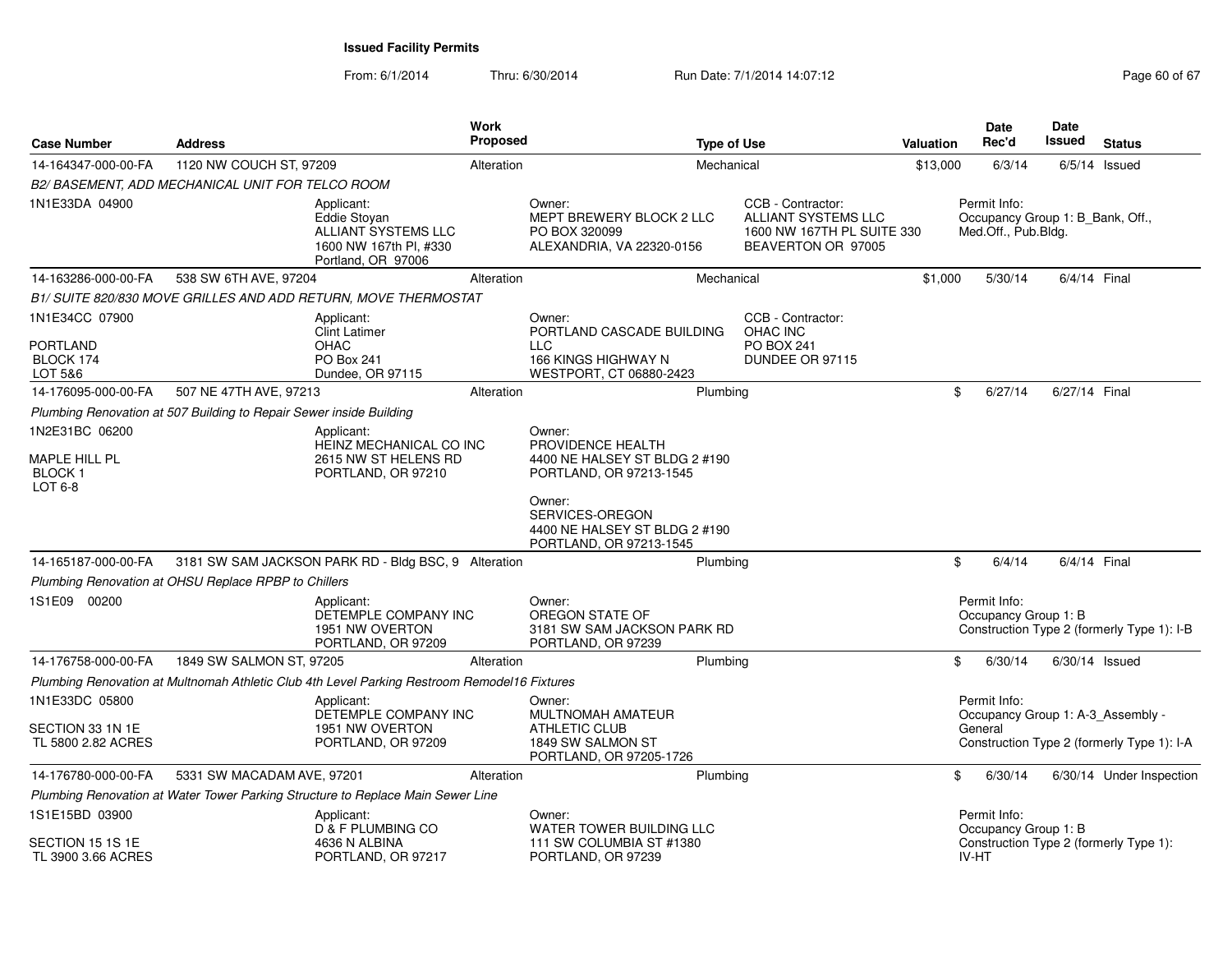| <b>Case Number</b>                                         | <b>Address</b>                                      |                                                                                                               | Work<br><b>Proposed</b> |                                                                                                                                                                | <b>Type of Use</b> | Valuation | <b>Date</b><br>Rec'd                                                    | Date<br>Issued   | <b>Status</b>                              |
|------------------------------------------------------------|-----------------------------------------------------|---------------------------------------------------------------------------------------------------------------|-------------------------|----------------------------------------------------------------------------------------------------------------------------------------------------------------|--------------------|-----------|-------------------------------------------------------------------------|------------------|--------------------------------------------|
| 14-166464-000-00-FA                                        | 501 N GRAHAM ST, 97227                              |                                                                                                               | Alteration              |                                                                                                                                                                | Plumbing           |           | \$<br>6/6/14                                                            |                  | $6/6/14$ Issued                            |
|                                                            |                                                     | Plumbing Renovation at Legacy Emanual HospitalMOB 2 Suite580Install 8 Sinks                                   |                         |                                                                                                                                                                |                    |           |                                                                         |                  |                                            |
| 1N1E27AC 01000                                             |                                                     | Applicant:<br>TOTAL MECHANICAL INC                                                                            |                         | Owner:<br><b>LEGACY HEALTH SYSTEM</b>                                                                                                                          |                    |           |                                                                         |                  |                                            |
| <b>ABENDS ADD</b><br><b>BLOCK 1 TL 1000</b>                |                                                     | 1498 SE TECH CENTER PLACE<br><b>STE 180</b><br>VANCOUVER WA 98683                                             |                         | 1919 NW LOVEJOY ST<br>PORTLAND, OR 97209                                                                                                                       |                    |           |                                                                         |                  |                                            |
| 14-167042-000-00-FA                                        | 319 SW WASHINGTON ST, 97204                         |                                                                                                               | Alteration              |                                                                                                                                                                | Plumbing           |           | \$<br>6/9/14                                                            |                  | 6/17/14 Under Inspection                   |
|                                                            |                                                     | Plumbing Renovation at Spalding Building 12th Floor Rest RoomsRemodel 3 RR to ADA RR                          |                         |                                                                                                                                                                |                    |           |                                                                         |                  |                                            |
| 1N1E34CD 07800                                             |                                                     | Applicant:<br>GILLESPIE PLUMBING LLC<br>PO Box 3175<br>Oregon City Oregon 97045                               |                         | Owner:<br>THREE NINETEEN WASHINGTON<br><b>LLC</b><br><b>PO BOX 416</b><br>MANCHESTER, VT 05254                                                                 |                    |           | Permit Info:<br>Occupancy Group 1: B_Bank, Off.,<br>Med.Off., Pub.Bldg. |                  |                                            |
| 14-167066-000-00-FA                                        | 12775 NE MARX ST, 97230                             |                                                                                                               | Alteration              |                                                                                                                                                                | Plumbing           |           | \$<br>6/9/14                                                            |                  | 6/13/14 Under Inspection                   |
|                                                            |                                                     |                                                                                                               |                         | Plumbing Renovation at Pacific Business Park Bldg 14 for The Avogadro GroupDemo multi stall Mens and womens RR and install 2 ADA RR Breakroom and Laundry tray |                    |           |                                                                         |                  |                                            |
| 1N2E23BB 01000                                             |                                                     | Applicant:<br><b>TRACY JAY MOORE</b><br><b>ADDISON PLUMBING</b><br>27425 S BEAVERCREEK RD<br>MULINA, OR 97042 |                         | Owner:<br><b>PACIFIC REALTY ASSOCIATES LP</b><br>15115 SW SEQUOIA PKWY<br>PORTLAND, OR 97224                                                                   |                    |           |                                                                         |                  |                                            |
| 14-167078-000-00-FA                                        | 111 SW 5TH AVE, 97204-3626                          |                                                                                                               | Alteration              |                                                                                                                                                                | Plumbing           |           | \$<br>6/9/14                                                            | 6/11/14 Final    |                                            |
|                                                            |                                                     | Plumbing Renovation at US Bakcorp Tower for On Fulfillment TI 18th FloorBreakroom sink and DW                 |                         |                                                                                                                                                                |                    |           |                                                                         |                  |                                            |
| 1N1E34CD 01300                                             |                                                     | Applicant:<br>West Coast Central Plmbing, LLC<br>12714 SE Majestic Ln.<br>Clackamas, OR 97086                 |                         |                                                                                                                                                                |                    |           | Permit Info:<br>Occupancy Group 1: B                                    |                  | Construction Type 2 (formerly Type 1): I-A |
| 14-167258-000-00-FA                                        | 6500 SW MACADAM AVE - Unit 300, 97201               |                                                                                                               | Alteration              |                                                                                                                                                                | Plumbing           |           | \$<br>6/10/14                                                           |                  | 6/20/14 Under Inspection                   |
|                                                            |                                                     | Plumbing Renovation at River Park Plaza for Seasons HospiceTI Suite 160Relocate sink and DW                   |                         |                                                                                                                                                                |                    |           |                                                                         |                  |                                            |
| 1S1E15DC 00400                                             |                                                     | Applicant:<br><b>BEAVERTON PLUMBING INC</b>                                                                   |                         | Owner:<br>WESTON INVESTMENT CO LLC                                                                                                                             |                    |           | Permit Info:<br>Occupancy Group 1: B                                    |                  |                                            |
| SOUTHERN PORTLAND<br>BLOCK <sub>6</sub><br>LOT 9-18 TL 400 |                                                     | 13980 SW TV HWY<br>BEAVERTON, OR 97005                                                                        |                         | 2154 NE BROADWAY RM 200<br>PORTLAND, OR 97232-1590                                                                                                             |                    |           | $II-1HR$                                                                |                  | Construction Type 2 (formerly Type 1):     |
| 14-167259-000-00-FA                                        | 26 SW SALMON ST, 97204                              |                                                                                                               | Alteration              |                                                                                                                                                                | Plumbing           |           | \$<br>6/10/14                                                           | $6/10/14$ Issued |                                            |
|                                                            | Plumbing Renovation at 3WTC 4th FloorBreakroom Sink |                                                                                                               |                         |                                                                                                                                                                |                    |           |                                                                         |                  |                                            |
| 1S1E03BD 00200                                             |                                                     | Applicant:<br>DETEMPLE COMPANY INC                                                                            |                         | Owner:<br><b>IEH PORTLAND LLC</b>                                                                                                                              |                    |           |                                                                         |                  |                                            |
| <b>PORTLAND</b><br>BLOCK <sub>6</sub><br>$LOT 1-8$         |                                                     | 1951 NW OVERTON<br>PORTLAND, OR 97209                                                                         |                         | 121 SW SALMON ST 1WTC0402<br>PORTLAND, OR 97204-2901                                                                                                           |                    |           |                                                                         |                  |                                            |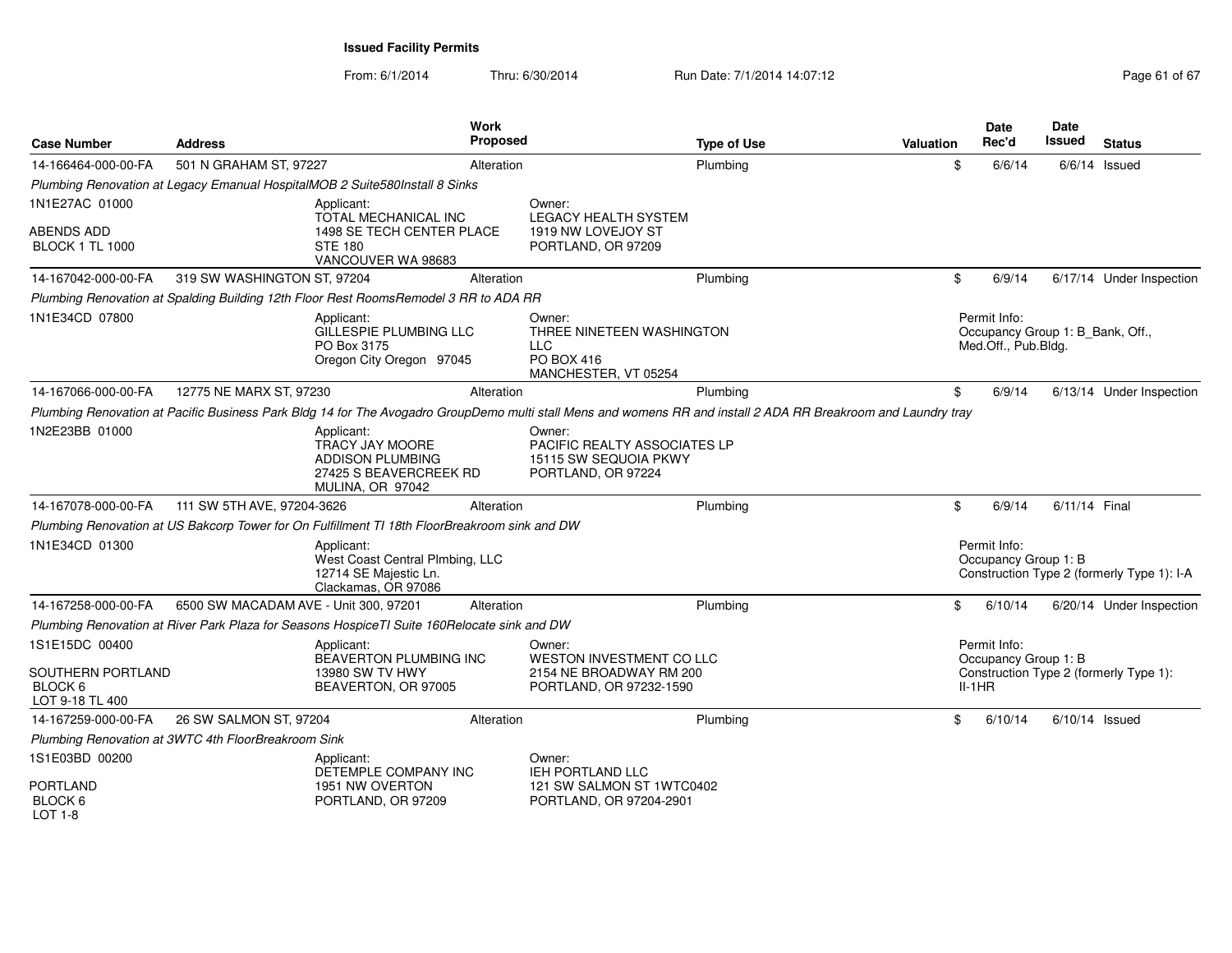| <b>Case Number</b>                                                                               | <b>Address</b>                                                     | <b>Work</b>                                                                           | Proposed                                                                                                                               |                                | Valuation | Date<br>Rec'd                                   | Date<br>Issued | <b>Status</b>                              |
|--------------------------------------------------------------------------------------------------|--------------------------------------------------------------------|---------------------------------------------------------------------------------------|----------------------------------------------------------------------------------------------------------------------------------------|--------------------------------|-----------|-------------------------------------------------|----------------|--------------------------------------------|
| 14-167571-000-00-FA                                                                              | 1 N CENTER COURT ST, 97227                                         | Alteration                                                                            |                                                                                                                                        | <b>Type of Use</b><br>Plumbing | \$        | 6/10/14                                         |                | $6/25/14$ Issued                           |
|                                                                                                  | Plumbing Renovation at MODA Center 4th, 5th and 6th Floor Bar Area |                                                                                       |                                                                                                                                        |                                |           |                                                 |                |                                            |
| 1N1E34AB 00700                                                                                   |                                                                    | Applicant:<br>PMSI, LLC<br>21195 NW EVERGREEN PKWY<br>SUITE 204<br>HILLSBORO OR 97124 | Owner:<br>PORTLAND CITY OF(LEASED<br>1 CENTER CT #150<br>PORTLAND, OR 97227<br>Owner:<br>1 CENTER CT #150                              | PORTLAND ARENA MGMT LLC        |           | Permit Info:                                    |                | Construction Type 2 (formerly Type 1): I-A |
| 14-167865-000-00-FA                                                                              | 1926 W BURNSIDE                                                    | Alteration                                                                            | PORTLAND, OR 97227                                                                                                                     | Plumbing                       | \$        | 6/11/14                                         |                | $6/11/14$ Issued                           |
|                                                                                                  | Plumbing Renovation at Boise Fry CompanyKitchen Remodel            |                                                                                       |                                                                                                                                        |                                |           |                                                 |                |                                            |
| 1N1E33DC 70000                                                                                   |                                                                    | Applicant:<br>MODERN PLUMBING CO<br>11120 SW INDUSTRIAL WAY<br>TUALATIN, OR 97062     | Owner:<br>1120 NW COUCH ST #600<br>PORTLAND, OR 97209<br>Owner:<br>OF CIVIC CONDOMINIUM<br>1120 NW COUCH ST #600<br>PORTLAND, OR 97209 | ASSOCIATION OF UNIT OWNERS     |           |                                                 |                |                                            |
| 14-168378-000-00-FA                                                                              | 9325 N VAN HOUTEN AVE, 97203                                       | Alteration                                                                            |                                                                                                                                        | Plumbing                       | \$        | 6/11/14                                         |                | $6/25/14$ Issued                           |
|                                                                                                  |                                                                    | Plumbing Renovation at Clarendon SchoolRemodel Restrooms and Kitchen                  |                                                                                                                                        |                                |           |                                                 |                |                                            |
| 1N1E07AA 00500                                                                                   |                                                                    | Applicant:<br>HEINZ MECHANICAL CO INC<br>2615 NW ST HELENS RD<br>PORTLAND, OR 97210   | Owner:<br>SCHOOL DISTRICT NO 1<br>PO BOX 3107<br>PORTLAND, OR 97208-3107                                                               |                                |           |                                                 |                |                                            |
| 14-168889-000-00-FA                                                                              |                                                                    | 3181 SW SAM JACKSON PARK RD - Bldg MRB, 9 Alteration                                  |                                                                                                                                        | Plumbing                       | \$        | 6/12/14                                         | 6/12/14 Final  |                                            |
|                                                                                                  |                                                                    | Plumbing Renovation at OHSU MRB 2nd Floor Install Emergency Eye Wash                  |                                                                                                                                        |                                |           |                                                 |                |                                            |
| 1S1E09 00200                                                                                     |                                                                    | Applicant:<br>DETEMPLE COMPANY INC<br>1951 NW OVERTON<br>PORTLAND, OR 97209           | Owner:<br>OREGON STATE OF<br>PORTLAND, OR 97239                                                                                        | 3181 SW SAM JACKSON PARK RD    |           |                                                 |                |                                            |
| 14-168897-000-00-FA                                                                              | 3251 SW SAM JACKSON PARK RD, 97201                                 | Alteration                                                                            |                                                                                                                                        | Plumbing                       | \$        | 6/12/14                                         | 6/12/14 Final  |                                            |
|                                                                                                  | Plumbing Renovation at OHSU HRC 8 ED Observation Relocate Sink     |                                                                                       |                                                                                                                                        |                                |           |                                                 |                |                                            |
| 1S1E09AC 03700<br>SECTION 09 1S 1E<br>TL 3700 0.07 ACRES                                         |                                                                    | Applicant:<br>DETEMPLE COMPANY INC<br>1951 NW OVERTON<br>PORTLAND, OR 97209           | Owner:<br>OREGON STATE OF<br>PORTLAND, OR 97239                                                                                        | 3181 SW SAM JACKSON PARK RD    |           | Permit Info:<br>Occupancy Group 1: 11.1<br>I-FR |                | Construction Type 2 (formerly Type 1):     |
| 14-169166-000-00-FA                                                                              | 805 SW BROADWAY, 97205                                             | Alteration                                                                            |                                                                                                                                        | Plumbing                       | \$        | 6/13/14                                         | 6/13/14 Final  |                                            |
|                                                                                                  |                                                                    | Plumbing Renovation at Fox Tower for Ringside Fish HouseInstall Water Heater Booster  |                                                                                                                                        |                                |           |                                                 |                |                                            |
| 1S1E03BB 04400<br><b>PORTLAND</b><br>BLOCK 210<br>$LOT 1-8$<br>DEFERRED ADDITIONAL TAX LIABILITY |                                                                    | Applicant:<br>WILLIAMS MECHANICAL INC<br>3903 SMITH AVE<br>EVERETT, WA 98201          | Owner:<br>FOX TOWER L L C<br>805 SW BROADWAY #2020<br>PORTLAND, OR 97205                                                               |                                |           |                                                 |                |                                            |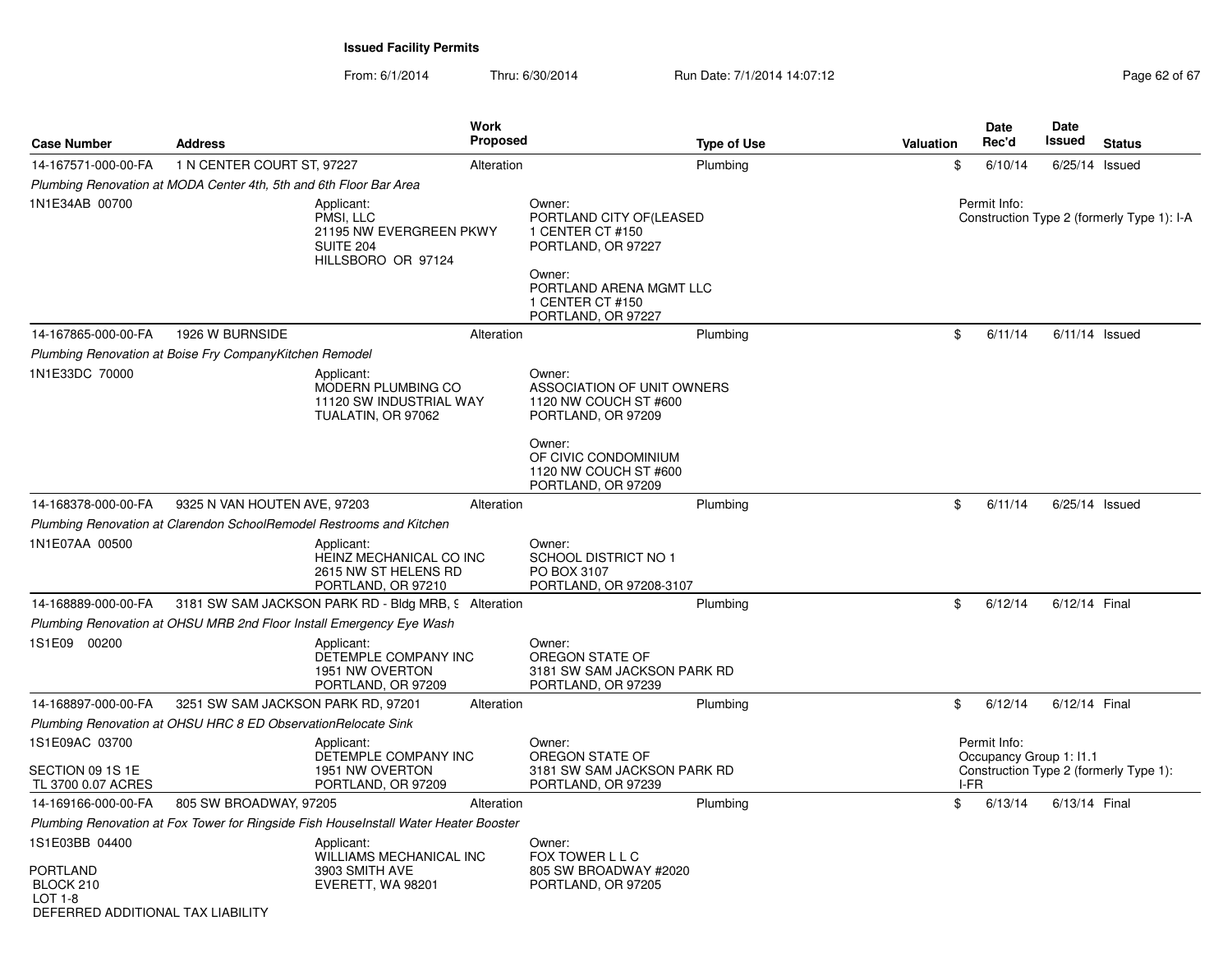| <b>Case Number</b>                             | <b>Address</b>                                           |                                                                                                                    | Work<br><b>Proposed</b> |                                                                                                       | <b>Type of Use</b> | <b>Valuation</b> | <b>Date</b><br>Rec'd                              | <b>Date</b><br>Issued | <b>Status</b>                              |
|------------------------------------------------|----------------------------------------------------------|--------------------------------------------------------------------------------------------------------------------|-------------------------|-------------------------------------------------------------------------------------------------------|--------------------|------------------|---------------------------------------------------|-----------------------|--------------------------------------------|
| 14-169394-000-00-FA                            | 2501 SW 1ST AVE, 97201                                   |                                                                                                                    | Alteration              |                                                                                                       | Plumbing           |                  | \$<br>6/13/14                                     |                       | 6/18/14 Under Inspection                   |
|                                                |                                                          | Plumbing Renovation at Marquam Building Suite 370 for B-Glowing TI1 Sink                                           |                         |                                                                                                       |                    |                  |                                                   |                       |                                            |
| 1S1E10BB 00800                                 |                                                          | Applicant:<br>BEAVERTON PLUMBING INC                                                                               |                         | Owner:<br>WESTON INVESTMENT CO LLC                                                                    |                    |                  | Permit Info:<br>Occupancy Group 1: B              |                       |                                            |
| SOUTH AUDITORIUM ADD<br>BLOCK F TL 800         |                                                          | 13980 SW TV HWY<br>BEAVERTON, OR 97005                                                                             |                         | 2154 NE BROADWAY RM 200<br>PORTLAND, OR 97232-1590                                                    |                    |                  | I-FR                                              |                       | Construction Type 2 (formerly Type 1):     |
| 14-169451-000-00-FA                            | 1849 SW SALMON ST, 97205                                 |                                                                                                                    | Alteration              |                                                                                                       | Plumbing           |                  | \$<br>6/13/14                                     |                       | 6/13/14 Under Inspection                   |
|                                                | Plumbing Renovation at Multnomah Athletic Club4 fixtures |                                                                                                                    |                         |                                                                                                       |                    |                  |                                                   |                       |                                            |
| 1N1E33DC 05800                                 |                                                          | Applicant:<br>ALLIANT SYSTEMS LLC                                                                                  |                         | Owner:<br><b>MULTNOMAH AMATEUR</b>                                                                    |                    |                  | Permit Info:<br>Occupancy Group 1: A-3 Assembly - |                       |                                            |
| SECTION 33 1N 1E<br>TL 5800 2.82 ACRES         |                                                          | 1600 NW 167TH PL STE 330<br>BEAVERTON, OR 97006                                                                    |                         | <b>ATHLETIC CLUB</b><br>1849 SW SALMON ST<br>PORTLAND, OR 97205-1726                                  |                    |                  | General                                           |                       | Construction Type 2 (formerly Type 1): I-A |
| 14-177173-000-00-FA                            | 851 SW 6TH AVE, 97205                                    |                                                                                                                    | Alteration              |                                                                                                       | Plumbing           |                  | \$<br>6/30/14                                     | $6/30/14$ Issued      |                                            |
|                                                |                                                          | Plumbing Renovation at Pacific Center Building 7th, 8th and 9th Floor Restrooms4 WC, 4 Lav, 2 Uri, 2 FD each floor |                         |                                                                                                       |                    |                  |                                                   |                       |                                            |
| 1S1E03BB 02100                                 |                                                          | Applicant:<br>JOHN R DUNCAN<br><b>GRIDLINE PLUMBING &amp; HEATING</b><br>4343 SE 37TH AVE<br>PORTLAND, OR 97202    |                         | Owner:<br>PLI PORTLAND LLC<br>1825 S GRANT ST STE 700<br>SAN MATEO, CA 94402                          |                    |                  | Permit Info:<br>Occupancy Group 1: B              |                       | Construction Type 2 (formerly Type 1): I-A |
| 14-174863-000-00-FA                            |                                                          | 3455 SW US VETERANS HOSPITAL RD, 97201                                                                             | Alteration              |                                                                                                       | Plumbing           |                  | 6/25/14<br>\$                                     |                       | 6/25/14 Under Inspection                   |
|                                                |                                                          | Plumbing Renovation at OHSU School of Nursing to install 2 BottleFillersWork preformed by On-site Plumbers         |                         |                                                                                                       |                    |                  |                                                   |                       |                                            |
| 1S1E09 00600                                   |                                                          |                                                                                                                    |                         | Owner:<br>OREGON STATE OF(MEDICAL<br><b>DEPT</b><br>3181 SW SAM JACKSON PARK RD<br>PORTLAND, OR 97239 |                    |                  | Permit Info:<br>Occupancy Group 1: B<br>$II-FR$   |                       | Construction Type 2 (formerly Type 1):     |
| 12-215871-000-00-FA                            | 715 SW MORRISON ST, 97205                                |                                                                                                                    | Alteration              |                                                                                                       | Plumbing           |                  | $\mathbb{S}$<br>12/15/12                          |                       | 6/11/14 Under Inspection                   |
|                                                |                                                          | Plumbing Renovations To The Pioneer Park Building 9th Floor Restrooms ADA Upgrade TI                               |                         |                                                                                                       |                    |                  |                                                   |                       |                                            |
| 1N1E34CC 08600<br><b>PORTLAND</b><br>BLOCK 212 |                                                          | Applicant:<br>JAMES ROOD PLUMBING INC<br>125 S 1ST AVE #542<br>Hillsboro, OR 97123                                 |                         | Owner:<br><b>GOODMAN GENERATIONS III</b><br>920 SW 6TH AVE #223<br>PORTLAND, OR 97204                 |                    |                  | Permit Info:<br>Occupancy Group 1: B              |                       | Construction Type 2 (formerly Type 1): I-A |
| LOT <sub>4</sub>                               |                                                          |                                                                                                                    |                         | Owner:<br><b>LLC</b><br>920 SW 6TH AVE #223<br>PORTLAND, OR 97204                                     |                    |                  |                                                   |                       |                                            |
|                                                |                                                          |                                                                                                                    |                         | Owner:<br>PIPAB LLC<br>920 SW 6TH AVE #223<br>PORTLAND, OR 97204                                      |                    |                  |                                                   |                       |                                            |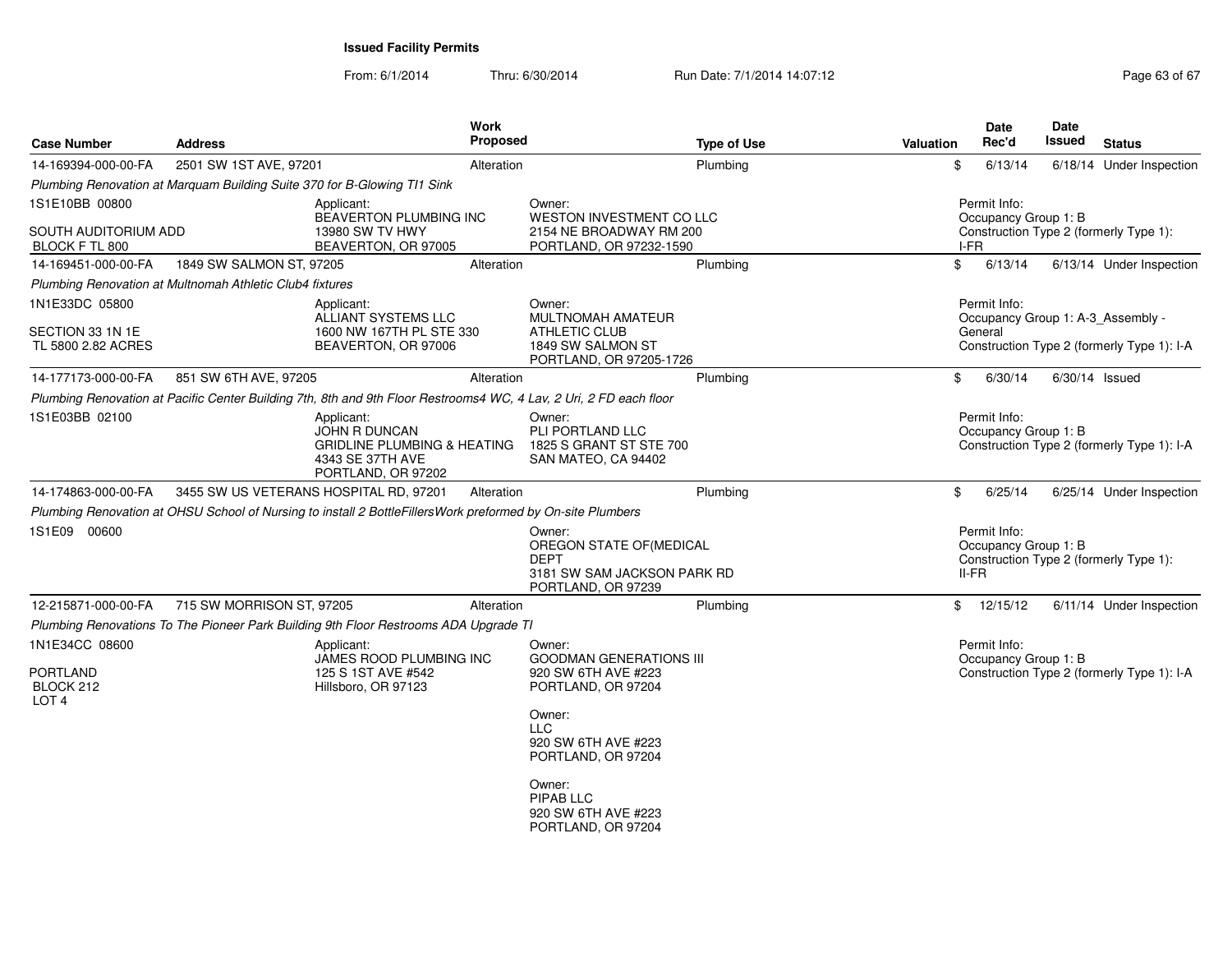From: 6/1/2014Thru: 6/30/2014 Run Date: 7/1/2014 14:07:12 Rege 64 of 67

| <b>Case Number</b>                                          | <b>Address</b>                                                   |                                                                                                                                                         | Work<br><b>Proposed</b> |                                                                                             | <b>Type of Use</b> | <b>Valuation</b> |                | Date<br>Rec'd                                                           | <b>Date</b><br>Issued | <b>Status</b>                              |
|-------------------------------------------------------------|------------------------------------------------------------------|---------------------------------------------------------------------------------------------------------------------------------------------------------|-------------------------|---------------------------------------------------------------------------------------------|--------------------|------------------|----------------|-------------------------------------------------------------------------|-----------------------|--------------------------------------------|
| 12-215874-000-00-FA                                         | 14015 NE GLISAN ST, 97230                                        |                                                                                                                                                         | Alteration              |                                                                                             | Plumbing           |                  | \$             | 12/15/12                                                                |                       | 6/27/14 Under Inspection                   |
|                                                             | Plumbing Renovations To The Glendoveer Clubhouse Restroom TI     |                                                                                                                                                         |                         |                                                                                             |                    |                  |                |                                                                         |                       |                                            |
| 1N2E35A 00200                                               |                                                                  | Applicant:                                                                                                                                              |                         | Owner:                                                                                      |                    |                  |                |                                                                         |                       |                                            |
| SECTION 35 1N 2E<br>TL 200 4.50 ACRES                       |                                                                  | PARFITT PLUMBING INC<br>12172 SE 222ND DR<br><b>BORING, OR 97009</b>                                                                                    |                         | METRO(LSD GLISAN ST<br><b>RECREATION INC</b><br>600 NE GRAND AVE<br>PORTLAND, OR 97232-2736 |                    |                  |                |                                                                         |                       |                                            |
| 13-234753-000-00-FA                                         | 520 SW YAMHILL ST, 97204                                         |                                                                                                                                                         | Alteration              |                                                                                             | Plumbing           |                  | \$             | 12/5/13                                                                 | 6/27/14 Final         |                                            |
|                                                             | Plumbing Renovation at Pacific Building for APP Thwack TI        |                                                                                                                                                         |                         |                                                                                             |                    |                  |                |                                                                         |                       |                                            |
| 1S1E03BB 01200                                              |                                                                  | Applicant:                                                                                                                                              |                         | Owner:                                                                                      |                    |                  |                | Permit Info:                                                            |                       |                                            |
| <b>PORTLAND</b><br>BLOCK 171<br>LOT 1&8<br>N 1/2 OF LOT 2&7 |                                                                  | GILLESPIE PLUMBING LLC<br>PO Box 3175<br>Oregon City Oregon 97045                                                                                       |                         | PAC-HILL LIMITED PARTNERSHIP<br>520 SW YAMHILL ST RF GDN #8<br>PORTLAND, OR 97204           |                    |                  |                | Occupancy Group 1: B                                                    |                       | Construction Type 2 (formerly Type 1): I-A |
| 13-241786-000-00-FA                                         | 1208 SW 13TH AVE, 97205                                          |                                                                                                                                                         | Alteration              |                                                                                             | Plumbing           |                  | \$             | 12/26/13                                                                |                       | 6/25/14 Under Inspection                   |
|                                                             | Plumbing Renovation at Century Building for Northwest Academy TI |                                                                                                                                                         |                         |                                                                                             |                    |                  |                |                                                                         |                       |                                            |
| 1S1E04AA 04500                                              |                                                                  | Applicant:<br>DIRECT PLUMBING LLC                                                                                                                       |                         | Owner:<br><b>JOHN NIEMEYER</b><br>15 82ND DR #210<br>GLADSTONE, OR 97027                    |                    |                  |                | Permit Info:<br>Occupancy Group 1: B Bank, Off.,<br>Med.Off., Pub.Bldg. |                       |                                            |
| 14-101782-000-00-FA                                         |                                                                  | 3181 SW SAM JACKSON PARK RD - Bldg OHS, 9 Alteration                                                                                                    |                         |                                                                                             | Plumbing           |                  | \$             | 1/7/14                                                                  |                       | 6/6/14 Final                               |
|                                                             |                                                                  | HOSPITAL SOUTH; RF REPLACEMENT, RADIATION SHIELDING TO BE REVISED, SEISMIC ANCHORS ADDED FOR EQUIPMENT, NEW CASEWORK, FLOORING, CEILING, ELEC, FINISHES |                         |                                                                                             |                    |                  |                |                                                                         |                       |                                            |
| 1S1E09 00200                                                |                                                                  | Applicant:<br>DETEMPLE COMPANY INC<br>1951 NW OVERTON<br>PORTLAND, OR 97209                                                                             |                         | Owner:<br>OREGON STATE OF<br>3181 SW SAM JACKSON PARK RD<br>PORTLAND, OR 97239              |                    |                  |                | Permit Info:<br>Occupancy Group 1: I-2                                  |                       | Construction Type 2 (formerly Type 1): I-A |
| 14-112960-000-00-FA                                         | 10000 SE MAIN ST, 97216                                          |                                                                                                                                                         | Alteration              |                                                                                             | Plumbing           |                  | $\mathfrak{S}$ | 2/3/14                                                                  |                       | 6/24/14 Under Inspection                   |
|                                                             |                                                                  | Plumbing Renovation at Adventist Medical Center Hospital 1st Floor 3T MRI                                                                               |                         |                                                                                             |                    |                  |                |                                                                         |                       |                                            |
| 1S2E04A 02400                                               |                                                                  | Applicant:<br>ALLIANT SYSTEMS LLC                                                                                                                       |                         | Owner:<br>PORTLAND ADVENTIST MEDICAL                                                        |                    |                  |                |                                                                         |                       |                                            |
| <b>EVERGLADE</b><br>LOT 6 TL 2400                           |                                                                  | 1600 NW 167TH PL STE 330<br>BEAVERTON, OR 97006                                                                                                         |                         | 10123 SE MARKET ST<br>PORTLAND, OR 97216-2532                                               |                    |                  |                |                                                                         |                       |                                            |
|                                                             |                                                                  |                                                                                                                                                         |                         | Owner:<br><b>CENTER</b><br>10123 SE MARKET ST<br>PORTLAND, OR 97216-2532                    |                    |                  |                |                                                                         |                       |                                            |
| 14-126501-000-00-FA                                         | 101 SW MAIN ST, 97204                                            |                                                                                                                                                         | Alteration              |                                                                                             | Plumbing           |                  | \$             | 3/13/14                                                                 |                       | 6/20/14 Under Inspection                   |
|                                                             | Plumbing Renovation at One Main Place Suite 1950Breakroom Sink   |                                                                                                                                                         |                         |                                                                                             |                    |                  |                |                                                                         |                       |                                            |
| 1S1E03BD 00300                                              |                                                                  | Applicant:                                                                                                                                              |                         | Owner:                                                                                      |                    |                  |                |                                                                         |                       |                                            |
| PORTLAND<br>BLOCK 11<br>LOT 1-4<br>LOT 5-8 FXC PT IN STS    |                                                                  | CASCADE PLUMBING CO<br>2416 N HAYDEN ISLAND DR<br>PORTLAND, OR 97217-8256                                                                               |                         | <b>KBSH ONE MAIN PLACE LLC</b><br>121 SW MORRISON ST #200<br>PORTLAND, OR 97204             |                    |                  |                |                                                                         |                       |                                            |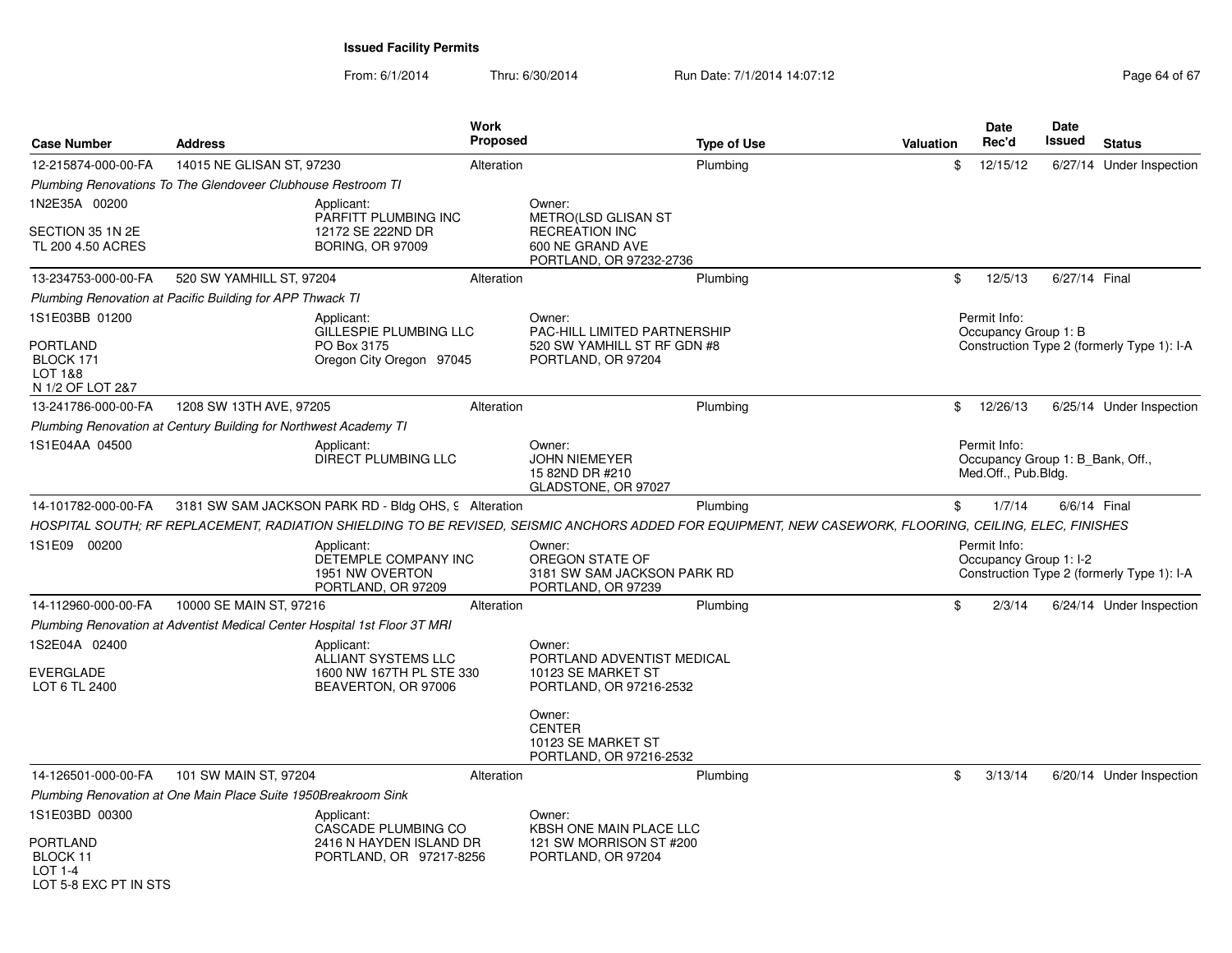| <b>Case Number</b>                                                                      | <b>Address</b>                                                   | Work<br><b>Proposed</b>                                                                                                                                   |                                                                         | <b>Type of Use</b> | <b>Valuation</b> | <b>Date</b><br>Rec'd                             | Date<br>Issued   | <b>Status</b>   |
|-----------------------------------------------------------------------------------------|------------------------------------------------------------------|-----------------------------------------------------------------------------------------------------------------------------------------------------------|-------------------------------------------------------------------------|--------------------|------------------|--------------------------------------------------|------------------|-----------------|
| 14-129925-000-00-FA                                                                     | 837 SW 11TH AVE, 97205                                           | Alteration                                                                                                                                                |                                                                         | Plumbing           | \$               | 3/21/14                                          | 6/5/14 Final     |                 |
|                                                                                         |                                                                  | Plumbing Renovation at Medical Dental Building Redside 1st floor Dime Store TI                                                                            |                                                                         |                    |                  |                                                  |                  |                 |
| 1S1E04AA 00400                                                                          |                                                                  | Applicant:<br><b>CASEBEER HYDRONICS LLC</b>                                                                                                               | Owner:<br><b>EASTERN WESTERN</b>                                        |                    |                  |                                                  |                  |                 |
| <b>PORTLAND</b><br>BLOCK 259<br>LOT 3&4                                                 |                                                                  |                                                                                                                                                           | <b>CORPORATION</b><br>PO BOX 3228<br>PORTLAND, OR 97208-3228            |                    |                  |                                                  |                  |                 |
| 14-142557-000-00-FA                                                                     | 4906 NE 6TH AVE, 97211                                           | Alteration                                                                                                                                                |                                                                         | Plumbing           | \$               | 4/16/14                                          | $6/12/14$ Issued |                 |
|                                                                                         | Plumbing Renovation at King School Room 2112 sinks, 1 EEW        |                                                                                                                                                           |                                                                         |                    |                  |                                                  |                  |                 |
| 1N1E23BC 08700                                                                          |                                                                  | Applicant:<br>RUSSELL MUONIO                                                                                                                              | Owner:<br>SCHOOL DISTRICT NO 1(LEASED                                   |                    |                  |                                                  |                  |                 |
| SECTION 23 1N 1E<br>TL 8700 4.91 ACRES                                                  |                                                                  | RUSSELL & SONS PLUMBING INC<br><b>PO BOX 192</b><br>BATTLE GROUND, WA 98604                                                                               | PO BOX 3107<br>PORTLAND, OR 97208-3107                                  |                    |                  |                                                  |                  |                 |
|                                                                                         |                                                                  |                                                                                                                                                           | Owner:<br><b>NE COALITION</b><br>PO BOX 3107<br>PORTLAND, OR 97208-3107 |                    |                  |                                                  |                  |                 |
| 14-142602-000-00-FA                                                                     | 2044 NE KILLINGSWORTH ST, 97211                                  | Alteration                                                                                                                                                |                                                                         | Plumbing           | \$               | 4/16/14                                          | $6/12/14$ Issued |                 |
|                                                                                         |                                                                  | Plumbing Renovation at Vernon School Room 116- 2 sinks, 1 EEW, Room117- 1 Sink, 1 EEW                                                                     |                                                                         |                    |                  |                                                  |                  |                 |
| 1N1E23AA 02900                                                                          |                                                                  | Applicant:<br><b>RUSSELL MUONIO</b>                                                                                                                       | Owner:<br><b>SCHOOL DISTRICT NO 1</b>                                   |                    |                  |                                                  |                  |                 |
| <b>VERNON</b><br>INC VAC ST ADJ BLOCK 8&9 EXC PT IN ST                                  |                                                                  | RUSSELL & SONS PLUMBING INC<br><b>PO BOX 192</b><br>BATTLE GROUND, WA 98604                                                                               | PO BOX 3107<br>PORTLAND, OR 97208-3107                                  |                    |                  |                                                  |                  |                 |
| 14-147011-000-00-FA                                                                     | 825 NE MULTNOMAH ST - Unit 1                                     | Alteration                                                                                                                                                |                                                                         | Plumbing           | \$               | 4/23/14                                          |                  | $6/9/14$ Issued |
|                                                                                         |                                                                  | Plumbing Renovation at Lloyd Center Tower 3rd Floor Pacificorp Call Center2 WC, 2 Lav, 1 Sink                                                             |                                                                         |                    |                  |                                                  |                  |                 |
| 1N1E35BB 90002                                                                          |                                                                  | Applicant:<br>JRT MECHANICAL INC                                                                                                                          | Owner:<br><b>PACIFICORP</b>                                             |                    |                  |                                                  |                  |                 |
| LLOYD CENTER TOWER CONDOMINIUM<br>LOT <sub>1</sub><br>DEPT OF REVENUE                   |                                                                  |                                                                                                                                                           | 700 NE MULTNOMAH ST 7TH FLR<br>PORTLAND, OR 97232                       |                    |                  |                                                  |                  |                 |
| 14-145267-000-00-FA                                                                     | 530 SW 5TH AVE, 97204                                            | Alteration                                                                                                                                                |                                                                         | Plumbing           | \$               | 4/21/14                                          | 6/9/14 Final     |                 |
|                                                                                         | Plumbing Renovation at Yeon Building Suite 1125Break Sink and DW |                                                                                                                                                           |                                                                         |                    |                  |                                                  |                  |                 |
| 1N1E34CD 09600                                                                          |                                                                  | Applicant:<br>GILLESPIE PLUMBING LLC                                                                                                                      | Owner:<br>RGOF YEON BUILDING LLC                                        |                    |                  | Permit Info:<br>Occupancy Group 1: B Bank, Off., |                  |                 |
| PORTLAND<br>BLOCK 63<br>LOT 5&6<br><b>HISTORIC PROPERTY</b><br>POTENTIAL ADDITIONAL TAX |                                                                  | PO Box 3175<br>Oregon City Oregon 97045                                                                                                                   | 551 FIFTH AVE 23RD FLOOR<br>NEW YORK, NY 10176                          |                    |                  | Med.Off., Pub.Bldg.                              |                  |                 |
| 14-148809-000-00-FA                                                                     | 7200 NE 11TH AVE, 97211                                          | Alteration                                                                                                                                                |                                                                         | Plumbing           | \$               | 4/28/14                                          | $6/12/14$ Issued |                 |
|                                                                                         |                                                                  | Plumbing Renovation at Woodlawn School Main Building.Demo 1st Flr 2 sinks, 1 DF, 2nd Flr 2 SinksInstall 1st Flr 2 sinks, DF, 2 EEW, 2nd Flr 3 Sinks, 2EEW |                                                                         |                    |                  |                                                  |                  |                 |
| 1N1E14BA 06100                                                                          |                                                                  | Applicant:<br><b>RUSSELL MUONIO</b>                                                                                                                       | Owner:<br><b>SCHOOL DISTRICT NO 1</b>                                   |                    |                  |                                                  |                  |                 |
| SCOFFINS ADD<br>BLOCK 2&5&6 TL 6100                                                     |                                                                  | RUSSELL & SONS PLUMBING INC<br><b>PO BOX 192</b><br>BATTLE GROUND, WA 98604                                                                               | PO BOX 3107<br>PORTLAND, OR 97208-3107                                  |                    |                  |                                                  |                  |                 |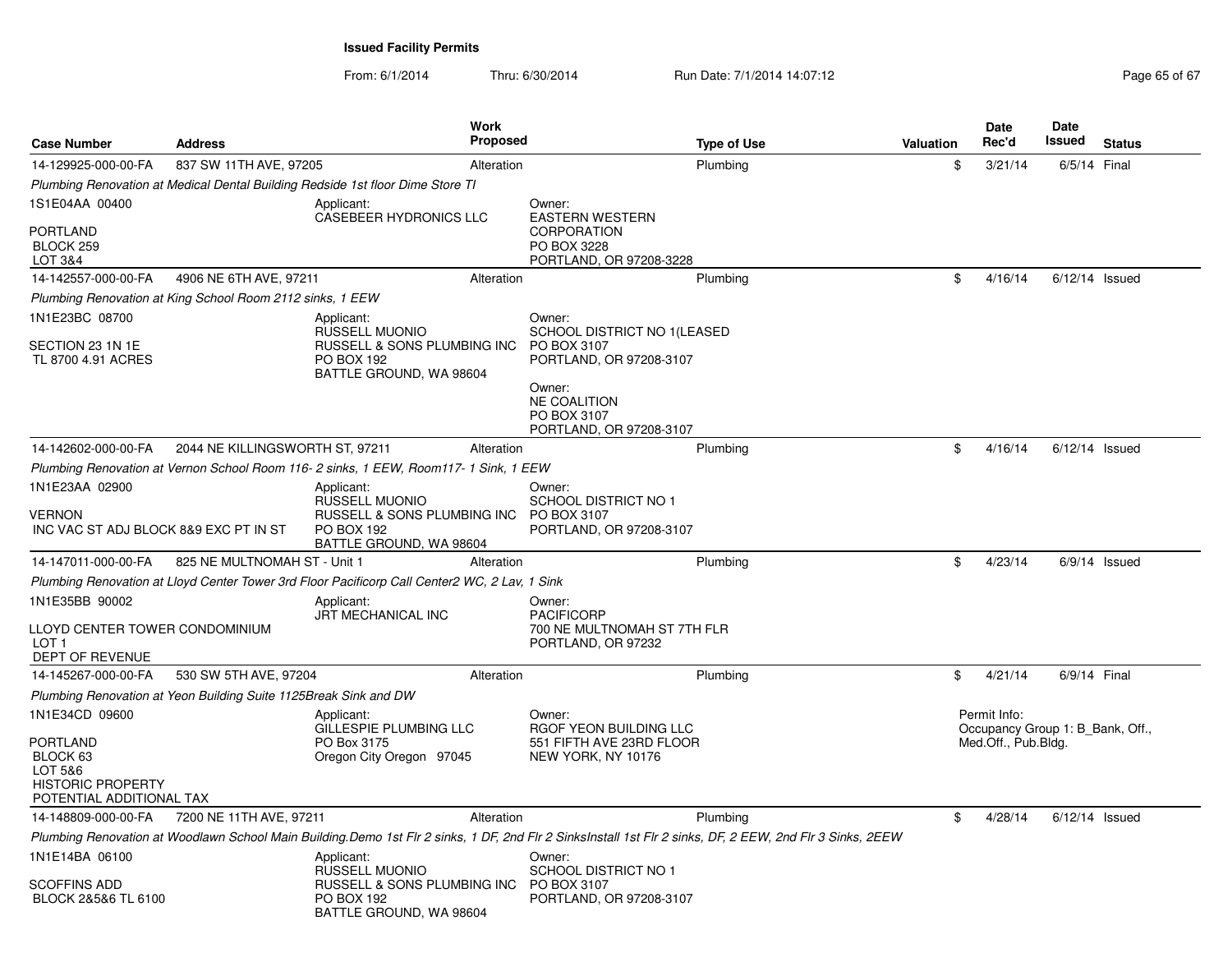| <b>Case Number</b>                                                                                 | <b>Address</b>                  | Work<br><b>Proposed</b>                                                                                                                                                                                   |                                                                                              | <b>Type of Use</b> | Valuation | Date<br>Rec'd                           | <b>Date</b><br>Issued | <b>Status</b>                               |
|----------------------------------------------------------------------------------------------------|---------------------------------|-----------------------------------------------------------------------------------------------------------------------------------------------------------------------------------------------------------|----------------------------------------------------------------------------------------------|--------------------|-----------|-----------------------------------------|-----------------------|---------------------------------------------|
| 14-148973-000-00-FA                                                                                | 1710 N HUMBOLDT ST, 97217       | Alteration                                                                                                                                                                                                |                                                                                              | Plumbing           |           | \$<br>4/28/14                           | $6/12/14$ Issued      |                                             |
|                                                                                                    |                                 | Plumbing Renovation at Beach School Modular BuildingDemo 4WC, 4 Lavs; install 2 WC, 2Lav                                                                                                                  |                                                                                              |                    |           |                                         |                       |                                             |
| 1N1E21AD 05800                                                                                     |                                 | Applicant:<br><b>RUSSELL MUONIO</b>                                                                                                                                                                       | Owner:<br><b>SCHOOL DISTRICT NO 1</b>                                                        |                    |           |                                         |                       |                                             |
| RIVERSIDE ADD<br>INC VAC ST BLOCK 7&8 EXC PT IN ST                                                 |                                 | RUSSELL & SONS PLUMBING INC<br>PO BOX 192<br>BATTLE GROUND, WA 98604                                                                                                                                      | PO BOX 3107<br>PORTLAND, OR 97208-3107                                                       |                    |           |                                         |                       |                                             |
| 14-151831-000-00-FA                                                                                | 514 SW 6TH AVE, 97204           | Alteration                                                                                                                                                                                                |                                                                                              | Plumbing           | \$        | 5/2/14                                  | 6/24/14 Final         |                                             |
|                                                                                                    |                                 | Plumbing Renovation at Exchange Building 1st Floor For Azumano TravelDemo WC, Lav                                                                                                                         |                                                                                              |                    |           |                                         |                       |                                             |
| 1N1E34CC 07800                                                                                     |                                 | Applicant:                                                                                                                                                                                                | Owner:                                                                                       |                    |           | Permit Info:                            |                       |                                             |
| PORTLAND<br>LOT 7 BLOCK 174                                                                        |                                 | JAMES ROOD PLUMBING INC<br>125 S 1ST AVE #542<br>Hillsboro, OR 97123                                                                                                                                      | <b>BANK OF CALIFORNIA</b><br>121 SW MORRISON ST #200<br>PORTLAND, OR 97204                   |                    |           | Occupancy Group 1: B                    |                       | Construction Type 2 (formerly Type 1): II-B |
|                                                                                                    |                                 |                                                                                                                                                                                                           | Owner:<br><b>EXCHANGE BUILDING</b><br>121 SW MORRISON ST #200<br>PORTLAND, OR 97204          |                    |           |                                         |                       |                                             |
| 14-156202-000-00-FA                                                                                | 0615 SW PALATINE HILL RD, 97219 | Alteration                                                                                                                                                                                                |                                                                                              | Plumbing           |           | \$<br>5/13/14                           | $6/16/14$ Issued      |                                             |
|                                                                                                    |                                 | Plumbing Renovation at Pamplin Sports Center, Lewis and Clark CollegeDemo FD and TD in Team Room, Remove DF inHall, Demo Ice Machine in Training RoomInstall Bottle Filler in Hall, Sink in Training Room |                                                                                              |                    |           |                                         |                       |                                             |
| 1S1E27D 00100<br>SECTION 27 1S 1E                                                                  |                                 | Applicant:<br>ALLIANT SYSTEMS LLC<br>1600 NW 167TH PL STE 330                                                                                                                                             | Owner:<br>LEWIS & CLARK COLLEGE<br>0615 SW PALATINE HILL RD MSC                              |                    |           | Permit Info:<br>Occupancy Group 1: A2.1 |                       | Construction Type 2 (formerly Type 1):      |
|                                                                                                    |                                 | TL 100 85.50 ACRES SPLIT LEVY (R709301280 BEAVERTON, OR 97006                                                                                                                                             | 31<br>PORTLAND, OR 97219                                                                     |                    |           | <b>II-FR</b>                            |                       |                                             |
|                                                                                                    |                                 |                                                                                                                                                                                                           | Owner:<br><b>BUSINESS OFFICE</b><br>0615 SW PALATINE HILL RD MSC<br>31<br>PORTLAND, OR 97219 |                    |           |                                         |                       |                                             |
| 14-156757-000-00-FA                                                                                | 7439 N CHARLESTON AVE, 97203    | Alteration                                                                                                                                                                                                |                                                                                              | Plumbing           |           | \$<br>5/14/14                           |                       | $6/25/14$ Issued                            |
|                                                                                                    |                                 | Plumbing Renovation at James John SchoolDemo Combo Sewer, 2 WC, 2 Lav, 8 Roof DrainsInstall 2 ADA WC, 2 ADA Lav, 8 Roof Drains and Overflows, DF, Elevator sump pump                                      |                                                                                              |                    |           |                                         |                       |                                             |
| 1N1W12AB 12100                                                                                     |                                 | Applicant:<br>PETER LEVANEN                                                                                                                                                                               | Owner:<br><b>SCHOOL DISTRICT NO 1</b>                                                        |                    |           |                                         |                       |                                             |
| P T SMITHS ADD<br>INC PT VAC ST - BLOCK 7<br>INC PT VAC STS - BLOCK 10<br>INC PT VAC ST - BLOCK 11 |                                 | <b>RAY'S PLUMBING</b><br>PO BOX685<br>BRUSH PRAIRIE, WA 98606                                                                                                                                             | PO BOX 3107<br>PORTLAND, OR 97208-3107                                                       |                    |           |                                         |                       |                                             |
| 14-157951-000-00-FA                                                                                | 2303 SE 28TH PL, 97214          | Alteration                                                                                                                                                                                                |                                                                                              | Plumbing           |           | \$<br>5/16/14                           |                       | $6/25/14$ Issued                            |
|                                                                                                    |                                 | Plumbing Renovation at Hosford Middle SchoolRoof Drains, ADA RR, ADA DF, Elevator Sump                                                                                                                    |                                                                                              |                    |           |                                         |                       |                                             |
| 1S1E01CC 04900                                                                                     |                                 | Applicant:<br>PETER LEVANEN                                                                                                                                                                               | Owner:<br><b>SCHOOL DISTRICT NO 1</b>                                                        |                    |           |                                         |                       |                                             |
| <b>VANS ADD</b><br><b>BLOCK 1-3 TL 4900</b>                                                        |                                 | <b>RAY'S PLUMBING</b><br>PO BOX685<br>BRUSH PRAIRIE, WA 98606                                                                                                                                             | PO BOX 3107<br>PORTLAND, OR 97208-3107                                                       |                    |           |                                         |                       |                                             |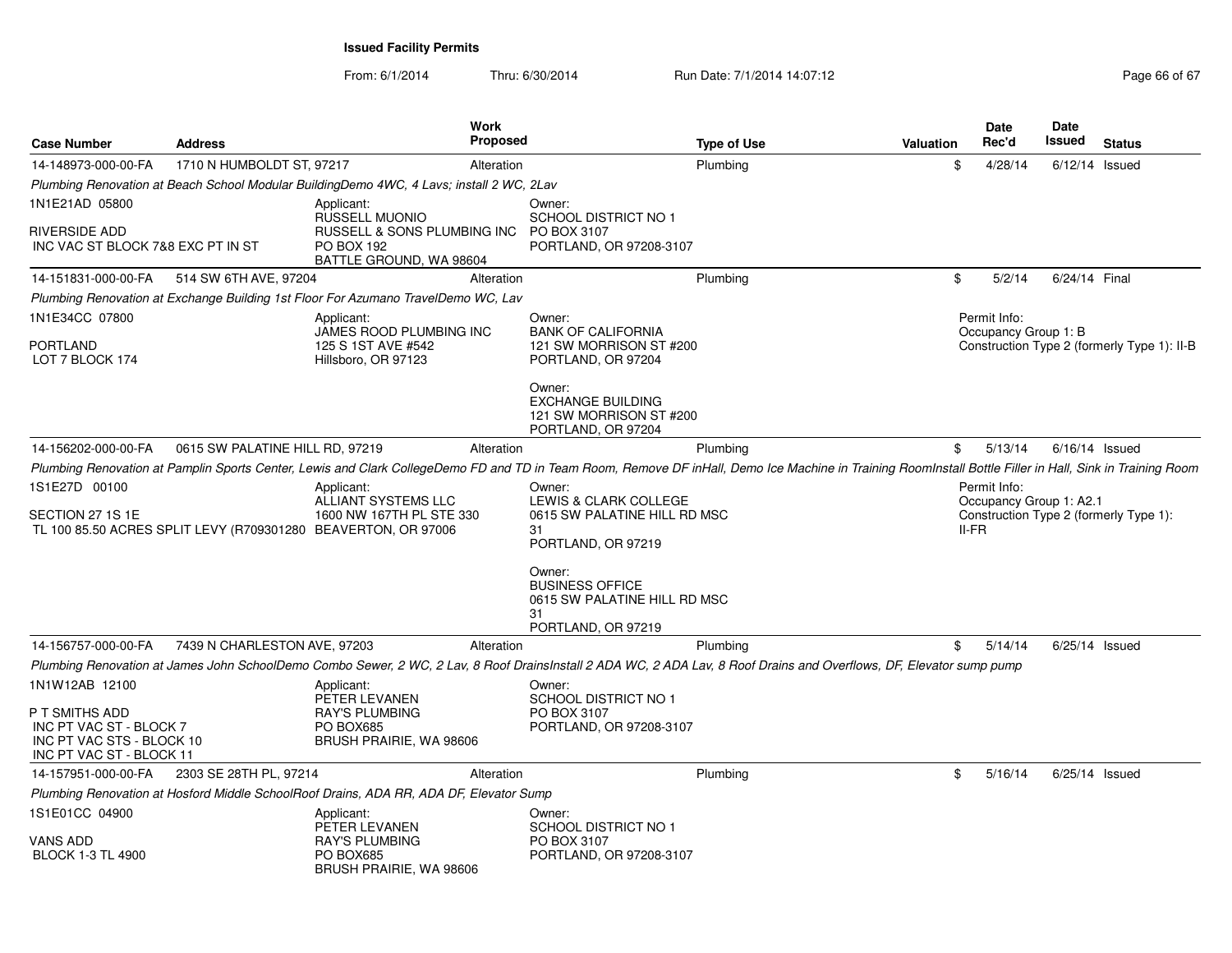From: 6/1/2014Thru: 6/30/2014 **Run Date: 7/1/2014 14:07:12 Raging 67 of 67 of 67 of 67 of 67 of 67 of 67 of 67 of 67 of 67 of 67 of 67 of 67 of 67 of 67 of 67 of 67 of 67 of 67 of 67 of 67 of 67 of 67 of 67 of 67 of 67 of 67 of 67 of** 

| Page 67 of 67 |  |  |
|---------------|--|--|
|               |  |  |

| <b>Case Number</b>                               | <b>Address</b>                                                                                                   | <b>Work</b><br><b>Proposed</b> | <b>Type of Use</b>                                                                    | Valuation                                                     | <b>Date</b><br>Rec'd                             | <b>Date</b><br>Issued | <b>Status</b>                              |
|--------------------------------------------------|------------------------------------------------------------------------------------------------------------------|--------------------------------|---------------------------------------------------------------------------------------|---------------------------------------------------------------|--------------------------------------------------|-----------------------|--------------------------------------------|
| 14-164861-000-00-FA                              | 3181 SW SAM JACKSON PARK RD - Bldg DCH, 9 Alteration                                                             |                                | Plumbing                                                                              | \$                                                            | 6/4/14                                           | 6/4/14 Final          |                                            |
|                                                  | Plumbing Renovation at OHSU Doernbecker HospitalInstall Point of Use WH for DWWork preformed by on-site Plumbers |                                |                                                                                       |                                                               |                                                  |                       |                                            |
| 1S1E09 00200                                     |                                                                                                                  |                                | Owner:<br>OREGON STATE OF<br>3181 SW SAM JACKSON PARK RD<br>PORTLAND, OR 97239        |                                                               |                                                  |                       |                                            |
| 14-163670-000-00-FA                              | 507 NE 47TH AVE, 97213                                                                                           | Alteration                     | Plumbing                                                                              | \$                                                            | 6/2/14                                           | 6/2/14 Final          |                                            |
|                                                  | Plumbing Renovation at 507 MOB Suite 102Demo 1 Sink Add 2 Sinks                                                  |                                |                                                                                       |                                                               |                                                  |                       |                                            |
| 1N2E31BC 06200                                   | Applicant:<br>AMERICAN HEATING INC                                                                               |                                | Owner:<br>PROVIDENCE HEALTH                                                           |                                                               |                                                  |                       |                                            |
| <b>MAPLE HILL PL</b><br><b>BLOCK1</b><br>LOT 6-8 | 5035 SE 24TH<br>Portland Oregon 97202-4765                                                                       |                                | 4400 NE HALSEY ST BLDG 2 #190<br>PORTLAND, OR 97213-1545                              |                                                               |                                                  |                       |                                            |
|                                                  |                                                                                                                  |                                | Owner:<br>SERVICES-OREGON<br>4400 NE HALSEY ST BLDG 2 #190<br>PORTLAND, OR 97213-1545 |                                                               |                                                  |                       |                                            |
| 14-176439-000-00-FA                              | 1201 NE LLOYD BLVD, 97232                                                                                        | Alteration                     | Plumbing                                                                              | \$                                                            | 6/27/14                                          | 6/27/14 Issued        |                                            |
|                                                  | Plumbing Renovation at Lloyd Building for Providence Physicians TIBreakroom                                      |                                |                                                                                       |                                                               |                                                  |                       |                                            |
| 1N1E35BD 00400                                   | Applicant:<br><b>JAMES ROOD PLUMBING INC</b>                                                                     |                                | Owner:<br>GPT PORTLAND OR 1201 LLOYD                                                  |                                                               | Permit Info:<br>Occupancy Group 1: B Bank, Off., |                       |                                            |
| <b>HOLLADAYS ADD</b><br><b>BLOCK 142 TL 400</b>  | 125 S 1ST AVE #542<br>Hillsboro, OR 97123                                                                        |                                | <b>LLC</b><br>1201 NE LLOYD BLVD #150<br>PORTLAND, OR 97232                           |                                                               | Med.Off., Pub.Bldg.                              |                       | Construction Type 2 (formerly Type 1): I-A |
| Total # of FA Alteration permits issued: 353     |                                                                                                                  |                                |                                                                                       | Total valuation of FA Alteration permits issued: \$27,237,366 |                                                  |                       |                                            |

**Total # of Facility Permits issued: 353**

**Total valuation of Facility Permits issued: \$27,237,366**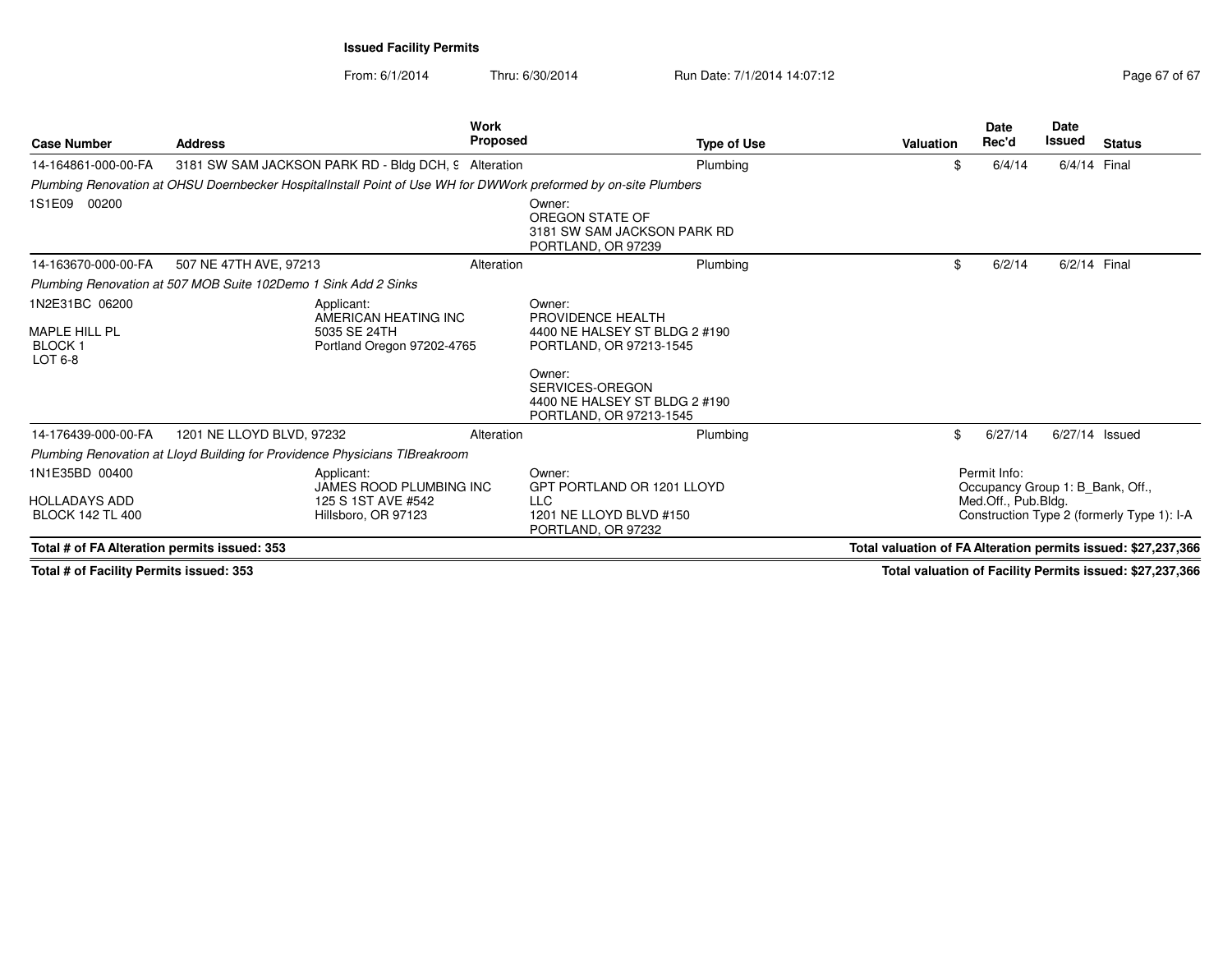# **Issued Major Project Groups Permits**

From: 6/1/2014Thru: 6/30/2014 Run Date: 7/1/2014 14:07:12 Rege 1 of 3

| <b>Case Number</b>                                         | <b>Address</b>  |                                                                                                           | <b>Work</b><br><b>Proposed</b> |                                                                                                                                                                                                                                   | <b>Type of Use</b> |                                                                                                         | Valuation   | <b>Date</b><br>Rec'd                               | <b>Date</b><br><b>Issued</b> | <b>Status</b>                              |
|------------------------------------------------------------|-----------------|-----------------------------------------------------------------------------------------------------------|--------------------------------|-----------------------------------------------------------------------------------------------------------------------------------------------------------------------------------------------------------------------------------|--------------------|---------------------------------------------------------------------------------------------------------|-------------|----------------------------------------------------|------------------------------|--------------------------------------------|
| 12-153459-DFS-01-MG                                        | 1107 NE 9TH AVE |                                                                                                           | New Construction               |                                                                                                                                                                                                                                   |                    | Apartments/Condos (3 or more i                                                                          | \$58,000    | 4/22/14                                            |                              | $6/5/14$ Issued                            |
|                                                            |                 | DFS 1: Commins Auto Tight Holdown system4/1 story, 143 apartment unit project. 1st floor retail           |                                |                                                                                                                                                                                                                                   |                    |                                                                                                         |             |                                                    |                              |                                            |
| 1N1E35BB 02602                                             |                 | Applicant:<br>Dana Hunt<br><b>Timber Technologies LLC</b><br>38686 SE RUDE RD<br>SANDY OR 97055           |                                | Owner:<br>AAT LLOYD DISTRICT LLC<br>11455 EL CAMINO REAL #200<br>SAN DIEGO, CA 92130-2047                                                                                                                                         |                    | CCB - Contractor:<br><b>TURNER CONSTRUCTION CO</b><br>1200 NW NAITO PARKWAY #300<br>PORTLAND, OR 972209 |             |                                                    |                              |                                            |
| 12-153461-DFS-15-MG                                        | 1061 NE 9TH AVE |                                                                                                           | New Construction               |                                                                                                                                                                                                                                   |                    | Apartments/Condos (3 or more i                                                                          | \$300,000   | 6/4/14                                             |                              | $6/12/14$ Issued                           |
| DFS 15: 5th -16th floor PT Cables                          |                 |                                                                                                           |                                |                                                                                                                                                                                                                                   |                    |                                                                                                         |             |                                                    |                              |                                            |
| 1N1E35BB 02603                                             |                 | Applicant:<br>Gina Coplon                                                                                 |                                | Owner:<br>AAT LLOYD DISTRICT LLC                                                                                                                                                                                                  |                    | CCB - Contractor:<br>TURNER CONSTRUCTION CO                                                             |             | Permit Info:<br>Occupancy Group 1: R-2 Residential |                              |                                            |
| LLOYD BLOCKS<br>LOT <sub>3</sub>                           |                 | <b>Turner Construction</b><br>PORTLAND OR 97232                                                           |                                | 11455 EL CAMINO REAL #200<br>700 NE MULTNOMAH ST STE 116( SAN DIEGO, CA 92130-2047                                                                                                                                                |                    | 1200 NW NAITO PARKWAY #300<br>PORTLAND, OR 972209                                                       |             | Multi-family<br>Construction Type 1: I-A           |                              | Construction Type 2 (formerly Type 1): I-A |
| 13-223297-EXC-01-MG  1261 NW OVERTON ST, 97209             |                 |                                                                                                           | New Construction               |                                                                                                                                                                                                                                   |                    | Apartments/Condos (3 or more i                                                                          | \$3,600,000 | 3/4/14                                             |                              | $6/26/14$ Issued                           |
| Shoring and Excavation Permit for 26 story high rise tower |                 |                                                                                                           |                                |                                                                                                                                                                                                                                   |                    |                                                                                                         |             |                                                    |                              |                                            |
| 1N1E33AA 01500                                             |                 | Applicant:<br>Glen Justice<br>ZGF Architects, LLP<br>1223 SW Washington St, Ste 200<br>Portland, OR 97205 |                                | Owner:<br><b>OVERTON 12 LLC</b><br>1215 FOURTH AVE #600<br>SEATTLE, WA 98161                                                                                                                                                      |                    | CCB - Contractor:<br>ANDERSEN CONSTRUCTION<br><b>COMPANY</b><br>PO BOX 6712<br>PORTLAND, OR 97228-6712  |             |                                                    |                              |                                            |
| 11-140071-REV-15-MG  0650 SW MEADE ST, 97201               |                 |                                                                                                           | <b>New Construction</b>        |                                                                                                                                                                                                                                   | <b>Business</b>    |                                                                                                         |             | \$<br>6/20/14                                      | 6/20/14 Issued               |                                            |
|                                                            |                 | ***Revison 15 :: FOR OUTLET TO ROOF TO ACCOMODATE EXTENSION OF GREASE DUCTS FOR 2 TI's***                 |                                |                                                                                                                                                                                                                                   |                    |                                                                                                         |             |                                                    |                              |                                            |
| 1S1E10 00200                                               |                 | Applicant:<br><b>GEORGE HAGER</b><br><b>SERA ARCHITECTS</b><br>338 NW 5TH AVE<br>PORTLAND, OR 97209       |                                | Owner:<br><b>OREGON HEALTH</b><br>3181 SW SAM JACKSON PARK RD 437 N COLUMBIA BLVD<br>PORTLAND, OR 97239-3011<br>Owner:<br><b>SCIENCE</b><br>3181 SW SAM JACKSON PARK RD<br>PORTLAND, OR 97239-3011<br>Owner:<br><b>UNIVERSITY</b> |                    | CCB - Contractor:<br>JE DUNN CONSTRUCTION CO<br>PORTLAND, OR 97209                                      |             |                                                    |                              |                                            |
|                                                            |                 |                                                                                                           |                                | 3181 SW SAM JACKSON PARK RD<br>PORTLAND, OR 97239-3011                                                                                                                                                                            |                    |                                                                                                         |             |                                                    |                              |                                            |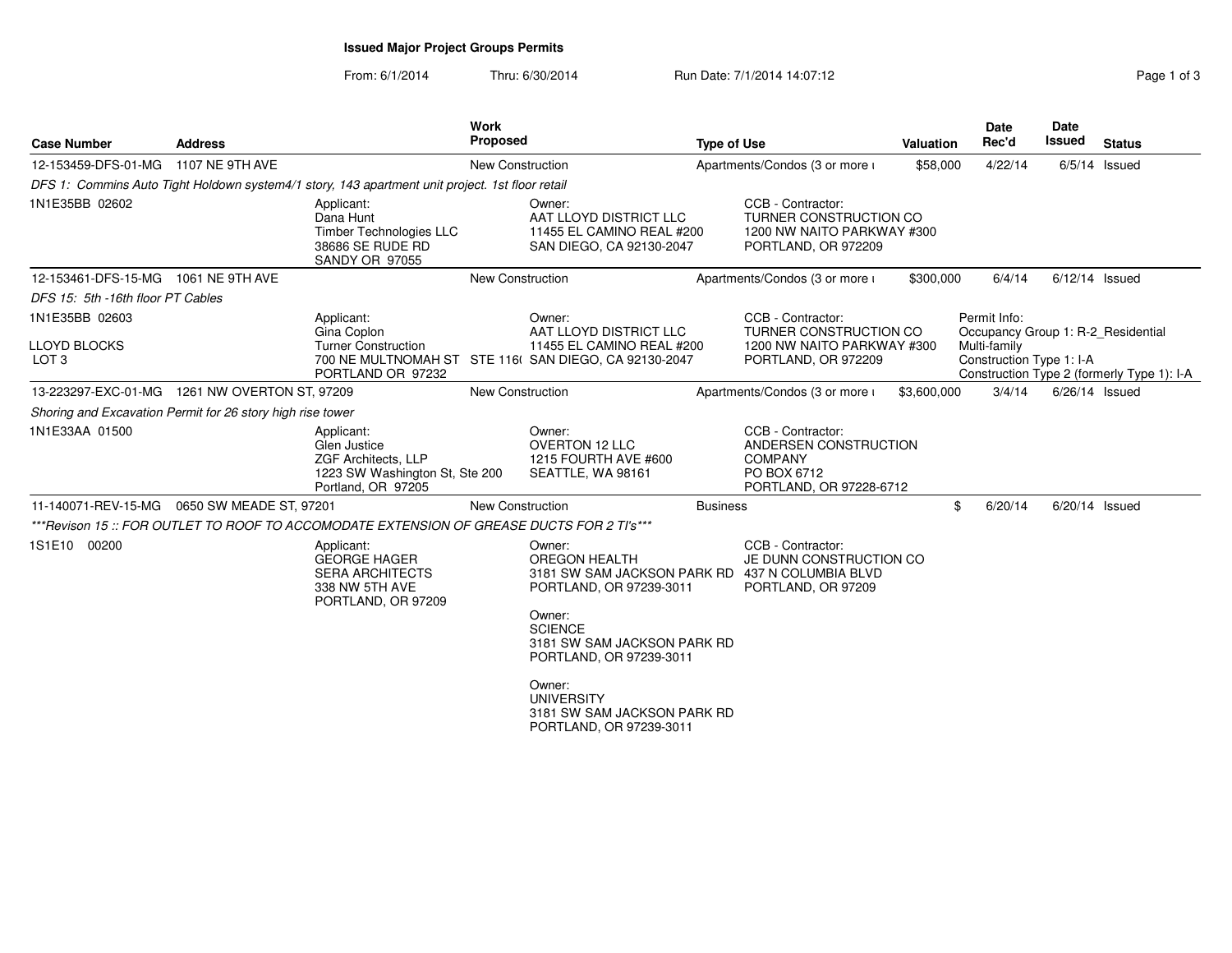# **Issued Major Project Groups Permits**

From: 6/1/2014Thru: 6/30/2014 Run Date: 7/1/2014 14:07:12

| Page 2 of 3 |  |  |  |  |
|-------------|--|--|--|--|
|-------------|--|--|--|--|

| <b>Case Number</b>                      | <b>Address</b>                                | <b>Work</b><br>Proposed                                           |                                                                                                                                                                                                              | <b>Type of Use</b>                                                 | <b>Valuation</b> | Date<br>Rec'd                                                                                                                              | Date<br>Issued | <b>Status</b>                              |
|-----------------------------------------|-----------------------------------------------|-------------------------------------------------------------------|--------------------------------------------------------------------------------------------------------------------------------------------------------------------------------------------------------------|--------------------------------------------------------------------|------------------|--------------------------------------------------------------------------------------------------------------------------------------------|----------------|--------------------------------------------|
| 11-140071-DFS-39-MG                     | 0650 SW MEADE ST, 97201                       |                                                                   | New Construction<br><b>Business</b>                                                                                                                                                                          |                                                                    | \$87,141,784     | 5/6/14                                                                                                                                     |                | $6/4/14$ Issued                            |
| DFS 39 - PRECAST CONCRETE STAIRS        |                                               |                                                                   |                                                                                                                                                                                                              |                                                                    |                  |                                                                                                                                            |                |                                            |
| 1S1E10 00200                            | Applicant:<br><b>ANN YOUNG</b>                | JE DUNN CONSTRUCTION<br>437 N COLUMBIA BLVD<br>PORTLAND, OR 97213 | Owner:<br><b>OREGON HEALTH</b><br>3181 SW SAM JACKSON PARK RD 437 N COLUMBIA BLVD<br>PORTLAND, OR 97239-3011<br>Owner:<br><b>SCIENCE</b><br>3181 SW SAM JACKSON PARK RD<br>PORTLAND, OR 97239-3011           | CCB - Contractor:<br>JE DUNN CONSTRUCTION CO<br>PORTLAND, OR 97209 |                  | Permit Info:<br>Occupancy Group 1: A-3_Assembly -<br>General<br>Construction Type 1: I-A<br>Total Square Footage - Display Only:<br>612011 |                | Construction Type 2 (formerly Type 1): I-A |
|                                         |                                               |                                                                   | Owner:<br><b>UNIVERSITY</b><br>3181 SW SAM JACKSON PARK RD<br>PORTLAND, OR 97239-3011                                                                                                                        |                                                                    |                  |                                                                                                                                            |                |                                            |
|                                         | 11-140071-DFS-27-MG   0650 SW MEADE ST, 97201 |                                                                   | New Construction<br><b>Business</b>                                                                                                                                                                          |                                                                    | \$8,000          | 6/24/13                                                                                                                                    |                | $6/9/14$ Issued                            |
| DFS 27, Intumescent mastic fireproofing |                                               |                                                                   |                                                                                                                                                                                                              |                                                                    |                  |                                                                                                                                            |                |                                            |
| 1S1E10 00200                            | Applicant:<br><b>JE DUNN</b>                  | DUSTIN HETTMAN<br>437 N COLUMBIA BLVD<br>PORTLAND, OR 97217       | Owner:<br><b>OREGON HEALTH</b><br>3181 SW SAM JACKSON PARK RD<br>PORTLAND, OR 97239-3011<br>Owner:<br><b>SCIENCE</b>                                                                                         |                                                                    |                  |                                                                                                                                            |                |                                            |
|                                         |                                               |                                                                   | 3181 SW SAM JACKSON PARK RD<br>PORTLAND, OR 97239-3011                                                                                                                                                       |                                                                    |                  |                                                                                                                                            |                |                                            |
|                                         |                                               |                                                                   | Owner:<br><b>UNIVERSITY</b><br>3181 SW SAM JACKSON PARK RD<br>PORTLAND, OR 97239-3011                                                                                                                        |                                                                    |                  |                                                                                                                                            |                |                                            |
| DFS 40 - HANDRAILS AND GUARDRAILS       | 11-140071-DFS-40-MG  0650 SW MEADE ST, 97201  |                                                                   | <b>New Construction</b><br><b>Business</b>                                                                                                                                                                   |                                                                    | \$87,141,784     | 5/21/14                                                                                                                                    |                | $6/4/14$ Issued                            |
| 1S1E10 00200                            | Applicant:<br><b>ANN YOUNG</b>                | JE DUNN CONSTRUCTION<br>437 N COLUMBIA BLVD<br>PORTLAND, OR 97213 | Owner:<br><b>OREGON HEALTH</b><br>3181 SW SAM JACKSON PARK RD 437 N COLUMBIA BLVD<br>PORTLAND, OR 97239-3011<br>Owner:<br><b>SCIENCE</b><br>3181 SW SAM JACKSON PARK RD<br>PORTLAND, OR 97239-3011<br>Owner: | CCB - Contractor:<br>JE DUNN CONSTRUCTION CO<br>PORTLAND, OR 97209 |                  | Permit Info:<br>Occupancy Group 1: A-3 Assembly -<br>General<br>Construction Type 1: I-A<br>Total Square Footage - Display Only:<br>612011 |                | Construction Type 2 (formerly Type 1): I-A |
|                                         |                                               |                                                                   | <b>UNIVERSITY</b><br>3181 SW SAM JACKSON PARK RD<br>PORTLAND, OR 97239-3011                                                                                                                                  |                                                                    |                  |                                                                                                                                            |                |                                            |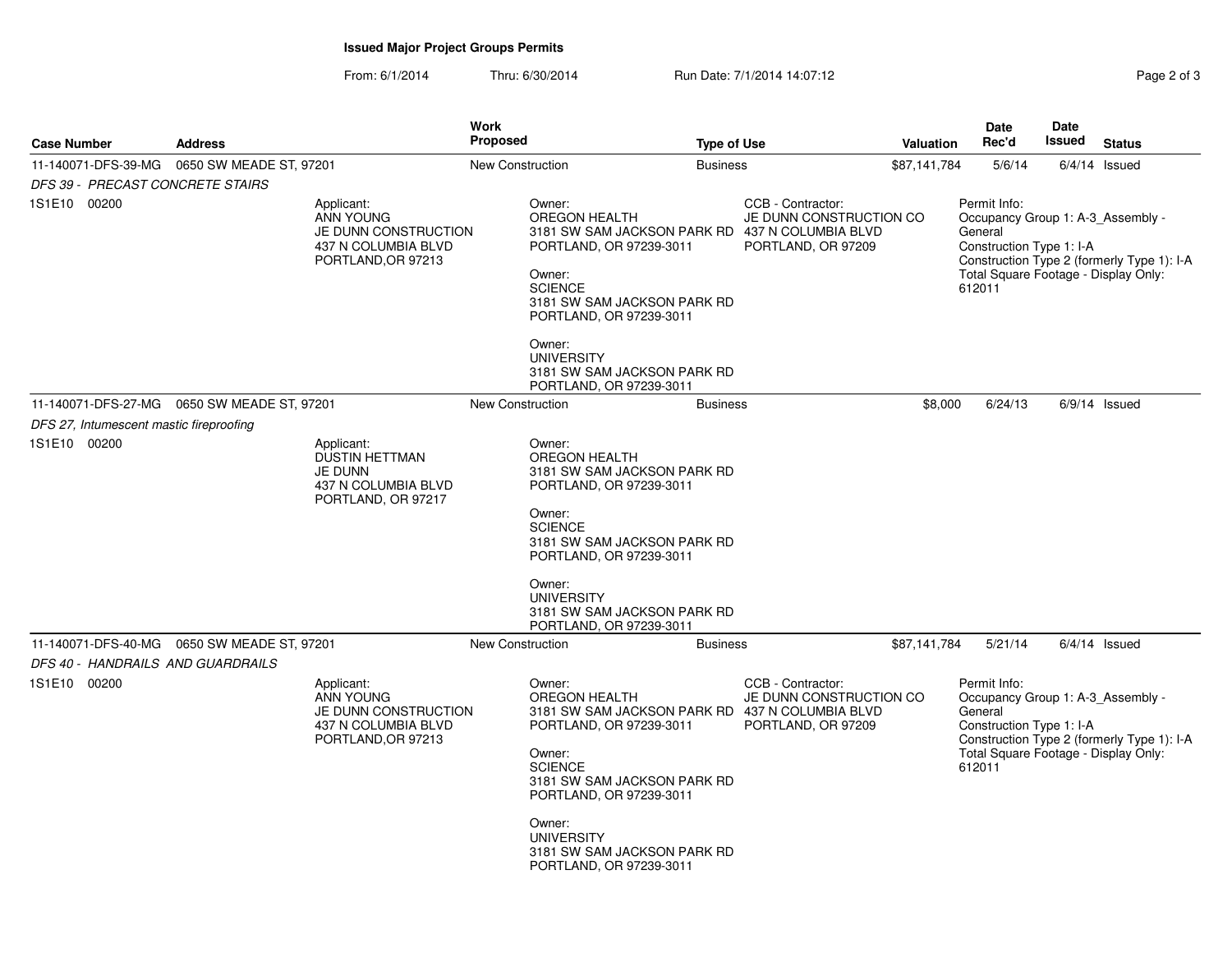# **Issued Major Project Groups Permits**

From: 6/1/2014Thru: 6/30/2014 Run Date: 7/1/2014 14:07:12

| Page 3 of 3 |  |  |
|-------------|--|--|
|             |  |  |

| <b>Case Number</b>  | <b>Address</b>                                                                                      | <b>Work</b><br><b>Proposed</b>                                                                                                                                                                                                           | <b>Type of Use</b>                                                                                                    | <b>Valuation</b>                                                     | <b>Date</b><br>Rec'd                                                                                                                       | Date<br><b>Issued</b> | <b>Status</b>                              |
|---------------------|-----------------------------------------------------------------------------------------------------|------------------------------------------------------------------------------------------------------------------------------------------------------------------------------------------------------------------------------------------|-----------------------------------------------------------------------------------------------------------------------|----------------------------------------------------------------------|--------------------------------------------------------------------------------------------------------------------------------------------|-----------------------|--------------------------------------------|
| 11-140071-REV-14-MG | 0650 SW MEADE ST, 97201                                                                             | <b>New Construction</b>                                                                                                                                                                                                                  | <b>Business</b>                                                                                                       | \$                                                                   | 6/9/14                                                                                                                                     |                       | $6/9/14$ Issued                            |
|                     | *** Revison 14 to DFS 18: spray on fireproofing***                                                  |                                                                                                                                                                                                                                          |                                                                                                                       |                                                                      |                                                                                                                                            |                       |                                            |
| 1S1E10 00200        | Applicant:<br><b>GEORGE HAGER</b><br><b>SERA ARCHITECTS</b><br>338 NW 5TH AVE<br>PORTLAND, OR 97209 | Owner:<br><b>OREGON HEALTH</b><br>PORTLAND, OR 97239-3011<br>Owner:<br><b>SCIENCE</b><br>3181 SW SAM JACKSON PARK RD<br>PORTLAND, OR 97239-3011<br>Owner:<br><b>UNIVERSITY</b><br>3181 SW SAM JACKSON PARK RD<br>PORTLAND, OR 97239-3011 | CCB - Contractor:<br>JE DUNN CONSTRUCTION CO<br>3181 SW SAM JACKSON PARK RD 437 N COLUMBIA BLVD<br>PORTLAND, OR 97209 |                                                                      |                                                                                                                                            |                       |                                            |
| 11-140071-DFS-41-MG | 0650 SW MEADE ST, 97201                                                                             | <b>New Construction</b>                                                                                                                                                                                                                  | <b>Business</b>                                                                                                       | \$87.141.784                                                         | 6/9/14                                                                                                                                     | $6/13/14$ Issued      |                                            |
|                     | DFS 41 - ROOF MOUNTED WINDOW CLEANING EQUIPMENT                                                     |                                                                                                                                                                                                                                          |                                                                                                                       |                                                                      |                                                                                                                                            |                       |                                            |
| 1S1E10 00200        | Applicant:<br><b>ANN YOUNG</b><br>JE DUNN CONSTRUCTION<br>437 N COLUMBIA BLVD<br>PORTLAND, OR 97213 | Owner:<br><b>OREGON HEALTH</b><br>PORTLAND, OR 97239-3011<br>Owner:<br><b>SCIENCE</b><br>3181 SW SAM JACKSON PARK RD<br>PORTLAND, OR 97239-3011<br>Owner:<br><b>UNIVERSITY</b><br>3181 SW SAM JACKSON PARK RD<br>PORTLAND, OR 97239-3011 | CCB - Contractor:<br>JE DUNN CONSTRUCTION CO<br>3181 SW SAM JACKSON PARK RD 437 N COLUMBIA BLVD<br>PORTLAND, OR 97209 |                                                                      | Permit Info:<br>Occupancy Group 1: A-3 Assembly -<br>General<br>Construction Type 1: I-A<br>Total Square Footage - Display Only:<br>612011 |                       | Construction Type 2 (formerly Type 1): I-A |
|                     | Total # of MG New Construction permits issued: 9                                                    |                                                                                                                                                                                                                                          |                                                                                                                       | Total valuation of MG New Construction permits issued: \$265,391,352 |                                                                                                                                            |                       |                                            |

**Total # of Major Project Groups Permits issued: 9**

**Total valuation of Major Project Groups Permits issued: \$265,391,352**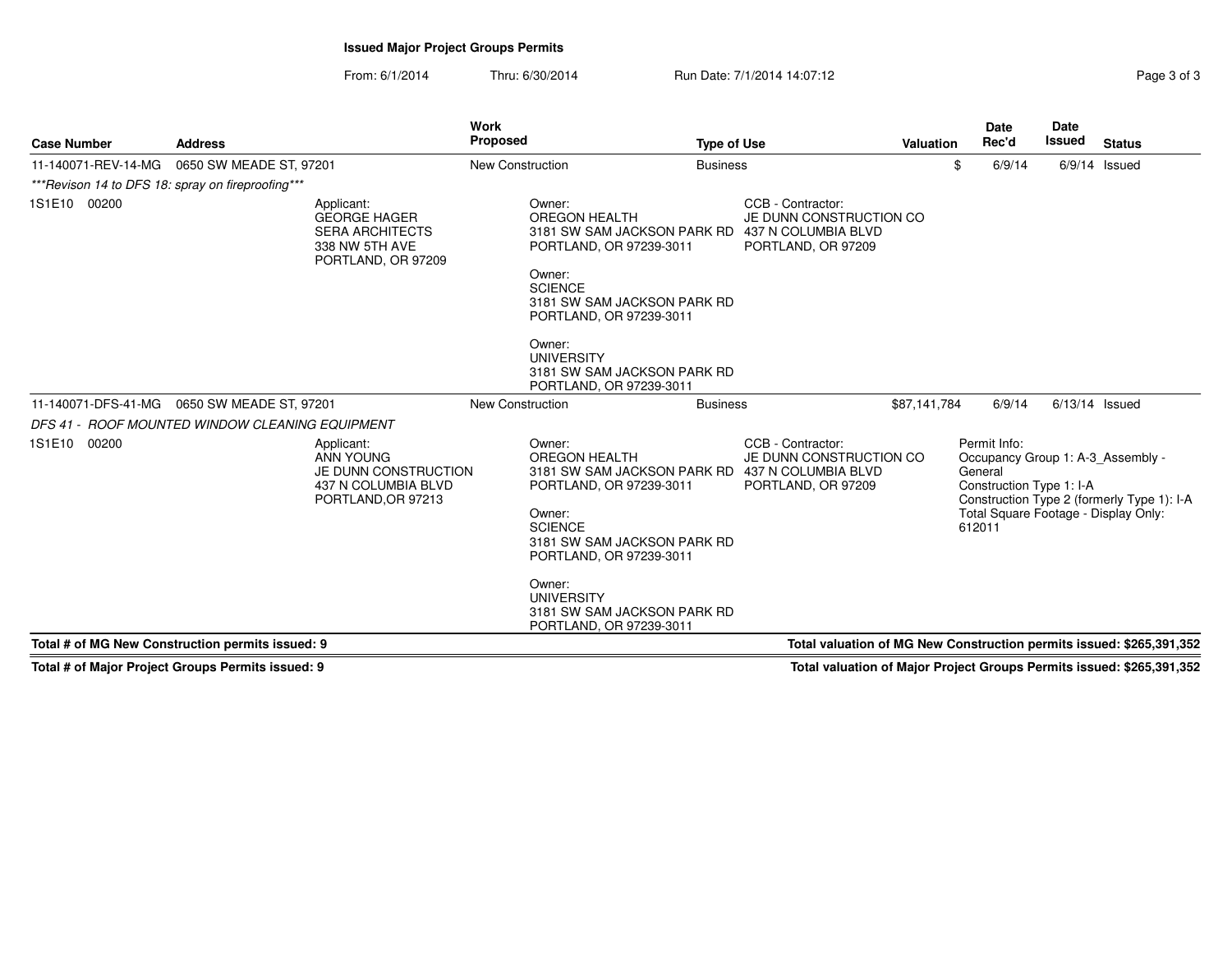## **Issued Manufactured Home in Park Permits**

From: 6/1/2014Thru: 6/30/2014 **Run Date: 7/1/2014 14:07:12** Page 1 of 1 **StatusDate Rec'dDate**n Rec'd Issued **Type of Use ValuationWork Proposed Address**

| 14-168886-000-00-MP                         | 9000 NE M L KING BLVD, 97217 | Replacement                    | Single Family Dwelling                          | \$500             | 6/12/14            | $6/12/14$ Issued                                                   |
|---------------------------------------------|------------------------------|--------------------------------|-------------------------------------------------|-------------------|--------------------|--------------------------------------------------------------------|
| MANUFACTURED HOME REPLACEMENT               |                              |                                |                                                 |                   |                    |                                                                    |
| 1N1E10AA 03400                              | Applicant:<br>LEAH FORD      | Owner:<br>BRB PROPERTY #11 LLC | CCB - Contractor:<br>BOBS MOBILE HOME SETUP INC |                   | Permit Info:       | Occupancy Group 1 - RS: R-3 Residential                            |
| SECTION 10 1N 1E                            | 9000 NE MLK BLVD #503        | 14814 SE NORTHSHORE CIR        | 14262 S MAPLE GROVE RD                          |                   | One and Two Family |                                                                    |
| TL 3400 18.05 ACRES                         | PORTLAND, OR 97211           | VANCOUVER, WA 98683            |                                                 | MOLALLA. OR 97038 |                    | Construction Type 1: V-B<br>Construction Type 2 (formerly Type 1): |
| Total # of MP Replacement permits issued: 1 |                              |                                |                                                 |                   |                    | Total valuation of MP Replacement permits issued: \$500            |

**Total # of Manufactured Home in Park Permits issued: 1**

**Case Number**

**Total valuation of Manufactured Home in Park Permits issued: \$500**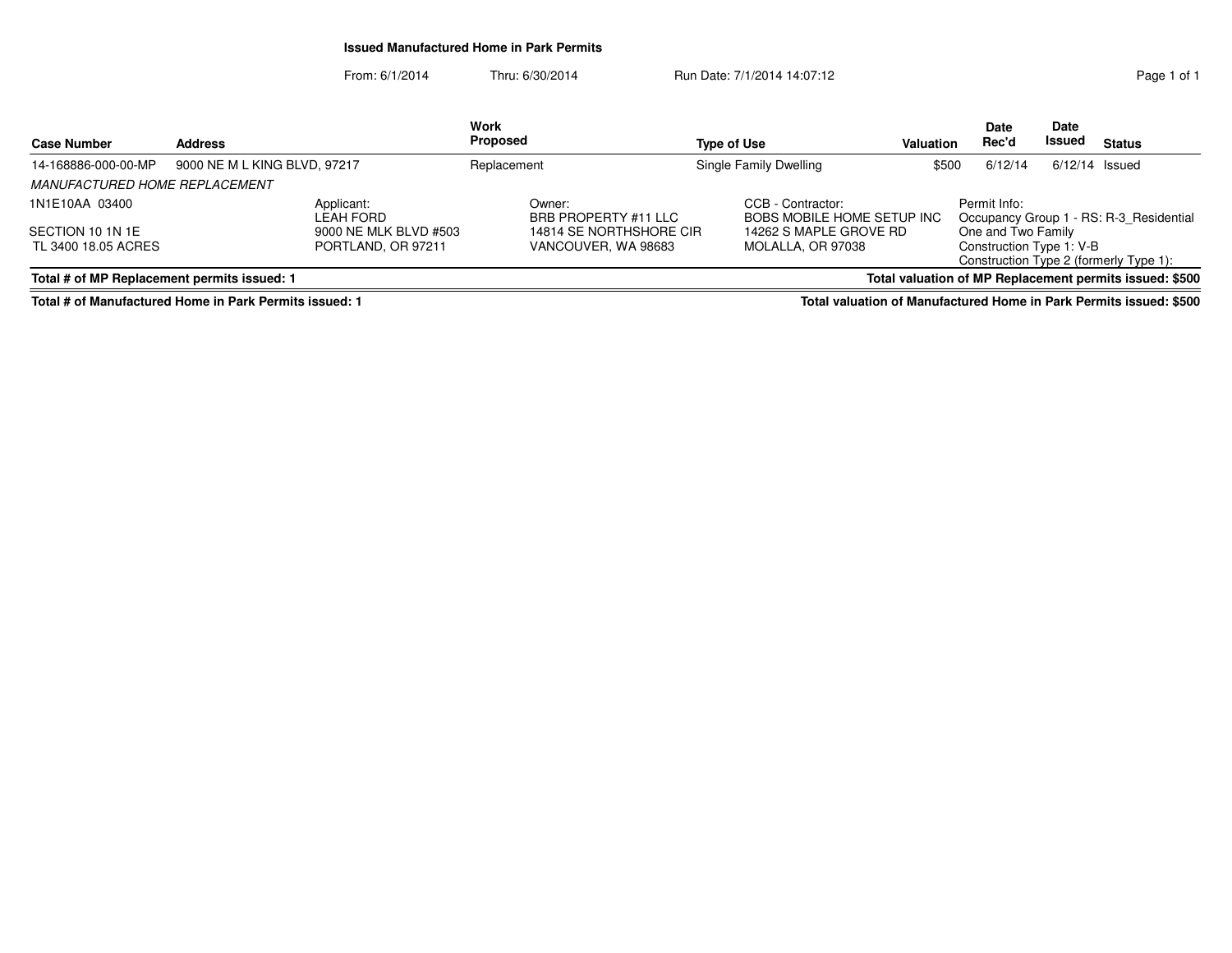**Issued Site Development Permits**

From: 6/1/2014Thru: 6/30/2014 Run Date: 7/1/2014 14:07:12 Rege 1 of 2

| <b>Case Number</b>                                                                                            | <b>Address</b>                                 |                                                                                                               | <b>Work</b><br><b>Proposed</b> |                                                                                   | <b>Type of Use</b>                                                                                                                                                                  | <b>Valuation</b> | <b>Date</b> | Rec'd                                                         | Date<br>Issued   | <b>Status</b>                                             |
|---------------------------------------------------------------------------------------------------------------|------------------------------------------------|---------------------------------------------------------------------------------------------------------------|--------------------------------|-----------------------------------------------------------------------------------|-------------------------------------------------------------------------------------------------------------------------------------------------------------------------------------|------------------|-------------|---------------------------------------------------------------|------------------|-----------------------------------------------------------|
| 13-199076-000-00-SD                                                                                           | 4539 NE 185TH AVE, 97230                       |                                                                                                               | Grading                        |                                                                                   | <b>Existing Commercial Site</b>                                                                                                                                                     | \$11,500         |             | 8/29/13                                                       | $6/13/14$ Issued |                                                           |
|                                                                                                               |                                                |                                                                                                               |                                |                                                                                   | CONSTRUCT STORAGE AREA FOR STOCKPILING OF ASPHALT GRINDINGS (RECEIVED FROM REMOVAL OF AIRPORT RUNWAY ASPHALT) AND INTEND TO BE REMOVE BY A CERTAIN TIMELINE TO                      |                  |             |                                                               |                  |                                                           |
| 1N3E20B 01800                                                                                                 |                                                | Applicant:<br>ANGELA TROUTNER<br>ALL WAYS TOWING<br>42085 SE HWY 26<br><b>SANDY OR 97055</b>                  |                                | Owner:<br><b>DENISE ARNDT</b><br>29433 SE LUSTED RD<br>GRESHAM, OR 97080          |                                                                                                                                                                                     |                  |             |                                                               |                  |                                                           |
| 14-147044-000-00-SD                                                                                           | 16599 NE CAMERON BLVD, 97230                   |                                                                                                               | Grading                        |                                                                                   | <b>Existing Commercial Site</b>                                                                                                                                                     | \$635,000        |             | 4/24/14                                                       |                  | 6/27/14 Under Inspection                                  |
|                                                                                                               |                                                | GRADING AND SURCHARGE IN PREPARATION FOR FUTURE DEVELOPMENT                                                   |                                |                                                                                   |                                                                                                                                                                                     |                  |             |                                                               |                  |                                                           |
| 1N3E19B 00202                                                                                                 |                                                | Applicant:<br>MIKE COYLE<br><b>FASTER PERMITS</b><br>14334 NW EAGLERIDGE LANE<br>PORTLAND, OR 97229           |                                | Owner:<br><b>ICDC LLC</b><br>14863 SE 82ND DR<br>CLACKAMAS, OR 97015              | CCB - Contractor:<br>PERLO CONSTRUCTION LLC<br>7190 SW Sandburg St.<br>Portland, OR 97223                                                                                           |                  |             |                                                               |                  |                                                           |
| 14-113630-000-00-SD                                                                                           | 10201 NE AIRPORT WAY, 97220                    |                                                                                                               | Grading                        |                                                                                   | <b>Existing Commercial Site</b>                                                                                                                                                     | \$2,000,000      |             | 2/6/14                                                        |                  | 6/6/14 Under Inspection                                   |
|                                                                                                               |                                                |                                                                                                               |                                |                                                                                   | Reconstruct the vehicle traffic ramps at the Mt. Hood overpass with new concrete pavement to replace existing asphalt. Work also includes landscaping and storm water improvements. |                  |             |                                                               |                  | (see 2000-134871 SD and                                   |
| 1N2E09D 00600                                                                                                 |                                                | Applicant:<br>MIKE COYLE                                                                                      |                                | Owner:<br>PORT OF PORTLAND                                                        |                                                                                                                                                                                     |                  |             |                                                               |                  |                                                           |
| SECTION 09 1N 2E<br>TL 600 27.11 ACRES<br>SPLIT LEVY R646852 (R942090450)                                     |                                                | <b>FASTER PERMITS</b><br>14334 NW EAGLERIDGE LANE<br>PORTLAND, OR 97229                                       |                                | PO BOX 3529<br>PORTLAND, OR 97208-3529                                            |                                                                                                                                                                                     |                  |             |                                                               |                  |                                                           |
| Total # of SD Grading permits issued: 3                                                                       |                                                |                                                                                                               |                                |                                                                                   |                                                                                                                                                                                     |                  |             |                                                               |                  | Total valuation of SD Grading permits issued: \$2,646,500 |
|                                                                                                               | 13-164824-REV-01-SD 8698 NW THOMPSON RD, 97229 |                                                                                                               |                                |                                                                                   | Private Site Improvements/Subdivision New Land Division/Subdivision                                                                                                                 |                  | \$.         | 4/30/14                                                       | $6/10/14$ Issued |                                                           |
|                                                                                                               |                                                | REVISION TO UPDATE LANDSCAPE TABLE WITH DIFFERENT PLANT SPECIES                                               |                                |                                                                                   |                                                                                                                                                                                     |                  |             |                                                               |                  |                                                           |
| 1N1W26AA 04900                                                                                                |                                                | Applicant:<br>ROB HUMPHREY<br><b>FASTER PERMITS</b><br>14334 NW EAGLERIDGE LANE<br>PORTLAND, OR 97229         |                                | Owner:<br>THOMPSON ROAD LLC<br>17729 NE 167TH AVE<br>BRUSH PRAIRIE, WA 98606-7211 | CCB - Contractor:<br>LWD LLC<br>5740 SW ARROWWOOD LN<br>PORTLAND, OR 97225                                                                                                          |                  |             |                                                               |                  |                                                           |
| 10-191008-000-00-SD                                                                                           | 798 SW KOTTINGER PL, 97219                     |                                                                                                               |                                |                                                                                   | Private Site Improvements/Subdivision New Land Division/Subdivision                                                                                                                 | \$188,000        |             | 11/5/10                                                       | 6/24/14 Issued   |                                                           |
|                                                                                                               |                                                |                                                                                                               |                                |                                                                                   | NEW SUBDIVISION (LU 2005-127029 LDS) AND SITE IMPROVEMENTS, GRADING, STREET IMPROVEMENTS and TREE PRESERVATION AND FIVE ON-STREET PARKING SPACES                                    |                  |             |                                                               |                  |                                                           |
| 1S1E33DA 00300                                                                                                |                                                | Applicant:<br><b>ART LUTZ</b><br>10020 SW MORRISON<br>PORTLAND, OR 97225                                      |                                | Owner:<br><b>ARTHUR A LUTZ</b><br>10020 SW MORRISON ST<br>PORTLAND, OR 97225      | CCB - Contractor:<br>BRIAN CLOPTON EXCAVATING INC<br><b>PO BOX 509</b><br>WILSONVILLE, OR 970700509                                                                                 |                  |             |                                                               |                  |                                                           |
|                                                                                                               |                                                | Applicant:<br><b>VU NGUYEN</b><br><b>AKS</b><br>13910 SW Galbreath Drive, Suite 100<br>Sherwood, Oregon 97140 |                                |                                                                                   |                                                                                                                                                                                     |                  |             |                                                               |                  |                                                           |
| $T_{\text{c}}$ and $H_{\text{c}}$ and $H_{\text{c}}$ and $H_{\text{c}}$ and $H_{\text{c}}$ and $H_{\text{c}}$ |                                                | $\overline{a}$ . The distribution of the second line of the second $\overline{a}$                             |                                |                                                                                   | Tatal coloration of OB Buttone Official                                                                                                                                             |                  |             | $\sim$ 100 $\sim$ 100 $\sim$ 100 $\sim$ 100 $\sim$ 100 $\sim$ |                  | $\cdots$ $\cdots$ $\cdots$                                |

**Total # of SD Private Site Improvements/Subdivision permits issued: 2**

**Total valuation of SD Private Site Improvements/Subdivision permits issued: \$188,000**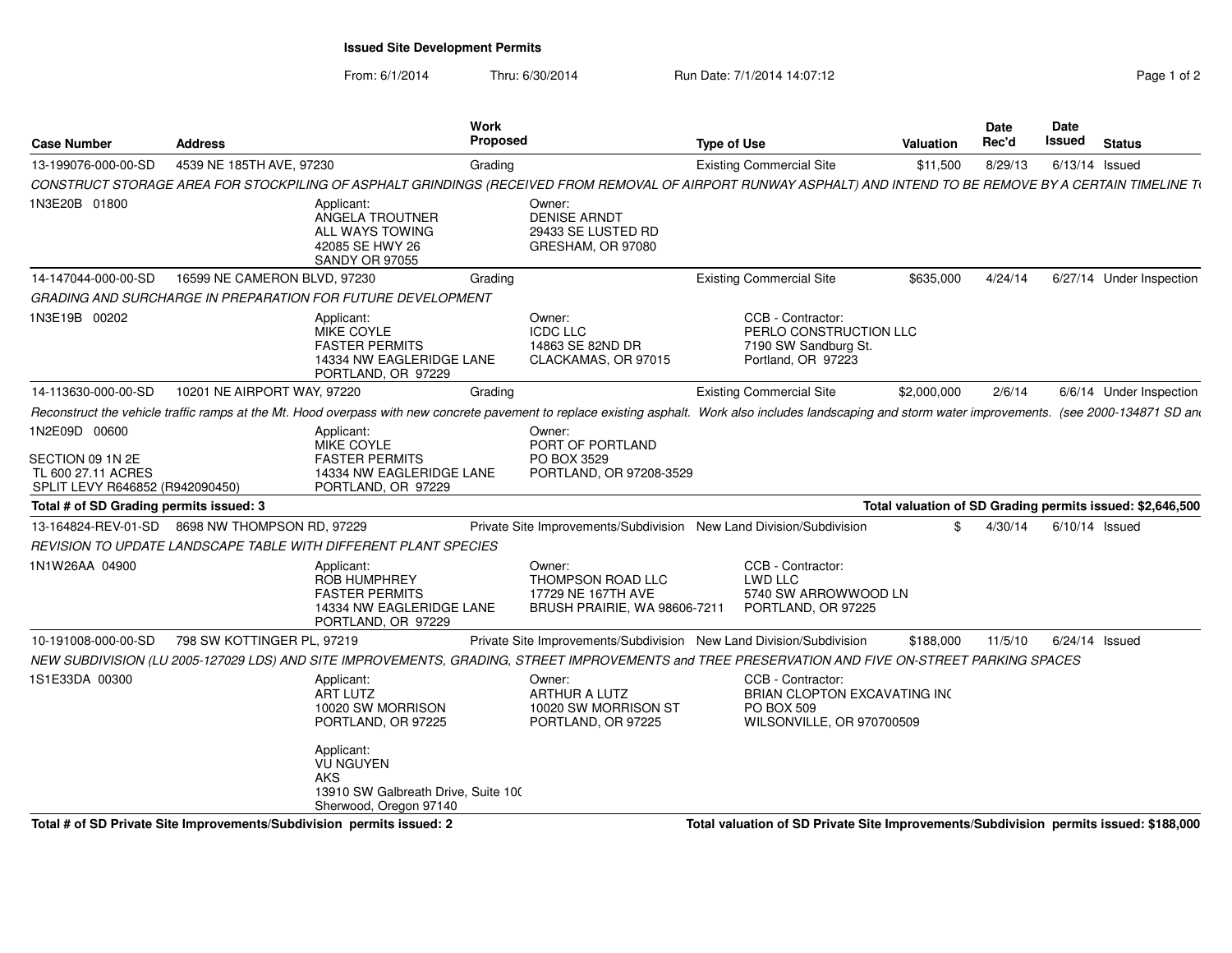## **Issued Site Development Permits**

From: 6/1/2014Thru: 6/30/2014 Run Date: 7/1/2014 14:07:12 Rege 2 of 2

| <b>Case Number</b>                                                                                              | <b>Address</b>           |                                                                                        | Work<br><b>Proposed</b> |                                                                             | <b>Type of Use</b> |                                                                             | Valuation | Date<br>Rec'd | Date<br>Issued   | <b>Status</b> |
|-----------------------------------------------------------------------------------------------------------------|--------------------------|----------------------------------------------------------------------------------------|-------------------------|-----------------------------------------------------------------------------|--------------------|-----------------------------------------------------------------------------|-----------|---------------|------------------|---------------|
| 11-187672-000-00-SD                                                                                             | 2815 SE 133RD AVE, 97236 |                                                                                        | <b>Private Street</b>   |                                                                             |                    | New Land Division/Subdivision                                               | \$21,000  | 10/27/11      | $6/11/14$ Issued |               |
| <b>CREATE PRIVATE STREET-TRACT A FOR THREE LOT SUBDIVISION</b>                                                  |                          |                                                                                        |                         |                                                                             |                    |                                                                             |           |               |                  |               |
| 1S2E11AB 09700                                                                                                  |                          | Applicant:<br>Norman Harker                                                            |                         | Owner:<br>BOB L BECKMAN                                                     |                    | CCB - Contractor:<br>DAN RIEHL                                              |           |               |                  |               |
| SECTION 11 1S 2E<br>TL 9700 0.52 ACRES                                                                          |                          | Compass Engineering, Inc.<br>4107 SE International Way, Ste 705<br>Milwaukie, OR 97222 |                         | 2815 SE 133RD AVE<br>PORTLAND, OR 97236-3026                                |                    | DAN RIEHL EXCAVATING INC<br>24801 SE HOFFMEISTER<br><b>BORING, OR 97009</b> |           |               |                  |               |
|                                                                                                                 |                          |                                                                                        |                         | Owner:<br>DELORES J BECKMAN<br>2815 SE 133RD AVE<br>PORTLAND, OR 97236-3026 |                    |                                                                             |           |               |                  |               |
| Total # of SD Private Street permits issued: 1<br>Total valuation of SD Private Street permits issued: \$21,000 |                          |                                                                                        |                         |                                                                             |                    |                                                                             |           |               |                  |               |

**Total # of Site Development Permits issued: 6**

**Total valuation of Site Development Permits issued: \$2,855,500**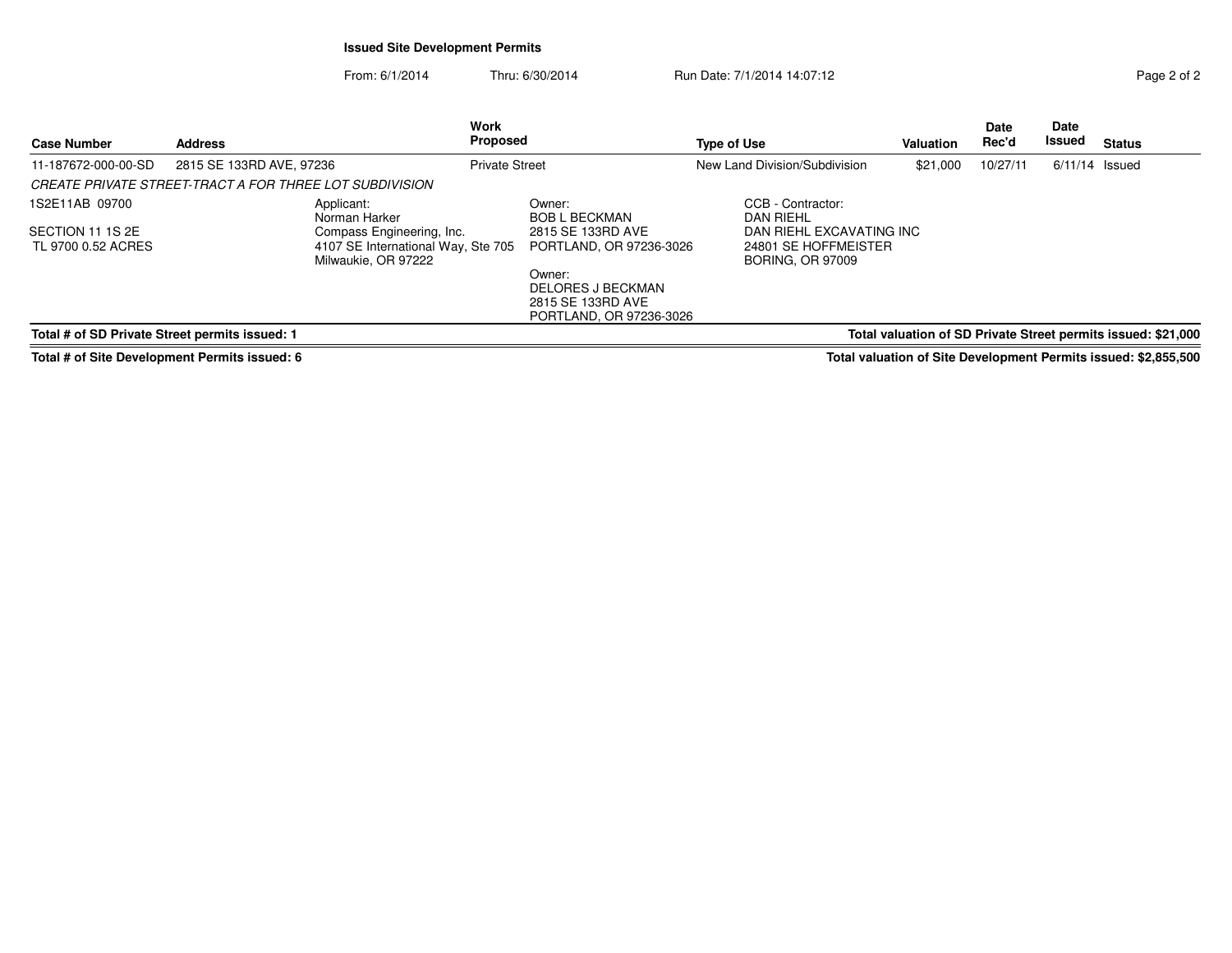From: 6/1/2014Thru: 6/30/2014 **Run Date: 7/1/2014 14:07:12** Page 1 of 4

| <b>Case Number</b>                                                   | <b>Address</b>                     |                                                                                                               | <b>Work</b><br>Proposed |                                                                                                 | <b>Type of Use</b>                                                                                                 | Valuation                                                    | Date<br>Rec'd | <b>Date</b><br><b>Issued</b> | <b>Status</b> |
|----------------------------------------------------------------------|------------------------------------|---------------------------------------------------------------------------------------------------------------|-------------------------|-------------------------------------------------------------------------------------------------|--------------------------------------------------------------------------------------------------------------------|--------------------------------------------------------------|---------------|------------------------------|---------------|
| 14-170591-000-00-ZP                                                  | 1512 NE 67TH AVE, 97213            |                                                                                                               | Commercial              |                                                                                                 | Code Compliance Requirements                                                                                       | \$1                                                          | 6/17/14       | 6/17/14 Issued               |               |
|                                                                      |                                    |                                                                                                               |                         | TEMPORARY STAGING FOR BES PUBLIC UTILITY PROJECT; APPLICANT TO GRAVEL SITE AFTER WORK COMPLETE. |                                                                                                                    |                                                              |               |                              |               |
| 1N2E29CD 00700                                                       |                                    | Applicant:<br>CANBY EXCAVATING INC<br><b>PO BOX 848</b><br>CANBY, OR 970130848                                |                         | Owner:<br>3024 NE ROCKY BUTTE RD<br>PORTLAND, OR 97220                                          | CCB - Contractor:<br>PACIFIC PROPERTY HOLDING LLC CANBY EXCAVATING INC<br><b>PO BOX 848</b><br>CANBY, OR 970130848 |                                                              |               |                              |               |
| 14-156475-000-00-ZP                                                  | 10505 N PORTLAND RD, 97203         |                                                                                                               | Commercial              |                                                                                                 | <b>LUR Condition Compliance</b>                                                                                    | \$1,000,000                                                  | 5/14/14       | $6/30/14$ Issued             |               |
|                                                                      |                                    | INSTALLATION OF LARGE WOODY DEBRIS IN THE LOWER COLUMBIA SLOUGH FOR SALMON HABITAT                            |                         |                                                                                                 |                                                                                                                    |                                                              |               |                              |               |
| 1N1E05B 01000<br>SECTION 05 1N 1E<br>TL 1000 22.50 ACRES             |                                    | Applicant:<br>Fred MacGregor<br>City of Portland<br>1120 SW 5TH AVENUE, STE. 1000<br>PORTLAND OR 97204        |                         | Owner:<br>PORTLAND CITY OF(LEASED<br>1120 SW 5TH AVE #1204<br>PORTLAND, OR 97204                |                                                                                                                    |                                                              |               |                              |               |
|                                                                      |                                    |                                                                                                               |                         | Owner:<br><b>COLUMBIA STEEL CASTING</b><br>1120 SW 5TH AVE #1204<br>PORTLAND, OR 97204          |                                                                                                                    |                                                              |               |                              |               |
| 14-156481-000-00-ZP                                                  |                                    |                                                                                                               | Commercial              |                                                                                                 | <b>LUR Condition Compliance</b>                                                                                    | \$1,000,000                                                  | 5/14/14       | 6/30/14 Issued               |               |
|                                                                      |                                    | INSTALLATION OF LARGE WOODY DEBRIS IN THE LOWER COLUMBIA SLOUGH FOR SALMON HABITAT                            |                         |                                                                                                 |                                                                                                                    |                                                              |               |                              |               |
| 2N1W25 01600<br>RAMSEY LAKE IND'L PARK<br>LOT A                      |                                    | Applicant:<br><b>Fred MacGregor</b><br>City of Portland<br>1120 SW 5TH AVENUE, STE. 1000<br>PORTLAND OR 97204 |                         | Owner:<br>PORT OF PORTLAND<br>PO BOX 3529<br>PORTLAND, OR 97208                                 |                                                                                                                    |                                                              |               |                              |               |
| 14-171049-000-00-ZP                                                  | 3829 SE 74TH AVE, 97206            |                                                                                                               | Commercial              |                                                                                                 | Landscaping                                                                                                        | \$6,000                                                      | 6/25/14       | 6/25/14 Issued               |               |
|                                                                      |                                    | REMOVAL OF ASPHALT PARKING LOT(3700SF) AND USE LOT FOR VEGETABLE GARDEN SPACE                                 |                         |                                                                                                 |                                                                                                                    |                                                              |               |                              |               |
| 1S2E08DB 10600<br>MIDDLESEX<br>N 120' OF LOT 25<br>LOT <sub>26</sub> |                                    | Applicant:<br><b>ERIC ROSEWALL</b><br><b>DEPAVE</b><br>2555 NE GLISAN ST #35<br>PORTLAND, OR 97232            |                         | Owner:<br>PORTLAND HABILITATION<br>5312 NE 148TH AVE<br>PORTLAND, OR 97230-3438                 |                                                                                                                    |                                                              |               |                              |               |
|                                                                      |                                    |                                                                                                               |                         | Owner:<br><b>CENTER INC</b><br>5312 NE 148TH AVE<br>PORTLAND, OR 97230-3438                     |                                                                                                                    |                                                              |               |                              |               |
| 14-144129-REV-02-ZP                                                  | 3181 SW SAM JACKSON PARK RD, 97201 |                                                                                                               | Commercial              |                                                                                                 | Landscaping                                                                                                        | \$                                                           | 6/23/14       | $6/23/14$ Issued             |               |
|                                                                      |                                    | Revision to limits of disturbance and tree preservation and location of PGE line                              |                         |                                                                                                 |                                                                                                                    |                                                              |               |                              |               |
| 1S1E09 00600<br>SECTION 09 1S 1E<br>TL 600 14.19 ACRES               |                                    | Applicant:<br><b>BRYAN HIGGINS</b><br><b>SRG PARTNERSHIP</b><br>621 SW MORRISON ST SUITE 200                  |                         | Owner:<br>OREGON STATE OF (MEDICAL<br><b>DEPT</b><br>3181 SW SAM JACKSON PARK RD                |                                                                                                                    |                                                              |               |                              |               |
| Total # of ZP Commercial permits issued: 5                           |                                    | PORTLAND OR 97205                                                                                             |                         | PORTLAND, OR 97239                                                                              |                                                                                                                    | Total valuation of ZP Commercial permits issued: \$2,006,001 |               |                              |               |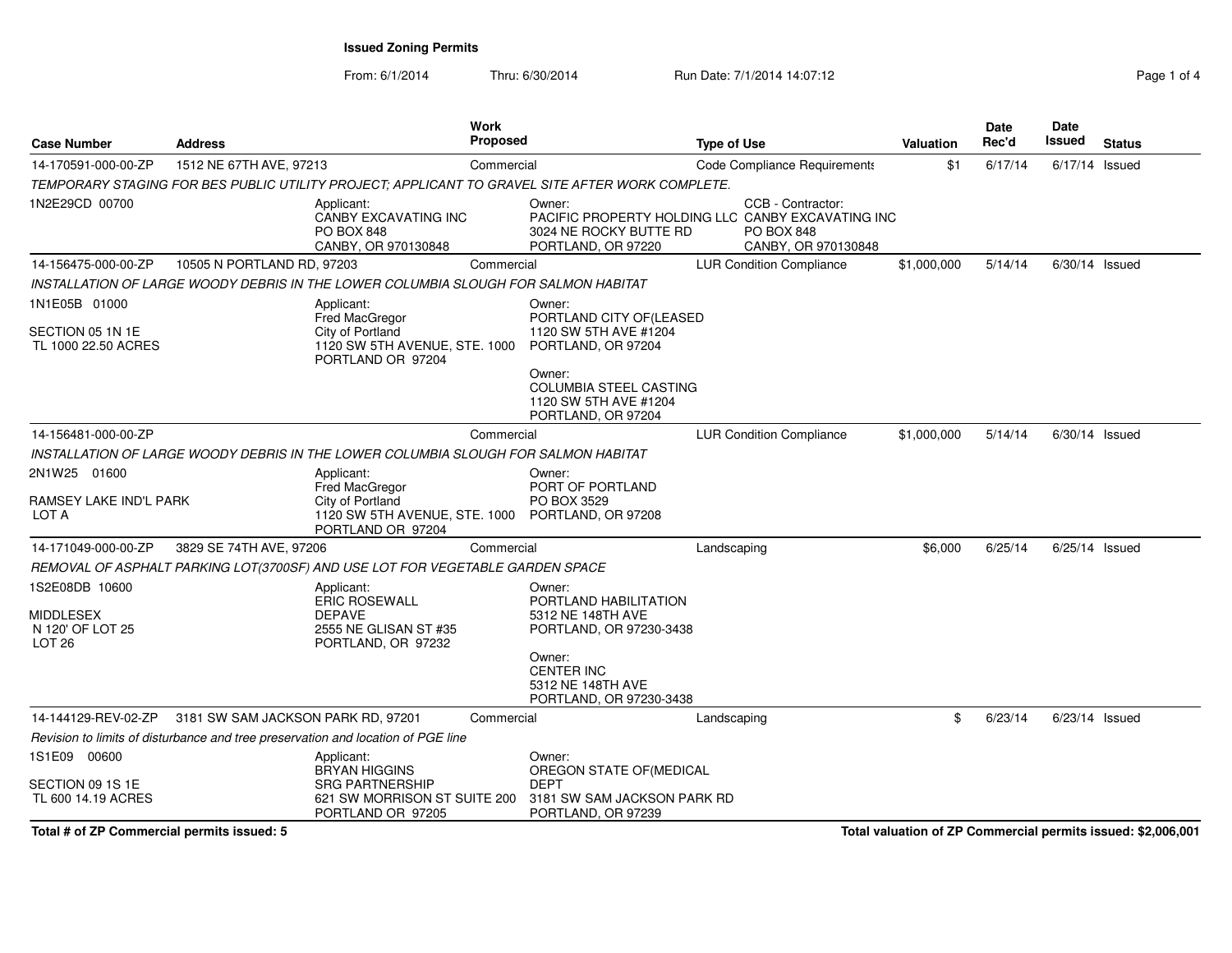From: 6/1/2014Thru: 6/30/2014 Run Date: 7/1/2014 14:07:12 Rege 2 of 4

| Page 2 of 4 |  |  |
|-------------|--|--|

| <b>Case Number</b>                                                           | <b>Address</b>              | Work                                                                                                              | <b>Proposed</b>                                                                                                 | <b>Type of Use</b>                                                                                                                                                                                       | <b>Valuation</b> | Date<br>Rec'd | Date<br>Issued<br><b>Status</b> |
|------------------------------------------------------------------------------|-----------------------------|-------------------------------------------------------------------------------------------------------------------|-----------------------------------------------------------------------------------------------------------------|----------------------------------------------------------------------------------------------------------------------------------------------------------------------------------------------------------|------------------|---------------|---------------------------------|
| 14-175461-000-00-ZP                                                          | 8320 SE MILL ST, 97216      |                                                                                                                   | Residential                                                                                                     | Code Compliance Requirements                                                                                                                                                                             | \$1,500          | 6/26/14       | 6/26/14 Issued                  |
|                                                                              |                             | NEW RESIDENTIAL DRIVEWAY IN RESPONSE TO 13-165063CCNEW DRIVEWAY 9'x29'                                            |                                                                                                                 |                                                                                                                                                                                                          |                  |               |                                 |
| 1S2E04CB 05300<br>SECTION 04 1S 2E<br>TL 5300 0.14 ACRES                     |                             | Applicant:<br>JR CONCRETE CONSTRUCTION<br>LLC<br>712 SE 142ND AVE<br>PORTLAND, OR 97233                           | Owner:<br>DAVID J WILLARDSON<br>900 S CHEROKEE DR<br>PLEASANT GROVE, UT 84062<br>Owner:<br>HEATHER C WILLARDSON | CCB - Contractor:<br>JR CONCRETE CONSTRUCTION<br><b>LLC</b><br>712 SE 142ND AVE<br>PORTLAND, OR 97233                                                                                                    |                  |               |                                 |
|                                                                              |                             |                                                                                                                   | 900 S CHEROKEE DR<br>PLEASANT GROVE, UT 84062                                                                   |                                                                                                                                                                                                          |                  |               |                                 |
| 14-173360-000-00-ZP                                                          | 5819 SE 104TH AVE, 97266    |                                                                                                                   | Residential                                                                                                     | Code Compliance Requirements                                                                                                                                                                             | \$1,200          | 6/23/14       | 6/23/14 Issued                  |
| NEW PAVED PARKING AREA, RESPONSE TO CC 14-129050CC                           |                             |                                                                                                                   |                                                                                                                 |                                                                                                                                                                                                          |                  |               |                                 |
| 1S2E15CB 08000<br><b>MENTONE</b><br>BLOCK 28<br>LOT <sub>6</sub>             |                             | Applicant:<br>ALFREDO VELASQUEZ<br>5819 SE 104TH AVE<br>PORTLAND, OR 97266                                        | Owner:<br>ALFREDO VELASQUEZ<br>5819 SE 104TH AVE<br>PORTLAND, OR 97266<br>Owner:                                | CCB - Contractor:<br>AVN CONSTRUCTION LLC<br>5819 SE 104TH AVE<br>PORTLAND, OR 97266                                                                                                                     |                  |               |                                 |
|                                                                              |                             |                                                                                                                   | <b>LEANOR NASTRE</b><br>5819 SE 104TH AVE<br>PORTLAND, OR 97266                                                 |                                                                                                                                                                                                          |                  |               |                                 |
| 14-169180-000-00-ZP                                                          | 6112 SE GLADSTONE ST, 97206 |                                                                                                                   | Residential                                                                                                     | <b>Exempt Structures</b>                                                                                                                                                                                 | \$10,995         |               | 6/13/14 6/13/14 Issued          |
| BUILDING NEW SHOP WITH FLOOR SPACE UNDER 200 SF                              |                             |                                                                                                                   |                                                                                                                 |                                                                                                                                                                                                          |                  |               |                                 |
| 1S2E07DD 02500<br><b>STEWART PK</b><br>BLOCK <sub>3</sub><br>LOT 19          |                             | Applicant:<br><b>GERALD SCOONES</b><br>LITTLE WONDER GARAGES LLC<br>515 NW SALTZMAN RD #915<br>PORTLAND, OR 97229 | Owner:<br>LI SUN ALLIGOOD<br>6112 SE GLADSTONE ST<br>PORTLAND, OR 97206-3755<br>Owner:<br><b>SHAWN D MILLER</b> | CCB - Contractor:<br><b>GERALD SCOONES</b><br>LITTLE WONDER GARAGES LLC<br>515 NW SALTZMAN RD #915<br>PORTLAND, OR 97229                                                                                 |                  |               |                                 |
|                                                                              |                             |                                                                                                                   | 6112 SE GLADSTONE ST<br>PORTLAND, OR 97206-3755                                                                 |                                                                                                                                                                                                          |                  |               |                                 |
| 14-166804-000-00-ZP                                                          | 8735 NE EUGENE ST, 97220    |                                                                                                                   | Residential                                                                                                     | <b>LUR Condition Compliance</b>                                                                                                                                                                          | \$1,500          | 6/9/14        | 6/9/14 Issued                   |
| NEW CONCRETE DRIVEWAY/PARKING SPACE AND APPROACH                             |                             |                                                                                                                   |                                                                                                                 |                                                                                                                                                                                                          |                  |               |                                 |
| 1N2E28CA 18600<br><b>FERN PK</b><br>BLOCK <sub>3</sub><br>E 75' OF LOT 12-15 |                             | Applicant:<br>PETER PERRIN<br>PO BOX 69506<br>PORTLAND OR 97239                                                   | Owner:<br>BOONDOGGLE LLC<br>PO BOX 69506<br>PORTLAND, OR 97239-0506                                             | CCB - Contractor:<br>LITTLE TACOMA CONSTRUCTION<br>LLC<br>PO BOX 69506<br>PORTLAND OR 97239                                                                                                              |                  |               |                                 |
| 13-214266-000-00-ZP                                                          | 2525 SW 1ST AVE, 97201      |                                                                                                                   | Residential                                                                                                     | Landscaping                                                                                                                                                                                              | \$50,000         |               | 10/8/13 6/27/14 Issued          |
|                                                                              |                             |                                                                                                                   |                                                                                                                 | Zoning Permit to show compliance with Title 33 Development Standards listed under 33.258.070.2.d(2) at site to complete Option #2 for Nonconforming Upgrades Agreement recorded under 2010-198371 PR; Ti |                  |               |                                 |
| 1S1E10BB 00900                                                               |                             | Applicant:<br>PHIL BEYL                                                                                           | Owner:<br><b>KBS ADP PLAZA LLC</b>                                                                              |                                                                                                                                                                                                          |                  |               |                                 |
| SOUTH AUDITORIUM ADD<br>BLOCK F TL 900                                       |                             | <b>GBD ARCHITECTS</b><br>1120 NW COUCH ST SUITE 300<br>PORTLAND OR 97209                                          | 14850 QUORUM DR #500<br>DALLAS, TX 75254                                                                        |                                                                                                                                                                                                          |                  |               |                                 |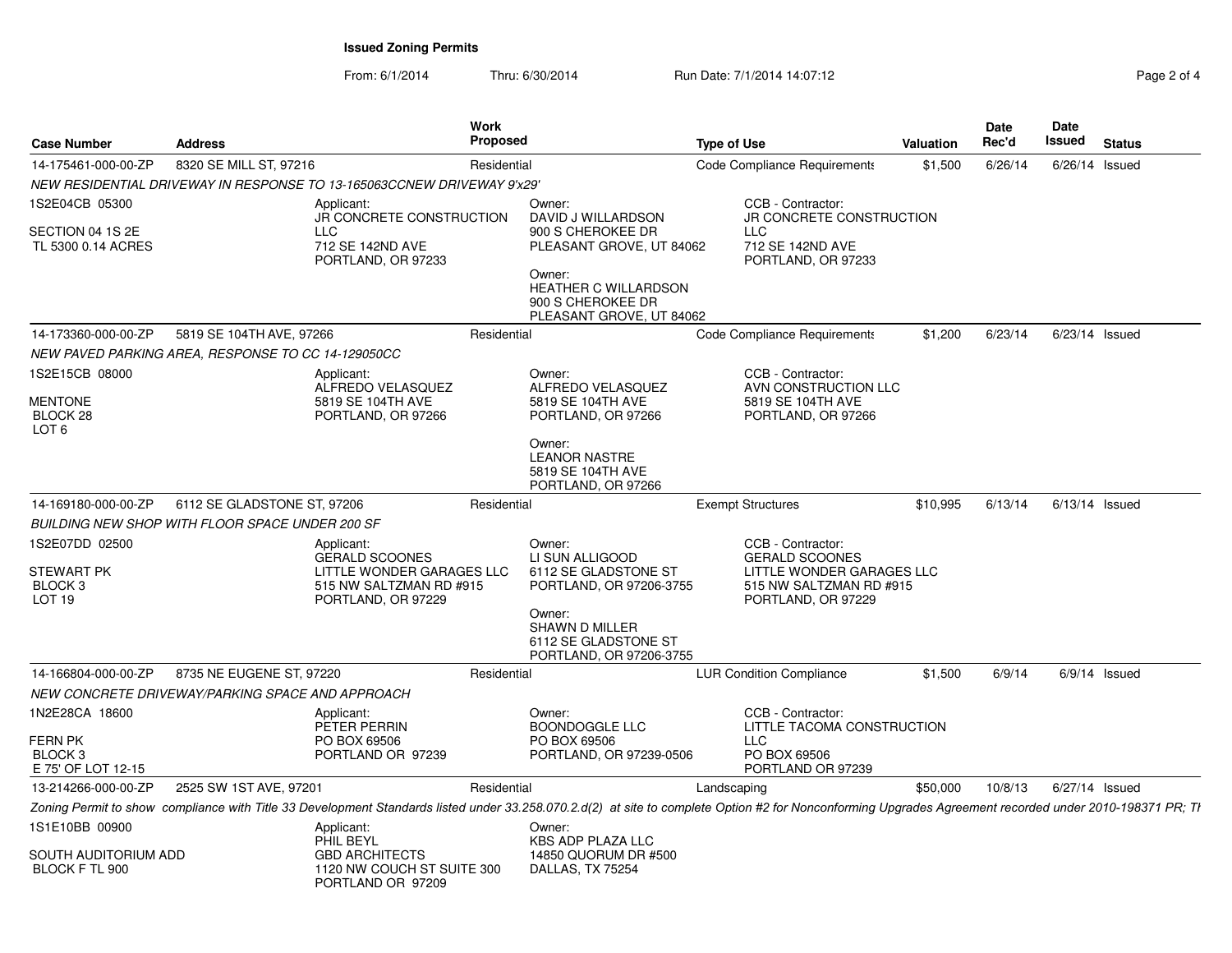From: 6/1/2014Thru: 6/30/2014 Run Date: 7/1/2014 14:07:12 Page 3 of 4

| <b>Case Number</b>                                                                           | <b>Address</b>                                   |                                                                                                              | <b>Work</b><br>Proposed<br><b>Type of Use</b> |                                                                                                                                                              |             |                                                              | Valuation | Date<br>Rec'd | <b>Date</b><br>Issued | <b>Status</b>   |
|----------------------------------------------------------------------------------------------|--------------------------------------------------|--------------------------------------------------------------------------------------------------------------|-----------------------------------------------|--------------------------------------------------------------------------------------------------------------------------------------------------------------|-------------|--------------------------------------------------------------|-----------|---------------|-----------------------|-----------------|
| 14-168580-000-00-ZP                                                                          | .97229<br>Residential                            |                                                                                                              |                                               |                                                                                                                                                              | Landscaping |                                                              | \$600     | 6/12/14       | 6/12/14 Final         |                 |
|                                                                                              |                                                  |                                                                                                              |                                               | PLANT 120 NATIVE CONIFEROUS TREES INSIDE CONSERVATION ZONE PER CONDITION C.6 OF LU 13-173754 LDS ENM                                                         |             |                                                              |           |               |                       |                 |
| 1N1W22 00100<br>SECTION 22 1N 1W<br>TL 100 6.06 ACRES                                        |                                                  | Applicant:<br><b>RAYMOND S HOY</b><br>10639 NW VERNON CT<br>PORTLAND, OR 97229-0037                          |                                               | Owner:<br><b>RAY HOY</b><br>10639 NW VERNON CT<br>PORTLAND, OR 97229-0037                                                                                    |             |                                                              |           |               |                       |                 |
| 14-164418-000-00-ZP                                                                          | 7416 N LEONARD ST, 97203                         |                                                                                                              | Residential                                   |                                                                                                                                                              |             | <b>Residential Driveway</b>                                  | \$1,000   | 6/3/14        |                       | $6/3/14$ Issued |
| <b>NEW PARKING PAD 9' x 28'</b>                                                              |                                                  |                                                                                                              |                                               |                                                                                                                                                              |             |                                                              |           |               |                       |                 |
| 1N1E07BB 11200<br>SOUTH ST JOHNS<br>BLOCK <sub>2</sub><br>LOT <sub>3</sub><br>W 20' OF LOT 4 |                                                  | Applicant:<br><b>DAN WILLIAMS</b><br><b>FASTER PERMITS</b><br>14334 NW EAGLERIDGE LANE<br>PORTLAND, OR 97229 |                                               | Owner:<br>METRO HOMES NORTHWEST LLC METRO HOMES NORTHWEST LLC<br>211 NE WEIDLER ST<br>PORTLAND, OR 97232-1155                                                |             | CCB - Contractor:<br>211 NE WEIDLER ST<br>PORTLAND, OR 97232 |           |               |                       |                 |
| 14-165846-000-00-ZP                                                                          | 7312 SE 34TH AVE, 97202                          |                                                                                                              | Residential                                   |                                                                                                                                                              |             | <b>Residential Driveway</b>                                  | \$3,700   | 6/16/14       | $6/16/14$ Issued      |                 |
|                                                                                              | REPLACE OLD DRIVEWAY AND EXPAND; EXPAND CURB CUT |                                                                                                              |                                               |                                                                                                                                                              |             |                                                              |           |               |                       |                 |
| 1S1E24AC 12400                                                                               |                                                  | Applicant:<br>MICHAEL R DERWEY                                                                               |                                               | Owner:<br>MICHAEL R DERWEY                                                                                                                                   |             | CCB - Contractor:<br>STONE AGE CONSTRUCTION INC              |           |               |                       |                 |
| <b>EASTMORELAND</b><br>BLOCK 64<br>LOT 1                                                     |                                                  | PO BOX 2905<br>CLACKAMAS, OR 97015                                                                           |                                               | PO BOX 2905<br>CLACKAMAS, OR 97015                                                                                                                           |             | 751 NE VILLAGE SQUIRE AVE<br>GRESHAM, OR 97030               |           |               |                       |                 |
| 14-169532-000-00-ZP                                                                          | 1305 SE MARTINS ST, 97202                        |                                                                                                              | Residential                                   |                                                                                                                                                              |             | <b>Residential Driveway</b>                                  | \$2,400   | 6/13/14       | $6/13/14$ Issued      |                 |
|                                                                                              |                                                  |                                                                                                              |                                               | MOVE DRIVEWAY ACCESS TO A SHARED ACCESS BETWEEN LOT 7 AND 8; ABANDON PORTION OF EXISTING DRIVEWAY APPROACHSEE ITEM #3 ON CHECKSHEET FOR THE FOLLOWING 13-231 |             |                                                              |           |               |                       |                 |
| 1S1E14CD 04400<br>P J MARTINS TR<br>BLOCK 12<br>LOT 7&8 TL 4400                              |                                                  | Applicant:<br>PATRICK W CRANEY<br>1305 SE MARTINS ST<br>PORTLAND, OR 97202                                   |                                               | Owner:<br><b>PATRICK W CRANEY</b><br>1305 SE MARTINS ST<br>PORTLAND, OR 97202<br>Owner:<br><b>L KENDYL</b><br>1305 SE MARTINS ST<br>PORTLAND, OR 97202       |             |                                                              |           |               |                       |                 |
| 14-176991-000-00-ZP                                                                          | 4816 NE CAMPAIGN ST, 97218                       |                                                                                                              | Residential                                   |                                                                                                                                                              |             | <b>Residential Driveway</b>                                  | \$1,000   | 6/30/14       | 6/30/14 Issued        |                 |
| NEW PROPOSED CONCRETE PAD                                                                    |                                                  |                                                                                                              |                                               |                                                                                                                                                              |             |                                                              |           |               |                       |                 |
| 1N2E19CA 15100                                                                               |                                                  | Applicant:<br><b>TIM</b>                                                                                     |                                               | Owner:<br>ASPEN SO LLC                                                                                                                                       |             | CCB - Contractor:<br>TIM                                     |           |               |                       |                 |
| <b>IRVINGTON ACREAGE TR</b><br><b>BLOCK 3 TL 15100</b>                                       |                                                  | <b>TIMOTHY GRAY</b><br>1114 NE 109th<br>PORTLAND OR 97220                                                    |                                               | PO BOX 25430<br>PORTLAND, OR 97298-0430                                                                                                                      |             | <b>TIMOTHY GRAY</b><br>1114 NE 109th<br>PORTLAND OR 97220    |           |               |                       |                 |
| 14-174115-000-00-ZP                                                                          | 6327 SE 63RD AVE, 97206                          |                                                                                                              | Residential                                   |                                                                                                                                                              |             | <b>Residential Driveway</b>                                  | \$200     | 6/24/14       | 6/24/14 Issued        |                 |
| GRAVEL PARKING FOR RV                                                                        |                                                  |                                                                                                              |                                               |                                                                                                                                                              |             |                                                              |           |               |                       |                 |
| 1S2E17CC 08400                                                                               |                                                  | Applicant:<br><b>SUSAN M HOLZEM</b>                                                                          |                                               | Owner:<br><b>SUSAN M HOLZEM</b>                                                                                                                              |             |                                                              |           |               |                       |                 |
| TREMONT PL<br>BLOCK <sub>26</sub><br>LOT <sub>22</sub><br>$S$ 2' OF LOT 23                   | 6327 SE 63RD AVE<br>PORTLAND, OR 97206-6607      |                                                                                                              | 6327 SE 63RD AVE<br>PORTLAND, OR 97206-6607   |                                                                                                                                                              |             |                                                              |           |               |                       |                 |